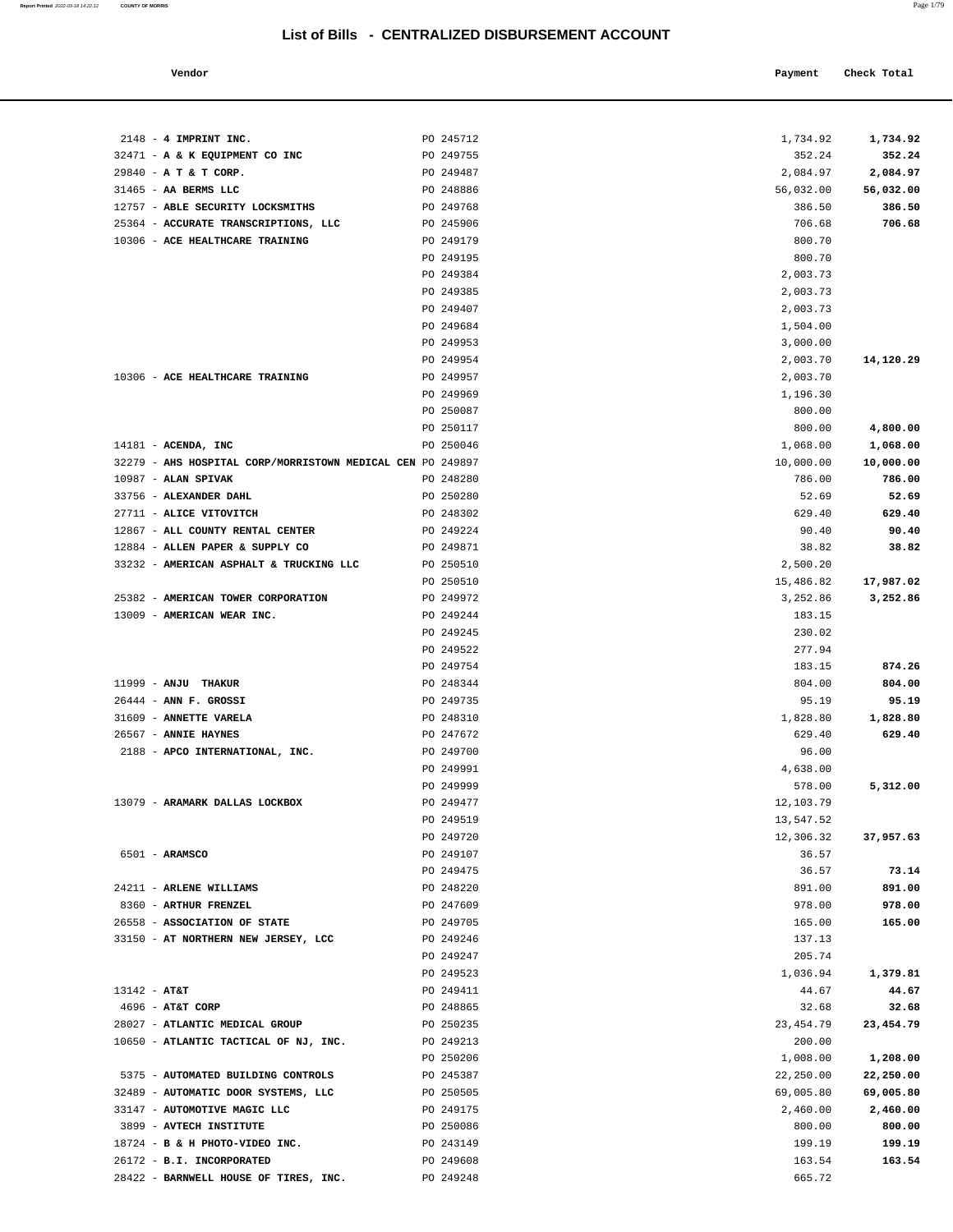**Report Printed** 2022-03-18 14:22:12 **COUNTY OF MORRIS** 

| ыэгы ынэ                         | <b>E OLIVITALIZLU DIODOROLMENT ACCOONT</b> |            |             |
|----------------------------------|--------------------------------------------|------------|-------------|
| Vendor                           |                                            | Payment    | Check Total |
|                                  |                                            |            |             |
|                                  | PO 249536                                  | 530.40     |             |
|                                  | PO 249622                                  | 213.46     |             |
|                                  | PO 249623                                  | 211.04     |             |
|                                  | PO 250038                                  | 455.00     | 2,075.62    |
| <b>BASE POWER SERVICES</b>       | PO 249140                                  | 2,563.00   | 2,563.00    |
| <b>BETTY DIXON</b>               | PO 247543                                  | 629.40     | 629.40      |
| <b>BEYER FORD</b>                | PO 249115                                  | 33.41      | 33.41       |
| <b>BEYER FORD</b>                | PO 249154                                  | 112.45     | 112.45      |
| <b>BEYER FORD</b>                | PO 249249                                  | 88.40      | 88.40       |
| <b>BEYER FORD</b>                | PO 249357                                  | 100.26     | 100.26      |
| <b>BEYER FORD</b>                | PO 249642                                  | 42.83      | 42.83       |
| <b>BEYER FORD</b>                | PO 249669                                  | 11.29      | 11.29       |
| <b>BEYER FORD</b>                | PO 249670                                  | 17.92      | 17.92       |
| <b>BEYER FORD</b>                | PO 249724                                  | 13.42      | 13.42       |
| <b>BEYER FORD</b>                | PO 249921                                  | 157.40     | 157.40      |
| BFI                              | PO 249447                                  | 1,200.28   | 1,200.28    |
| BIO-REFERENCE LABORATORIES, INC. | PO 249463                                  | 2,365.67   | 2,365.67    |
| <b>BOB BARKER COMPANY</b>        | PO 249528                                  | 193.00     | 193.00      |
| <b>BOBBIE CLARY</b>              | PO 247489                                  | 1,782.00   | 1,782.00    |
| <b>BOROUGH OF BUTLER</b>         | PO 250091                                  | 525.29     | 525.29      |
| BOUND TREE MEDICAL LLC           | PO 249106                                  | 57.97      |             |
|                                  | PO 249474                                  | 93.99      | 151.96      |
| <b>BRIAN SHUBERT</b>             | PO 248253                                  | 1,211.40   | 1,211.40    |
| <b>BRUCE DUBOWSKY</b>            | PO 249946                                  | 100.00     | 100.00      |
| BTII INSTITUTE, LLC              | PO 250074                                  | 800.00     | 800.00      |
| BUNKY'S HEAVY TOWING, LLC        | PO 249359                                  | 365.00     |             |
|                                  | PO 249696                                  | 450.00     | 815.00      |
| <b>BUY WISE AUTO PARTS</b>       | PO 249360                                  | 375.42     | 375.42      |
| C & C MANAGEMENT LLC             | PO 249310                                  | 5,500.00   | 5,500.00    |
| CABLEVISION LIGHTPATH NJ LLC     | PO 249483                                  | 449.64     | 449.64      |
| CALEA                            | PO 250205                                  | 53.50      | 53.50       |
| CAMPBELL SUPPLY COMPANY OF       | PO 249250                                  | 196.15     | 196.15      |
| CAROL SMYTH                      | PO 248260                                  | 1,461.60   | 1,461.60    |
| <b>CAROL SPENCER</b>             | PO 248265                                  | 1,603.80   | 1,603.80    |
| CAROLE PIERSON                   | PO 247934                                  | 914.40     | 914.40      |
| CDW GOVERNMENT                   | PO 244835                                  | 42.84      | 42.84       |
| CDW GOVERNMENT                   | PO 248489                                  | 575.60     | 575.60      |
| CDW GOVERNMENT                   | PO 248808                                  | 368.93     | 368.93      |
| CENTER FOR EVALUATION            | PO 250251                                  | 99,875.00  |             |
|                                  | PO 250256                                  | 2,037.00   | 101,912.00  |
| CENTER FOR FAMILY SERVICES -     | PO 250257                                  | 185,733.00 | 185,733.00  |
| <b>CHAMPION ENERGY</b>           | PO 250386                                  | 35,772.95  | 35,772.95   |
| <b>CHARLES WILFONG</b>           | PO 249887                                  | 118.08     | 118.08      |
| CHARM-TEX, INC.                  | PO 249481                                  | 1,178.60   | 1,178.60    |
| CHARMAYNE BOWIE                  | PO 247421                                  | 1,247.40   | 1,247.40    |
|                                  |                                            |            |             |
| CHESTER TOWNSHIP POLICE DEPT     | PO 249876                                  | 5,084.00   |             |
|                                  | PO 249877                                  | 9,544.00   |             |
|                                  | PO 249881                                  | 882.00     |             |
|                                  | PO 250181                                  | 12,296.00  | 27,806.00   |
| CHLIC                            | PO 250304                                  | 380,804.57 | 380,804.57  |

|                                              | PO 249623 | 211.04     |            |
|----------------------------------------------|-----------|------------|------------|
|                                              | PO 250038 | 455.00     | 2,075.62   |
| 24172 - BASE POWER SERVICES                  | PO 249140 | 2,563.00   | 2,563.00   |
| 1353 - BETTY DIXON                           | PO 247543 | 629.40     | 629.40     |
| 23983 - BEYER FORD                           | PO 249115 | 33.41      | 33.41      |
| 23983 - BEYER FORD                           | PO 249154 | 112.45     | 112.45     |
| 23983 - BEYER FORD                           | PO 249249 | 88.40      | 88.40      |
| 23983 - BEYER FORD                           | PO 249357 | 100.26     | 100.26     |
| 23983 - BEYER FORD                           | PO 249642 | 42.83      | 42.83      |
| 23983 - BEYER FORD                           | PO 249669 | 11.29      | 11.29      |
| 23983 - BEYER FORD                           | PO 249670 | 17.92      | 17.92      |
| 23983 - BEYER FORD                           | PO 249724 | 13.42      | 13.42      |
| 23983 - BEYER FORD                           | PO 249921 | 157.40     | 157.40     |
| $7997 - BFI$                                 | PO 249447 | 1,200.28   | 1,200.28   |
| 6725 - BIO-REFERENCE LABORATORIES, INC.      | PO 249463 | 2,365.67   | 2,365.67   |
| 13239 - BOB BARKER COMPANY                   | PO 249528 | 193.00     | 193.00     |
| 24192 - BOBBIE CLARY                         | PO 247489 | 1,782.00   | 1,782.00   |
| 2485 - BOROUGH OF BUTLER                     | PO 250091 | 525.29     | 525.29     |
| 32364 - BOUND TREE MEDICAL LLC               | PO 249106 | 57.97      |            |
|                                              | PO 249474 | 93.99      | 151.96     |
| 9035 - BRIAN SHUBERT                         | PO 248253 | 1,211.40   | 1,211.40   |
| 32018 - BRUCE DUBOWSKY                       | PO 249946 | 100.00     | 100.00     |
| 20985 - BTII INSTITUTE, LLC                  | PO 250074 | 800.00     | 800.00     |
| 5643 - BUNKY'S HEAVY TOWING, LLC             | PO 249359 | 365.00     |            |
|                                              | PO 249696 | 450.00     | 815.00     |
| 30691 - BUY WISE AUTO PARTS                  | PO 249360 | 375.42     | 375.42     |
| 33546 - C & C MANAGEMENT LLC                 | PO 249310 | 5,500.00   | 5,500.00   |
| 29247 - CABLEVISION LIGHTPATH NJ LLC         | PO 249483 | 449.64     | 449.64     |
| $13609$ - CALEA                              | PO 250205 | 53.50      | 53.50      |
| 29893 - CAMPBELL SUPPLY COMPANY OF           | PO 249250 | 196.15     | 196.15     |
| 3158 - CAROL SMYTH                           | PO 248260 | 1,461.60   | 1,461.60   |
| 1615 - CAROL SPENCER                         | PO 248265 | 1,603.80   | 1,603.80   |
| 8171 - CAROLE PIERSON                        | PO 247934 | 914.40     | 914.40     |
| 4598 - CDW GOVERNMENT                        | PO 244835 | 42.84      | 42.84      |
| 4598 - CDW GOVERNMENT                        | PO 248489 | 575.60     | 575.60     |
| 4598 - CDW GOVERNMENT                        | PO 248808 | 368.93     | 368.93     |
| 26636 - CENTER FOR EVALUATION                | PO 250251 | 99,875.00  |            |
|                                              | PO 250256 | 2,037.00   | 101,912.00 |
| 14641 - CENTER FOR FAMILY SERVICES -         | PO 250257 | 185,733.00 | 185,733.00 |
| 31717 - CHAMPION ENERGY                      | PO 250386 | 35,772.95  | 35,772.95  |
| 5968 - CHARLES WILFONG                       | PO 249887 | 118.08     | 118.08     |
| 29904 - CHARM-TEX, INC.                      | PO 249481 | 1,178.60   | 1,178.60   |
| 32223 - CHARMAYNE BOWIE                      | PO 247421 | 1,247.40   | 1,247.40   |
| 8344 - CHESTER TOWNSHIP POLICE DEPT          | PO 249876 | 5,084.00   |            |
|                                              | PO 249877 | 9,544.00   |            |
|                                              | PO 249881 | 882.00     |            |
|                                              | PO 250181 | 12,296.00  | 27,806.00  |
| 28373 - CHLIC                                | PO 250304 | 380,804.57 | 380,804.57 |
| 30640 - CHP DOSIMETRY                        | PO 248418 | 102.00     | 102.00     |
| 21648 - CHRISTINE BRAUN                      | PO 247425 | 629.40     | 629.40     |
| 89 - CINTAS CORPORATION                      | PO 249731 | 63.07      | 63.07      |
| 308 - CIVIC RESEARCH INSTITUTE INC           | PO 249014 | 179.95     | 179.95     |
| 13857 - CLIFFSIDE BODY CORP                  | PO 238140 | 39,232.23  |            |
|                                              | PO 249101 | 322.92     |            |
|                                              | PO 249661 | 70.47      |            |
|                                              | PO 249698 | 110.51     | 39,736.13  |
| 7354 - COLLEEN MCINERNEY                     | PO 247837 | 891.00     | 891.00     |
| $12043$ - COMCAST                            | PO 249484 | 1,436.08   | 1,436.08   |
| 26074 - COMMUNICATIONS SERVICE               | PO 246621 | 10,882.00  | 10,882.00  |
| 4290 - CONTINENTAL FIRE SAFETY INC.          | PO 249940 | 196.00     | 196.00     |
| 27936 - CONTINENTAL TRADING & HARDWARE, INC. | PO 250128 | 1,425.27   | 1,425.27   |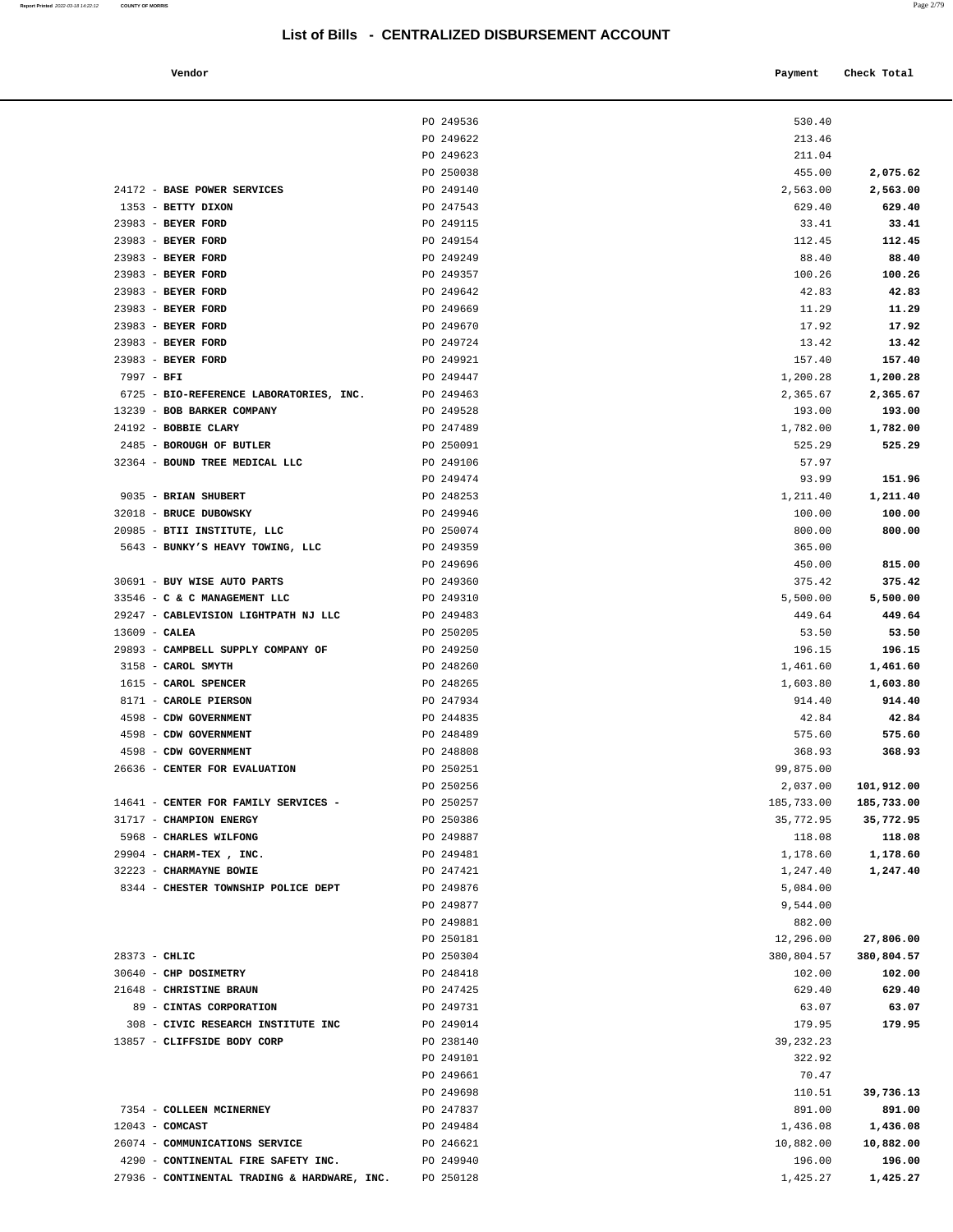| Vendor |  |  | Payment Check Total |
|--------|--|--|---------------------|
|        |  |  |                     |

| 26101 - COOPER ELECTRIC SUPPLY CO.                                                   | PO 246507              | 434.16                            | 434.16                |
|--------------------------------------------------------------------------------------|------------------------|-----------------------------------|-----------------------|
| 27900 - CORBETT LOCK & SECURITY, LLC                                                 | PO 248610              | 282.60                            |                       |
|                                                                                      | PO 249222              | 282.60                            | 565.20                |
| 21755 - CORE PROMOTIONS, LLC                                                         | PO 250014              | 431.12                            | 431.12                |
| 20592 - CORRESTINE TROWERS                                                           | PO 248322              | 1,258.80                          | 1,258.80              |
| 14029 - COUNTY COLLEGE OF MORRIS                                                     | PO 250071              | 2,545.60                          | 2,545.60              |
| 14029 - COUNTY COLLEGE OF MORRIS                                                     | PO 250088              | 2,545.60                          | 2,545.60              |
| 14031 - COUNTY CONCRETE CORP.                                                        | PO 249123              | 875.00                            | 875.00                |
| 10209 - COUNTY NARCOTICS COMMANDERS<br>33735 - COUNTY OF MIDDLESEX                   | PO 248191              | 400.00                            | 400.00                |
| 13 - COUNTY OF MORRIS                                                                | PO 249537<br>PO 249992 | 262.00<br>52,300.01               | 262.00<br>52,300.01   |
| 13 - COUNTY OF MORRIS                                                                | PO 250658              | 145,517.64                        | 145,517.64            |
| 13 - COUNTY OF MORRIS                                                                | PO 250711              | 10, 241, 945. 77 10, 241, 945. 77 |                       |
| 13 - COUNTY OF MORRIS                                                                | PO 250712              | 1,823,645.00 1,823,645.00         |                       |
| 13 - COUNTY OF MORRIS                                                                | PO 250713              | 5,897,082.00 5,897,082.00         |                       |
| 13 - COUNTY OF MORRIS                                                                | PO 250714              | 324.87                            | 324.87                |
| 13 - COUNTY OF MORRIS                                                                | PO 250748              | 6,999.13                          | 6,999.13              |
| 13 - COUNTY OF MORRIS                                                                | PO 250775              | 747,669.56                        | 747,669.56            |
| 13 - COUNTY OF MORRIS                                                                | PO 250791              | 168,336.06                        | 168,336.06            |
| 14041 - COUNTY WELDING SUPPLY CO                                                     | PO 246698              | 129.26                            |                       |
|                                                                                      | PO 246725              | 29.50                             |                       |
|                                                                                      | PO 249883              | 14.75                             | 173.51                |
| 32771 - CRAIG MORRIS                                                                 | PO 249860              | 90.00                             | 90.00                 |
| 29633 - CRANE ASSOCIATES, P.C.<br>24867 - CUTTING EDGE ACADEMY                       | PO 249971              | 4,991.00                          | 4,991.00              |
| 12523 - D&B AUTO SUPPLY                                                              | PO 249180<br>PO 249553 | 1,080.00<br>1,965.22              | 1,080.00              |
|                                                                                      | PO 249625              | 640.76                            |                       |
|                                                                                      | PO 249664              | 791.44                            |                       |
|                                                                                      | PO 249759              | 193.32                            |                       |
|                                                                                      | PO 249804              | 1,186.54                          |                       |
|                                                                                      | PO 249900              | 44.77                             |                       |
|                                                                                      | PO 250041              | 324.91                            |                       |
|                                                                                      | PO 250042              | 1,532.49                          | 6,679.45              |
| 32252 - D. LOVENBERGE'S ROLLOFF SERVICES, INC.                                       | PO 249100              | 5,600.00                          |                       |
|                                                                                      | PO 250025              | 700.00                            | 6,300.00              |
| 10992 - DAISY WATSON                                                                 | PO 248238              | 1,258.80                          | 1,258.80              |
| 6249 - DAN CARTER                                                                    | PO 250367              | 7.38                              | 7.38                  |
| 7588 - DANIEL CANTY                                                                  | PO 249775              | 90.00                             | 90.00                 |
| 11434 - DAWN CENTER FOR INDEPENDENT<br>1497 - DEBORAH FINE                           | PO 249685<br>PO 247584 | 3,992.00<br>978.00                | 3,992.00<br>978.00    |
| 8844 - DEE LOBO                                                                      | PO 247789              | 629.40                            | 629.40                |
| 1167 - DELILAH SMITH                                                                 | PO 248272              | 629.40                            | 629.40                |
| 14228 - DELL MARKETING L.P.                                                          | PO 241398              | 5,630.40                          |                       |
|                                                                                      | PO 245541              | 7,507.50                          | 13,137.90             |
| 28719 - DELTA DENTAL INSURANCE COMPANY                                               | PO 250302              | 2,762.36                          | 2,762.36              |
| 28637 - DELTA DENTAL OF NEW JERSEY, INC.                                             | PO 250301              | 1,418.20                          | 1,418.20              |
| 32119 - DENISE STOOPS                                                                | PO 248364              | 867.60                            | 867.60                |
| 29927 - DIANE SWANSON                                                                | PO 248353              | 804.00                            | 804.00                |
| 10593 - DIANE WOOD                                                                   | PO 248224              | 804.00                            | 804.00                |
| 33106 - DIRECT ENERGY BUSINESS                                                       | PO 250122              | 3,050.86                          |                       |
|                                                                                      | PO 250240              | 20,051.74                         |                       |
|                                                                                      | PO 250409              | 6,732.78                          | 29,835.38             |
| 24349 - DIRECT ENERGY BUSINESS MARKETING<br>24349 - DIRECT ENERGY BUSINESS MARKETING | PO 250290<br>PO 250564 | 47,027.77<br>5,680.36             | 47,027.77<br>5,680.36 |
| 8735 - DIRECT TV INC                                                                 | PO 249944              | 29.99                             | 29.99                 |
| 2032 - DOLORES VICENTE                                                               | PO 248305              | 2,696.40                          | 2,696.40              |
| 26502 - DOROTHY MCGARVA                                                              | PO 247833              | 1,805.40                          | 1,805.40              |
| 10986 - DOTTRIGE SMITH-CAESAR                                                        | PO 248275              | 813.00                            | 813.00                |
| 14379 - DOVER BRAKE & CLUTCH CO INC                                                  | PO 249253              | 175.34                            |                       |
|                                                                                      | PO 249254              | 419.69                            |                       |
|                                                                                      | PO 249370              | 150.15                            |                       |
|                                                                                      | PO 249373              | 769.46                            |                       |
|                                                                                      | PO 249805              | 485.78                            | 2,000.42              |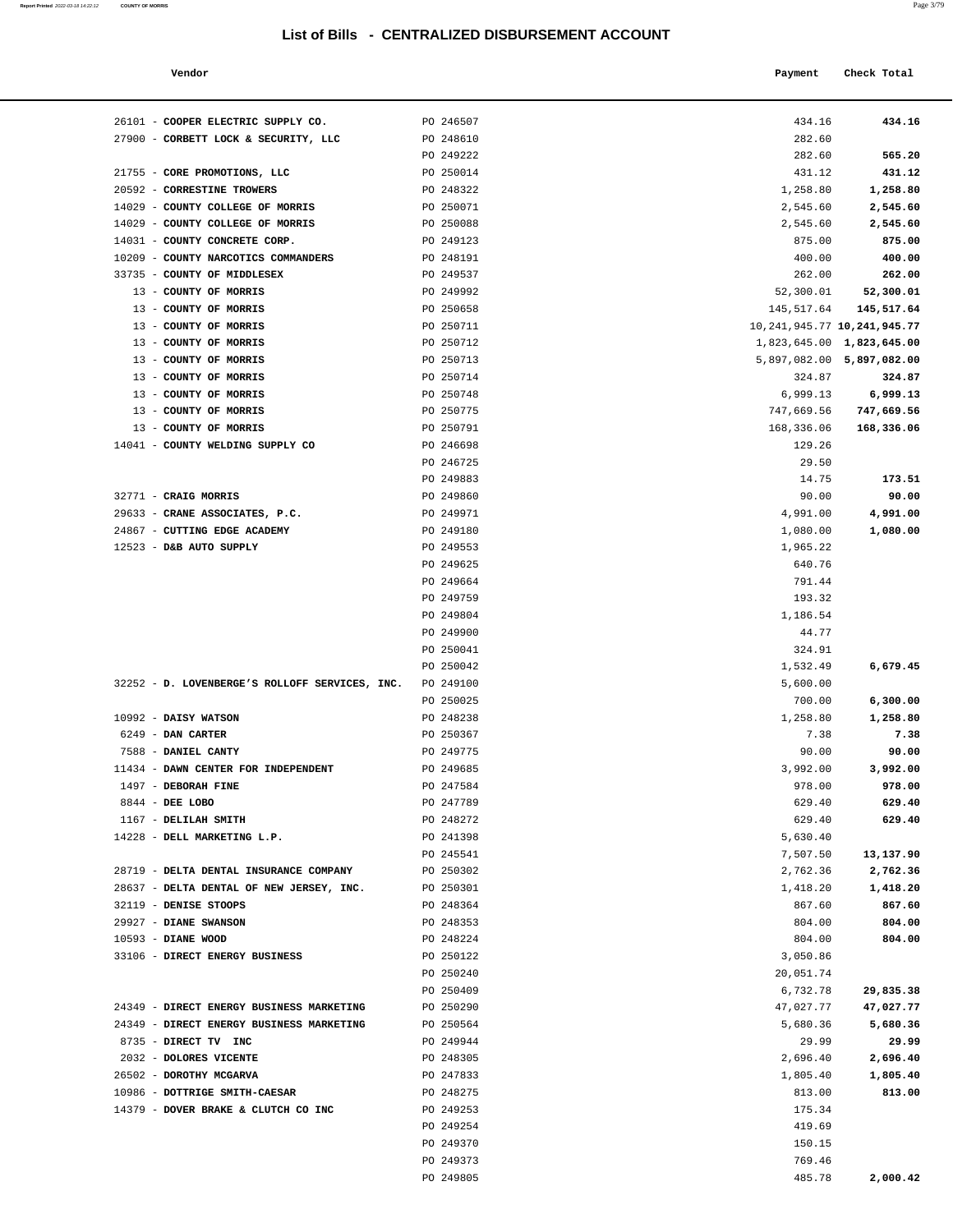| Report Printed 2022-03-18 14:22:12 | <b>COUNTY OF MORRIS</b> | Page 4/79 |
|------------------------------------|-------------------------|-----------|
|                                    |                         |           |

| Vendor                                    |           | Payment   | Check Total |  |
|-------------------------------------------|-----------|-----------|-------------|--|
| <b>DOVER WATER COMMISSIONERS</b>          | PO 250126 | 40.49     | 40.49       |  |
| EAGLE AUTO & TRUCK SERVICES INC.          | PO 249518 | 196.00    | 196.00      |  |
| <b>EAGLE POINT GUN SHOP</b>               | PO 249722 | 3,078.60  |             |  |
|                                           | PO 250118 | 19,772.26 | 22,850.86   |  |
| EDITH VANDER PLOEG                        | PO 248313 | 629.40    | 629.40      |  |
| <b>ELAINE COOPER</b>                      | PO 247500 | 867.60    | 867.60      |  |
| <b>DI DOMIANI ODADIIIOO</b><br><b>TMA</b> | DO SEGO13 | 2.6001    | 2,6001      |  |

| 14393 - DOVER WATER COMMISSIONERS          | PO 250126 | 40.49     | 40.49     |
|--------------------------------------------|-----------|-----------|-----------|
| 322 - EAGLE AUTO & TRUCK SERVICES INC.     | PO 249518 | 196.00    | 196.00    |
| 14445 - EAGLE POINT GUN SHOP               | PO 249722 | 3,078.60  |           |
|                                            | PO 250118 | 19,772.26 | 22,850.86 |
| 4435 - EDITH VANDER PLOEG                  | PO 248313 | 629.40    | 629.40    |
| 4433 - ELAINE COOPER                       | PO 247500 | 867.60    | 867.60    |
| 336 - ELECTION GRAPHICS, INC.              | PO 250013 | 3,648.81  | 3,648.81  |
| $11714$ - ELITEK9.COM                      | PO 245848 | 4,027.55  | 4,027.55  |
| 14301 - ELLEN DIDIMAMOFF                   | PO 247541 | 1,544.00  | 1,544.00  |
|                                            |           |           |           |
| 17681 - ELLEN L SLEETER                    | PO 248267 | 1,247.40  | 1,247.40  |
| 4438 - ELVA WEININGER                      | PO 248235 | 629.40    | 629.40    |
| 11345 - EMBROIDME                          | PO 248788 | 539.00    | 539.00    |
| 21093 - EMERGENCY PEST CONTROL             | PO 249780 | 242.50    | 242.50    |
| 21093 - EMERGENCY PEST CONTROL             | PO 249865 | 250.00    | 250.00    |
| 33576 - EMP TRAINING LLC                   | PO 245869 | 90.00     | 90.00     |
| 2047 - EMPLOYMENT HORIZONS ENTERPRISES INC | PO 250382 | 82,123.60 | 82,123.60 |
| 28559 - ENGINEERING & LAND                 | PO 250223 | 1,700.00  | 1,700.00  |
| 6038 - ESSEX COUNTY HOSPITAL               | PO 249467 | 3,799.96  | 3,799.96  |
| 8771 - ETHEL WEISSMANN                     | PO 248231 | 629.40    | 629.40    |
| 3549 - EZ WHEELS DRIVING SCHOOL            | PO 249677 | 1,142.40  |           |
|                                            | PO 249678 | 628.32    |           |
|                                            | PO 249679 | 1,119.72  |           |
|                                            | PO 249680 | 685.44    |           |
|                                            | PO 249847 | 628.32    |           |
|                                            | PO 249970 | 760.00    | 4,964.20  |
| 15382 - FAMILY PROMISE OF                  | PO 249968 | 5,860.00  |           |
|                                            | PO 250020 | 3,696.00  |           |
|                                            | PO 250327 | 17,308.00 |           |
|                                            | PO 250328 | 16,600.00 |           |
|                                            |           |           |           |
|                                            | PO 250329 | 16,400.00 | 59,864.00 |
| 12515 - FASTENAL COMPANY                   | PO 235078 | 492.92    | 492.92    |
| $5088$ - FBI/LEEDA                         | PO 249119 | 1,390.00  | 1,390.00  |
| 33739 - FEDERAL EXPRESS CORPORATION        | PO 249587 | 58.14     | 58.14     |
| $14668$ - FEDEX                            | PO 249730 | 89.66     | 89.66     |
| 32492 - FERNANDEZ GARCIA, LLC              | PO 248867 | 2,129.50  | 2,129.50  |
| 25548 - FIRST PRIORITY EMERGENCY           | PO 244581 | 5,967.51  | 5,967.51  |
| 25548 - FIRST PRIORITY EMERGENCY           | PO 250044 | 168.00    | 168.00    |
| 747 - FISHER HEALTHCARE                    | PO 248871 | 409.82    | 409.82    |
| 28666 - FLAGSHIP HEALTH SYSTEMS, INC.      | PO 250303 | 365.20    | 365.20    |
| 12151 - FLEMINGTON BUICK CHEVROLET         | PO 249255 | 569.46    |           |
|                                            | PO 249656 | 23.16     | 592.62    |
| 25330 - FLEMINGTON DEPT STORE INC          | PO 246894 | 84.90     | 84.90     |
| 2147 - FLEMINGTON DEPT STORE INC           | PO 249744 | 672.99    | 672.99    |
| 32060 - FLOORMAT MANAGEMENT, INC.          | PO 250229 | 125.01    | 125.01    |
| 14795 - FRENCH & PARRELLO ASSOCIATES       | PO 249874 | 11,771.00 | 11,771.00 |
| 714 - GALLS, LLC                           | PO 244514 | 1,038.84  | 1,038.84  |
| $714$ - GALLS, LLC                         | PO 244926 | 2,679.00  | 2,679.00  |
| $714$ - GALLS, LLC                         | PO 244927 | 1,738.00  | 1,738.00  |
| $714$ - GALLS, LLC                         | PO 245504 | 92.35     | 92.35     |
| $714$ - GALLS, LLC                         | PO 246051 | 589.92    | 589.92    |
| $714$ - GALLS, LLC                         | PO 249324 | 333.39    | 333.39    |
| 14852 - GANN LAW BOOKS                     |           |           |           |
|                                            | PO 247302 | 167.00    | 167.00    |
| 14123 - GANNETT NJ NEWSPAPERS              | PO 249817 | 95.84     | 95.84     |
| 14123 - GANNETT NJ NEWSPAPERS              | PO 249821 | 72.44     | 72.44     |
| 14123 - GANNETT NJ NEWSPAPERS              | PO 249822 | 71.66     | 71.66     |
| 14123 - GANNETT NJ NEWSPAPERS              | PO 249823 | 69.32     | 69.32     |
| 14123 - GANNETT NJ NEWSPAPERS              | PO 249824 | 72.44     | 72.44     |
| 14123 - GANNETT NJ NEWSPAPERS              | PO 249825 | 67.76     | 67.76     |
| 14123 - GANNETT NJ NEWSPAPERS              | PO 249826 | 66.20     | 66.20     |
| 14123 - GANNETT NJ NEWSPAPERS              | PO 249827 | 67.76     | 67.76     |
| 14123 - GANNETT NJ NEWSPAPERS              | PO 249838 | 66.20     | 66.20     |
| 14123 - GANNETT NJ NEWSPAPERS              | PO 249839 | 66.98     | 66.98     |
| 14123 - GANNETT NJ NEWSPAPERS              | PO 249855 | 60.74     | 60.74     |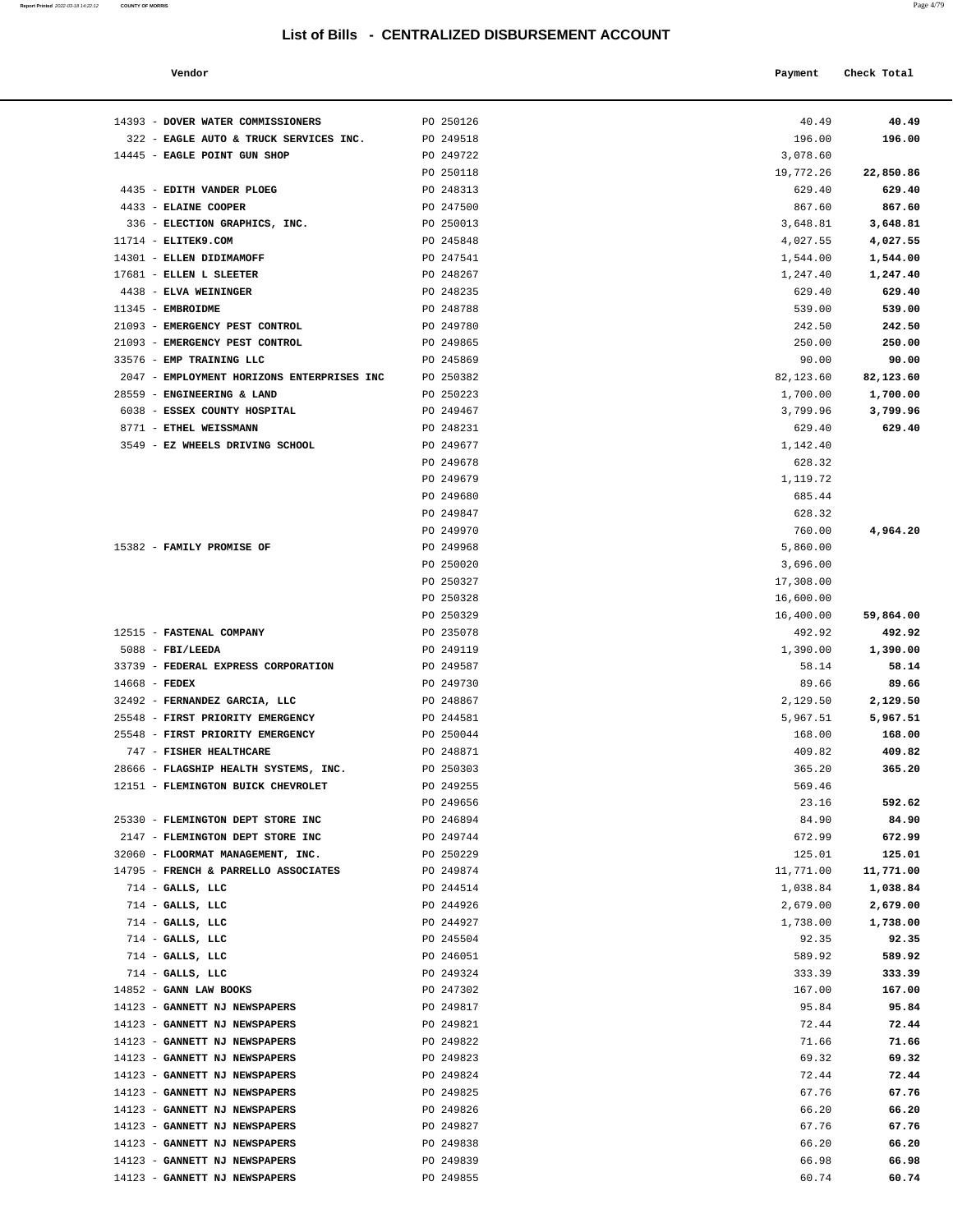| Vendor | Payment Check Total |
|--------|---------------------|
|        |                     |

| 14123 - GANNETT NJ NEWSPAPERS                                     | PO 250024              | 70.88           | 70.88              |
|-------------------------------------------------------------------|------------------------|-----------------|--------------------|
| 14123 - GANNETT NJ NEWSPAPERS                                     | PO 250107              | 82.97           | 82.97              |
| 14123 - GANNETT NJ NEWSPAPERS                                     | PO 250108              | 72.44           | 72.44              |
| 14123 - GANNETT NJ NEWSPAPERS                                     | PO 250109              | 63.08           | 63.08              |
| 14123 - GANNETT NJ NEWSPAPERS                                     | PO 250110              | 101.69          | 101.69             |
| 14123 - GANNETT NJ NEWSPAPERS                                     | PO 250111              | 72.44           | 72.44              |
| 14123 - GANNETT NJ NEWSPAPERS                                     | PO 250112              | 66.20           | 66.20              |
| 14123 - GANNETT NJ NEWSPAPERS                                     | PO 250114              | 68.54           | 68.54              |
| 14123 - GANNETT NJ NEWSPAPERS                                     | PO 250115              | 68.54           | 68.54              |
| 14123 - GANNETT NJ NEWSPAPERS                                     | PO 250116              | 70.10           | 70.10              |
| 14123 - GANNETT NJ NEWSPAPERS                                     | PO 250119              | 72.44           | 72.44              |
| 14123 - GANNETT NJ NEWSPAPERS                                     | PO 250120              | 67.76           | 67.76              |
| 14123 - GANNETT NJ NEWSPAPERS                                     | PO 250281              | 91.16           | 91.16              |
| 14123 - GANNETT NJ NEWSPAPERS                                     | PO 250338              | 62.30           | 62.30              |
| 14123 - GANNETT NJ NEWSPAPERS                                     | PO 250405              | 51.38           | 51.38              |
| 14123 - GANNETT NJ NEWSPAPERS                                     | PO 250527              | 55.28           | 55.28              |
| 14123 - GANNETT NJ NEWSPAPERS                                     | PO 250528              | 99.74           | 99.74              |
| 14123 - GANNETT NJ NEWSPAPERS                                     | PO 250529              | 87.26           | 87.26              |
| 14123 - GANNETT NJ NEWSPAPERS                                     | PO 250534              | 88.04           | 88.04              |
| 14123 - GANNETT NJ NEWSPAPERS<br>32050 - GARDEN STATE EMPLOYMMENT | PO 250538              | 83.36           | 83.36              |
| 14857 - GARDEN STATE HIGHWAY                                      | PO 247225              | 900.00          | 900.00             |
|                                                                   | PO 249055<br>PO 249458 | 91.70<br>541.14 |                    |
|                                                                   | PO 249497              | 658.00          | 1,290.84           |
| 14726 - GEN-EL SAFETY & INDUSTRIAL                                | PO 245822              | 562.40          | 562.40             |
| 14887 - GENERAL PLUMBING SUPPLY INC.                              | PO 250226              | 390.56          | 390.56             |
| 9380 - GERALD STARK SR.                                           | PO 248372              | 2,305.20        | 2,305.20           |
| 29537 - GERALDINE SMITH                                           | PO 248269              | 891.00          | 891.00             |
| 6564 - GERHARD VIENNA                                             | PO 248304              | 1,258.80        | 1,258.80           |
| 5878 - GLORIA STEWART                                             | PO 248367              | 1,258.80        | 1,258.80           |
| 32769 - GLUCKWALRATH, LLP                                         | PO 249832              | 420.00          | 420.00             |
| 33196 - GPC-NAPA AUTO PARTS                                       | PO 249799              | 388.92          |                    |
|                                                                   | PO 249907              | 549.63          | 938.55             |
| $14983$ - GRAINGER                                                | PO 240336              | 534.48          |                    |
|                                                                   | PO 247694              | 148.44          |                    |
|                                                                   | PO 249054              | 36.17           |                    |
|                                                                   | PO 249125              | 314.65          | 1,033.74           |
| $14984$ - GRAINGER                                                | PO 248485              | 23.49           |                    |
|                                                                   | PO 248514              | 89.58           |                    |
|                                                                   | PO 249256              | 420.46          |                    |
|                                                                   | PO 249306              | 730.24          |                    |
|                                                                   | PO 249491              | 2,023.70        |                    |
|                                                                   | PO 249633              | 201.92          |                    |
|                                                                   | PO 249660              | 95.24           |                    |
| $24884$ - GRAINGER                                                | PO 249673<br>PO 248522 | 88.80<br>783.06 | 3,673.43<br>783.06 |
| $14984$ - GRAINGER                                                | PO 249674              | 78.28           |                    |
|                                                                   | PO 249837              | 3,572.47        | 3,650.75           |
| 14993 - GRAY SUPPLY CORP                                          | PO 249627              | 77.71           | 77.71              |
| 15007 - GREENMAN PEDERSEN INC                                     | PO 245529              | 1,740.00        |                    |
|                                                                   | PO 249834              | 670.40          |                    |
|                                                                   | PO 249873              | 16,400.84       |                    |
|                                                                   | PO 250183              | 680.00          | 19,491.24          |
| 20659 - GRETCHEN ROCCHETTI                                        | PO 247983              | 209.80          | 209.80             |
| 20320 - HANNON FLOOR COVERING CORPORATION                         | PO 249766              | 34, 217.68      | 34,217.68          |
| 32108 - HEATHER J. DARLING                                        | PO 250688              | 56.51           | 56.51              |
| 33161 - HEIDY VARGAS                                              | PO 250484              | 90.00           | 90.00              |
| 20660 - HELEN NELSON                                              | PO 247881              | 1,735.20        | 1,735.20           |
| 18194 - HELEN TYCZKOWSKI                                          | PO 248318              | 1,152.60        | 1,152.60           |
| 8685 - HENRY SCHEIN INC                                           | PO 249606              | 1,232.14        | 1,232.14           |
| 28456 - HERBST-MUSCIANO, LLC                                      | PO 246687              | 1,545.00        | 1,545.00           |
| 21459 - HERC RENTALS                                              | PO 249778              | 2,031.35        | 2,031.35           |
| 32670 - HERITAGE ABSTRACT COMPANY                                 | PO 250215              | 375.00          | 375.00             |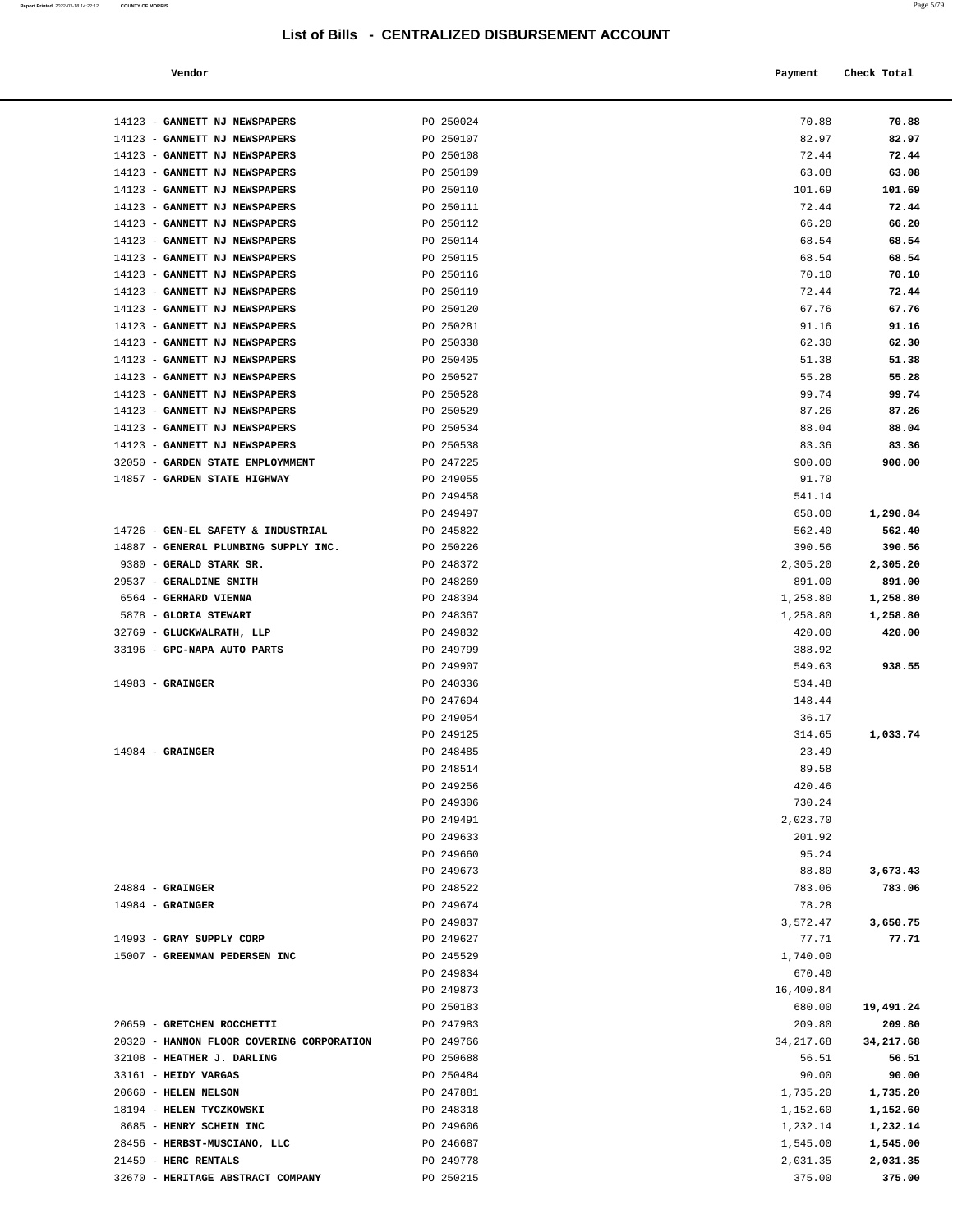**Report Printed** 2022-03-18 14:22:12 **COUNTY OF MORRIS** 

| 34,630.28 | 34,630.28 |
|-----------|-----------|
| 13,992.72 | 13,992.72 |
| 11,205.00 | 11,205.00 |
|           |           |
| 1,782.95  | 1,782.95  |
| 1,024.09  | 1,024.09  |
| 583.36    | 583.36    |
| 781.44    | 781.44    |
|           |           |
| 25,766.00 |           |
| 1,476.21  |           |
| 17,763.00 |           |
| 5,220.00  |           |
|           |           |
| 6, 125.00 |           |
| 3,596.00  |           |
| 9,750.00  |           |
| 10,121.00 |           |
|           | 79,817.21 |
| 7,625.00  | 7,625.00  |
| 96.52     | 96.52     |
| 48.93     | 48.93     |
|           |           |
| 299.42    | 299.42    |
| 30.52     | 30.52     |
| 136.12    | 136.12    |
| 1,244.00  | 1,244.00  |
|           |           |
| 742.99    | 742.99    |
| 190.00    | 190.00    |
| 393.44    | 393.44    |
| 867.60    | 867.60    |
|           |           |
| 7,350.00  | 7,350.00  |
| 3,160.08  | 3,160.08  |
| 425.00    | 425.00    |
| 885.97    | 885.97    |
|           |           |
| 30.00     | 30.00     |
| 383.00    | 383.00    |
| 251.14    | 251.14    |
| 1,425.00  | 1,425.00  |
|           |           |
| 217.62    | 217.62    |
| 19,498.08 |           |
| 1,843.84  | 21,341.92 |
| 1,220.42  | 1,220.42  |
| 53.24     | 53.24     |
|           |           |
| 1,782.00  | 1,782.00  |
| 1,258.80  | 1,258.80  |
| 145.00    | 145.00    |
| 13,823.46 | 13,823.46 |
|           | 1,782.00  |
| 1,782.00  |           |
| 3,207.60  | 3,207.60  |
| 629.40    | 629.40    |
| 1,782.00  | 1,782.00  |
| 155.22    | 155.22    |
|           |           |
| 813.00    | 813.00    |
| 629.40    | 629.40    |
| 90.00     | 90.00     |
| 2,686.00  | 2,686.00  |
|           |           |
| 14.56     | 14.56     |
| 926.45    | 926.45    |
| 20.73     | 20.73     |
| 5,073.06  | 5,073.06  |
|           |           |
| 37.08     | 37.08     |
| 37.88     | 37.88     |
| 631.99    | 631.99    |
| 339.36    | 339.36    |
| 80.17     | 80.17     |
|           |           |
| 19.43     | 19.43     |
| 835.06    | 835.06    |
|           |           |
|           |           |

| Vendor                                                     |           | Payment   | Check Total |
|------------------------------------------------------------|-----------|-----------|-------------|
| 928 - HINDSIGHT, INC                                       | PO 249665 | 34,630.28 | 34,630.28   |
| 27558 - HOIMARK & LEMBO PAVING, LLC                        | PO 249053 | 13,992.72 | 13,992.72   |
| 28910 - HOLZHAUER & HOLENSTEIN, LLC                        | PO 249693 | 11,205.00 | 11,205.00   |
| 28404 - HOME DEPOT CREDIT SERVICES                         | PO 249130 | 1,782.95  | 1,782.95    |
| 28404 - HOME DEPOT CREDIT SERVICES                         | PO 250028 | 1,024.09  | 1,024.09    |
| 28404 - HOME DEPOT CREDIT SERVICES                         | PO 250130 | 583.36    | 583.36      |
| 28404 - HOME DEPOT CREDIT SERVICES                         | PO 250518 | 781.44    | 781.44      |
| 16302 - HOMELESS SOLUTIONS, INC.                           | PO 250316 | 25,766.00 |             |
|                                                            | PO 250319 | 1,476.21  |             |
|                                                            | PO 250320 | 17,763.00 |             |
|                                                            | PO 250321 | 5,220.00  |             |
|                                                            | PO 250322 | 6, 125.00 |             |
|                                                            | PO 250323 | 3,596.00  |             |
|                                                            | PO 250324 | 9,750.00  |             |
|                                                            | PO 250325 | 10,121.00 | 79,817.21   |
| 16302 - HOMELESS SOLUTIONS, INC.                           | PO 250326 | 7,625.00  | 7,625.00    |
| 20737 - HOOVER TRUCK CENTERS INC                           | PO 249257 | 96.52     | 96.52       |
| 20737 - HOOVER TRUCK CENTERS INC                           | PO 249541 | 48.93     | 48.93       |
| 20737 - HOOVER TRUCK CENTERS INC                           | PO 249544 | 299.42    | 299.42      |
| 20737 - HOOVER TRUCK CENTERS INC                           | PO 249630 | 30.52     | 30.52       |
| 20737 - HOOVER TRUCK CENTERS INC                           | PO 249923 | 136.12    | 136.12      |
| 15249 - HOUSING PARTNERSHIP                                | PO 250228 | 1,244.00  | 1,244.00    |
| 29389 - HVG LLC                                            | PO 250007 | 742.99    | 742.99      |
| $19223 - IACP$                                             | PO 245706 | 190.00    | 190.00      |
| $33214$ - IAN SPITZER                                      | PO 250197 | 393.44    | 393.44      |
| 20932 - IDA RANDLE                                         | PO 247956 | 867.60    | 867.60      |
| 26660 - ILIFF-RUGGIERO FUNERAL HOME INC.                   | PO 249939 | 7,350.00  | 7,350.00    |
| 12041 - INGLESINO, WEBSTER,                                | PO 250066 | 3,160.08  | 3,160.08    |
| 19236 - INSTITUTE FOR FORENSIC PSYCHOLOGY                  | PO 249529 | 425.00    | 425.00      |
| 6100 - INTER CITY TIRE                                     | PO 249761 | 885.97    | 885.97      |
| 25455 - INTERNATIONAL ACADEMIES OF                         | PO 249945 | 30.00     | 30.00       |
| 33740 - INTERNATIONAL ASSOCIATION OF BOMB TECHNI PO 249451 |           | 383.00    | 383.00      |
| 13689 - INVERIS TRAINING SOLUTIONS LLC                     | PO 249132 | 251.14    | 251.14      |
| 30135 - INVESTIGATIVE FORENSICS CONSULTING PO 249788       |           | 1,425.00  | 1,425.00    |
| 33743 - J&J COURT TRANSCRIBERS, INC                        | PO 249760 | 217.62    | 217.62      |
| 29583 - J.A. ALEXANDER INC.                                | PO 250516 | 19,498.08 |             |
|                                                            | PO 250516 | 1,843.84  | 21,341.92   |
| 29539 - JAMES GANNON                                       | PO 249737 | 1,220.42  | 1,220.42    |
| 11247 - JAMIE KLENETSKY FAY                                | PO 250554 | 53.24     | 53.24       |
| 21645 - JANET BEALE-GRAHAM                                 | PO 247644 | 1,782.00  | 1,782.00    |
| $1477$ - JANICE TRUSZ                                      | PO 248321 | 1,258.80  | 1,258.80    |
| 33752 - JANINE BUCHALSKI                                   | PO 250049 | 145.00    | 145.00      |
| 32319 - JAY HILL REPAIRS                                   | PO 247291 | 13,823.46 | 13,823.46   |
| 30704 - JEAN SPROUL                                        | PO 248281 | 1,782.00  | 1,782.00    |
| 17849 - JEAN STEFANICK                                     | PO 248368 | 3,207.60  | 3,207.60    |
| 13302 - JEANNE MARIE BELLUCCI                              | PO 247402 | 629.40    | 629.40      |
| 658 - JEANNE YOUNG                                         | PO 248289 | 1,782.00  | 1,782.00    |
| 20591 - JEFFREY PAUL                                       | PO 250002 | 155.22    | 155.22      |
| 31547 - JEFFREY SIEGFRIED                                  | PO 248254 | 813.00    | 813.00      |
| 24187 - JENNIFER SHELL                                     | PO 248251 | 629.40    | 629.40      |
| 28824 - JERRY S SEIER                                      | PO 249899 | 90.00     | 90.00       |
| 1585 - JERSEY BATTERED WOMEN'S                             | PO 250311 | 2,686.00  | 2,686.00    |
| 960 - JERSEY CENTRAL POWER & LIGHT                         | PO 249419 | 14.56     | 14.56       |
| 960 - JERSEY CENTRAL POWER & LIGHT                         | PO 249701 | 926.45    | 926.45      |
| 960 - JERSEY CENTRAL POWER & LIGHT                         | PO 249749 | 20.73     | 20.73       |
| 960 - JERSEY CENTRAL POWER & LIGHT                         | PO 249770 | 5,073.06  | 5,073.06    |
| 960 - JERSEY CENTRAL POWER & LIGHT                         | PO 249790 | 37.08     | 37.08       |
| 960 - JERSEY CENTRAL POWER & LIGHT                         | PO 249791 | 37.88     | 37.88       |
| 960 - JERSEY CENTRAL POWER & LIGHT                         | PO 249792 | 631.99    | 631.99      |
| 960 - JERSEY CENTRAL POWER & LIGHT                         | PO 249793 | 339.36    | 339.36      |
| 960 - JERSEY CENTRAL POWER & LIGHT                         | PO 249861 | 80.17     | 80.17       |
| 960 - JERSEY CENTRAL POWER & LIGHT                         | PO 249885 | 19.43     | 19.43       |

960 - **JERSEY CENTRAL POWER & LIGHT** PO 249981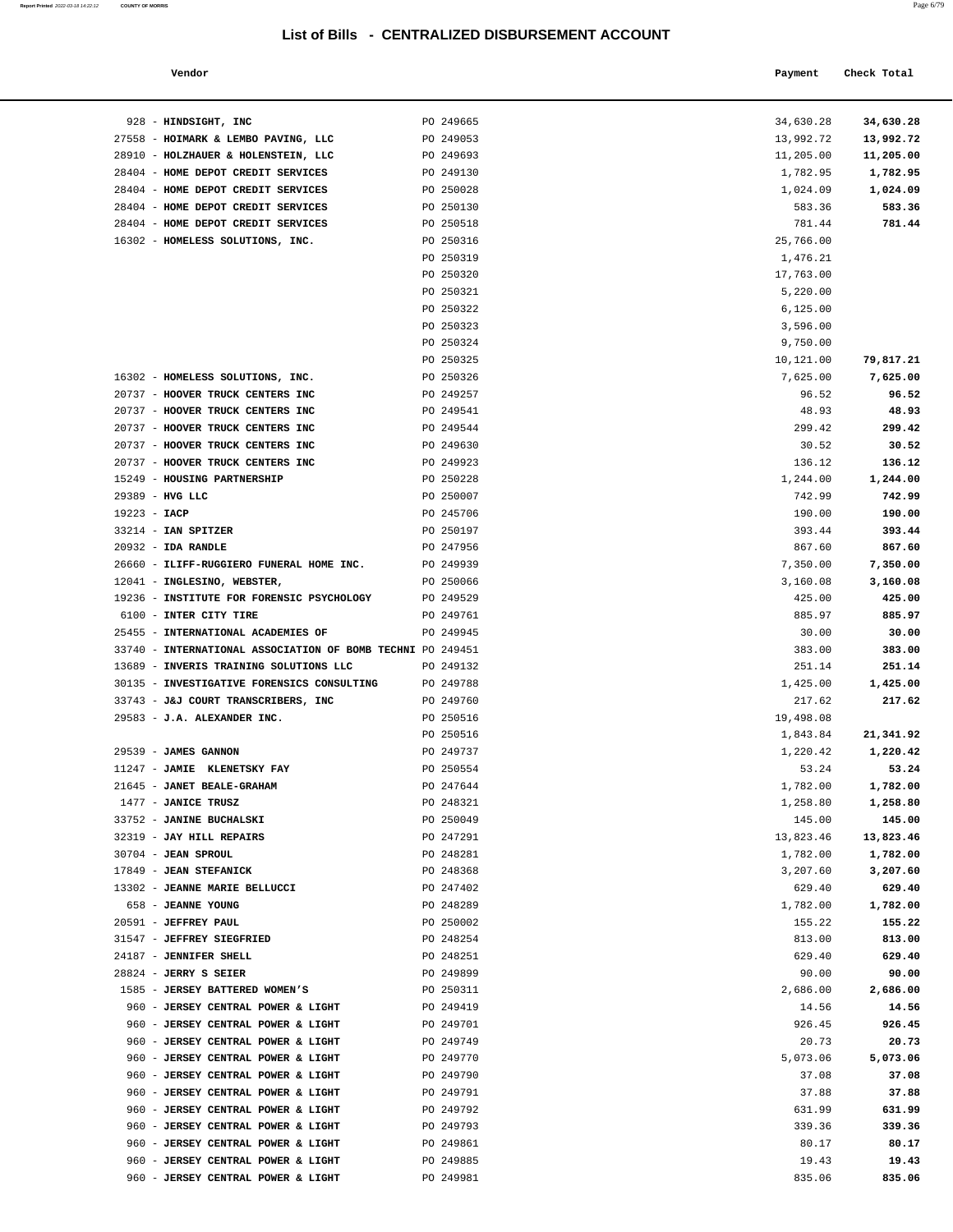#### **Report Printed** 2022-03-18 14:22:12 **COUNTY OF MORRIS** Page 7/79

| Vendor | Payment Check Total |
|--------|---------------------|
|--------|---------------------|

| 960 - JERSEY CENTRAL POWER & LIGHT          | PO 250083 | 51.92     | 51.92     |
|---------------------------------------------|-----------|-----------|-----------|
| 960 - JERSEY CENTRAL POWER & LIGHT          | PO 250237 | 6,339.80  | 6,339.80  |
| 960 - JERSEY CENTRAL POWER & LIGHT          | PO 250242 | 10,292.81 | 10,292.81 |
| 960 - JERSEY CENTRAL POWER & LIGHT          | PO 250243 | 664.30    | 664.30    |
| 960 - JERSEY CENTRAL POWER & LIGHT          | PO 250260 | 39.08     | 39.08     |
| 960 - JERSEY CENTRAL POWER & LIGHT          | PO 250264 | 586.07    | 586.07    |
| 960 - JERSEY CENTRAL POWER & LIGHT          | PO 250291 | 30,979.16 | 30,979.16 |
| 960 - JERSEY CENTRAL POWER & LIGHT          | PO 250346 | 615.90    | 615.90    |
| 960 - JERSEY CENTRAL POWER & LIGHT          | PO 250448 | 327.15    | 327.15    |
| 1815 - JESCO, INC.                          | PO 249163 | 102.41    |           |
|                                             | PO 249261 | 207.42    |           |
|                                             | PO 249262 | 109.92    |           |
|                                             | PO 249594 | 801.55    |           |
|                                             | PO 249910 | 81.36     | 1,302.66  |
| 8838 - JESSIE WEST                          | PO 248230 | 1,152.60  | 1,152.60  |
| 26156 - JJS SERVICES, INC.                  | PO 247168 | 33,984.00 | 33,984.00 |
| 26156 - JJS SERVICES, INC.                  | PO 249096 | 20,417.50 | 20,417.50 |
| 26156 - JJS SERVICES, INC.                  | PO 250032 | 21,115.00 | 21,115.00 |
| 26156 - JJS SERVICES, INC.                  | PO 250391 | 43,255.00 | 43,255.00 |
| 26156 - JJS SERVICES, INC.                  | PO 250446 | 56,870.00 | 56,870.00 |
| 13233 - JOAN MOSCHELLA                      | PO 247871 | 914.00    | 914.00    |
| 24772 - JOANN WEINSTEIN                     | PO 248234 | 2,494.80  | 2,494.80  |
| 5928 - JOHN ALI                             | PO 247371 | 891.00    | 891.00    |
| 33727 - JOHN GRONSKI                        | PO 249691 | 185.00    | 185.00    |
| $27029$ - JOHN P SULPY                      | PO 248356 | 1,608.00  | 1,608.00  |
| 5929 - JOHN PERRY                           | PO 247929 | 1,258.80  | 1,258.80  |
| 13008 - JOHN WILLS STUDIOS INC              | PO 249214 | 143.15    |           |
|                                             | PO 249480 | 271.70    | 414.85    |
| 6071 - JOHN ZEEK                            | PO 248206 | 1,828.80  | 1,828.80  |
| 12452 - JOHNSON & JOHNSON, ESQS             | PO 249468 | 4,077.50  | 4,077.50  |
| 26888 - JOHNSON CONTROLS INC.               | PO 249607 | 1,052.10  | 1,052.10  |
| 21614 - JOHNSON MIRMIRAN AND THOMPSON, INC. | PO 250168 | 7,994.90  | 7,994.90  |
| 21614 - JOHNSON MIRMIRAN AND THOMPSON, INC. | PO 250470 | 552.67    | 552.67    |
| 15521 - JOHNSON TRUCK ACCESSORIES INC       | PO 241608 | 2,739.00  |           |
|                                             | PO 249535 | 119.96    | 2,858.96  |
| 2695 - JOHNSTONE SUPPLY                     | PO 245550 | 22,601.58 | 22,601.58 |
| 8131 - JOHNSTONE SUPPLY                     | PO 248154 | 179.28    | 179.28    |
| 33742 - JONATHAN PERA, PE, NJSACE TREASURER | PO 249751 | 535.00    | 535.00    |
| 7384 - JOSEPH BRENDLE                       | PO 247428 | 978.00    | 978.00    |
| 33583 - JOSEPH CAMPOLI                      | PO 247460 | 891.00    | 891.00    |
| 9550 - JOSEPH COSTELLO                      | PO 249745 | 89.11     | 89.11     |
| 14334 - JOSEPH DOLAN                        | PO 247546 | 629.40    | 629.40    |
| 26574 - JOSEPH SCARPONE                     | PO 248019 | 629.40    | 629.40    |
| 2239 - JUDITH STUPPIELLO                    | PO 248359 | 629.40    | 629.40    |
| 15539 - JUST JIM CLEANING SERVICE           | PO 250216 | 250.00    |           |
|                                             | PO 250221 | 625.00    | 875.00    |
| 12365 - KAREN JORDAN                        | PO 247716 | 1,247.40  | 1,247.40  |
| 25394 - KATHLEEN WAGNER                     | PO 248292 | 813.00    | 813.00    |
| 9635 - KENNON SURVEYING SERVICES, INC       | PO 246691 | 38,850.00 | 38,850.00 |
| 15574 - KENVIL POWER EQUIPMENT, INC.        | PO 249621 | 18,248.68 | 18,248.68 |
| 30232 - KEVIN TURNER                        | PO 248319 | 1,188.00  | 1,188.00  |
| 15587 - KEYSTONE PUBLIC SAFETY INC.         | PO 246625 | 600.00    |           |
|                                             | PO 246626 | 600.00    |           |
|                                             | PO 246630 | 300.00    |           |
|                                             | PO 246649 | 450.00    | 1,950.00  |
| 32533 - KINGS III EMERGENCY COMMUNICATIONS  | PO 249489 | 1,510.04  | 1,510.04  |
| 26521 - KRISTIAN MCMORLAND                  | PO 249891 | 24.52     | 24.52     |
| 32237 - KRISTINA FAVO                       | PO 250225 | 116.86    |           |
|                                             | PO 250496 | 34.79     | 151.65    |
| 26954 - L & S AIR CONDITIONING AND          | PO 249750 | 272.50    | 272.50    |
| 30872 - LANDS' END BUSINESS OUTFITTERS      | PO 244125 | 1,515.65  | 1,515.65  |
|                                             |           |           |           |
| 8470 - LANNA BERNARD                        | PO 247406 | 1,782.00  | 1,782.00  |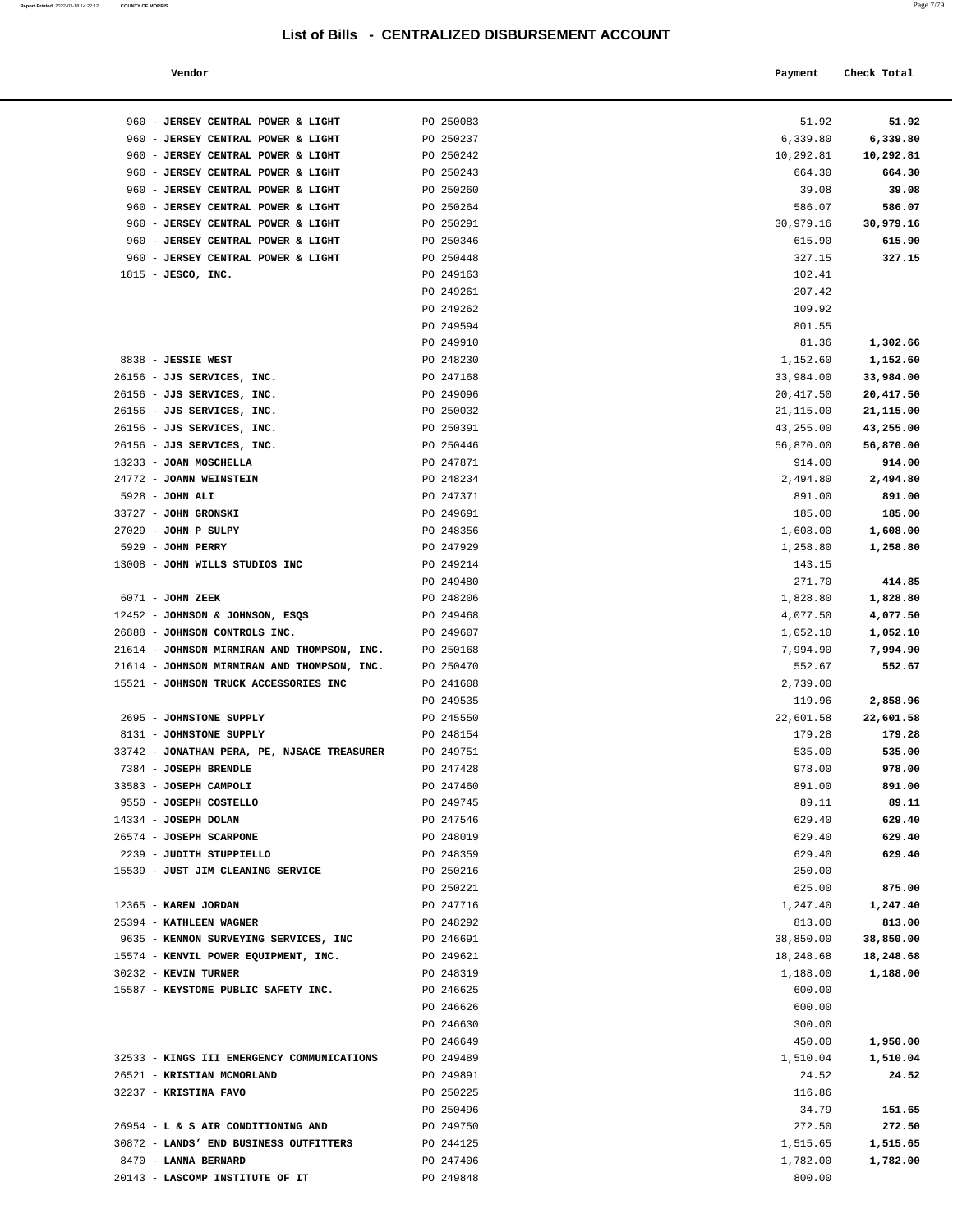| Report Printed 2022-03-18 14:22:12 | <b>COUNTY OF MORRIS</b> | Page 8/79 |
|------------------------------------|-------------------------|-----------|
|                                    |                         |           |

| Vendor | Payment Check Total |
|--------|---------------------|
|        |                     |

|                                                               |                                                | PO 249849              | 800.00              |                     |
|---------------------------------------------------------------|------------------------------------------------|------------------------|---------------------|---------------------|
|                                                               |                                                | PO 249852              | 800.00              |                     |
|                                                               |                                                | PO 250072              | 800.00              | 3,200.00            |
| 25383 - LAW OFFICE OF ROBERT J. GREENBAUM                     |                                                | PO 250147              | 595.00              | 595.00              |
| 3051 - LAZ PARKING                                            |                                                | PO 248683              | 432.00              | 432.00              |
| 29587 - LEE M MONDAY, PHD                                     |                                                | PO 250249              | 425.00              | 425.00              |
| 20653 - LEGAL SERVICES OF NORTHWEST                           |                                                | PO 250287              | 1,080.00            | 1,080.00            |
| 15753 - LESS STRESS INSTRUCTIONAL SERV                        |                                                | PO 249978              | 270.00              | 270.00              |
| 21665 - LESTER JOSEPH                                         |                                                | PO 247718              | 629.40              | 629.40              |
| 5855 - LEXIS NEXIS                                            |                                                | PO 249009              | 58.00               | 58.00               |
| 15775 - LIFESAVERS INC                                        |                                                | PO 249763              | 65.00               | 65.00               |
| 5989 - LINCOLN TECHNICAL INSTITUTE                            |                                                | PO 249851              | 799.20              | 799.20              |
| 32694 - LOKAMATHA VENKATARAMU                                 |                                                | PO 249556              | 6,058.80            | 6,058.80            |
| 1777 - LORCO PETROLEUM SERVICES                               |                                                | PO 249914              | 205.00              | 205.00              |
| 31828 - LORRAINE TRAGNO                                       |                                                | PO 248331              | 891.00              | 891.00              |
| 53 - LOVEYS PIZZA & GRILL                                     |                                                | PO 246489              | 770.00              |                     |
|                                                               |                                                | PO 249781              | 860.00              | 1,630.00            |
| 29100 - LTC SCRIPTS INC.                                      |                                                | PO 249309              | 68.02               | 68.02               |
| $11004$ - LUCY D'ANNA                                         |                                                | PO 250312              | 270.00              | 270.00              |
| 2144 - M C POLICE CHIEF'S ASSOCIATION                         |                                                | PO 249578              | 925.00              | 925.00              |
| $32215$ - M& T BANK<br>19384 - M.C. POLICE CHIEFS ASSOCIATION |                                                | PO 248405<br>PO 249459 | 124.30<br>300.00    | 124.30<br>300.00    |
| 15919 - M.C. PROSECUTOR'S EMERGENT                            |                                                | PO 249513              | 1,140.00            | 1,140.00            |
| 15926 - M.C. SCHOOL OF TECHNOLOGY                             |                                                | PO 250077              | 1,299.00            | 1,299.00            |
| 28251 - MAGIC TOUCH CONSTRUCTION CO., INC.                    |                                                | PO 249878              | 384.04              | 384.04              |
| 6514 - MAJOR POLICE SUPPLY                                    |                                                | PO 249338              | 204.87              | 204.87              |
| 10975 - MARIE UGLIALORO                                       |                                                | PO 248316              | 1,782.00            | 1,782.00            |
| 21782 - MARIE Y THOMAS                                        |                                                | PO 248341              | 1,973.40            | 1,973.40            |
| 27031 - MARION G WILDER                                       |                                                | PO 248226              | 629.40              | 629.40              |
| 30821 - MARK HOPKINS                                          |                                                | PO 249884              | 90.00               | 90.00               |
| $17716$ - MARY E. SNYDER                                      |                                                | PO 248262              | 629.40              | 629.40              |
| 5467 - MARY VEDDER                                            |                                                | PO 248306              | 1,258.80            | 1,258.80            |
| 33543 - MATT INDUSTRIES, INC.                                 |                                                | PO 245443              | 8,020.39            | 8,020.39            |
| 11199 - MC ORGANIZATION FOR HISPANIC                          |                                                | PO 250021              | 2,370.00            | 2,370.00            |
| 32274 - MCCLOSKEY MECHANICAL INC.                             |                                                | PO 249089              | 710.40              |                     |
|                                                               |                                                | PO 249228              | 710.40              |                     |
|                                                               |                                                | PO 249478              | 4,773.95            | 6,194.75            |
| 32081 - MCGHEE AND ASSOCIATES, LLC                            |                                                | PO 246807              | 1,397.50            | 1,397.50            |
| 27603 - MCKESSON MEDICAL SURGICAL                             |                                                | PO 248625              | 25.10               |                     |
|                                                               |                                                | PO 249139              | 90.56               |                     |
|                                                               |                                                | PO 249611              | 15.81               | 131.47              |
| 14264 - MCMANIMON, SCOTLAND & BAUMANN LLC                     |                                                | PO 250751              | 1,500.00            | 1,500.00            |
| 16095 - MCMASTER-CARR SUPPLY CO                               |                                                | PO 249800              | 575.57              |                     |
|                                                               |                                                | PO 249925              | 251.24              | 826.81              |
| 11905 - MEG RODRIGUEZ<br>24004 - MENDHAM BOROUGH              |                                                | PO 250546<br>PO 250178 | 175.00<br>11,610.00 | 175.00<br>11,610.00 |
| 24005 - MENDHAM TOWNSHIP POLICE DEPT.                         |                                                | PO 249880              | 4,800.00            | 4,800.00            |
| 21365 - MERITSUM WHITE                                        |                                                | PO 248228              | 891.00              | 891.00              |
| 20664 - MICHAEL SIKORA                                        |                                                | PO 248255              | 629.40              | 629.40              |
| 16192 - MIDDLESEX COUNTY COLLEGE                              |                                                | PO 250392              | 377.95              | 377.95              |
| 9373 - MILDRED JOLLY                                          |                                                | PO 247714              | 891.00              | 891.00              |
| 10330 - MODERN HANDLING EQUIPMENT                             |                                                | PO 249779              | 187.67              | 187.67              |
| 21746 - MONICA SENIOR                                         |                                                | PO 248031              | 1,727.40            | 1,727.40            |
| 7313 - MONTAGE ENTERPRISES INC.                               |                                                | PO 249546              | 682.62              | 682.62              |
| 13106 - MORRIS ARTS                                           |                                                | PO 250252              | 14,000.00           | 14,000.00           |
| 7131 - MORRIS COUNTY AFTER CARE CENTER                        |                                                | PO 249071              | 2,400.00            |                     |
|                                                               |                                                | PO 249109              | 330.00              | 2,730.00            |
| 15883 - MORRIS COUNTY BAR ASSOCIATION                         |                                                | PO 249329              | 4,090.00            | 4,090.00            |
| 19478 - MORRIS COUNTY CHAMBER OF                              |                                                | PO 249314              | 2,500.00            |                     |
|                                                               |                                                | PO 250008              | 435.00              | 2,935.00            |
|                                                               | 24551 - MORRIS COUNTY LEAGUE OF MUNICIPALITIES | PO 249321              | 200.00              | 200.00              |
| 12819 - MORRIS COUNTY MUA                                     |                                                | PO 249148              | 350.00              | 350.00              |
| 12819 - MORRIS COUNTY MUA                                     |                                                | PO 249498              | 3,675.04            | 3,675.04            |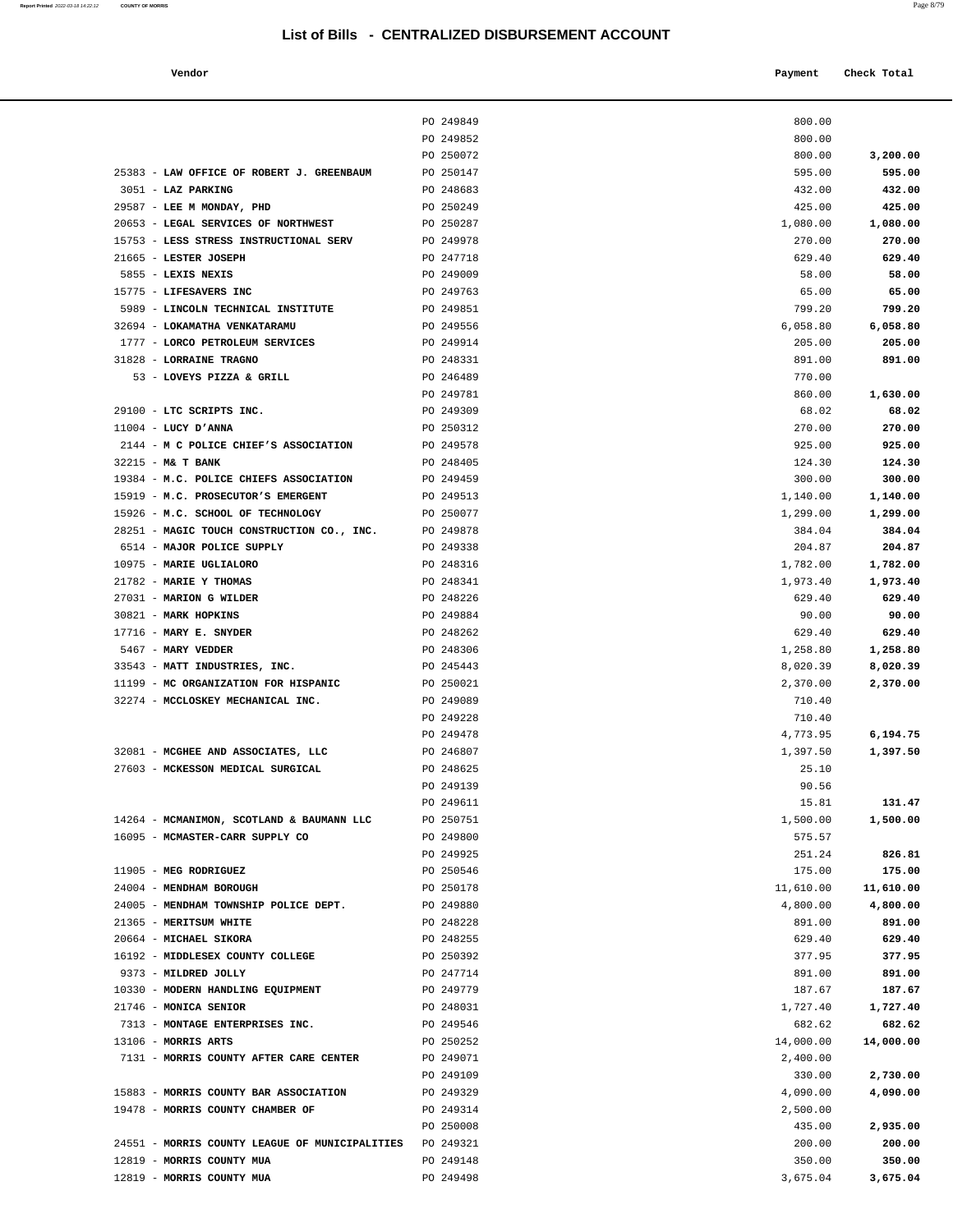**Report Printed 2022-03-18 14:22:12 COUNTY OF MORRIS** 

| m<br>- 7 |  |
|----------|--|
|          |  |

|                                                    | <b>E OLIVITALIZED DIODOROLIMENT AVO</b> |              |             |
|----------------------------------------------------|-----------------------------------------|--------------|-------------|
| Vendor                                             |                                         | Payment      | Check Total |
| MORRIS COUNTY MUA                                  | PO 249502                               | 1,820.07     | 1,820.07    |
| MORRIS COUNTY MUA                                  | PO 250026                               | 6,369.84     | 6,369.84    |
| MORRIS COUNTY PARK COMMISSION                      | PO 249526                               | 52.00        | 52.00       |
| MORRIS COUNTY PARK COMMISSION                      | PO 250277                               | 30,956.52    | 30,956.52   |
| MORRIS COUNTY SHERIFF'S OFFICE                     | PO 250179                               | 2,208.00     | 2,208.00    |
| MORRIS REGIONAL PUBLIC HEALTH PARTNERSHI PO 249998 |                                         | 1,000.00     | 1,000.00    |
| <b>MORRISTOWN DINER</b>                            | PO 249264                               | 260.00       |             |
|                                                    | PO 249354                               | 1,015.50     | 1,275.50    |
| <b>MORRISTOWN LUMBER &amp;</b>                     | PO 249077                               | 34.19        |             |
|                                                    | PO 249147                               | 39.95        |             |
|                                                    | PO 249479                               | 19.98        |             |
|                                                    | PO 249566                               | 256.43       |             |
|                                                    | PO 249746                               | 29.83        | 380.38      |
| MORRISTOWN MEDICAL CENTER                          | PO 249712                               | 5,149.56     |             |
|                                                    | PO 249713                               | 618.05       | 5,767.61    |
| MORRISTOWN NEIGHBORHOOD HOUSE                      | PO 250253                               | 33,532.00    |             |
|                                                    | PO 250254                               | 14,516.00    | 48,048.00   |
| <b>MORRISTOWN PARKING AUTHORITY</b>                | PO 250030                               | 6,132.00     | 6,132.00    |
| <b>MOTOROLA</b>                                    | PO 245198                               | 6,717.00     | 6,717.00    |
| N J N E O A                                        | PO 248409                               | 300.00       |             |
|                                                    | PO 249273                               | 90.00        | 390.00      |
| N.J. NATURAL GAS COMPANY                           | PO 250407                               | 43.40        |             |
|                                                    | PO 250408                               | 369.16       |             |
|                                                    | PO 250411                               | 1,449.67     |             |
|                                                    | PO 250412                               | 486.93       |             |
|                                                    | PO 250413                               | 2,851.88     |             |
|                                                    | PO 250414                               | 491.50       | 5,692.54    |
| NATIONAL ASSOCIATION OF FIELD TRAINING O PO 247154 |                                         | 325.00       |             |
|                                                    | PO 250213                               | 325.00       | 650.00      |
| NATIONAL FUEL OIL INC.                             | PO 249340                               | 51, 134.64   | 51,134.64   |
| NATIONAL FUEL OIL INC.                             | PO 250792                               | 74,220.07    |             |
|                                                    | PO 250792                               | 9,240.91     | 83,460.98   |
| NATIONAL INTERNAL AFFAIRS                          | PO 249060                               | 100.00       | 100.00      |
| NECI, INC.                                         | PO 249728                               | 519.95       | 519.95      |
| NESTLE WATERS NORTH AMERICA INC.                   | PO 246958                               | 351.90       |             |
|                                                    | PO 248728                               | 175.95       |             |
|                                                    | PO 250061                               | 175.95       | 703.80      |
| NEW HOPE FOUNDATION INC.                           | PO 250048                               | 2,800.00     | 2,800.00    |
| NEW JERSEY ASSOCIATION OF                          | PO 249676                               | 25.00        | 25.00       |
| NEW JERSEY FIRE EQUIPMENT COMPANY                  | PO 244598                               | 196.00       | 196.00      |
| NEW JERSEY LEAGUE OF                               | PO 249844                               | 225.00       | 225.00      |
| <b>NEW JERSEY OF INTERNATIONAL</b>                 | PO 249668                               | 1,050.00     | 1,050.00    |
| NEW JERSEY OVERHEAD DOOR LLC                       | PO 249782                               | 5,603.40     | 5,603.40    |
| NEW JERSEY WOMEN IN LAW ENFORCEMENT                | PO 249118                               | 250.00       | 250.00      |
| NEWBRIDGE SERVICES INC                             | PO 249196                               | 976.00       |             |
|                                                    | PO 249681                               | 1,777.00     |             |
|                                                    | PO 249682                               | 1,220.00     |             |
|                                                    | PO 249846                               | 3,493.00     |             |
|                                                    | PO 249850                               | 2,025.00     |             |
|                                                    | PO 249955                               | 2,674.00     |             |
|                                                    | PO 249956                               | 1,487.75     |             |
|                                                    | PO 249958                               | 1,695.25     | 15,348.00   |
| $\theta$                                           | 0.10050                                 | $B = 512.88$ |             |

| 12819 - MORRIS COUNTY MUA                                                     | PO 249502              | 1,820.07              | 1,820.07           |
|-------------------------------------------------------------------------------|------------------------|-----------------------|--------------------|
| 12819 - MORRIS COUNTY MUA                                                     | PO 250026              | 6,369.84              | 6,369.84           |
| 15472 - MORRIS COUNTY PARK COMMISSION<br>1800 - MORRIS COUNTY PARK COMMISSION | PO 249526<br>PO 250277 | 52.00                 | 52.00<br>30,956.52 |
| 10666 - MORRIS COUNTY SHERIFF'S OFFICE                                        | PO 250179              | 30,956.52<br>2,208.00 | 2,208.00           |
| 33751 - MORRIS REGIONAL PUBLIC HEALTH PARTNERSHI PO 249998                    |                        | 1,000.00              | 1,000.00           |
| 16318 - MORRISTOWN DINER                                                      | PO 249264              | 260.00                |                    |
|                                                                               | PO 249354              | 1,015.50              | 1,275.50           |
| 16321 - MORRISTOWN LUMBER &                                                   | PO 249077              | 34.19                 |                    |
|                                                                               | PO 249147              | 39.95                 |                    |
|                                                                               | PO 249479              | 19.98                 |                    |
|                                                                               | PO 249566              | 256.43                |                    |
|                                                                               | PO 249746              | 29.83                 | 380.38             |
| 7584 - MORRISTOWN MEDICAL CENTER                                              | PO 249712              | 5,149.56              |                    |
|                                                                               | PO 249713              | 618.05                | 5,767.61           |
| 16338 - MORRISTOWN NEIGHBORHOOD HOUSE                                         | PO 250253              | 33,532.00             |                    |
|                                                                               | PO 250254              | 14,516.00             | 48,048.00          |
| 16340 - MORRISTOWN PARKING AUTHORITY                                          | PO 250030              | 6,132.00              | 6,132.00           |
| 3350 - MOTOROLA                                                               | PO 245198              | 6,717.00              | 6,717.00           |
| $27865 - N J N E O A$                                                         | PO 248409              | 300.00                |                    |
|                                                                               | PO 249273              | 90.00                 | 390.00             |
| 19523 - N.J. NATURAL GAS COMPANY                                              | PO 250407              | 43.40                 |                    |
|                                                                               | PO 250408              | 369.16                |                    |
|                                                                               | PO 250411              | 1,449.67              |                    |
|                                                                               | PO 250412              | 486.93                |                    |
|                                                                               | PO 250413              | 2,851.88              |                    |
|                                                                               | PO 250414              | 491.50                | 5,692.54           |
| 32521 - NATIONAL ASSOCIATION OF FIELD TRAINING O PO 247154                    | PO 250213              | 325.00<br>325.00      | 650.00             |
| 21122 - NATIONAL FUEL OIL INC.                                                | PO 249340              | 51, 134.64            | 51,134.64          |
| 21122 - NATIONAL FUEL OIL INC.                                                | PO 250792              | 74,220.07             |                    |
|                                                                               | PO 250792              | 9,240.91              | 83,460.98          |
| 31632 - NATIONAL INTERNAL AFFAIRS                                             | PO 249060              | 100.00                | 100.00             |
| $4678$ - NECI, INC.                                                           | PO 249728              | 519.95                | 519.95             |
| 28330 - NESTLE WATERS NORTH AMERICA INC.                                      | PO 246958              | 351.90                |                    |
|                                                                               | PO 248728              | 175.95                |                    |
|                                                                               | PO 250061              | 175.95                | 703.80             |
| 16533 - NEW HOPE FOUNDATION INC.                                              | PO 250048              | 2,800.00              | 2,800.00           |
| 21732 - NEW JERSEY ASSOCIATION OF                                             | PO 249676              | 25.00                 | 25.00              |
| 27224 - NEW JERSEY FIRE EQUIPMENT COMPANY                                     | PO 244598              | 196.00                | 196.00             |
| 16641 - NEW JERSEY LEAGUE OF                                                  | PO 249844              | 225.00                | 225.00             |
| 21877 - NEW JERSEY OF INTERNATIONAL                                           | PO 249668              | 1,050.00              | 1,050.00           |
| 28348 - NEW JERSEY OVERHEAD DOOR LLC                                          | PO 249782              | 5,603.40              | 5,603.40           |
| 30969 - NEW JERSEY WOMEN IN LAW ENFORCEMENT                                   | PO 249118              | 250.00                | 250.00             |
| 16552 - NEWBRIDGE SERVICES INC                                                | PO 249196              | 976.00                |                    |
|                                                                               | PO 249681              | 1,777.00              |                    |
|                                                                               | PO 249682              | 1,220.00              |                    |
|                                                                               | PO 249846              | 3,493.00              |                    |
|                                                                               | PO 249850              | 2,025.00              |                    |
|                                                                               | PO 249955              | 2,674.00              |                    |
|                                                                               | PO 249956              | 1,487.75              |                    |
|                                                                               | PO 249958              | 1,695.25              | 15,348.00          |
| 16552 - NEWBRIDGE SERVICES INC                                                | PO 249959              | 7,613.00              |                    |
| 30733 - NEWMARK KNIGHT FRANK                                                  | PO 250255<br>PO 249084 | 62,138.00<br>5,000.00 | 69,751.00          |
| 23981 - NIELSEN DODGE - C-J-R                                                 | PO 249173              | 70.16                 | 5,000.00<br>70.16  |
| 23981 - NIELSEN DODGE - C-J-R                                                 | PO 249174              | 321.46                | 321.46             |
| 23981 - NIELSEN DODGE - C-J-R                                                 | PO 249588              | 133.84                | 133.84             |
| 23981 - NIELSEN DODGE - C-J-R                                                 | PO 249589              | 2,095.92              | 2,095.92           |
| 23981 - NIELSEN DODGE - C-J-R                                                 | PO 249762              | 101.25                | 101.25             |
| 23981 - NIELSEN DODGE - C-J-R                                                 | PO 249767              | 1,493.21              | 1,493.21           |
| 23981 - NIELSEN DODGE - C-J-R                                                 | PO 249806              | 109.88                | 109.88             |

28914 - **NIELSEN RT 46, INC.** PO 249915 [1,770.59](https://1,770.59)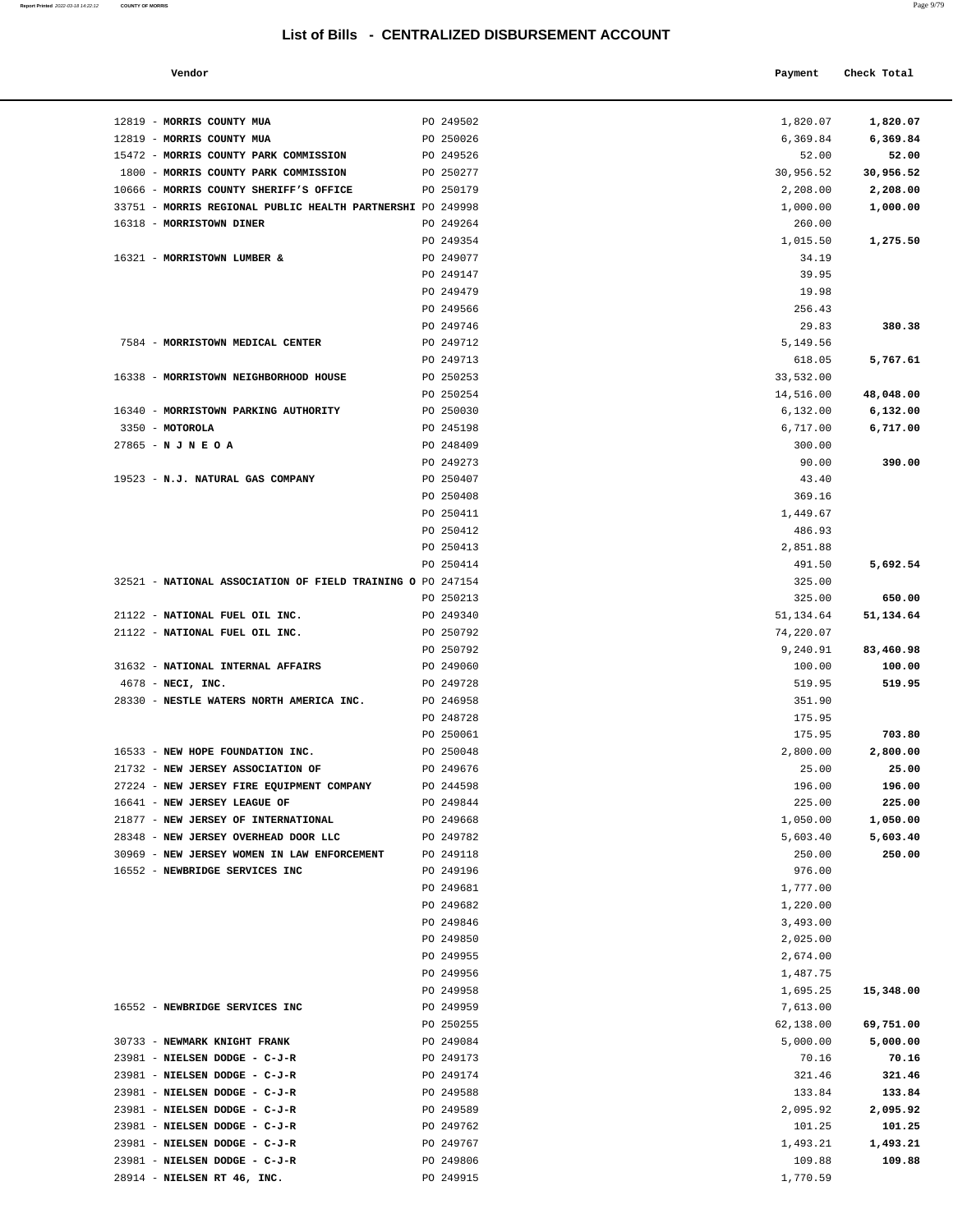| Report Printed 2022-03-18 14:22:12 | <b>COUNTY OF MORRIS</b> | Page 10/79 |
|------------------------------------|-------------------------|------------|
|                                    |                         |            |

|  | Payment Check Total |
|--|---------------------|
|  |                     |

|                                                         | PO 249916              | 351.86           | 2,122.45         |
|---------------------------------------------------------|------------------------|------------------|------------------|
| 16575 - NJ ASSOC OF COUNTIES                            | PO 250012              | 990.00           | 990.00           |
| 16708 - NJ ASSOCIATION OF AREA                          | PO 249734              | 1,200.00         | 1,200.00         |
| 7712 - NJ BIAS OFFICER ASSOCIATION                      | PO 248935              | 150.00           | 150.00           |
| 10594 - NJ STATE ASSOCIATION OF                         | PO 249580              | 600.00           |                  |
|                                                         | PO 250200              | 1,195.00         | 1,795.00         |
| 6458 - NJAEO                                            | PO 249604              | 1,575.00         |                  |
|                                                         | PO 249614              | 1,200.00         | 2,775.00         |
| $32384$ - NOLA SMITH                                    | PO 248273              | 867.60           | 867.60           |
| 26357 - NORTHEAST COMMUNICATIONS, INC.                  | PO 249490              | 1,161.00         | 1,161.00         |
| 26357 - NORTHEAST COMMUNICATIONS, INC.                  | PO 249903              | 350.00           | 350.00           |
| 26296 - NORTHEASTERN INTERIOR SERVICES LLC              | PO 249422              | 50,372.00        | 50,372.00        |
| 16742 - NORTHERN SAFETY CO. INC.                        | PO 249105              | 316.32           | 316.32           |
| 16764 - NU-WAY CONCESSIONAIRES INC                      | PO 250093              | 8,294.72         |                  |
|                                                         | PO 250094              | 131,080.22       |                  |
|                                                         | PO 250095              | 1,221.99         | 140,596.93       |
| $19739 - NV5$                                           | PO 249259              | 8,270.00         |                  |
|                                                         | PO 250593              | 33,204.20        | 41,474.20        |
| 26726 - OFFICE CONCEPTS GROUP, INC.                     | PO 249918              | 1,530.29         | 1,530.29         |
| 26726 - OFFICE CONCEPTS GROUP, INC.                     | PO 250267              | 255.06           | 255.06           |
| 10246 - OFFICE OF TEMPORARY ASSISTANCE                  | PO 250521              | 94,000.00        | 94,000.00        |
| 10246 - OFFICE OF TEMPORARY ASSISTANCE                  | PO 250522              | 5,000.00         | 5,000.00         |
| $21567 - OFS$                                           | PO 250129              | 732.78           | 732.78           |
| 12760 - OLGA ABRAMIDES                                  | PO 247361              | 629.40           | 629.40           |
| 25021 - ONE SOURCE OF NEW JERSEY LLC                    | PO 249178              | 280.61           | 280.61           |
| $8451 - OPTIMUM$                                        | PO 249485              | 1,709.28         | 1,709.28         |
| 8451 - OPTIMUM                                          | PO 249486              | 2,472.34         | 2,472.34         |
| $20526$ - OPTIMUM                                       | PO 249872              | 288.00           | 288.00           |
| 13856 - OPTIMUM<br>13856 - OPTIMUM                      | PO 249888<br>PO 250262 | 557.40<br>354.39 | 557.40<br>354.39 |
| 27151 - PARAGON RESTORATION CO.                         | PO 250507              | 164,823.26       | 164,823.26       |
| 32472 - PASSAIC COUNTY COMMUNITY COLLEGE                | PO 249927              | 1,170.00         | 1,170.00         |
| 31766 - PATRICIA FITZPATRICK                            | PO 249829              | 453.90           | 453.90           |
| 742 - PATRICIA GEPPERT                                  | PO 247629              | 629.40           | 629.40           |
| 25411 - PATRICIA W. GIBBONS                             | PO 249977              | 249.50           | 249.50           |
| 25411 - PATRICIA W. GIBBONS                             | PO 250121              | 223.44           | 223.44           |
| 18491 - PATRICIA WILLS                                  | PO 248217              | 914.40           | 914.40           |
| 29544 - PAUL J. BRANDLEY                                | PO 249986              | 549.86           | 549.86           |
| 525 - PAULS DINER                                       | PO 249886              | 115.00           | 115.00           |
| 18102 - PEQUANNOCK TOWNSHIP                             | PO 249810              | 3,450.00         | 3,450.00         |
| 7632 - PESI INC.                                        | PO 249312              | 109.99           | 109.99           |
| 26161 - PETE LOHMUS                                     | PO 250187              | 30.11            | 30.11            |
| 33137 - PHILIP WILK                                     | PO 248223              | 2,494.80         | 2,494.80         |
| 29258 - PLOSIA COHEN LLC                                | PO 250010              | 332.50           | 332.50           |
| 25859 - POINTCLICKCARE                                  | PO 250139              | 323.88           | 323.88           |
| 24970 - POWERDMS, INC.                                  | PO 249135              | 6,038.54         | 6,038.54         |
| 24970 - POWERDMS, INC.                                  | PO 249576              | 6,678.43         | 6,678.43         |
| 27929 - PREMIER GLOBAL SERVICES                         | PO 250018              | 47.20            | 47.20            |
| 4812 - PREVENTION IS KEY                                | PO 250284              | 54,793.00        | 54,793.00        |
| 29929 - PRIME HEALTHCARE SERVICES -                     | PO 250555              | 219,907.94       | 219,907.94       |
| 28417 - PRINCIPAL LIFE INSURANCE COMPANY                | PO 249961              | 188.70           | 188.70           |
| 9894 - QUADIENT, INC.                                   | PO 250715              | 343.54           | 343.54           |
| 7872 - QUENCH USA, INC.                                 | PO 249973              | 108.90           | 108.90           |
| 264 - R & J CONTROL, INC.                               | PO 249079              | 800.00           |                  |
|                                                         | PO 249265              | 3,150.00         |                  |
|                                                         | PO 249783              | 4,566.44         | 8,516.44         |
| 12473 - R.D. SALES DOOR & HARDWARE LLC                  | PO 249647              | 3,509.92         | 3,509.92         |
| 17215 - R.S. KNAPP CO. INC.                             | PO 249058              | 172.71           |                  |
|                                                         | PO 249628              | 194.66           |                  |
|                                                         | PO 249721              | 80.63            | 448.00           |
| 4945 - RALPH BROWN                                      | PO 247436              | 2,274.00         | 2,274.00         |
| 24823 - RAMAPO COLLEGE OF NJ<br>32840 - RANDALL STALTER | PO 249187              | 3,200.00         | 3,200.00         |
|                                                         | PO 248284              | 891.00           | 891.00           |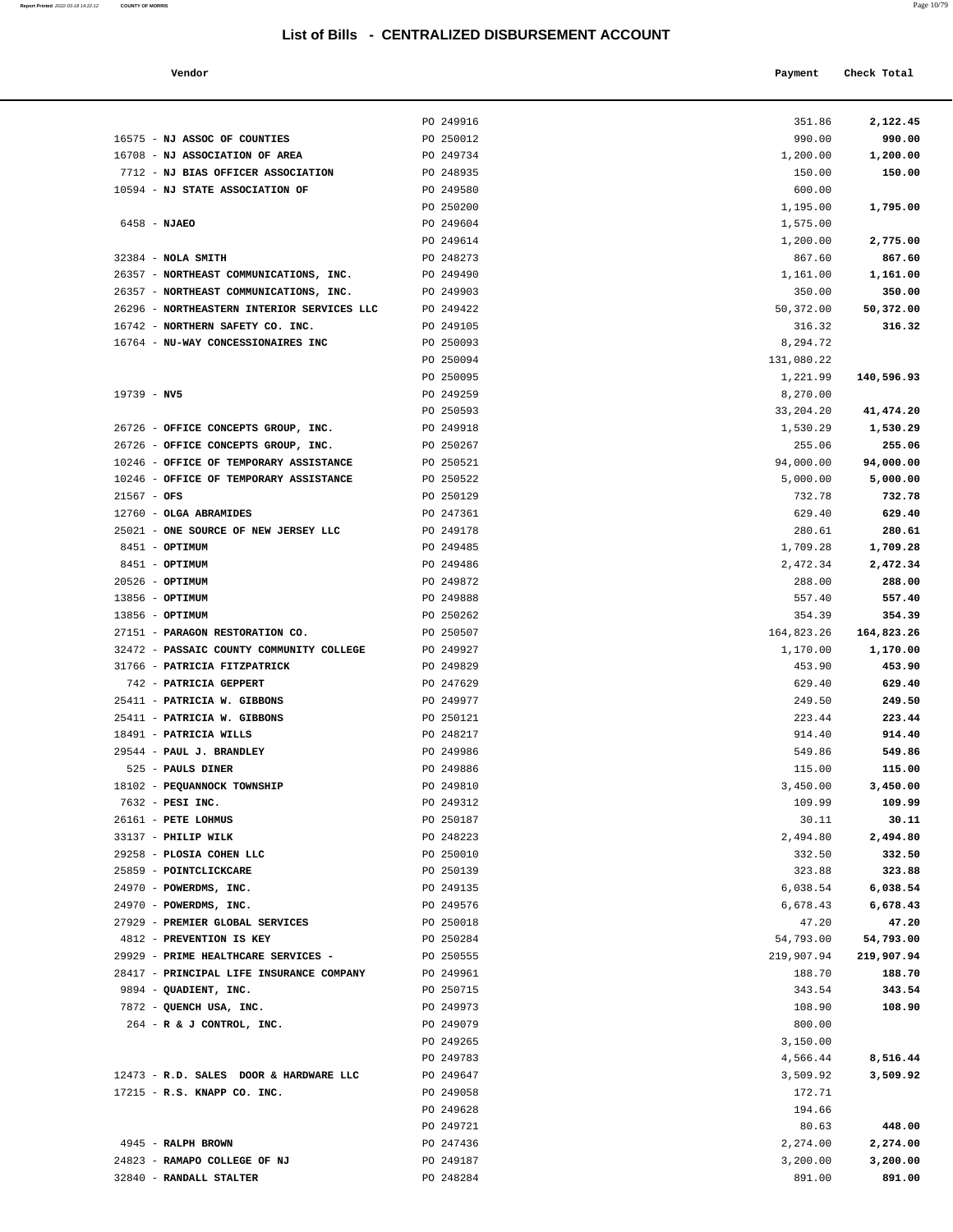**Report Printed** 2022-03-18 14:22:12 **COUNTY OF MORRIS** 

|                                   | טווטשוט ש |            |             |  |
|-----------------------------------|-----------|------------|-------------|--|
| Vendor                            |           | Payment    | Check Total |  |
| RAW INC                           | PO 249703 | 9,995.00   | 9,995.00    |  |
| <b>RAYMOND TERWILLIGER</b>        | PO 248345 | 1,608.00   | 1,608.00    |  |
| REDICARE LLC                      | PO 249184 | 168.49     |             |  |
|                                   | PO 249239 | 98.72      | 267.21      |  |
|                                   |           |            |             |  |
| RICCIARDI BROTHERS, INC           | PO 249769 | 156.83     | 156.83      |  |
| RICH TREE SERVICE, INC            | PO 250248 | 198,105.16 | 198,105.16  |  |
| <b>RICHARD JOHNSON</b>            | PO 250017 | 12.33      | 12.33       |  |
| RICHARD JOHNSON                   | PO 250292 | 69.50      | 69.50       |  |
| <b>RICOH AMERICAS CORPORATION</b> | PO 249835 | 762.85     |             |  |
|                                   | PO 250000 | 2,596.52   |             |  |
|                                   | PO 250192 | 7,999.80   |             |  |
|                                   | PO 250220 | 970.21     | 12,329.38   |  |
| RICOH USA, INC.                   | PO 249406 | 34.44      | 34.44       |  |
| RICOH USA, INC.                   | PO 249503 | 537.60     | 537.60      |  |
| RICOH USA, INC.                   | PO 249638 | 546.55     | 546.55      |  |
| RICOH USA, INC.                   | PO 249741 | 997.27     | 997.27      |  |
| RICOH USA, INC.                   | PO 249811 | 997.27     | 997.27      |  |
| RICOH USA, INC.                   | PO 249816 | 1,929.06   | 1,929.06    |  |
| RICOH USA, INC.                   | PO 249820 | 1,120.59   | 1,120.59    |  |
| RICOH USA, INC.                   | PO 249836 | 869.57     | 869.57      |  |
| RICOH USA, INC.                   | PO 249854 | 6,298.61   | 6,298.61    |  |
| RICOH USA, INC.                   | PO 249936 | 1,106.61   | 1,106.61    |  |
| RICOH USA, INC.                   | PO 250039 | 1,227.09   | 1,227.09    |  |
| RICOH USA, INC.                   | PO 250050 | 7,905.71   | 7,905.71    |  |
| RICOH USA, INC.                   | PO 250065 | 1,144.46   | 1,144.46    |  |
| RICOH USA, INC.                   | PO 250145 | 650.88     | 650.88      |  |
| RICOH USA, INC.                   | PO 250314 | 320.00     | 320.00      |  |
| <b>RITA FORTENBERRY</b>           | PO 247598 | 914.00     | 914.00      |  |
| ROAD SAFETY SYSTEMS LLC           | PO 241949 | 4,865.00   | 4,865.00    |  |
| ROAD SAFETY SYSTEMS LLC           | PO 243892 | 4,785.00   | 4,785.00    |  |
| ROAD SAFETY SYSTEMS LLC           | PO 249351 | 4,640.00   | 4,640.00    |  |
| ROBERT & SON, INC.                | PO 249342 | 79.50      | 79.50       |  |
| <b>ROBERT FORTE</b>               | PO 249882 | 20.81      | 20.81       |  |
| <b>ROBERT SHEEHAN</b>             | PO 248250 | 867.60     | 867.60      |  |
| <b>ROBERT VOELKER</b>             | PO 248300 | 2,673.00   | 2,673.00    |  |
| ROBIN LANGSTON                    | PO 249812 | 891.00     | 891.00      |  |
| ROBOTECH CAD SOLUTIONS            | PO 250069 | 2,688.00   |             |  |
|                                   | PO 250070 | 2,688.00   | 5,376.00    |  |
| <b>ROSALIE ZABITA</b>             | PO 248209 | 978.00     | 978.00      |  |
| ROXBURY TWP POLICE DEPT           | PO 250157 | 720.00     | 720.00      |  |
| RUBY FULLER                       | PO 247612 | 914.40     | 914.40      |  |
| RUTGERS CENTER FOR CONTINUING     | PO 249181 | 800.00     |             |  |
|                                   | PO 249185 | 3,000.00   |             |  |
|                                   | PO 249194 | 1,964.15   |             |  |
|                                   | PO 249327 | 3,000.00   | 8,764.15    |  |
| <b>RUTGERS OCPE</b>               | PO 249006 | 150.00     | 150.00      |  |
| <b>RUTGERS OCPE</b>               | PO 249545 | 450.00     | 450.00      |  |
| RUTGERS OCPE                      | PO 249995 | 150.00     | 150.00      |  |
| RUTGERS SCHOOL OF BUSINESS        | PO 250085 | 670.00     | 670.00      |  |
| SAFETY- KLEEN SYSTEMS, INC.       | PO 248512 | 683.12     | 683.12      |  |
| SAINT ELIZABETH UNIVERSITY        | PO 249988 | 3,496.00   | 3,496.00    |  |
| <b>SANCHEZ ENGRAVING LLC</b>      | PO 249819 | 89.00      |             |  |
|                                   | PO 249831 | 58.00      | 147.00      |  |
| SANDRA DURR                       | PO 247560 | 867.60     | 867.60      |  |
| SANDRA ROCA                       | PO 250580 | 117.00     | 117.00      |  |
| CANDDA CHAW                       | DO 248249 | 891 00     | 891 00      |  |

| 646 - RAW INC                                    | PO 249703              | 9,995.00             | 9,995.00             |
|--------------------------------------------------|------------------------|----------------------|----------------------|
| 11723 - RAYMOND TERWILLIGER                      | PO 248345              | 1,608.00             | 1,608.00             |
| 29982 - REDICARE LLC                             | PO 249184              | 168.49               |                      |
|                                                  | PO 249239              | 98.72                | 267.21               |
| 29466 - RICCIARDI BROTHERS, INC                  | PO 249769              | 156.83               | 156.83               |
| 33257 - RICH TREE SERVICE, INC                   | PO 250248              | 198,105.16           | 198,105.16           |
| 28336 - RICHARD JOHNSON                          | PO 250017              | 12.33                | 12.33                |
| 28336 - RICHARD JOHNSON                          | PO 250292              | 69.50                | 69.50                |
| 19765 - RICOH AMERICAS CORPORATION               | PO 249835              | 762.85               |                      |
|                                                  | PO 250000<br>PO 250192 | 2,596.52<br>7,999.80 |                      |
|                                                  | PO 250220              | 970.21               | 12,329.38            |
| 28741 - RICOH USA, INC.                          | PO 249406              | 34.44                | 34.44                |
| 28741 - RICOH USA, INC.                          | PO 249503              | 537.60               | 537.60               |
| 28741 - RICOH USA, INC.                          | PO 249638              | 546.55               | 546.55               |
| 28741 - RICOH USA, INC.                          | PO 249741              | 997.27               | 997.27               |
| 28741 - RICOH USA, INC.                          | PO 249811              | 997.27               | 997.27               |
| 28741 - RICOH USA, INC.                          | PO 249816              | 1,929.06             | 1,929.06             |
| 28741 - RICOH USA, INC.                          | PO 249820              | 1,120.59             | 1,120.59             |
| 28741 - RICOH USA, INC.                          | PO 249836              | 869.57               | 869.57               |
| 28741 - RICOH USA, INC.                          | PO 249854              | 6,298.61             | 6,298.61             |
| 28741 - RICOH USA, INC.                          | PO 249936              | 1,106.61             | 1,106.61             |
| 28741 - RICOH USA, INC.                          | PO 250039              | 1,227.09             | 1,227.09             |
| 28741 - RICOH USA, INC.                          | PO 250050              | 7,905.71             | 7,905.71             |
| 28741 - RICOH USA, INC.                          | PO 250065              | 1,144.46             | 1,144.46             |
| 28741 - RICOH USA, INC.                          | PO 250145              | 650.88               | 650.88               |
| 28741 - RICOH USA, INC.                          | PO 250314              | 320.00               | 320.00               |
| 25852 - RITA FORTENBERRY                         | PO 247598              | 914.00               | 914.00               |
| 21788 - ROAD SAFETY SYSTEMS LLC                  | PO 241949              | 4,865.00             | 4,865.00             |
| 21788 - ROAD SAFETY SYSTEMS LLC                  | PO 243892              | 4,785.00             | 4,785.00             |
| 21788 - ROAD SAFETY SYSTEMS LLC                  | PO 249351              | 4,640.00             | 4,640.00             |
| 28455 - ROBERT & SON, INC.                       | PO 249342              | 79.50                | 79.50                |
| 33753 - ROBERT FORTE                             | PO 249882              | 20.81                | 20.81                |
| 17622 - ROBERT SHEEHAN<br>20921 - ROBERT VOELKER | PO 248250              | 867.60               | 867.60               |
| 33131 - ROBIN LANGSTON                           | PO 248300<br>PO 249812 | 2,673.00<br>891.00   | 2,673.00<br>891.00   |
| 20142 - ROBOTECH CAD SOLUTIONS                   | PO 250069              | 2,688.00             |                      |
|                                                  | PO 250070              | 2,688.00             | 5,376.00             |
| 13157 - ROSALIE ZABITA                           | PO 248209              | 978.00               | 978.00               |
| 17417 - ROXBURY TWP POLICE DEPT                  | PO 250157              | 720.00               | 720.00               |
| 10040 - RUBY FULLER                              | PO 247612              | 914.40               | 914.40               |
| 9938 - RUTGERS CENTER FOR CONTINUING             | PO 249181              | 800.00               |                      |
|                                                  | PO 249185              | 3,000.00             |                      |
|                                                  | PO 249194              | 1,964.15             |                      |
|                                                  | PO 249327              | 3,000.00             | 8,764.15             |
| 24895 - RUTGERS OCPE                             | PO 249006              | 150.00               | 150.00               |
| 24895 - RUTGERS OCPE                             | PO 249545              | 450.00               | 450.00               |
| 24895 - RUTGERS OCPE                             | PO 249995              | 150.00               | 150.00               |
| 9325 - RUTGERS SCHOOL OF BUSINESS                | PO 250085              | 670.00               | 670.00               |
| 19814 - SAFETY- KLEEN SYSTEMS, INC.              | PO 248512              | 683.12               | 683.12               |
| 4150 - SAINT ELIZABETH UNIVERSITY                | PO 249988              | 3,496.00             | 3,496.00             |
| 31598 - SANCHEZ ENGRAVING LLC                    | PO 249819              | 89.00                |                      |
|                                                  | PO 249831              | 58.00                | 147.00               |
| 21644 - SANDRA DURR                              | PO 247560              | 867.60               | 867.60               |
| 33754 - SANDRA ROCA                              | PO 250580              | 117.00               | 117.00               |
| 27026 - SANDRA SHAW<br>17908 - SARA A. SULLIVAN  | PO 248249<br>PO 248357 | 891.00               | 891.00               |
| 18423 - SARA WEISSMAN                            | PO 248232              | 1,782.00<br>2,851.20 | 1,782.00<br>2,851.20 |
| 3032 - SCIENTIFIC BOILER WATER                   | PO 249015              | 255.00               | 255.00               |
| 24217 - SHAUN MACKEY                             | PO 249789              | 90.00                | 90.00                |
| 17621 - SHEAFFER SUPPLY, INC.                    | PO 249126              | 74.85                |                      |
|                                                  | PO 249186              | 8.00                 | 82.85                |
|                                                  |                        |                      |                      |

17635 - **SHERWIN WILLIAMS** PO 249332 478.08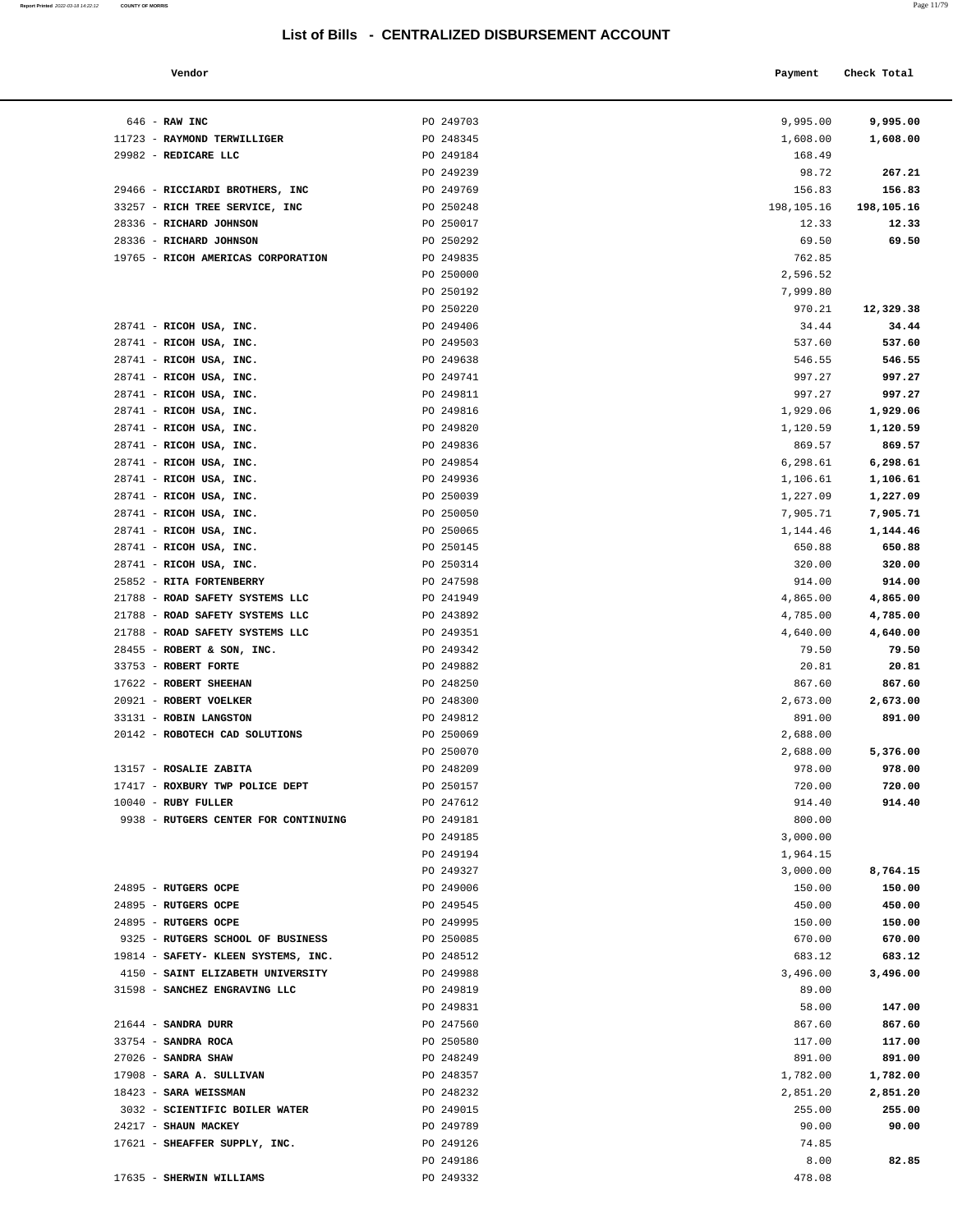33093 - **SLADE INDUSTRIES, INC.** 

24112 - **SHIRLEY M CAMPBELL** PO 247459 29041 - **SIGN A RAMA LEDGEWOOD** PO 250015 8454 - **SLADE INDUSTRIES PO** 250033<br>33093 - **SLADE INDUSTRIES, INC.** PO 249219

17699 - **SMITH MOTOR CO., INC.** PO 249190

11253 - **SMITHS DETECTION, INC.** PO 246094

| Report Printed 2022-03-18 14:22:12 | <b>COUNTY OF MORRIS</b> |  | Page 12/79 |
|------------------------------------|-------------------------|--|------------|
|                                    |                         |  |            |

|                                      | LISt Of BIIIS - CENTRALIZED DISBURSEMENT ACCOUNT |            |             |
|--------------------------------------|--------------------------------------------------|------------|-------------|
| Vendor                               |                                                  | Payment    | Check Total |
|                                      | PO 249692                                        | 478.08     | 956.16      |
| SHIRLEY M CAMPBELL                   | PO 247459                                        | 1,152.60   | 1,152.60    |
| <b>SIGN A RAMA LEDGEWOOD</b>         | PO 250015                                        | 1,076.00   | 1,076.00    |
| <b>SLADE INDUSTRIES</b>              | PO 250033                                        | 9,723.00   | 9,723.00    |
| SLADE INDUSTRIES, INC.               | PO 249219                                        | 3,696.00   | 3,696.00    |
| SMITH MOTOR CO., INC.                | PO 249190                                        | 3,987.09   |             |
|                                      | PO 249346                                        | 678.23     |             |
|                                      | PO 249543                                        | 362.76     |             |
|                                      | PO 249551                                        | 130.00     |             |
|                                      | PO 249652                                        | 33.91      |             |
|                                      | PO 249807                                        | 226.81     |             |
|                                      | PO 249808                                        | 449.70     | 5,868.50    |
| SMITHS DETECTION, INC.               | PO 246094                                        | 6,386.92   |             |
|                                      | PO 249218                                        | 4,629.30   | 11,016.22   |
| SNAP-ON INDUSTRIAL                   | PO 243468                                        | 12,068.20  | 12,068.20   |
| <b>SNOWS GLASS &amp; MIRROR CORP</b> | PO 250029                                        | 1,150.00   | 1,150.00    |
| SODEXO INC & AFFILIATES              | PO 250390                                        | 53, 134.00 | 53,134.00   |
| SOLAR TECHNOLOGY INC.                | PO 248105                                        | 59,451.34  | 59,451.34   |
| SOUTHEAST MORRIS COUNTY              | PO 249776                                        | 952.31     | 952.31      |
| SOUTHEAST MORRIS COUNTY              | PO 250410                                        | 10,777.54  | 10,777.54   |
| <b>STACI SANTUCCI</b>                | PO 249830                                        | 218.36     | 218.36      |
| STANDARD & POOR'S FINANCIAL          | PO 244857                                        | 10,810.00  | 10,810.00   |
| STATE TOXICOLOGY LABORATORY          | PO 248416                                        | 360.00     | 360.00      |
| <b>STEPHEN TURKO</b>                 | PO 248320                                        | 1,152.60   | 1,152.60    |
| STERICYCLE INC                       | PO 249221                                        | 354.80     | 354.80      |
| <b>STEVEN ORTIZ</b>                  | PO 249983                                        | 207.92     | 207.92      |
| SUBURBAN CONSULTING                  | PO 249450                                        | 460.00     | 460.00      |
| <b>SUBURBAN PROPANE -2347</b>        | PO 249699                                        | 756.34     |             |
|                                      | PO 249747                                        | 1,061.84   |             |
|                                      | PO 250125                                        | 1,521.45   | 3,339.63    |
| <b>SUDESH THAPAR</b>                 | PO 248343                                        | 2,316.60   | 2,316.60    |
| <b>SUNRAYS WINDOW TINTING</b>        | PO 249188                                        | 55.00      | 55.00       |
| SUSSEX COUNTY COMMUNITY COLLEGE      | PO 249193                                        | 800.00     | 800.00      |
| SYLVIA CHARLES                       | PO 247476                                        | 629.40     | 629.40      |
| SYLVIA MIDLER                        | PO 247855                                        | 804.00     | 804.00      |
| SYNERGEX INTERNATIONAL CORPORATION   | PO 249434                                        | 9,931.16   | 9,931.16    |
| SYSTEM ONE ALARM                     | PO 240087                                        | 10,875.00  | 10,875.00   |
| SYSTEM ONE ALARM                     | PO 249469                                        | 1,458.50   | 1,458.50    |
| TELESEARCH INC                       | PO 249124                                        | 826.54     |             |
|                                      | PO 249171                                        | 2,803.42   |             |
|                                      | PO 249341                                        | 510.51     |             |
|                                      | PO 249521                                        | 1,171.17   |             |
|                                      | PO 249695                                        | 850.85     |             |
|                                      | PO 249845                                        | 2,286.48   |             |
|                                      | PO 249934                                        | 498.35     |             |
|                                      | PO 249987                                        | 650.65     | 9,597.97    |
| TELESEARCH INC                       | PO 250068                                        | 2,858.10   |             |
|                                      | PO 250127                                        | 520.52     |             |
|                                      | PO 250222                                        | 520.52     |             |
|                                      | PO 250710                                        | 1,205.56   | 5,104.70    |
| TEW FUNERAL SERVICES INC.            | PO 249976                                        | 1,666.00   | 1,666.00    |
| THE 200 CLUB OF MORRIS COUNTY        | PO 249472                                        | 190.00     | 190.00      |
| THE BAGELRY INC.                     | PO 249943                                        | 208.12     | 208.12      |
| THE BIBER PARTNERSHIP AIA            | PO 249507                                        | 427.49     |             |
|                                      | PO 249509                                        | 1,320.00   |             |
|                                      | PO 249511                                        | 1,147.50   | 2,894.99    |

| 7722 - SNAP-ON INDUSTRIAL<br>19888 - SNOWS GLASS & MIRROR CORP | PO 243468 |                       | 12,068.20 |
|----------------------------------------------------------------|-----------|-----------------------|-----------|
|                                                                | PO 250029 | 12,068.20<br>1,150.00 | 1,150.00  |
| 6981 - SODEXO INC & AFFILIATES                                 | PO 250390 | 53,134.00             | 53,134.00 |
|                                                                |           |                       |           |
| 12459 - SOLAR TECHNOLOGY INC.                                  | PO 248105 | 59,451.34             | 59,451.34 |
| 17755 - SOUTHEAST MORRIS COUNTY                                | PO 249776 | 952.31                | 952.31    |
| 17755 - SOUTHEAST MORRIS COUNTY                                | PO 250410 | 10,777.54             | 10,777.54 |
| 11379 - STACI SANTUCCI                                         | PO 249830 | 218.36                | 218.36    |
| 17804 - STANDARD & POOR'S FINANCIAL                            | PO 244857 | 10,810.00             | 10,810.00 |
| 16675 - STATE TOXICOLOGY LABORATORY                            | PO 248416 | 360.00                | 360.00    |
| 5948 - STEPHEN TURKO                                           | PO 248320 | 1,152.60              | 1,152.60  |
| 4298 - STERICYCLE INC                                          | PO 249221 | 354.80                | 354.80    |
| 8749 - STEVEN ORTIZ                                            | PO 249983 | 207.92                | 207.92    |
| 17901 - SUBURBAN CONSULTING                                    | PO 249450 | 460.00                | 460.00    |
| 8621 - SUBURBAN PROPANE -2347                                  | PO 249699 | 756.34                |           |
|                                                                | PO 249747 | 1,061.84              |           |
|                                                                | PO 250125 | 1,521.45              | 3,339.63  |
| 18009 - SUDESH THAPAR                                          | PO 248343 | 2,316.60              | 2,316.60  |
| 6979 - SUNRAYS WINDOW TINTING                                  | PO 249188 | 55.00                 | 55.00     |
| 17937 - SUSSEX COUNTY COMMUNITY COLLEGE                        | PO 249193 | 800.00                | 800.00    |
| 25387 - SYLVIA CHARLES                                         | PO 247476 | 629.40                | 629.40    |
| 3901 - SYLVIA MIDLER                                           | PO 247855 | 804.00                | 804.00    |
| 33750 - SYNERGEX INTERNATIONAL CORPORATION                     | PO 249434 | 9,931.16              | 9,931.16  |
| 21364 - SYSTEM ONE ALARM                                       | PO 240087 | 10,875.00             | 10,875.00 |
| 21364 - SYSTEM ONE ALARM                                       | PO 249469 | 1,458.50              | 1,458.50  |
| 17990 - TELESEARCH INC                                         | PO 249124 | 826.54                |           |
|                                                                | PO 249171 | 2,803.42              |           |
|                                                                | PO 249341 | 510.51                |           |
|                                                                | PO 249521 | 1,171.17              |           |
|                                                                | PO 249695 | 850.85                |           |
|                                                                | PO 249845 | 2,286.48              |           |
|                                                                | PO 249934 | 498.35                |           |
|                                                                | PO 249987 | 650.65                | 9,597.97  |
| 17990 - TELESEARCH INC                                         | PO 250068 | 2,858.10              |           |
|                                                                | PO 250127 | 520.52                |           |
|                                                                | PO 250222 | 520.52                |           |
|                                                                | PO 250710 | 1,205.56              | 5,104.70  |
| 21214 - TEW FUNERAL SERVICES INC.                              | PO 249976 | 1,666.00              | 1,666.00  |
| 19966 - THE 200 CLUB OF MORRIS COUNTY                          | PO 249472 | 190.00                | 190.00    |
| 32329 - THE BAGELRY INC.                                       | PO 249943 | 208.12                | 208.12    |
| 11651 - THE BIBER PARTNERSHIP AIA                              | PO 249507 | 427.49                |           |
|                                                                | PO 249509 | 1,320.00              |           |
|                                                                | PO 249511 | 1,147.50              | 2,894.99  |
| 18003 - THERESE TERRERI                                        | PO 248346 | 914.40                | 914.40    |
| 32688 - THOMAS BAXTER                                          | PO 247394 | 1,782.00              | 1,782.00  |
| 30402 - THOMSON PIANO WORKS, LLC                               | PO 249056 | 720.00                | 720.00    |
| 10812 - THOMSON REUTER-WEST                                    | PO 246116 | 3,115.00              | 3,115.00  |
| 10812 - THOMSON REUTER-WEST                                    | PO 246606 | 566.63                | 566.63    |
| 10812 - THOMSON REUTER-WEST                                    | PO 248059 | 895.78                | 895.78    |
| 10812 - THOMSON REUTER-WEST                                    | PO 249134 |                       | 1,288.00  |
|                                                                |           | 1,288.00              |           |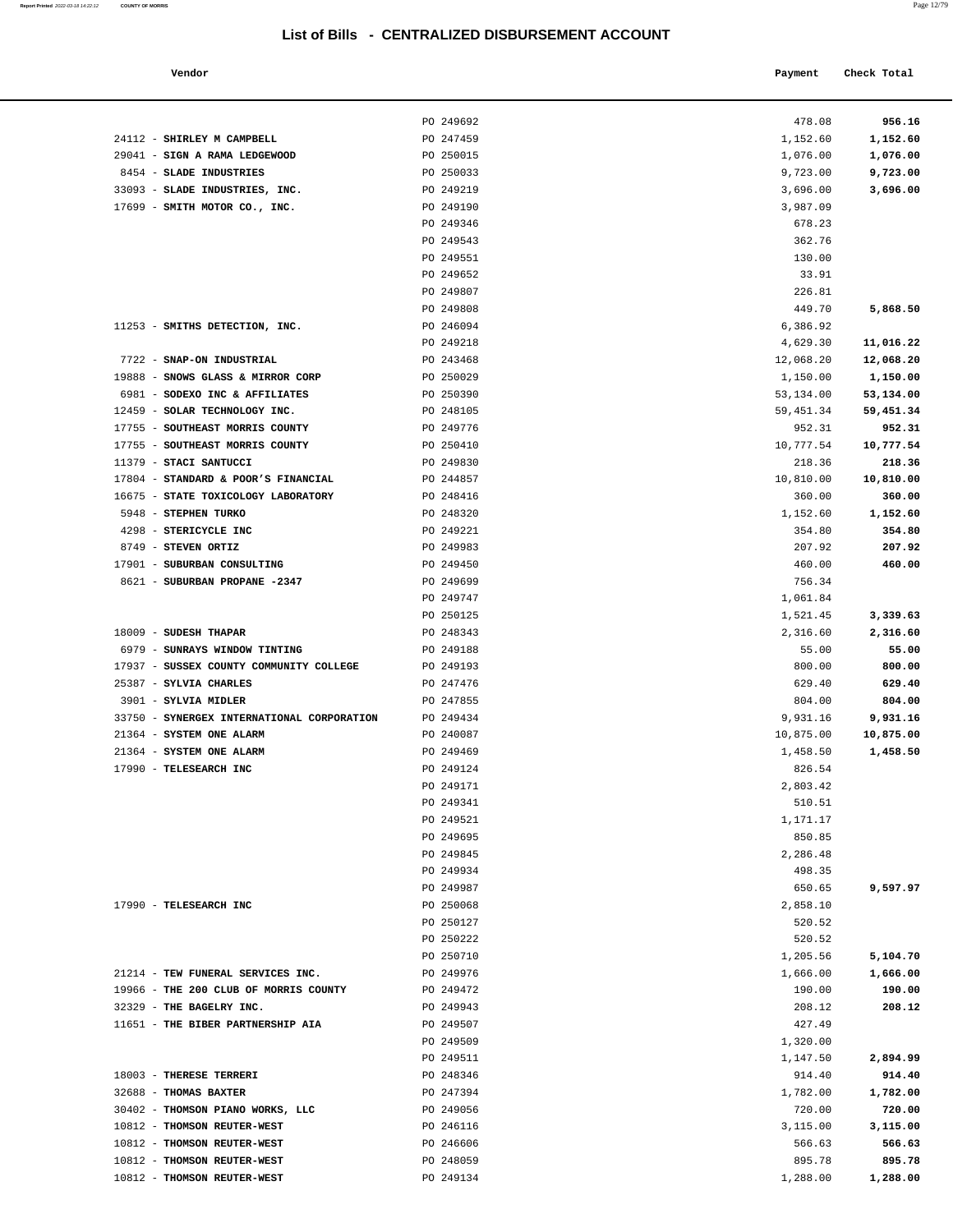### **Vendor Check Total Payment** Check Total **Payment**

| Report Printed 2022-03-18 14:22:12 | <b>COUNTY OF MORRIS</b> |  |  | Page 13/79 |
|------------------------------------|-------------------------|--|--|------------|
|                                    |                         |  |  |            |

| 447.60     | 447.60      |
|------------|-------------|
| 1,205.07   | 1,205.07    |
|            |             |
| 1,169.97   | 1,169.97    |
| 7,174.68   |             |
| 2,593.55   |             |
|            | 9,859.66    |
| 91.43      |             |
| 273.00     |             |
| 466.30     | 739.30      |
| 266.23     |             |
|            |             |
| 436.40     | 702.63      |
| 59.00      | 59.00       |
| 203.00     | 203.00      |
| 420.00     |             |
|            |             |
| 16.68      |             |
| 2,887.31   | 3,323.99    |
| 100.00     | 100.00      |
| 203.00     |             |
|            |             |
| 3,895.00   | 4,098.00    |
| 85.00      | 85.00       |
| 2,474.85   | 2,474.85    |
| 17,201.53  | 17,201.53   |
|            |             |
| 998.00     | 998.00      |
| 614.25     | 614.25      |
| 1,746.00   | 1,746.00    |
| 7,490.00   | 7,490.00    |
|            |             |
| 10,383.50  | 10,383.50   |
| 82.00      | 82.00       |
| 5,368.87   | 5,368.87    |
|            |             |
| 114.99     | 114.99      |
| 145.95     | 145.95      |
| 324.88     | 324.88      |
| 23, 115.34 | 23, 115. 34 |
| 3,205.42   |             |
|            |             |
| 1,710.22   |             |
| 2,582.28   |             |
| 1,578.48   | 9,076.40    |
| 8,363.92   | 8,363.92    |
|            |             |
| 1,583.89   |             |
| 12,349.57  |             |
| 699.38     | 14,632.84   |
| 12.00      | 12.00       |
| 400.00     | 400.00      |
|            |             |
| 150.00     | 150.00      |
| 3,401.50   | 3,401.50    |
| 490.42     | 490.42      |
| 720.00     | 720.00      |
|            |             |
| 375.00     |             |
| 800.00     |             |
| 300.00     |             |
| 9,120.23   |             |
|            |             |
| 540.00     |             |
| 3,998.00   | 15, 133. 23 |
| 170.00     |             |
| 170.00     | 340.00      |
| 4,360.00   |             |
|            | 4,360.00    |
| 1,272.50   | 1,272.50    |
| 804.00     | 804.00      |
| 300.00     | 300.00      |
| 1,303.12   | 1,303.12    |
|            |             |
| 7,213.70   | 7,213.70    |
| 309.34     | 309.34      |
| 386.45     | 386.45      |
| 180.01     | 180.01      |
|            |             |

| 10812 - THOMSON REUTER-WEST               | PO 249433              | 447.60               | 447.60     |
|-------------------------------------------|------------------------|----------------------|------------|
| 10812 - THOMSON REUTER-WEST               | PO 249853              | 1,205.07             | 1,205.07   |
| 10812 - THOMSON REUTER-WEST               | PO 250143              | 1,169.97             | 1,169.97   |
| 122 - TILCON NEW YORK INC.                | PO 249794              | 7,174.68             |            |
|                                           | PO 249862              | 2,593.55             |            |
|                                           | PO 250084              | 91.43                | 9,859.66   |
| 18067 - TJ'S SPORTWIDE TROPHY             | PO 249216              | 273.00               |            |
|                                           | PO 249217              | 466.30               | 739.30     |
| 281 - TOMAR INDUSTRIES INC                | PO 248440              | 266.23               |            |
|                                           | PO 249108              | 436.40               | 702.63     |
| 9099 - TONY SANCHEZ LTD                   | PO 249764              | 59.00                | 59.00      |
| 30942 - TOWNSHIP OF PARSIPPANY TROY HILLS | PO 244293              | 203.00               | 203.00     |
| 17379 - TOWNSHIP OF ROXBURY               | PO 249599              | 420.00               |            |
|                                           | PO 249931              | 16.68                |            |
|                                           | PO 249937              | 2,887.31             | 3,323.99   |
| 8952 - TREASURER STATE OF NEW JERSEY      | PO 249542              | 100.00               | 100.00     |
| 19995 - TREASURER-STATE OF NEW JERSEY     | PO 247286              | 203.00               |            |
|                                           | PO 250415              | 3,895.00             | 4,098.00   |
| 20000 - TREASURER-STATE OF NEW JERSEY     | PO 249689              | 85.00                | 85.00      |
| 32488 - TRI-TECH FORENSICS, INC.          | PO 240093              | 2,474.85             | 2,474.85   |
| 12333 - TRIMBOLI & PRUSINOWSKI, LLC       | PO 250011              | 17,201.53            | 17,201.53  |
| 33594 - TRINITY DIRECT, LLC               | PO 249183              | 998.00               | 998.00     |
| $2181$ - TRIUS, INC.                      | PO 249348              | 614.25               | 614.25     |
| 21352 - TROPICANA CASINO & RESORT         | PO 250278              | 1,746.00             | 1,746.00   |
| 25209 - TURN OUT UNIFORMS, INC.           | PO 245789              | 7,490.00             | 7,490.00   |
| 25209 - TURN OUT UNIFORMS, INC.           | PO 245854              | 10,383.50            | 10,383.50  |
| 25209 - TURN OUT UNIFORMS, INC.           | PO 246324              | 82.00                | 82.00      |
| 25209 - TURN OUT UNIFORMS, INC.           | PO 249092              | 5,368.87             | 5,368.87   |
| 25209 - TURN OUT UNIFORMS, INC.           | PO 249092              | 114.99               | 114.99     |
| 25209 - TURN OUT UNIFORMS, INC.           | PO 249232              | 145.95               | 145.95     |
| 25209 - TURN OUT UNIFORMS, INC.           | PO 250167              | 324.88               | 324.88     |
| 28034 - TYLER TECHNOLOGIES, INC.          | PO 249631              | 23, 115.34           | 23, 115.34 |
| 4144 - U-LINE SHIPPING SUPPLY             | PO 249233<br>PO 249353 | 3,205.42<br>1,710.22 |            |
|                                           | PO 249516              | 2,582.28             |            |
|                                           | PO 249554              | 1,578.48             | 9,076.40   |
| 29540 - U.S. BANK OPERATIONS CENTER       | PO 250239              | 8,363.92             | 8,363.92   |
| 31502 - U.S. SECURITY ASSOCIATES          | PO 249464              | 1,583.89             |            |
|                                           | PO 249632              | 12,349.57            |            |
|                                           | PO 249663              | 699.38               | 14,632.84  |
| 18232 - UNITED PARCEL SERVICE             | PO 249540              | 12.00                | 12.00      |
| 24762 - UNITED STATES POLICE              | PO 249452              | 400.00               | 400.00     |
| 24762 - UNITED STATES POLICE              | PO 250172              | 150.00               | 150.00     |
| 20989 - USA ARCHITECTS PLANNERS &         | PO 234299              | 3,401.50             | 3,401.50   |
| 20989 - USA ARCHITECTS PLANNERS &         | PO 249448              | 490.42               | 490.42     |
| 20989 - USA ARCHITECTS PLANNERS &         | PO 249449              | 720.00               | 720.00     |
| 18285 - VAN CLEEF ENGINEERING ASSOC       | PO 245978              | 375.00               |            |
|                                           | PO 248391              | 800.00               |            |
|                                           | PO 248392              | 300.00               |            |
|                                           | PO 249833              | 9,120.23             |            |
|                                           | PO 249890              | 540.00               |            |
|                                           | PO 250184              | 3,998.00             | 15,133.23  |
| 18290 - VAN METER & ASSOCIATES INC.       | PO 248984              | 170.00               |            |
|                                           | PO 249275              | 170.00               | 340.00     |
| 23944 - VANASSE HANGEN BRUSTLIN INC       | PO 250596              | 4,360.00             | 4,360.00   |
| 23944 - VANASSE HANGEN BRUSTLIN INC       | PO 250597              | 1,272.50             | 1,272.50   |
| 21273 - VELMA SAVORY                      | PO 248013              | 804.00               | 804.00     |
| 33170 - VERBAL JUDO INSTITUTE, INC.       | PO 249013              | 300.00               | 300.00     |
| $1286$ - VERIZON                          | PO 249488              | 1,303.12             | 1,303.12   |
| $1286$ - VERIZON                          | PO 249725              | 7,213.70             | 7,213.70   |
| $1286$ - VERIZON                          | PO 249729              | 309.34               | 309.34     |
| $1286$ - VERIZON                          | PO 249979              | 386.45               | 386.45     |

1348 - **VERIZON WIRELESS** PO 249493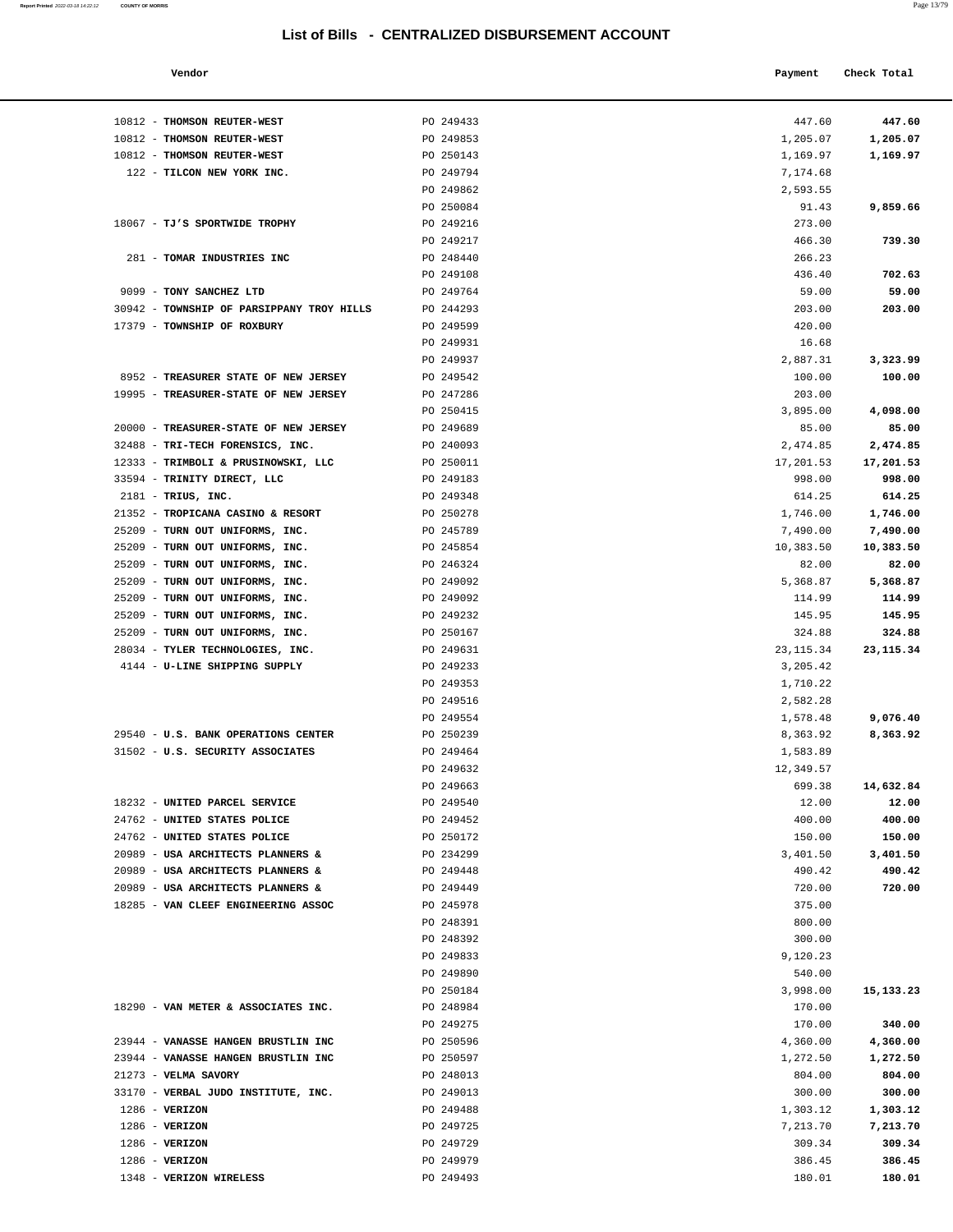| Report Printed 2022-03-18 14:22:12 | <b>COUNTY OF MORRIS</b> | Page 14/79 |
|------------------------------------|-------------------------|------------|
|                                    |                         |            |

| Vendor                                                         |                        | Payment          | Check Total         |
|----------------------------------------------------------------|------------------------|------------------|---------------------|
|                                                                |                        |                  |                     |
|                                                                |                        | 32,861.51        |                     |
| 1348 - VERIZON WIRELESS                                        | PO 250520              |                  |                     |
| 24183 - VICTORIA BRYANT                                        | PO 250520<br>PO 247441 | 145.88<br>629.40 | 33,007.39<br>629.40 |
| 28202 - VILLAGE SHOP RITE                                      | PO 249646              | 198.43           | 198.43              |
| 7037 - VILLAGE SUPER MARKET, INC.                              | PO 250217              | 19.98            | 19.98               |
| 9116 - VIOLETA VASILAS                                         | PO 248307              | 768.00           | 768.00              |
| 14319 - VISITING NURSE ASSOC. OF                               | PO 248830              | 31,886.00        |                     |
|                                                                | PO 248831              | 53,052.00        | 84,938.00           |
| 33723 - VIVIAN SQUASHIC                                        | PO 248731              | 2,376.00         | 2,376.00            |
| 2788 - VOLLERS EXCAVATING &                                    | PO 250485              | 10,350.00        | 10,350.00           |
| 6146 - W.B. MASON COMPANY INC                                  | PO 243769              | 234.10           | 234.10              |
| 6146 - W.B. MASON COMPANY INC                                  | PO 244508              | 1,896.80         | 1,896.80            |
| 6146 - W.B. MASON COMPANY INC                                  | PO 244844              | 126.08           | 126.08              |
| 6146 - W.B. MASON COMPANY INC                                  | PO 244930              | 3,403.20         | 3,403.20            |
| 6146 - W.B. MASON COMPANY INC                                  | PO 245228              | 1,234.68         | 1,234.68            |
| 6146 - W.B. MASON COMPANY INC                                  | PO 245473              | 1,376.72         | 1,376.72            |
| 6146 - W.B. MASON COMPANY INC                                  | PO 248194              | 422.47           | 422.47              |
| 6146 - W.B. MASON COMPANY INC                                  | PO 248439              | 1,489.72         | 1,489.72            |
| 6146 - W.B. MASON COMPANY INC                                  | PO 249168              | 2,175.54         | 2,175.54            |
| 6146 - W.B. MASON COMPANY INC                                  | PO 249172              | 0.95             | 0.95                |
| 6146 - W.B. MASON COMPANY INC                                  | PO 249243              | 159.70           | 159.70              |
| 6146 - W.B. MASON COMPANY INC                                  | PO 249394              | 48.90            | 48.90               |
| 6146 - W.B. MASON COMPANY INC                                  | PO 249413              | 15.31            | 15.31               |
| 6146 - W.B. MASON COMPANY INC                                  | PO 249482              | 254.60           | 254.60              |
| 6146 - W.B. MASON COMPANY INC                                  | PO 249500              | 12.35            | 12.35               |
| 6146 - W.B. MASON COMPANY INC                                  | PO 249501              | 241.38           | 241.38              |
| 6146 - W.B. MASON COMPANY INC                                  | PO 249517              | 13.30            | 13.30               |
| 6146 - W.B. MASON COMPANY INC                                  | PO 249527              | 97.62            | 97.62               |
| 6146 - W.B. MASON COMPANY INC                                  | PO 249530              | 43.82            | 43.82               |
| 6146 - W.B. MASON COMPANY INC                                  | PO 249539              | 1.90             | 1.90                |
| 6146 - W.B. MASON COMPANY INC                                  | PO 249547              | 205.62           | 205.62              |
| 6146 - W.B. MASON COMPANY INC                                  | PO 249555              | 87.74            | 87.74               |
| 6146 - W.B. MASON COMPANY INC                                  | PO 249600              | 238.68           | 238.68              |
| 6146 - W.B. MASON COMPANY INC                                  | PO 249618              | 83.90            | 83.90               |
| 6146 - W.B. MASON COMPANY INC                                  | PO 249637              | 4.47             | 4.47                |
| 6146 - W.B. MASON COMPANY INC                                  | PO 249658              | 31.29            | 31.29               |
| 6146 - W.B. MASON COMPANY INC<br>6146 - W.B. MASON COMPANY INC | PO 249662<br>PO 249672 | 130.86<br>57.88  | 130.86              |
| 6146 - W.B. MASON COMPANY INC                                  | PO 249686              | 1,463.38         | 57.88<br>1,463.38   |
| 6146 - W.B. MASON COMPANY INC                                  | PO 249687              | 334.13           | 334.13              |
| 6146 - W.B. MASON COMPANY INC                                  | PO 249694              | 93.29            | 93.29               |
| 6146 - W.B. MASON COMPANY INC                                  | PO 249727              | 121.08           | 121.08              |
| 6146 - W.B. MASON COMPANY INC                                  | PO 249743              | 275.80           | 275.80              |
| 6146 - W.B. MASON COMPANY INC                                  | PO 249785              | 356.30           | 356.30              |
| 6146 - W.B. MASON COMPANY INC                                  | PO 249786              | 1,459.60         | 1,459.60            |
| 6146 - W.B. MASON COMPANY INC                                  | PO 249797              | 134.10           | 134.10              |
| 6146 - W.B. MASON COMPANY INC                                  | PO 249815              | 32.24            | 32.24               |
| 6146 - W.B. MASON COMPANY INC                                  | PO 249818              | 562.20           | 562.20              |
| 6146 - W.B. MASON COMPANY INC                                  | PO 249841              | 77.98            | 77.98               |
| 6146 - W.B. MASON COMPANY INC                                  | PO 249868              | 202.76           | 202.76              |
| 6146 - W.B. MASON COMPANY INC                                  | PO 249875              | 149.55           | 149.55              |
| 6146 - W.B. MASON COMPANY INC                                  | PO 249906              | 611.75           | 611.75              |
| 6146 - W.B. MASON COMPANY INC                                  | PO 249908              | 11.99            | 11.99               |
| 6146 - W.B. MASON COMPANY INC                                  | PO 249933              | 1,151.30         | 1,151.30            |
| 6146 - W.B. MASON COMPANY INC                                  | PO 249942              | 22.35            | 22.35               |
| 6146 - W.B. MASON COMPANY INC                                  | PO 249960              | 1,934.41         | 1,934.41            |
| 6146 - W.B. MASON COMPANY INC                                  | PO 249975              | 35.76            | 35.76               |
| 6146 - W.B. MASON COMPANY INC                                  | PO 249996              | 81.41            | 81.41               |
| 6146 - W.B. MASON COMPANY INC                                  | PO 250019              | 795.85           | 795.85              |
| 6146 - W.B. MASON COMPANY INC                                  | PO 250037              | 65.97            | 65.97               |
| 6146 - W.B. MASON COMPANY INC                                  | PO 250062              | 151.32           | 151.32              |
| 6146 - W.B. MASON COMPANY INC                                  | PO 250064              | 425.26           | 425.26              |
| 6146 - W.B. MASON COMPANY INC                                  | PO 250150              | 563.14           | 563.14              |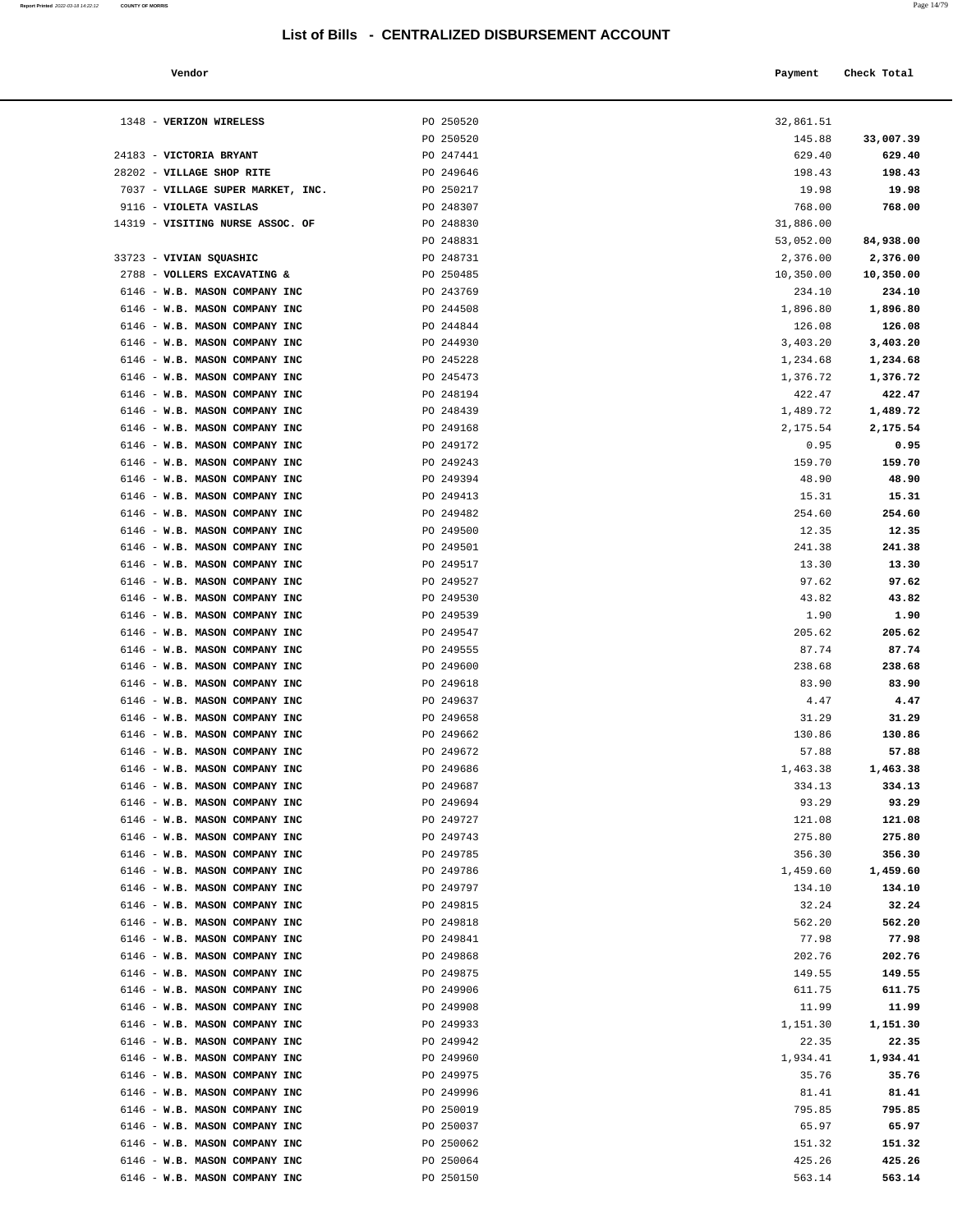#### **Vendor Payment Check Total**

| 6146 - W.B. MASON COMPANY INC            | PO 250227 | 164.28    | 164.28    |
|------------------------------------------|-----------|-----------|-----------|
| 6146 - W.B. MASON COMPANY INC            | PO 250258 | 101.09    | 101.09    |
| 6146 - W.B. MASON COMPANY INC            | PO 250716 | 45.65     | 45.65     |
| 18388 - WARREN COUNTY COMMUNITY COLL.    | PO 250089 | 835.36    | 835.36    |
| 18396 - WASHINGTON TWP POLICE DEPT       | PO 250170 | 970.00    |           |
|                                          | PO 250171 | 8,002.50  | 8,972.50  |
| 18396 - WASHINGTON TWP POLICE DEPT       | PO 250173 | 7,760.00  | 7,760.00  |
| 18396 - WASHINGTON TWP POLICE DEPT       | PO 250174 | 9,312.00  | 9,312.00  |
| 18396 - WASHINGTON TWP POLICE DEPT       | PO 250175 | 10,088.00 | 10,088.00 |
| 18396 - WASHINGTON TWP POLICE DEPT       | PO 250176 | 6,596.00  | 6,596.00  |
| 18396 - WASHINGTON TWP POLICE DEPT       | PO 250177 | 10,476.00 | 10,476.00 |
| 18396 - WASHINGTON TWP POLICE DEPT       | PO 250180 | 8,536.00  | 8,536.00  |
| 24231 - WATERS, MCPHERSON, MCNEILL, P.C. | PO 250152 | 4,737.37  | 4,737.37  |
| 24231 - WATERS, MCPHERSON, MCNEILL, P.C. | PO 250153 | 12,875.28 | 12,875.28 |
| 32263 - WEINER LAW GROUP LLP             | PO 249470 | 1,855.00  | 1,855.00  |
| 30359 - WHITE CAP, L.P.                  | PO 249057 | 1,500.00  | 1,500.00  |
| 25844 - WILFRED SMITH                    | PO 248274 | 629.40    | 629.40    |
| 13246 - WILLIAM F. BARNISH               | PO 249650 | 5,052.26  | 5,052.26  |
| 8221 - WILLIAM MCNIECE                   | PO 247845 | 1,626.00  | 1,626.00  |
| 8335 - WILLIAM PATERSON UNIVERSITY       | PO 249182 | 749.80    |           |
|                                          | PO 249270 | 1,227.00  | 1,976.80  |
| 21361 - WILLIAM STATON                   | PO 248371 | 1,554.00  | 1,554.00  |
| 24769 - WILLIAM YANCEY                   | PO 248211 | 629.40    | 629.40    |
|                                          |           |           |           |

|                             | PO 249270 | 1,227.00   | 1,976.80  |
|-----------------------------|-----------|------------|-----------|
| 21361 - WILLIAM STATON      | PO 248371 | 1,554.00   | 1,554.00  |
| 24769 - WILLIAM YANCEY      | PO 248211 | 629.40     | 629.40    |
| $10991 -$ WINSTON YAW       | PO 248287 | 629.40     | 629.40    |
| 3793 - WOODRUFF ENERGY      | PO 250123 | 3,675.91   |           |
|                             | PO 250347 | 29, 416.71 | 33,092.62 |
| 889 - WORK N WEAR STORE     | PO 249097 | 675.00     | 675.00    |
| 29685 - WURTH USA INC.      | PO 249189 | 456.00     |           |
|                             | PO 249601 | 300.11     |           |
|                             | PO 249648 | 139.92     | 896.03    |
| 6054 - XIOMARA MALDONADO    | PO 250383 | 90.00      | 90.00     |
| $27099 - YE S WANG$         | PO 248241 | 5,702.40   | 5,702.40  |
| 33589 - YUKON SERVICES, LLC | PO 249859 | 9,075.00   | 9,075.00  |
|                             |           |            |           |

#### TOTAL **23,510,100.53**

|  |  |  |  | Total to be paid from Fund 01 Current Fund    | 21,393,839.10 |
|--|--|--|--|-----------------------------------------------|---------------|
|  |  |  |  | Total to be paid from Fund 02 Grant Fund      | 1,014,630.75  |
|  |  |  |  | Total to be paid from Fund 04 County Capital  | 678,405.35    |
|  |  |  |  | Total to be paid from Fund 13 Dedicated Trust | 423, 225, 33  |
|  |  |  |  |                                               |               |

 **23,510,100.53**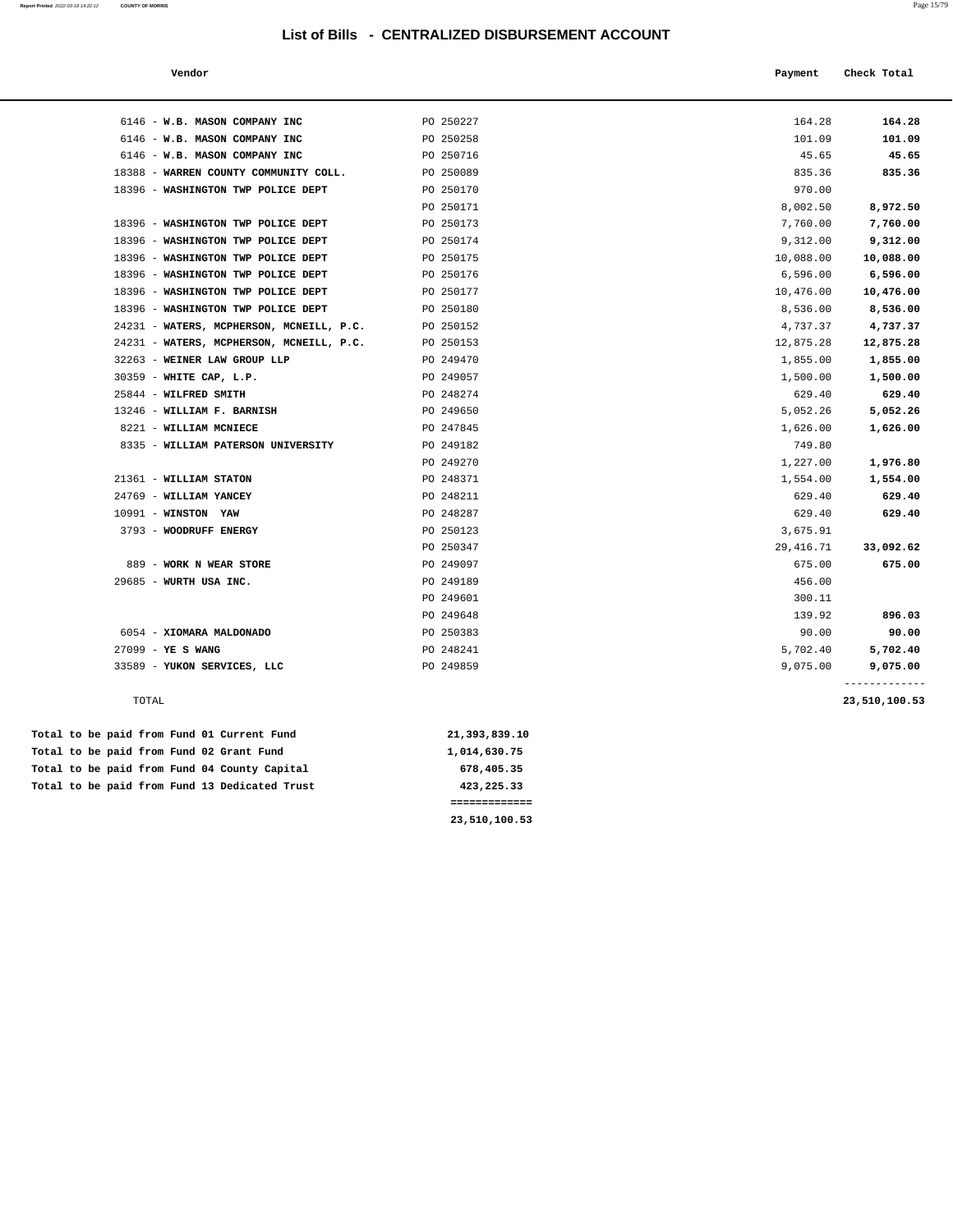**Report Printed** 2022-03-18 14:22:26 **COUNTY OF MORRIS** Page 16/79

# **List of Bills (Department/Account Detail) - CENTRALIZED DISBURSEMENT ACCOUNT**

| Account | $P0 \approx$ | Vendor | Description | Payment | Account Total |
|---------|--------------|--------|-------------|---------|---------------|
|         |              |        |             |         |               |

## **Current Fund**

# **County Administrator**

|                      | 250554 JAMIE<br>KLENETSKY FAY  |                   | 53.24       |           |
|----------------------|--------------------------------|-------------------|-------------|-----------|
| 01-201-20-100100-039 | Education Schools & Training   | TOTAL FOR ACCOUNT |             | 53.24     |
|                      | 249888 OPTIMUM                 |                   | 557.40      |           |
| 01-201-20-100100-059 | Other General Expenses         | TOTAL FOR ACCOUNT |             | 557.40    |
|                      |                                |                   |             |           |
|                      | 238140 CLIFFSIDE BODY CORP     |                   | 39, 232. 23 |           |
| 01-203-20-100100-167 | (2021) Transportation Vehicles | TOTAL FOR ACCOUNT |             | 39,232.23 |
|                      |                                |                   |             |           |
|                      | 243149 B & H PHOTO-VIDEO INC.  |                   | 199.19      |           |
| 01-203-20-100100-258 | (2021) Equipment               | TOTAL FOR ACCOUNT |             | 199.19    |
|                      |                                |                   |             |           |
|                      |                                |                   |             |           |
|                      | TOTAL for County Administrator |                   |             | 40,042.06 |

### **Personnel**

| 250748 COUNTY OF MORRIS                                                    |                   | 41.51                   |
|----------------------------------------------------------------------------|-------------------|-------------------------|
| 01-201-20-105100-068<br>Postage & Metered Mail                             | TOTAL FOR ACCOUNT | 41.51                   |
| 249820 RICOH USA, INC.<br>Office Machines - Rental<br>01-201-20-105100-164 | TOTAL FOR ACCOUNT | 373.53<br>373.53        |
| 249820 RICOH USA, INC.                                                     |                   | 747.06                  |
| (2021) Office Machines - Rental<br>01-203-20-105100-164                    | TOTAL FOR ACCOUNT | 747.06<br>------------- |
| TOTAL for Personnel                                                        |                   | 1,162.10                |

### **DEPARTMENT 105115**

| TOTAL for DEPARTMENT 105115                           |                   | ----------<br>219,907.94 |
|-------------------------------------------------------|-------------------|--------------------------|
| (2021) Other Outside Services<br>01-203-20-105115-084 | TOTAL FOR ACCOUNT | 219,907.94               |
| 250555 PRIME HEALTHCARE SERVICES -                    |                   | 33,820.42                |
| 250555 PRIME HEALTHCARE SERVICES -                    |                   | 32,840.42                |
| 250555 PRIME HEALTHCARE SERVICES -                    |                   | 32,660.42                |
| 250555 PRIME HEALTHCARE SERVICES -                    |                   | 28,860.42                |
| 250555 PRIME HEALTHCARE SERVICES -                    |                   | 29, 325.42               |
| 250555 PRIME HEALTHCARE SERVICES -                    |                   | 31,580.42                |
| 250555 PRIME HEALTHCARE SERVICES -                    |                   | 30,820.42                |
|                                                       |                   |                          |

# **Board of Chosen Freeholders**

| Office Supplies & Stationery<br>01-201-20-110100-058 | TOTAL FOR ACCOUNT |        | 937.16 |
|------------------------------------------------------|-------------------|--------|--------|
| 249831 SANCHEZ ENGRAVING LLC                         |                   | 58.00  |        |
| 250064 W.B. MASON COMPANY INC                        |                   | 425.26 |        |
| 249829 PATRICIA FITZPATRICK                          |                   | 453.90 |        |
|                                                      |                   |        |        |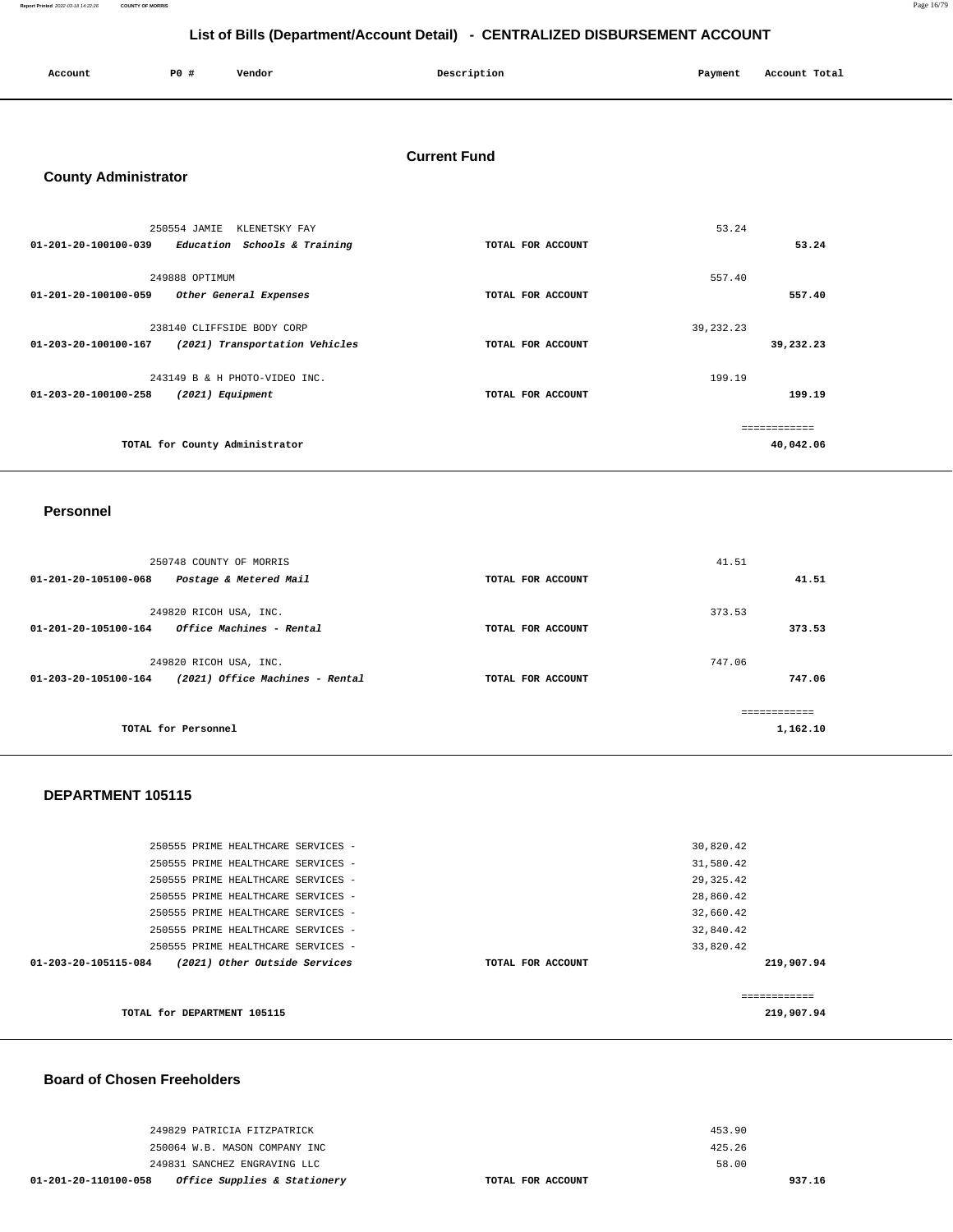| Account                            | P0 #                                               | Vendor                                        | Description       | Payment      | Account Total |
|------------------------------------|----------------------------------------------------|-----------------------------------------------|-------------------|--------------|---------------|
| <b>Board of Chosen Freeholders</b> |                                                    |                                               |                   |              |               |
|                                    | 250748 COUNTY OF MORRIS<br>250748 COUNTY OF MORRIS |                                               |                   | 5.97<br>9.25 |               |
| 01-201-20-110100-068               |                                                    | Postage & Metered Mail                        | TOTAL FOR ACCOUNT |              | 15.22         |
|                                    |                                                    | 249321 MORRIS COUNTY LEAGUE OF MUNICIPALITIES |                   | 200.00       |               |
|                                    | 249646 VILLAGE SHOP RITE                           |                                               |                   | 198.43       |               |
|                                    |                                                    | 250008 MORRIS COUNTY CHAMBER OF               |                   | 290.00       |               |
|                                    |                                                    | 250008 MORRIS COUNTY CHAMBER OF               |                   | 145.00       |               |
| 01-201-20-110100-079               | Special Projects                                   |                                               | TOTAL FOR ACCOUNT |              | 833.43        |
|                                    |                                                    |                                               |                   |              | ============  |
|                                    |                                                    | TOTAL for Board of Chosen Freeholders         |                   |              | 1,785.81      |

# **Clerk of the Board**

|                                            | TOTAL for Clerk of the Board |                   | 1,927.12     |
|--------------------------------------------|------------------------------|-------------------|--------------|
|                                            |                              |                   | ============ |
| $01 - 201 - 20 - 110105 - 022$ Advertising |                              | TOTAL FOR ACCOUNT | 1,927.12     |
|                                            | 250024 GANNETT NJ NEWSPAPERS | 70.88             |              |
|                                            | 249826 GANNETT NJ NEWSPAPERS | 66.20             |              |
|                                            | 250527 GANNETT NJ NEWSPAPERS | 55.28             |              |
|                                            | 250529 GANNETT NJ NEWSPAPERS | 87.26             |              |
|                                            | 250528 GANNETT NJ NEWSPAPERS | 99.74             |              |
|                                            | 250281 GANNETT NJ NEWSPAPERS | 91.16             |              |
|                                            | 250108 GANNETT NJ NEWSPAPERS | 72.44             |              |
|                                            | 250116 GANNETT NJ NEWSPAPERS | 70.10             |              |
|                                            | 250107 GANNETT NJ NEWSPAPERS | 82.97             |              |
|                                            | 250120 GANNETT NJ NEWSPAPERS | 67.76             |              |
|                                            | 250119 GANNETT NJ NEWSPAPERS | 72.44             |              |
|                                            | 250115 GANNETT NJ NEWSPAPERS | 68.54             |              |
|                                            | 250114 GANNETT NJ NEWSPAPERS | 68.54             |              |
|                                            | 250112 GANNETT NJ NEWSPAPERS | 66.20             |              |
|                                            | 250111 GANNETT NJ NEWSPAPERS | 72.44             |              |
|                                            | 250110 GANNETT NJ NEWSPAPERS | 101.69            |              |
|                                            | 250109 GANNETT NJ NEWSPAPERS | 63.08             |              |
|                                            | 249824 GANNETT NJ NEWSPAPERS | 72.44             |              |
|                                            | 249823 GANNETT NJ NEWSPAPERS | 69.32             |              |
|                                            | 249822 GANNETT NJ NEWSPAPERS | 71.66             |              |
|                                            | 249838 GANNETT NJ NEWSPAPERS | 66.20             |              |
|                                            | 249827 GANNETT NJ NEWSPAPERS | 67.76             |              |
|                                            | 249839 GANNETT NJ NEWSPAPERS | 66.98             |              |
|                                            | 249825 GANNETT NJ NEWSPAPERS | 67.76             |              |
|                                            | 249821 GANNETT NJ NEWSPAPERS | 72.44             |              |
|                                            | 249817 GANNETT NJ NEWSPAPERS | 95.84             |              |

 **County Clerk** 

| 250012 NJ ASSOC OF COUNTIES                            | 990.00            |          |
|--------------------------------------------------------|-------------------|----------|
| Associations and Memberships<br>01-201-20-120100-023   | TOTAL FOR ACCOUNT | 990.00   |
|                                                        |                   |          |
| 249134 THOMSON REUTER-WEST                             |                   | 860.00   |
| 249134 THOMSON REUTER-WEST                             |                   | 428.00   |
| 246116 THOMSON REUTER-WEST                             |                   | 428.00   |
| <b>Books &amp; Periodicals</b><br>01-201-20-120100-028 | TOTAL FOR ACCOUNT | 1,716.00 |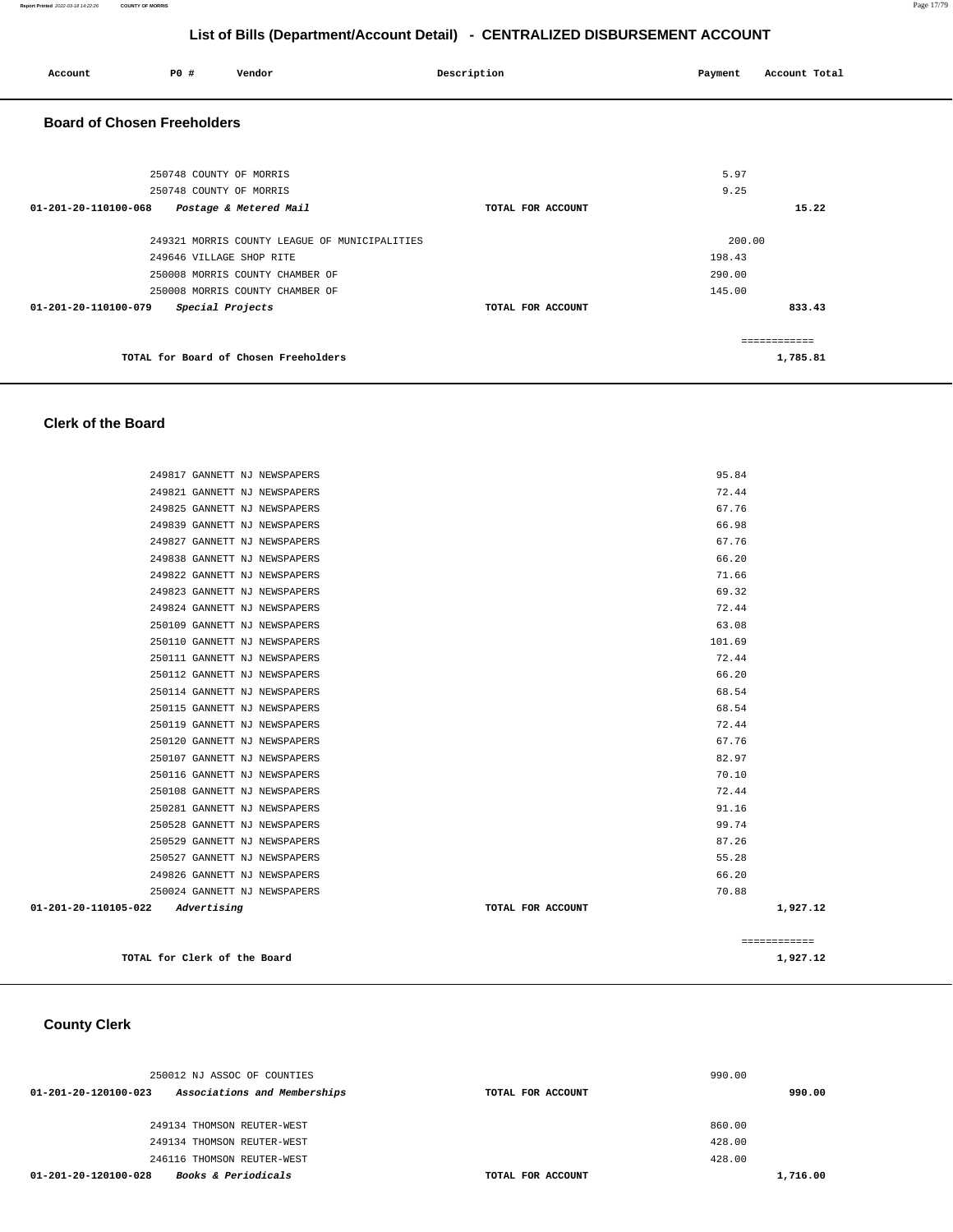| Account | PO# | Vendor | Description | Payment | Account Total |
|---------|-----|--------|-------------|---------|---------------|
|         |     |        |             |         |               |

# **County Clerk**

|                                | 250520 VERIZON WIRELESS      |                   | 569.88   |              |
|--------------------------------|------------------------------|-------------------|----------|--------------|
| 01-201-20-120100-031           | Cellular Phones/Pagers       | TOTAL FOR ACCOUNT |          | 569.88       |
|                                |                              |                   |          |              |
|                                | 249735 ANN F. GROSSI         |                   | 15.98    |              |
|                                | 249735 ANN F. GROSSI         |                   | 30.00    |              |
| $01 - 201 - 20 - 120100 - 058$ | Office Supplies & Stationery | TOTAL FOR ACCOUNT |          | 45.98        |
|                                |                              |                   |          |              |
|                                | 250748 COUNTY OF MORRIS      |                   | 2,158.09 |              |
| 01-201-20-120100-068           | Postage & Metered Mail       | TOTAL FOR ACCOUNT |          | 2,158.09     |
|                                |                              |                   |          |              |
|                                | 249735 ANN F. GROSSI         |                   | 41.72    |              |
|                                | 249735 ANN F. GROSSI         |                   | 7.49     |              |
| $01 - 201 - 20 - 120100 - 185$ | Food                         | TOTAL FOR ACCOUNT |          | 49.21        |
|                                | 246116 THOMSON REUTER-WEST   |                   | 967.00   |              |
|                                |                              |                   |          |              |
|                                | 246116 THOMSON REUTER-WEST   |                   | 860.00   |              |
|                                | 246116 THOMSON REUTER-WEST   |                   | 860.00   |              |
| $01 - 203 - 20 - 120100 - 028$ | (2021) Books & Periodicals   | TOTAL FOR ACCOUNT |          | 2,687.00     |
|                                |                              |                   |          | ============ |
|                                | TOTAL for County Clerk       |                   |          | 8,216.16     |

# **County Board of Elections**

|                      | 249855 GANNETT NJ NEWSPAPERS                        |                   | 25.74        |          |
|----------------------|-----------------------------------------------------|-------------------|--------------|----------|
|                      | 249855 GANNETT NJ NEWSPAPERS                        |                   | 35.00        |          |
|                      | 250338 GANNETT NJ NEWSPAPERS                        |                   | 27.30        |          |
|                      | 250338 GANNETT NJ NEWSPAPERS                        |                   | 35.00        |          |
|                      | 250534 GANNETT NJ NEWSPAPERS                        |                   | 53.04        |          |
|                      | 250534 GANNETT NJ NEWSPAPERS                        |                   | 35.00        |          |
| 01-201-20-121100-022 | Advertising                                         | TOTAL FOR ACCOUNT |              | 211.08   |
|                      |                                                     |                   |              |          |
|                      | 249614 NJAEO                                        |                   | 200.00       |          |
|                      | 249614 NJAEO                                        |                   | 200.00       |          |
|                      | 249614 NJAEO                                        |                   | 200.00       |          |
|                      | 249614 NJAEO                                        |                   | 200.00       |          |
|                      | 249614 NJAEO                                        |                   | 200.00       |          |
|                      | 249614 NJAEO                                        |                   | 200.00       |          |
|                      | 250278 TROPICANA CASINO & RESORT                    |                   | 225.00       |          |
|                      | 250278 TROPICANA CASINO & RESORT                    |                   | 45.00        |          |
|                      | 250278 TROPICANA CASINO & RESORT                    |                   | 21.00        |          |
|                      | $01-201-20-121100-039$ Education Schools & Training | TOTAL FOR ACCOUNT |              | 1,491.00 |
|                      | 250748 COUNTY OF MORRIS                             |                   | 457.39       |          |
|                      | 01-201-20-121100-068 Postage & Metered Mail         | TOTAL FOR ACCOUNT |              | 457.39   |
|                      |                                                     |                   | ============ |          |
|                      | TOTAL for County Board of Elections                 |                   |              | 2,159.47 |
|                      |                                                     |                   |              |          |

### **Superintendent of Elections**

| 249604 NJAEO | 225.00 |
|--------------|--------|
| 249604 NJAEO | 225.00 |
| 249604 NJAEO | 225.00 |
| 249604 NJAEO | 225.00 |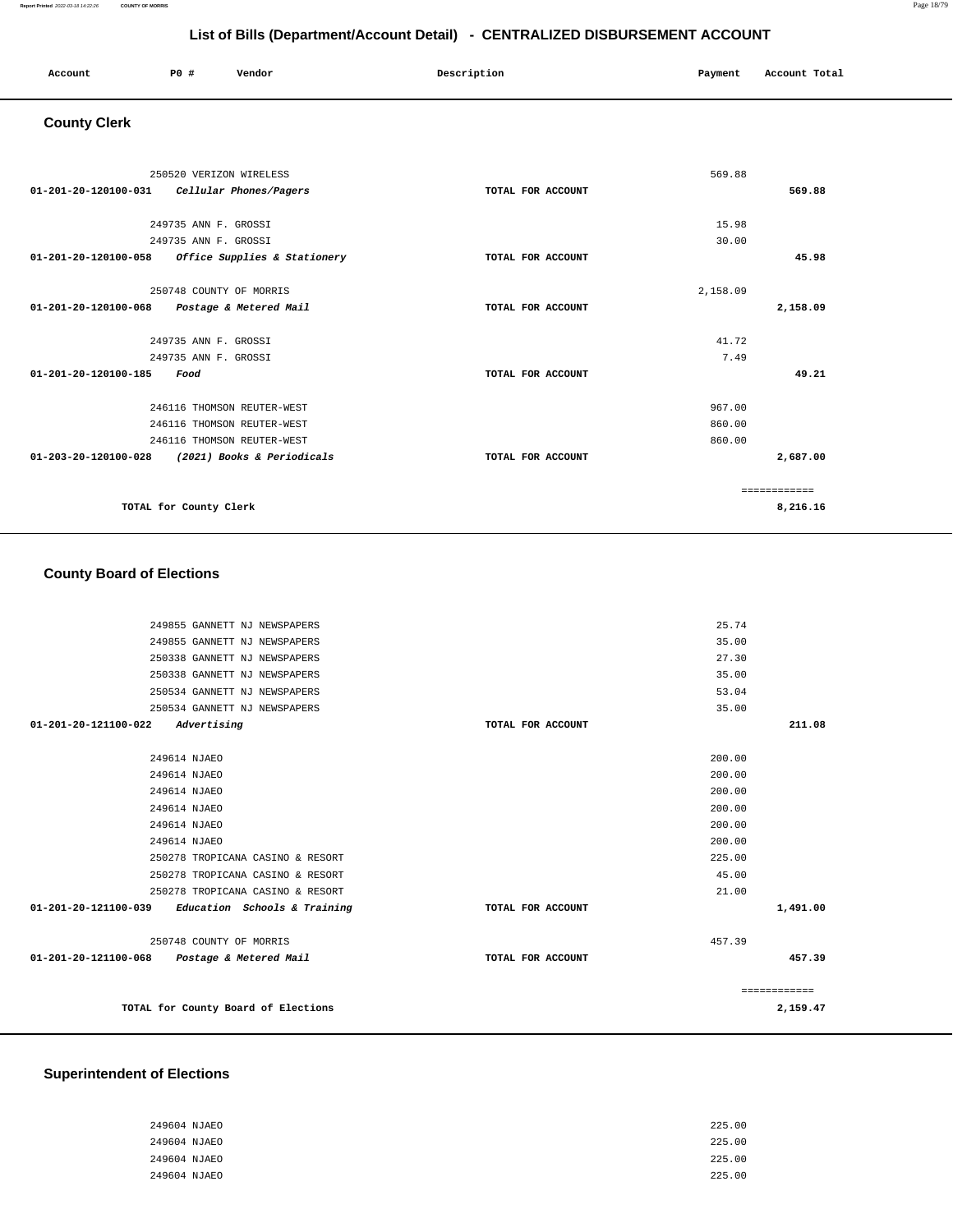| Account | P0 # | Vendor | Description | Payment | Account Total |
|---------|------|--------|-------------|---------|---------------|
|---------|------|--------|-------------|---------|---------------|

# **Superintendent of Elections**

| 249604 NJAEO                                         | 225.00            |              |
|------------------------------------------------------|-------------------|--------------|
| 249604 NJAEO                                         | 225.00            |              |
| 249604 NJAEO                                         | 225.00            |              |
| 01-201-20-121105-023<br>Associations and Memberships | TOTAL FOR ACCOUNT | 1,575.00     |
|                                                      |                   |              |
| 249638 RICOH USA, INC.                               | 546.55            |              |
| 249233 U-LINE SHIPPING SUPPLY                        | 3,000.00          |              |
| 249233 U-LINE SHIPPING SUPPLY                        | 205.42            |              |
| 249516 U-LINE SHIPPING SUPPLY                        | 2,400.00          |              |
| 249516 U-LINE SHIPPING SUPPLY                        | 182.28            |              |
| 249554 U-LINE SHIPPING SUPPLY                        | 1,440.00          |              |
| 249554 U-LINE SHIPPING SUPPLY                        | 138.48            |              |
| 250278 TROPICANA CASINO & RESORT                     | 225.00            |              |
| 250278 TROPICANA CASINO & RESORT                     | 225.00            |              |
| 250278 TROPICANA CASINO & RESORT                     | 225.00            |              |
| 250278 TROPICANA CASINO & RESORT                     | 225.00            |              |
| 250278 TROPICANA CASINO & RESORT                     | 45.00             |              |
| 250278 TROPICANA CASINO & RESORT                     | 45.00             |              |
| 250278 TROPICANA CASINO & RESORT                     | 45.00             |              |
| 250278 TROPICANA CASINO & RESORT                     | 45.00             |              |
| 250278 TROPICANA CASINO & RESORT                     | 21.00             |              |
| 250278 TROPICANA CASINO & RESORT                     | 21.00             |              |
| 250278 TROPICANA CASINO & RESORT                     | 21.00             |              |
| 250278 TROPICANA CASINO & RESORT                     | 21.00             |              |
| 01-201-20-121105-057<br>National Voter Registration  | TOTAL FOR ACCOUNT | 9,076.73     |
| 250405 GANNETT NJ NEWSPAPERS                         | 16.38             |              |
| 250405 GANNETT NJ NEWSPAPERS                         | 35.00             |              |
| 250538 GANNETT NJ NEWSPAPERS                         | 48.36             |              |
| 250538 GANNETT NJ NEWSPAPERS                         | 35.00             |              |
| 01-201-20-121105-076<br>School Board Elections       | TOTAL FOR ACCOUNT | 134.74       |
|                                                      |                   |              |
| 249658 W.B. MASON COMPANY INC                        | 31.29             |              |
| 249637 W.B. MASON COMPANY INC                        | 4.47              |              |
| 01-201-20-121105-095 Other Administrative Supplies   | TOTAL FOR ACCOUNT | 35.76        |
| 249353 U-LINE SHIPPING SUPPLY                        | 1,575.00          |              |
| 249353 U-LINE SHIPPING SUPPLY                        | 135.22            |              |
| 250278 TROPICANA CASINO & RESORT                     | 225.00            |              |
| 250278 TROPICANA CASINO & RESORT                     | 45.00             |              |
| 250278 TROPICANA CASINO & RESORT                     | 21.00             |              |
| 01-201-20-121105-104<br>Electronic Voting Machine    | TOTAL FOR ACCOUNT | 2,001.22     |
|                                                      |                   |              |
|                                                      |                   | ============ |
| TOTAL for Superintendent of Elections                |                   | 12,823.45    |

# **County Elections (Cty Clerk)**

| 248788 EMBROIDME<br>Office Supplies & Stationery<br>01-201-20-121110-058            | TOTAL FOR ACCOUNT | 539.00<br>539.00   |
|-------------------------------------------------------------------------------------|-------------------|--------------------|
| 250748 COUNTY OF MORRIS<br>Postage & Metered Mail<br>$01 - 201 - 20 - 121110 - 068$ | TOTAL FOR ACCOUNT | 1.79<br>1.79       |
| 250013 ELECTION GRAPHICS, INC.<br>249946 BRUCE DUBOWSKY                             |                   | 3,648.81<br>100.00 |
| School Board Elections<br>01-201-20-121110-076                                      | TOTAL FOR ACCOUNT | 3,748.81           |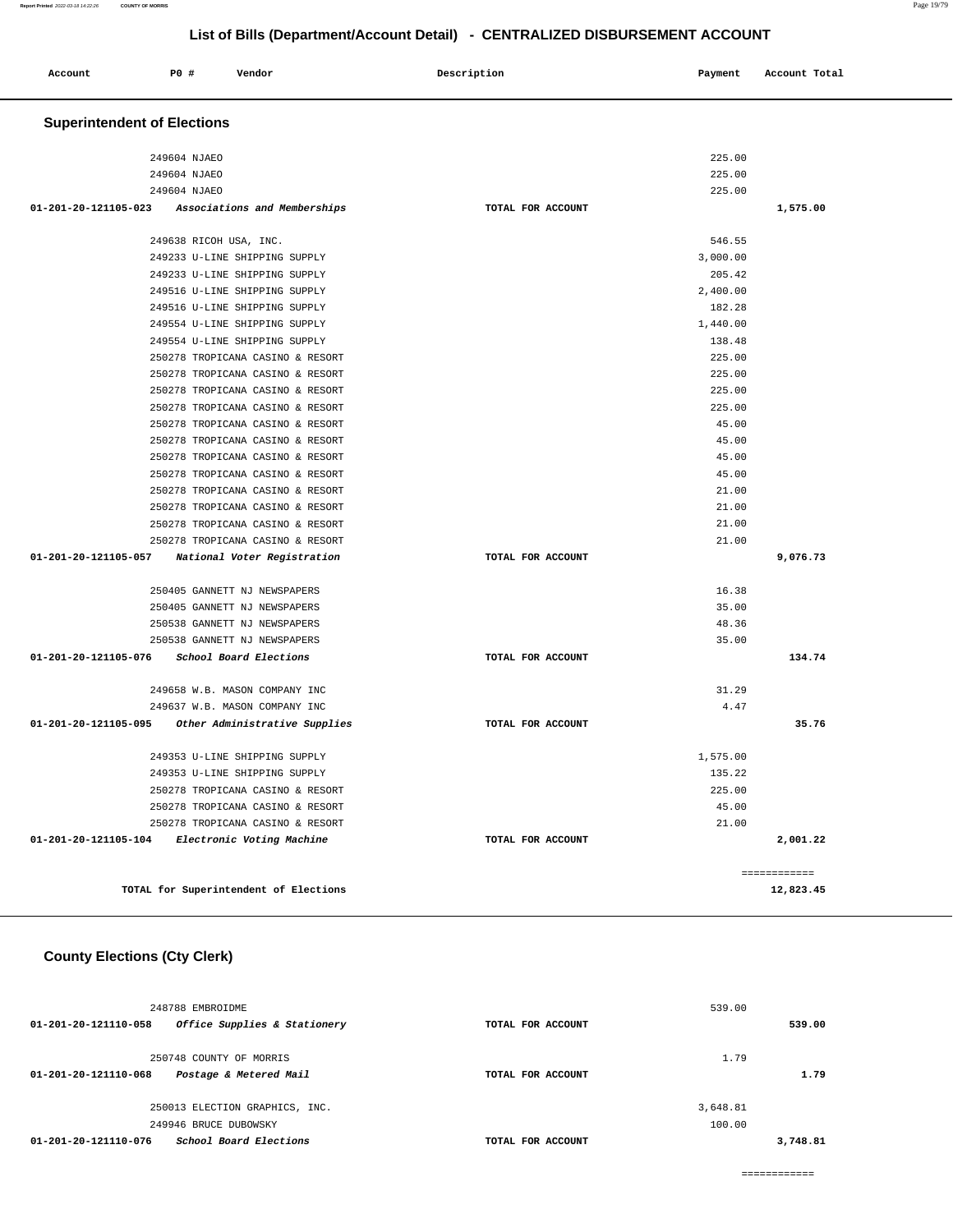| Account                             | P0# | Vendor | Description | Payment | Account Total |
|-------------------------------------|-----|--------|-------------|---------|---------------|
| <b>County Elections (Cty Clerk)</b> |     |        |             |         |               |

**TOTAL for County Elections (Cty Clerk) [4,289.60](https://4,289.60)** 

### **County Treasurer**

| 250710 TELESEARCH INC                                |                   | 554.91       |
|------------------------------------------------------|-------------------|--------------|
| 250710 TELESEARCH INC                                |                   | 650.65       |
| 01-201-20-130100-016<br>Outside Salaries & Wages     | TOTAL FOR ACCOUNT | 1,205.56     |
|                                                      |                   |              |
| 249844 NEW JERSEY LEAGUE OF                          |                   | 75.00        |
| 249844 NEW JERSEY LEAGUE OF                          |                   | 75.00        |
| 249844 NEW JERSEY LEAGUE OF                          |                   | 75.00        |
| 01-201-20-130100-039 Education Schools & Training    | TOTAL FOR ACCOUNT | 225.00       |
|                                                      |                   |              |
| 249906 W.B. MASON COMPANY INC                        |                   | 611.75       |
| 01-201-20-130100-058<br>Office Supplies & Stationery | TOTAL FOR ACCOUNT | 611.75       |
|                                                      |                   |              |
| 250748 COUNTY OF MORRIS                              |                   | 478.31       |
| 01-201-20-130100-068<br>Postage & Metered Mail       | TOTAL FOR ACCOUNT | 478.31       |
|                                                      |                   |              |
| 250716 W.B. MASON COMPANY INC                        |                   | 0.95         |
| 250716 W.B. MASON COMPANY INC                        |                   | 44.70        |
| $01-201-20-130100-084$ Other Outside Services        | TOTAL FOR ACCOUNT | 45.65        |
|                                                      |                   |              |
|                                                      |                   | ============ |
| TOTAL for County Treasurer                           |                   | 2,566.27     |
|                                                      |                   |              |

### **Purchasing Division**

| 250748 COUNTY OF MORRIS                                        |                   | 148.18   |
|----------------------------------------------------------------|-------------------|----------|
| 01-201-20-130105-068<br>Postage & Metered Mail                 | TOTAL FOR ACCOUNT | 148.18   |
|                                                                |                   |          |
| 249815 W.B. MASON COMPANY INC                                  |                   | 0.95     |
| 249815 W.B. MASON COMPANY INC                                  |                   | 31.29    |
| Other Administrative Supplies<br>01-201-20-130105-095          | TOTAL FOR ACCOUNT | 32.24    |
|                                                                |                   |          |
| 249836 RICOH USA, INC.                                         |                   | 869.57   |
| <i><b>Office Machines - Rental</b></i><br>01-201-20-130105-164 | TOTAL FOR ACCOUNT | 869.57   |
|                                                                |                   |          |
|                                                                |                   |          |
| TOTAL for Purchasing Division                                  |                   | 1,049.99 |
|                                                                |                   |          |

# **Office Services**

|                      | 250715 OUADIENT, INC.        |                   | 343.54 |
|----------------------|------------------------------|-------------------|--------|
| 01-201-20-130110-058 | Office Supplies & Stationery | TOTAL FOR ACCOUNT | 343.54 |
|                      |                              |                   |        |
|                      |                              |                   |        |
|                      | TOTAL for Office Services    |                   | 343.54 |
|                      |                              |                   |        |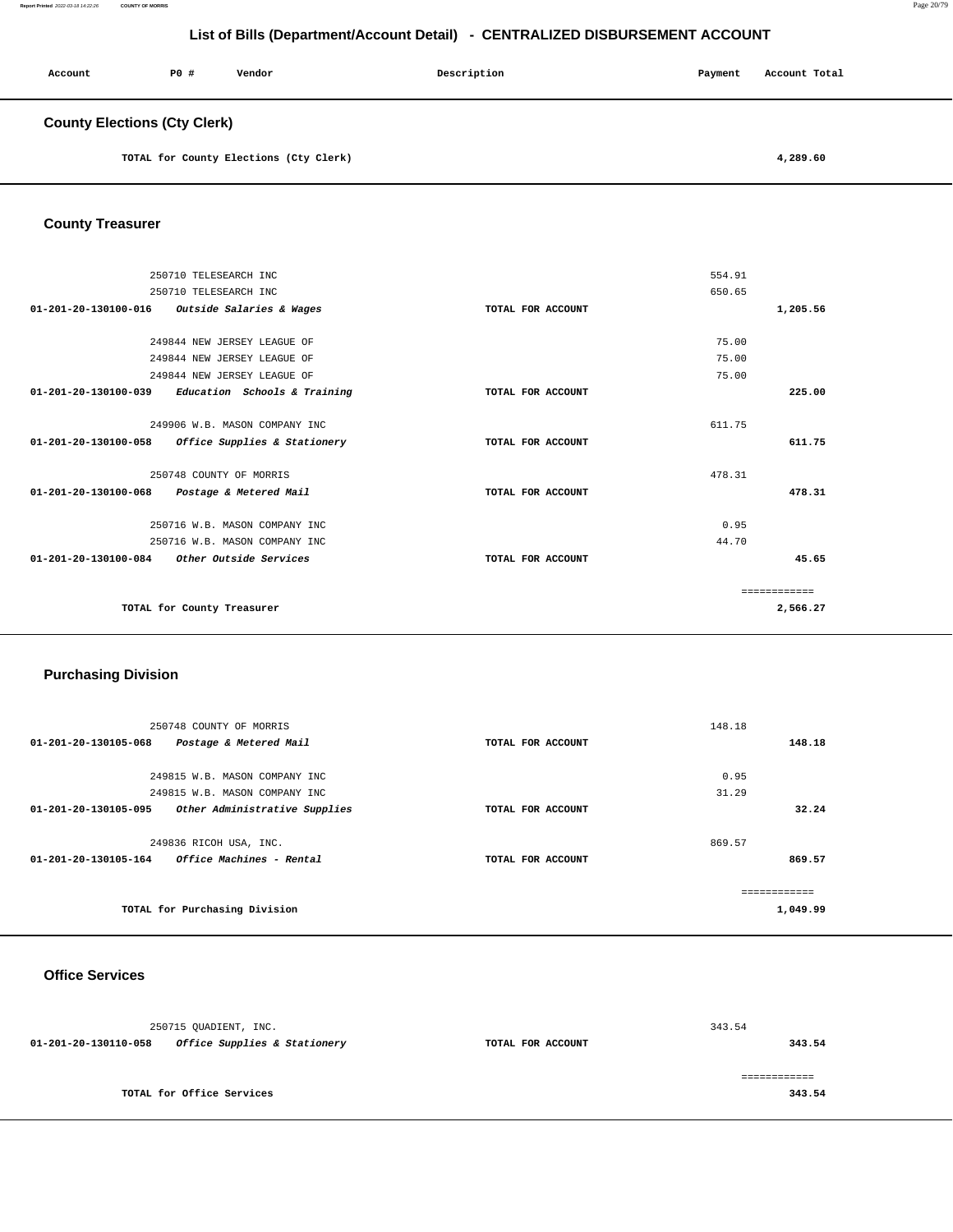| Account                                     | <b>PO #</b>             | Vendor                                                                                          | Description       | Payment                  | Account Total          |
|---------------------------------------------|-------------------------|-------------------------------------------------------------------------------------------------|-------------------|--------------------------|------------------------|
| <b>Information Technology Div</b>           |                         |                                                                                                 |                   |                          |                        |
|                                             |                         | 249482 W.B. MASON COMPANY INC<br>249482 W.B. MASON COMPANY INC<br>249482 W.B. MASON COMPANY INC |                   | 50.32<br>146.86<br>57.42 |                        |
| 01-201-20-140100-058                        |                         | Office Supplies & Stationery                                                                    | TOTAL FOR ACCOUNT |                          | 254.60                 |
| 01-201-20-140100-068 Postage & Metered Mail | 250748 COUNTY OF MORRIS |                                                                                                 | TOTAL FOR ACCOUNT | 0.53                     | 0.53                   |
| 01-201-20-140100-098                        | 248808 CDW GOVERNMENT   | Other Operating&Repair Supply                                                                   | TOTAL FOR ACCOUNT | 368.93                   | 368.93                 |
|                                             |                         | TOTAL for Information Technology Div                                                            |                   |                          | ============<br>624.06 |

# **County Board of Taxation**

|                                | 250227 W.B. MASON COMPANY INC      |                   | 65.92         |        |
|--------------------------------|------------------------------------|-------------------|---------------|--------|
|                                | 250227 W.B. MASON COMPANY INC      |                   | 9.16          |        |
|                                | 250227 W.B. MASON COMPANY INC      |                   | 10.38         |        |
|                                | 250227 W.B. MASON COMPANY INC      |                   | 8.98          |        |
|                                | 250227 W.B. MASON COMPANY INC      |                   | 37.53         |        |
|                                | 250227 W.B. MASON COMPANY INC      |                   | 15.77         |        |
|                                | 250227 W.B. MASON COMPANY INC      |                   | 16.54         |        |
| $01 - 201 - 20 - 150100 - 058$ | Office Supplies & Stationery       | TOTAL FOR ACCOUNT |               | 164.28 |
|                                | 250748 COUNTY OF MORRIS            |                   | 102.11        |        |
| 01-201-20-150100-068           | Postage & Metered Mail             | TOTAL FOR ACCOUNT |               | 102.11 |
|                                |                                    |                   | ------------- |        |
|                                | TOTAL for County Board of Taxation |                   |               | 266.39 |
|                                |                                    |                   |               |        |

## **County Counsel**

| 249830 STACI SANTUCCI                                | 218.36            |           |
|------------------------------------------------------|-------------------|-----------|
| 01-201-20-155100-023<br>Associations and Memberships | TOTAL FOR ACCOUNT | 218.36    |
| 246606 THOMSON REUTER-WEST                           | 566.63            |           |
| $01 - 201 - 20 - 155100 - 050$                       |                   | 566.63    |
| Law Books                                            | TOTAL FOR ACCOUNT |           |
| 248867 FERNANDEZ GARCIA, LLC                         | 315.00            |           |
| 248867 FERNANDEZ GARCIA, LLC                         | 1,412.00          |           |
| 248867 FERNANDEZ GARCIA, LLC                         | 402.50            |           |
| 249832 GLUCKWALRATH, LLP                             | 378.00            |           |
| 249470 WEINER LAW GROUP LLP                          | 350.00            |           |
| 249470 WEINER LAW GROUP LLP                          | 1,505.00          |           |
| 250147 LAW OFFICE OF ROBERT J. GREENBAUM             | 140.00            |           |
| 250147 LAW OFFICE OF ROBERT J. GREENBAUM             | 315.00            |           |
| 250147 LAW OFFICE OF ROBERT J. GREENBAUM             | 140.00            |           |
| 250010 PLOSIA COHEN LLC                              | 332.50            |           |
| 250011 TRIMBOLI & PRUSINOWSKI, LLC                   | 210.00            |           |
| 250011 TRIMBOLI & PRUSINOWSKI, LLC                   | 15,539.03         |           |
| 250011 TRIMBOLI & PRUSINOWSKI, LLC                   | 122.50            |           |
| 250011 TRIMBOLI & PRUSINOWSKI, LLC                   | 595.00            |           |
| 250011 TRIMBOLI & PRUSINOWSKI, LLC                   | 735.00            |           |
| 01-201-20-155100-051<br>Legal                        | TOTAL FOR ACCOUNT | 22,491.53 |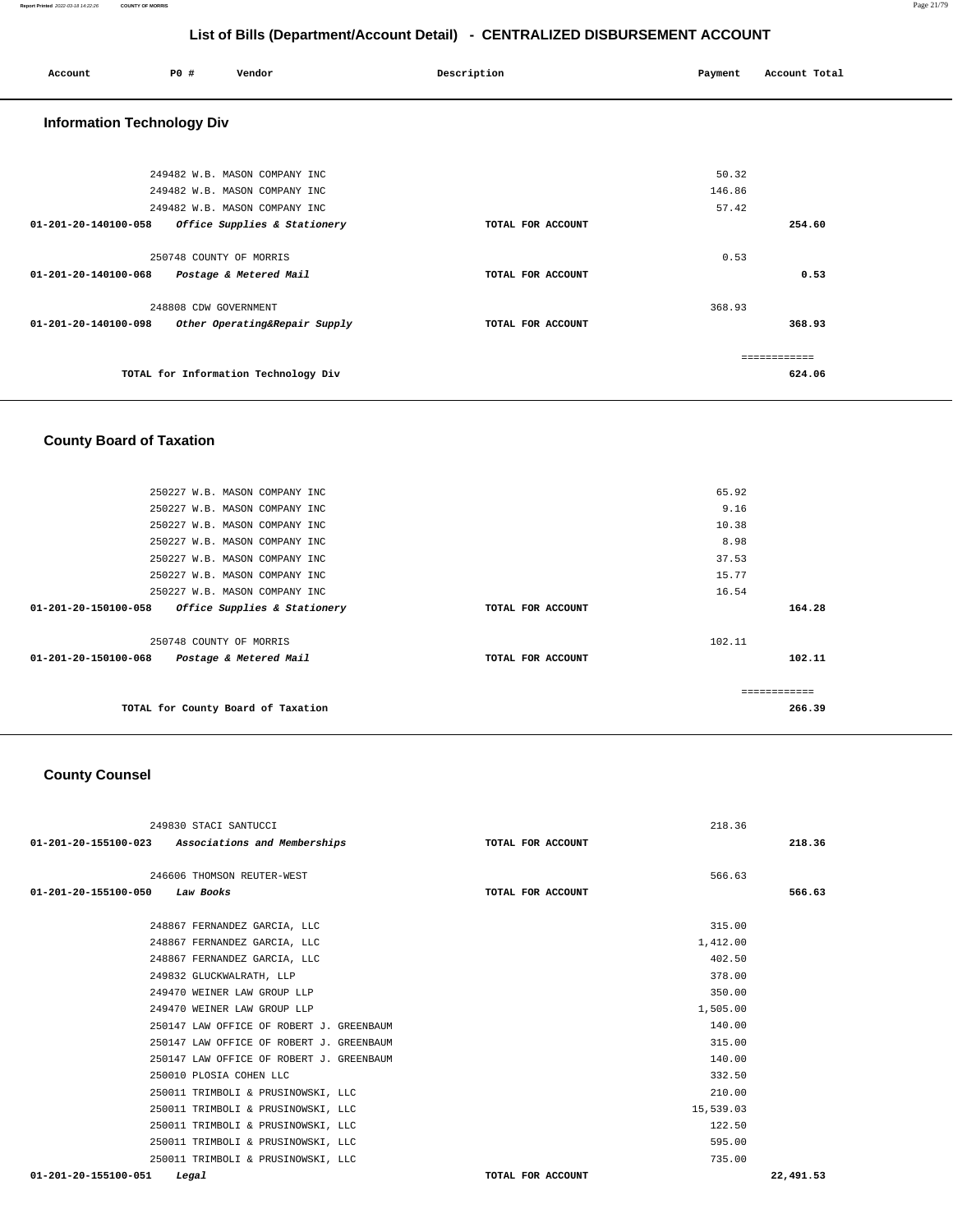#### **Report Printed** 2022-03-18 14:22:26 **COUNTY OF MORRIS** Page 22/79

# **List of Bills (Department/Account Detail) - CENTRALIZED DISBURSEMENT ACCOUNT**

| Account               | P0 #                                     | Vendor                                         | Description       | Payment | Account Total              |
|-----------------------|------------------------------------------|------------------------------------------------|-------------------|---------|----------------------------|
| <b>County Counsel</b> |                                          |                                                |                   |         |                            |
| 01-201-20-155100-068  | 250748 COUNTY OF MORRIS                  | Postage & Metered Mail                         | TOTAL FOR ACCOUNT | 3.05    | 3.05                       |
| 01-203-20-155100-050  |                                          | 248059 THOMSON REUTER-WEST<br>(2021) Law Books | TOTAL FOR ACCOUNT | 895.78  | 895.78                     |
| 01-203-20-155100-051  | 249832 GLUCKWALRATH, LLP<br>(2021) Legal |                                                | TOTAL FOR ACCOUNT | 42.00   | 42.00                      |
|                       | TOTAL for County Counsel                 |                                                |                   |         | ============<br>24, 217.35 |

# **County Surrogate**

| 249816 RICOH USA, INC.                                   |                   | 964.53       |
|----------------------------------------------------------|-------------------|--------------|
| 01-201-20-160100-044<br>Equipment Service Agreements     | TOTAL FOR ACCOUNT | 964.53       |
|                                                          |                   |              |
| 249818 W.B. MASON COMPANY INC                            |                   | 16.39        |
| 249818 W.B. MASON COMPANY INC                            |                   | 179.50       |
| 249818 W.B. MASON COMPANY INC                            |                   | 6.98         |
| 249818 W.B. MASON COMPANY INC                            |                   | 11.94        |
| 249818 W.B. MASON COMPANY INC                            |                   | 172.09       |
| 249818 W.B. MASON COMPANY INC                            |                   | 175.30       |
| 250014 CORE PROMOTIONS, LLC                              |                   | 431.12       |
| 01-201-20-160100-058<br>Office Supplies & Stationery     | TOTAL FOR ACCOUNT | 993.32       |
|                                                          |                   |              |
| 250748 COUNTY OF MORRIS                                  |                   | 340.51       |
| 01-201-20-160100-068<br>Postage & Metered Mail           | TOTAL FOR ACCOUNT | 340.51       |
|                                                          |                   |              |
| 250688 HEATHER J. DARLING                                |                   | 56.51        |
| 01-201-20-160100-095<br>Other Administrative Supplies    | TOTAL FOR ACCOUNT | 56.51        |
|                                                          |                   |              |
| 249816 RICOH USA, INC.                                   |                   | 964.53       |
| 01-203-20-160100-044 (2021) Equipment Service Agreements | TOTAL FOR ACCOUNT | 964.53       |
|                                                          |                   |              |
|                                                          |                   | ============ |
| TOTAL for County Surrogate                               |                   | 3,319.40     |
|                                                          |                   |              |

# **Engineering**

| 249751 JONATHAN PERA, PE, NJSACE TREASURER           | 535.00            |        |
|------------------------------------------------------|-------------------|--------|
| 01-201-20-165100-023 Associations and Memberships    | TOTAL FOR ACCOUNT | 535.00 |
|                                                      |                   |        |
| 249875 W.B. MASON COMPANY INC                        | 67.05             |        |
| 249875 W.B. MASON COMPANY INC                        | $-67.05$          |        |
| 249875 W.B. MASON COMPANY INC                        | 67.05             |        |
| 249875 W.B. MASON COMPANY INC                        | $-67.05$          |        |
| 249875 W.B. MASON COMPANY INC                        | 67.05             |        |
| 249875 W.B. MASON COMPANY INC                        | $-67.05$          |        |
| 249875 W.B. MASON COMPANY INC                        | 237.50            |        |
| 249875 W.B. MASON COMPANY INC                        | $-89.85$          |        |
| 249875 W.B. MASON COMPANY INC                        | 0.95              |        |
| 249875 W.B. MASON COMPANY INC                        | 0.95              |        |
| Office Supplies & Stationery<br>01-201-20-165100-058 | TOTAL FOR ACCOUNT | 149.55 |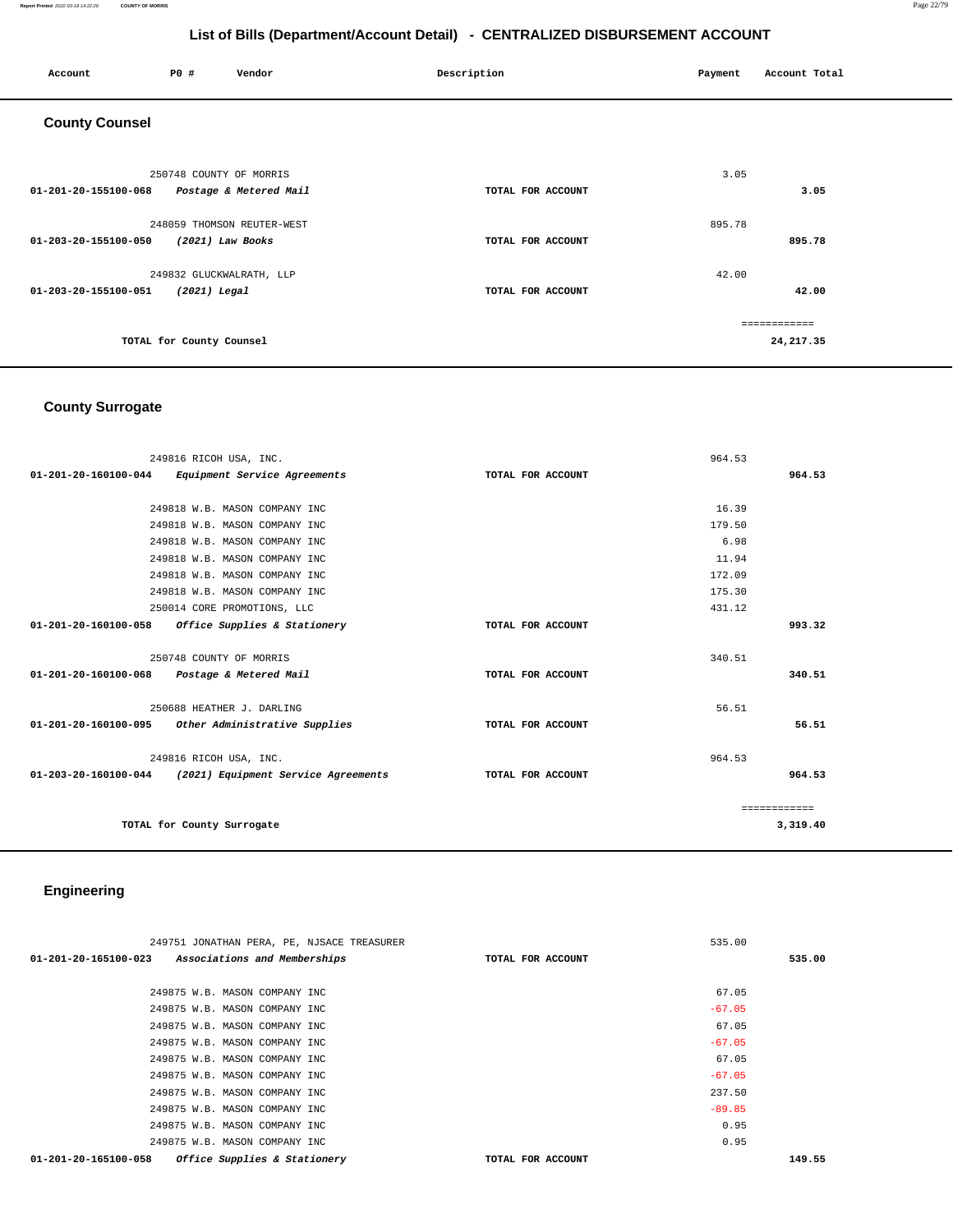#### **Report Printed** 2022-03-18 14:22:26 **COUNTY OF MORRIS** Page 23/79

| List of Bills (Department/Account Detail) - CENTRALIZED DISBURSEMENT ACCOUNT |                            |                            |                   |         |               |  |
|------------------------------------------------------------------------------|----------------------------|----------------------------|-------------------|---------|---------------|--|
| Account                                                                      | P0 #                       | Vendor                     | Description       | Payment | Account Total |  |
| Engineering                                                                  |                            |                            |                   |         |               |  |
|                                                                              |                            | 249058 R.S. KNAPP CO. INC. |                   | 172.71  |               |  |
| 01-201-20-165100-059                                                         |                            | Other General Expenses     | TOTAL FOR ACCOUNT |         | 172.71        |  |
|                                                                              | 250748 COUNTY OF MORRIS    |                            |                   | 0.53    |               |  |
|                                                                              | 250748 COUNTY OF MORRIS    |                            |                   | 11.11   |               |  |
|                                                                              | 250748 COUNTY OF MORRIS    |                            |                   | 349.09  |               |  |
| 01-201-20-165100-068                                                         |                            | Postage & Metered Mail     | TOTAL FOR ACCOUNT |         | 360.73        |  |
|                                                                              | 250017 RICHARD JOHNSON     |                            |                   | 1.33    |               |  |
|                                                                              | 250017 RICHARD JOHNSON     |                            |                   | 5.50    |               |  |
|                                                                              | 250017 RICHARD JOHNSON     |                            |                   | 5.50    |               |  |
|                                                                              | 250292 RICHARD JOHNSON     |                            |                   | 69.50   |               |  |
| 01-201-20-165100-082                                                         | Travel Expense             |                            | TOTAL FOR ACCOUNT |         | 81.83         |  |
|                                                                              | 249628 R.S. KNAPP CO. INC. |                            |                   | 114.03  |               |  |
|                                                                              |                            | 249628 R.S. KNAPP CO. INC. |                   | 80.63   |               |  |
|                                                                              | 249721 R.S. KNAPP CO. INC. |                            |                   | 80.63   |               |  |
| 01-201-20-165100-164                                                         |                            | Office Machines - Rental   | TOTAL FOR ACCOUNT |         | 275.29        |  |
|                                                                              | 249125 GRAINGER            |                            |                   | 314.65  |               |  |
| 01-201-20-165100-258                                                         | Equipment                  |                            | TOTAL FOR ACCOUNT |         | 314.65        |  |

|                                | 249875 W.B. MASON COMPANY INC       |                   | 67.05    |
|--------------------------------|-------------------------------------|-------------------|----------|
|                                | 249875 W.B. MASON COMPANY INC       |                   | $-67.05$ |
| 01-203-20-165100-058           | (2021) Office Supplies & Stationery | TOTAL FOR ACCOUNT |          |
|                                |                                     |                   |          |
|                                | 245978 VAN CLEEF ENGINEERING ASSOC  |                   | 375.00   |
|                                | 248392 VAN CLEEF ENGINEERING ASSOC  |                   | 300.00   |
|                                | 248391 VAN CLEEF ENGINEERING ASSOC  |                   | 800.00   |
| $01 - 203 - 20 - 165100 - 084$ | (2021) Other Outside Services       | TOTAL FOR ACCOUNT | 1,475.00 |
|                                |                                     |                   |          |
|                                |                                     |                   | .        |
| TOTAL for Engineering          |                                     |                   | 3,364.76 |

# **Heritage Commission**

| 249413 W.B. MASON COMPANY INC                                |                   | 4.47          |  |
|--------------------------------------------------------------|-------------------|---------------|--|
| 249413 W.B. MASON COMPANY INC                                |                   | 0.95          |  |
| 249413 W.B. MASON COMPANY INC                                |                   | 4.47          |  |
| 01-201-20-175100-058<br>Office Supplies & Stationery         | TOTAL FOR ACCOUNT | 9.89          |  |
|                                                              |                   |               |  |
| 249413 W.B. MASON COMPANY INC                                |                   | 4.47          |  |
| 249413 W.B. MASON COMPANY INC                                |                   | 0.95          |  |
| 01-203-20-175100-058<br>(2021) Office Supplies & Stationery  | TOTAL FOR ACCOUNT | 5.42          |  |
|                                                              |                   |               |  |
| 249406 RICOH USA, INC.                                       |                   | 34.44         |  |
| 01-203-20-175100-079<br>(2021) Special Projects              | TOTAL FOR ACCOUNT | 34.44         |  |
|                                                              |                   |               |  |
| 243769 W.B. MASON COMPANY INC                                |                   | 234.10        |  |
| 244844 W.B. MASON COMPANY INC                                |                   | 126.08        |  |
| 01-203-20-175100-095<br>(2021) Other Administrative Supplies | TOTAL FOR ACCOUNT | 360.18        |  |
| 249503 RICOH USA, INC.                                       |                   | 537.60        |  |
| $01-203-20-175100-164$ (2021) Office Machines - Rental       | TOTAL FOR ACCOUNT | 537.60        |  |
|                                                              |                   |               |  |
|                                                              |                   | ------------- |  |
| TOTAL for Heritage Commission                                |                   | 947.53        |  |
|                                                              |                   |               |  |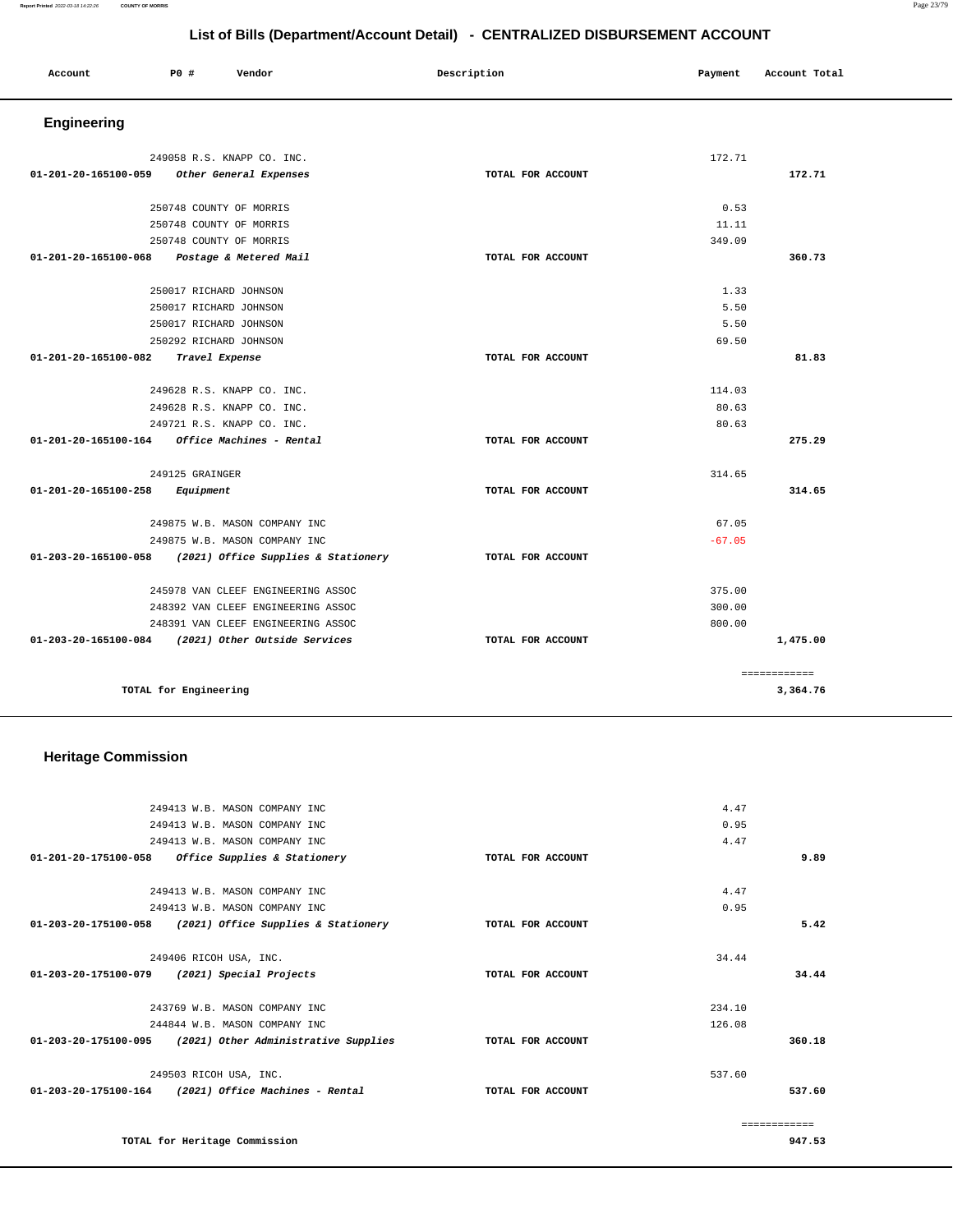| Account | PO# | Vendor | Description | Payment | Account Total |
|---------|-----|--------|-------------|---------|---------------|
|         |     |        |             |         |               |

# **Planning Board**

|                                | 249705 ASSOCIATION OF STATE  |                   | 165.00       |
|--------------------------------|------------------------------|-------------------|--------------|
| 01-201-20-180100-023           | Associations and Memberships | TOTAL FOR ACCOUNT | 165.00       |
|                                |                              |                   |              |
|                                | 250748 COUNTY OF MORRIS      |                   | 19.39        |
| $01 - 201 - 20 - 180100 - 068$ | Postage & Metered Mail       | TOTAL FOR ACCOUNT | 19.39        |
|                                |                              |                   |              |
|                                | 247302 GANN LAW BOOKS        |                   | 159.00       |
|                                | 247302 GANN LAW BOOKS        |                   | 8.00         |
| 01-201-20-180100-070           | Publication & Subscriptions  | TOTAL FOR ACCOUNT | 167.00       |
|                                | 249936 RICOH USA, INC.       | 1,106.61          |              |
| 01-201-20-180100-164           | Office Machines - Rental     | TOTAL FOR ACCOUNT | 1,106.61     |
|                                |                              |                   | ============ |
|                                |                              |                   |              |
|                                | TOTAL for Planning Board     |                   | 1,458.00     |

# **County Weights & Measures**

|                      | 250520 VERIZON WIRELESS                                  |                   | 457.21   |              |
|----------------------|----------------------------------------------------------|-------------------|----------|--------------|
| 01-201-22-201100-031 | Cellular Phones/Pagers                                   | TOTAL FOR ACCOUNT |          | 457.21       |
|                      | 250748 COUNTY OF MORRIS                                  |                   | 44.14    |              |
|                      | 01-201-22-201100-068 Postage & Metered Mail              | TOTAL FOR ACCOUNT |          | 44.14        |
|                      | 249148 MORRIS COUNTY MUA                                 |                   | 350.00   |              |
|                      | 249975 W.B. MASON COMPANY INC                            |                   | 35.76    |              |
|                      | 249942 W.B. MASON COMPANY INC                            |                   | 22.35    |              |
| 01-201-22-201100-084 | Other Outside Services                                   | TOTAL FOR ACCOUNT |          | 408.11       |
|                      | 250792 NATIONAL FUEL OIL INC.                            |                   | 787.70   |              |
| 01-201-22-201100-140 | Gas Purchases                                            | TOTAL FOR ACCOUNT |          | 787.70       |
|                      | 250290 DIRECT ENERGY BUSINESS MARKETING                  |                   | 1,014.01 |              |
| 01-201-22-201100-141 | Natural Gas                                              | TOTAL FOR ACCOUNT |          | 1,014.01     |
|                      | 249147 MORRISTOWN LUMBER &                               |                   | 23.97    |              |
|                      | 249147 MORRISTOWN LUMBER &                               |                   | 15.98    |              |
| 01-201-22-201100-258 | Equipment                                                | TOTAL FOR ACCOUNT |          | 39.95        |
|                      | 249101 CLIFFSIDE BODY CORP                               |                   | 299.25   |              |
|                      | 249101 CLIFFSIDE BODY CORP                               |                   | 23.67    |              |
| 01-201-22-201100-262 | Machinery Repairs & Parts                                | TOTAL FOR ACCOUNT |          | 322.92       |
|                      | 249933 W.B. MASON COMPANY INC                            |                   | 1,151.30 |              |
|                      | 01-203-22-201100-058 (2021) Office Supplies & Stationery | TOTAL FOR ACCOUNT |          | 1,151.30     |
|                      | 250039 RICOH USA, INC.                                   |                   | 1,227.09 |              |
|                      | 01-203-22-201100-262 (2021) Machinery Repairs & Parts    | TOTAL FOR ACCOUNT |          | 1,227.09     |
|                      |                                                          |                   |          | ============ |
|                      | TOTAL for County Weights & Measures                      |                   |          | 5,452.43     |

**Report Printed** 2022-03-18 14:22:26 **COUNTY OF MORRIS** Page 24/79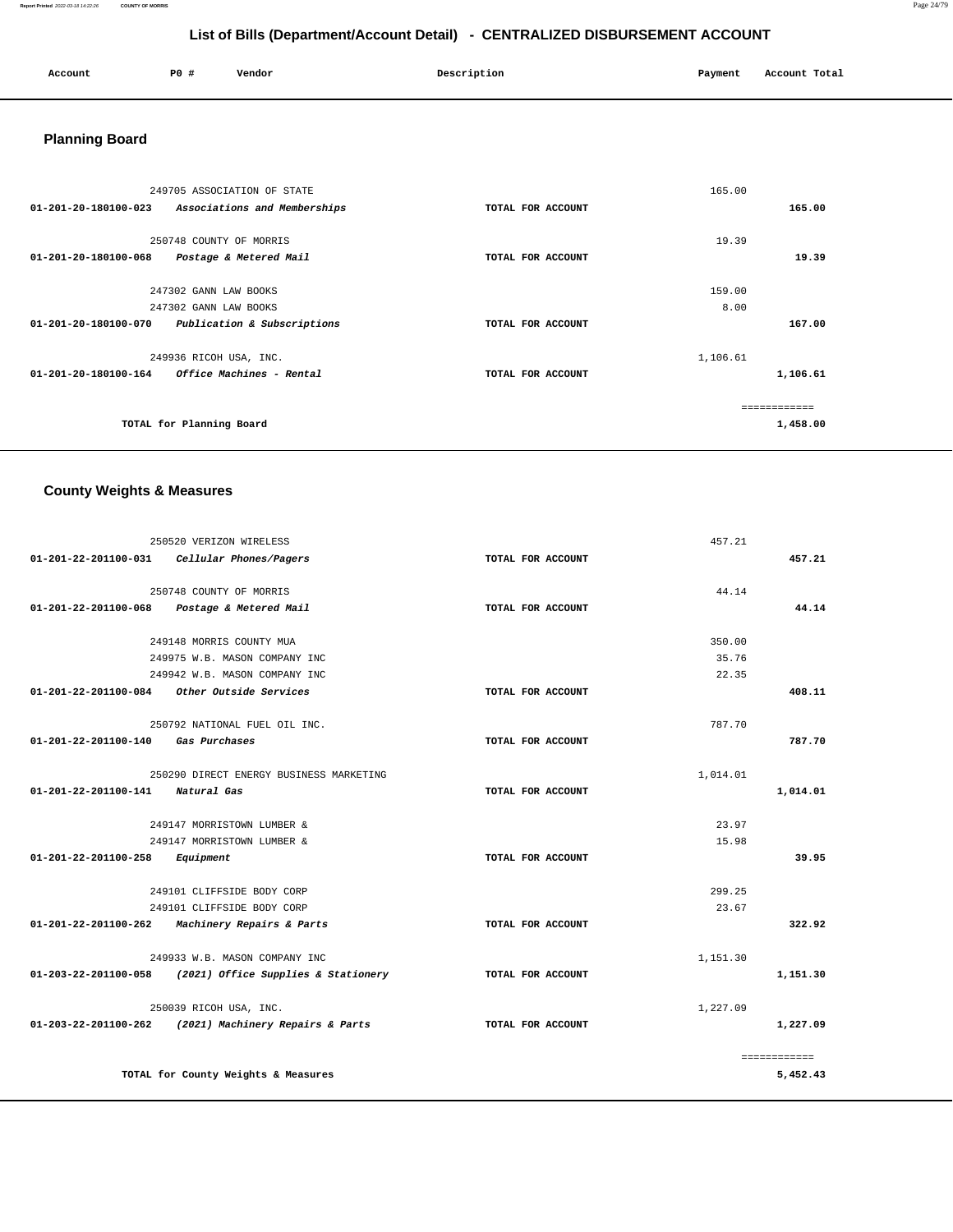| Account | <b>PO #</b> | Vendor | Description | Payment | Account Total |
|---------|-------------|--------|-------------|---------|---------------|
|         |             |        |             |         |               |

# **Employee Group Insurance**

| 248310 ANNETTE VARELA        | 1,828.80 |
|------------------------------|----------|
| 248220 ARLENE WILLIAMS       | 891.00   |
| 248280 ALAN SPIVAK           | 786.00   |
| 248253 BRIAN SHUBERT         | 1,211.40 |
| 247543 BETTY DIXON           | 629.40   |
| 248322 CORRESTINE TROWERS    | 1,258.80 |
| 247425 CHRISTINE BRAUN       | 629.40   |
| 247789 DEE LOBO              | 629.40   |
| 248272 DELILAH SMITH         | 629.40   |
|                              |          |
| 247837 COLLEEN MCINERNEY     | 891.00   |
| 248275 DOTTRIGE SMITH-CAESAR | 813.00   |
| 248238 DAISY WATSON          | 1,258.80 |
| 248224 DIANE WOOD            | 804.00   |
| 248364 DENISE STOOPS         | 867.60   |
| 248353 DIANE SWANSON         | 804.00   |
| 247500 ELAINE COOPER         | 867.60   |
| 247541 ELLEN DIDIMAMOFF      | 1,544.00 |
| 248235 ELVA WEININGER        | 629.40   |
| 248231 ETHEL WEISSMANN       | 629.40   |
| 248313 EDITH VANDER PLOEG    | 629.40   |
| 248267 ELLEN L SLEETER       | 1,247.40 |
| 247983 GRETCHEN ROCCHETTI    | 209.80   |
| 248372 GERALD STARK SR.      | 2.305.20 |
| 248269 GERALDINE SMITH       | 891.00   |
| 247881 HELEN NELSON          | 1,735.20 |
| 247956 IDA RANDLE            | 867.60   |
|                              |          |
| 248206 JOHN ZEEK             | 1,828.80 |
| 247871 JOAN MOSCHELLA        | 914.00   |
| 247644 JANET BEALE-GRAHAM    | 1,782.00 |
| 247402 JEANNE MARIE BELLUCCI | 629.40   |
| 247460 JOSEPH CAMPOLI        | 891.00   |
| 248281 JEAN SPROUL           | 1,782.00 |
| 248019 JOSEPH SCARPONE       | 629.40   |
| 248251 JENNIFER SHELL        | 629.40   |
| 248368 JEAN STEFANICK        | 3,207.60 |
| 247371 JOHN ALI              | 891.00   |
| 247929 JOHN PERRY            | 1,258.80 |
| 248356 JOHN P SULPY          | 1,608.00 |
| 248321 JANICE TRUSZ          | 1,258.80 |
| 248289 JEANNE YOUNG          | 1,782.00 |
| 247716 KAREN JORDAN          | 1,247.40 |
| 248292 KATHLEEN WAGNER       | 813.00   |
| 247406 LANNA BERNARD         | 1,782.00 |
| 247718 LESTER JOSEPH         | 629.40   |
| 248341 MARIE Y THOMAS        | 1,973.40 |
| 248031 MONICA SENIOR         | 1,727.40 |
| 248226 MARION G WILDER       | 629.40   |
|                              |          |
| 248316 MARIE UGLIALORO       | 1,782.00 |
| 248262 MARY E. SNYDER        | 629.40   |
| 247361 OLGA ABRAMIDES        | 629.40   |
| 247629 PATRICIA GEPPERT      | 629.40   |
| 248217 PATRICIA WILLS        | 914.40   |
| 248223 PHILIP WILK           | 2,494.80 |
| 248300 ROBERT VOELKER        | 2,673.00 |
| 248209 ROSALIE ZABITA        | 978.00   |
| 247598 RITA FORTENBERRY      | 914.00   |
| 248284 RANDALL STALTER       | 891.00   |
| 248345 RAYMOND TERWILLIGER   | 1,608.00 |
| 247459 SHIRLEY M CAMPBELL    | 1,152.60 |
| 248357 SARA A. SULLIVAN      | 1,782.00 |
| 247855 SYLVIA MIDLER         | 804.00   |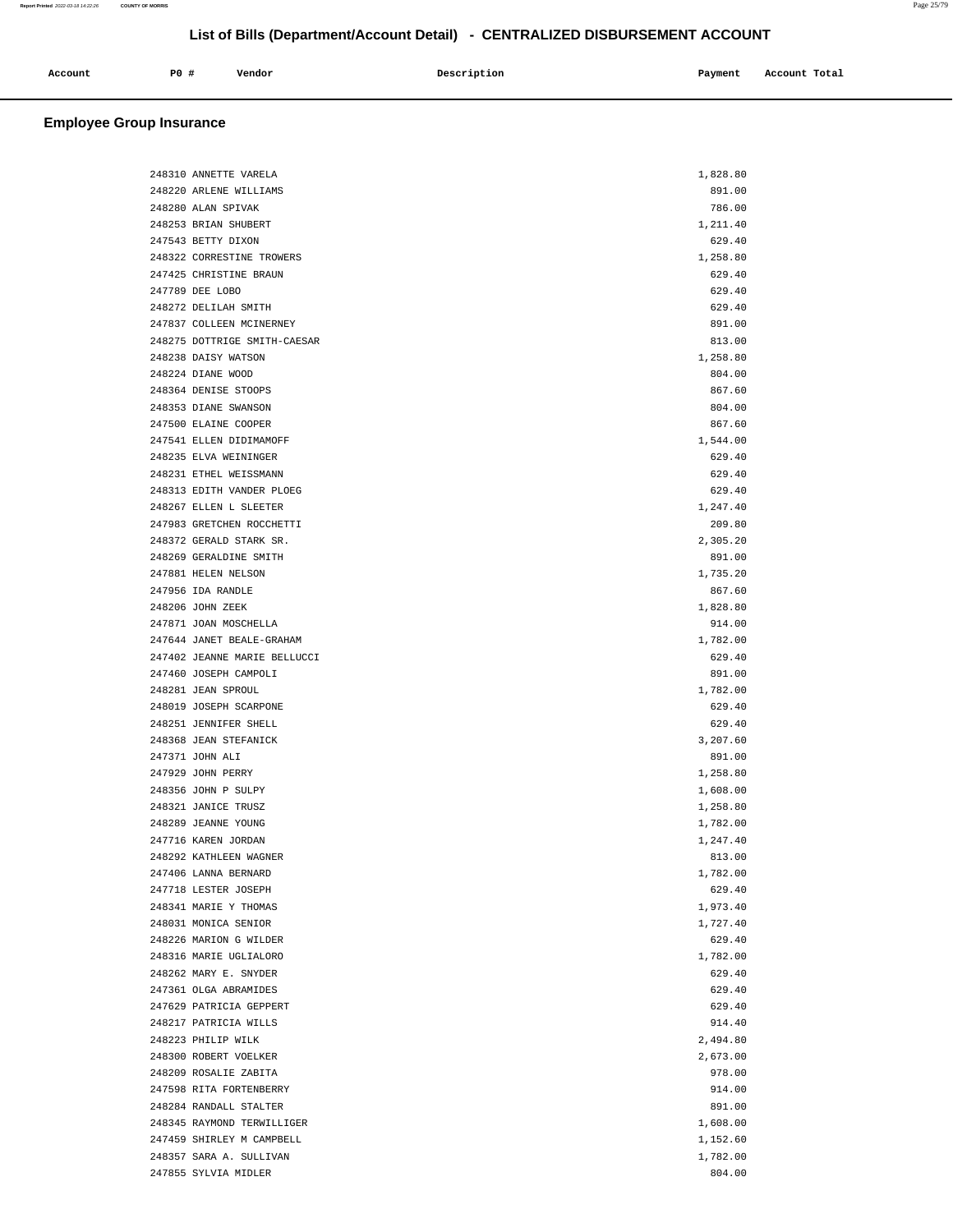| Account | P0 # | Vendor | Description | Payment Account Total |
|---------|------|--------|-------------|-----------------------|
|         |      |        |             |                       |

# **Employee Group Insurance**

| 2,851.20<br>248232 SARA WEISSMAN                                                          |              |
|-------------------------------------------------------------------------------------------|--------------|
| 248249 SANDRA SHAW<br>891.00                                                              |              |
| 248343 SUDESH THAPAR<br>2,316.60                                                          |              |
| 248346 THERESE TERRERI<br>914.40                                                          |              |
| 247394 THOMAS BAXTER<br>1,782.00                                                          |              |
| 248731 VIVIAN SQUASHIC<br>2,376.00                                                        |              |
| 768.00<br>248307 VIOLETA VASILAS                                                          |              |
| 247441 VICTORIA BRYANT<br>629.40                                                          |              |
| 248013 VELMA SAVORY<br>804.00                                                             |              |
| 248274 WILFRED SMITH<br>629.40                                                            |              |
| 629.40<br>248287 WINSTON YAW                                                              |              |
| 248306 MARY VEDDER<br>1,258.80                                                            |              |
| 248255 MICHAEL SIKORA<br>629.40                                                           |              |
| 867.60<br>247560 SANDRA DURR                                                              |              |
| 247546 JOSEPH DOLAN<br>629.40                                                             |              |
| 248331 LORRAINE TRAGNO<br>891.00                                                          |              |
| 247672 ANNIE HAYNES<br>629.40                                                             |              |
| 249556 LOKAMATHA VENKATARAMU<br>6,058.80                                                  |              |
| 248260 CAROL SMYTH<br>1,461.60                                                            |              |
| 248254 JEFFREY SIEGFRIED<br>813.00                                                        |              |
| 247436 RALPH BROWN<br>2,274.00                                                            |              |
| 248371 WILLIAM STATON<br>1,554.00                                                         |              |
| 248265 CAROL SPENCER<br>1,603.80                                                          |              |
| 248250 ROBERT SHEEHAN<br>867.60                                                           |              |
| 248367 GLORIA STEWART<br>1,258.80                                                         |              |
| 247421 CHARMAYNE BOWIE<br>1,247.40                                                        |              |
| 247609 ARTHUR FRENZEL<br>978.00                                                           |              |
| 914.40<br>247934 CAROLE PIERSON                                                           |              |
| 247833 DOROTHY MCGARVA<br>1,805.40                                                        |              |
| 248319 KEVIN TURNER<br>1,188.00                                                           |              |
| 248320 STEPHEN TURKO<br>1,152.60                                                          |              |
| 247584 DEBORAH FINE<br>978.00                                                             |              |
| 248230 JESSIE WEST<br>1,152.60                                                            |              |
| 248318 HELEN TYCZKOWSKI<br>1,152.60                                                       |              |
| 247612 RUBY FULLER<br>914.40                                                              |              |
| 247714 MILDRED JOLLY<br>891.00                                                            |              |
| 629.40<br>248211 WILLIAM YANCEY                                                           |              |
| 247476 SYLVIA CHARLES<br>629.40                                                           |              |
| 249812 ROBIN LANGSTON<br>891.00                                                           |              |
| 248273 NOLA SMITH<br>867.60                                                               |              |
| 248304 GERHARD VIENNA<br>1,258.80                                                         |              |
| 247489 BOBBIE CLARY<br>1,782.00                                                           |              |
| 978.00<br>247428 JOSEPH BRENDLE                                                           |              |
| 248305 DOLORES VICENTE<br>2,696.40                                                        |              |
| 248241 YE S WANG<br>5,702.40                                                              |              |
| 248228 MERITSUM WHITE<br>891.00                                                           |              |
| 248344 ANJU THAKUR<br>804.00                                                              |              |
| 248234 JOANN WEINSTEIN<br>2,494.80                                                        |              |
| 248359 JUDITH STUPPIELLO<br>629.40                                                        |              |
| 247845 WILLIAM MCNIECE<br>1,626.00                                                        |              |
| 629.40<br>248302 ALICE VITOVITCH                                                          |              |
| 01-203-23-220100-090<br>(2021) Employee Group Insurance Expenditures<br>TOTAL FOR ACCOUNT | 141,536.80   |
|                                                                                           |              |
|                                                                                           | ============ |
| TOTAL for Employee Group Insurance                                                        | 141,536.80   |

**Report Printed** 2022-03-18 14:22:26 **COUNTY OF MORRIS** Page 26/79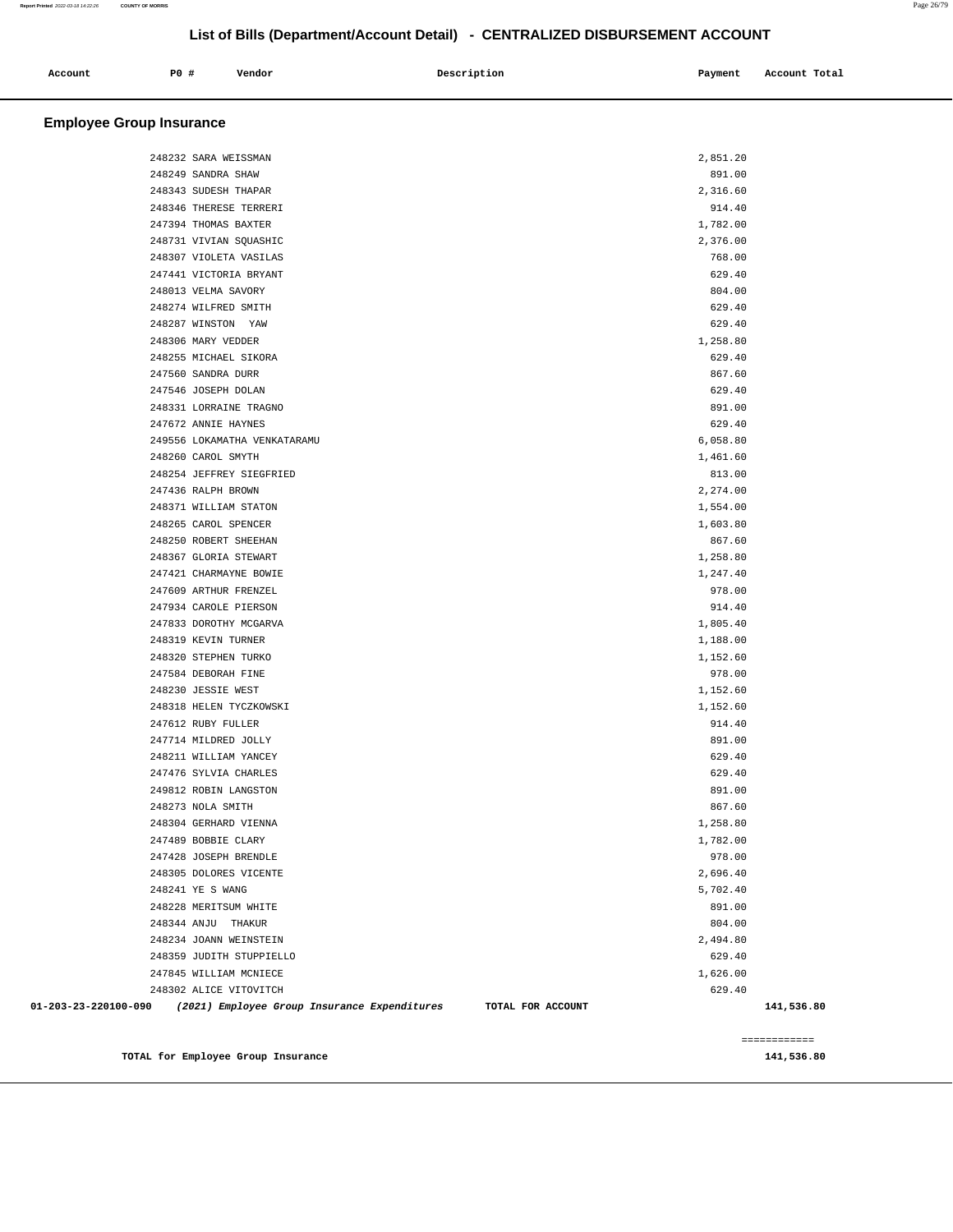| Account | P0 # | Vendor<br>. | Description | Payment | Account Total |
|---------|------|-------------|-------------|---------|---------------|
|         |      |             |             |         |               |

# **Office of Emergency Management**

|                      | 250520 VERIZON WIRELESS                  |                   | 388.63   |              |
|----------------------|------------------------------------------|-------------------|----------|--------------|
| 01-201-25-252100-031 | Cellular Phones/Pagers                   | TOTAL FOR ACCOUNT |          | 388.63       |
|                      |                                          |                   |          |              |
|                      | 249943 THE BAGELRY INC.                  |                   | 115.42   |              |
|                      | 249943 THE BAGELRY INC.                  |                   | 92.70    |              |
|                      | 250002 JEFFREY PAUL                      |                   | 74.48    |              |
|                      | 250002 JEFFREY PAUL                      |                   | 80.74    |              |
| 01-201-25-252100-059 | Other General Expenses                   | TOTAL FOR ACCOUNT |          | 363.34       |
|                      | 250748 COUNTY OF MORRIS                  |                   | 0.53     |              |
| 01-201-25-252100-068 | Postage & Metered Mail                   | TOTAL FOR ACCOUNT |          | 0.53         |
|                      | 249978 LESS STRESS INSTRUCTIONAL SERV    |                   | 270.00   |              |
| 01-201-25-252100-090 | Program Expenditures                     | TOTAL FOR ACCOUNT |          | 270.00       |
|                      | 250018 PREMIER GLOBAL SERVICES           |                   | 47.20    |              |
| 01-201-25-252100-146 | Telephone                                | TOTAL FOR ACCOUNT |          | 47.20        |
|                      | 250000 RICOH AMERICAS CORPORATION        |                   | 1,298.26 |              |
|                      | 250000 RICOH AMERICAS CORPORATION        |                   | 1,298.26 |              |
| 01-201-25-252100-164 | Office Machines - Rental                 | TOTAL FOR ACCOUNT |          | 2,596.52     |
|                      | 244581 FIRST PRIORITY EMERGENCY          |                   | 5,967.51 |              |
| 01-203-25-252100-059 | (2021) Other General Expenses            | TOTAL FOR ACCOUNT |          | 5,967.51     |
|                      |                                          |                   |          | ============ |
|                      | TOTAL for Office of Emergency Management |                   |          | 9,633.73     |

### **Communications Center**

| 249700 APCO INTERNATIONAL, INC.                            | 96.00             |          |
|------------------------------------------------------------|-------------------|----------|
| 01-201-25-252105-023 Associations and Memberships          | TOTAL FOR ACCOUNT | 96.00    |
|                                                            |                   |          |
| 249991 APCO INTERNATIONAL, INC.                            | 2,384.00          |          |
| 249991 APCO INTERNATIONAL, INC.                            | 2,254.00          |          |
| 249999 APCO INTERNATIONAL, INC.                            | 578.00            |          |
| 249763 LIFESAVERS INC                                      | 65.00             |          |
| 249945 INTERNATIONAL ACADEMIES OF                          | 30.00             |          |
| $01-201-25-252105-039$ Education Schools & Training        | TOTAL FOR ACCOUNT | 5,311.00 |
|                                                            |                   |          |
| 249973 OUENCH USA, INC.                                    | 108.90            |          |
| 01-201-25-252105-058 Office Supplies & Stationery          | TOTAL FOR ACCOUNT | 108.90   |
|                                                            |                   |          |
| 250748 COUNTY OF MORRIS                                    | 1.36              |          |
| 01-201-25-252105-068 Postage & Metered Mail                | TOTAL FOR ACCOUNT | 1.36     |
|                                                            |                   |          |
| 249140 BASE POWER SERVICES                                 | 2,563.00          |          |
| 01-201-25-252105-072 Radio Repairs                         | TOTAL FOR ACCOUNT | 2,563.00 |
| 246625 KEYSTONE PUBLIC SAFETY INC.                         | 600.00            |          |
| 246626 KEYSTONE PUBLIC SAFETY INC.                         | 600.00            |          |
| 246649 KEYSTONE PUBLIC SAFETY INC.                         | 450.00            |          |
| 246630 KEYSTONE PUBLIC SAFETY INC.                         | 300.00            |          |
| 01-201-25-252105-078<br>Software Maintenance               |                   |          |
|                                                            | TOTAL FOR ACCOUNT | 1,950.00 |
| 249972 AMERICAN TOWER CORPORATION                          | 3,252.86          |          |
| $01 - 201 - 25 - 252105 - 131$<br>County Wide Radio System | TOTAL FOR ACCOUNT | 3,252.86 |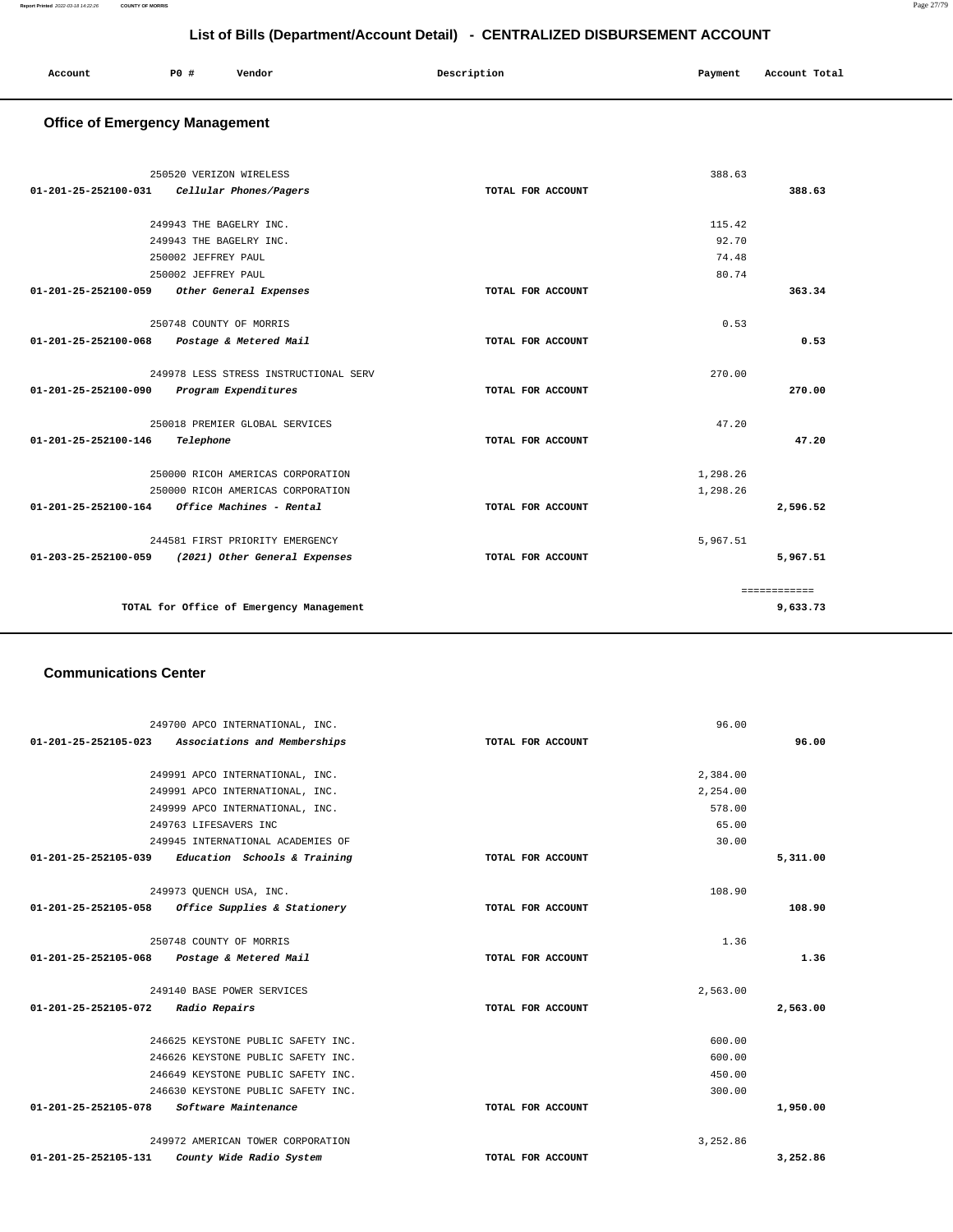| Account | <b>PO #</b> | Vendor<br>. | Description | Payment | Account Total |
|---------|-------------|-------------|-------------|---------|---------------|
|         |             |             |             |         |               |

# **Communications Center**

| 249701 JERSEY CENTRAL POWER & LIGHT                               | 446.00            |              |
|-------------------------------------------------------------------|-------------------|--------------|
| 249701 JERSEY CENTRAL POWER & LIGHT                               | 480.45            |              |
| 249981 JERSEY CENTRAL POWER & LIGHT                               | 629.89            |              |
| 249981 JERSEY CENTRAL POWER & LIGHT                               | 205.17            |              |
| 250091 BOROUGH OF BUTLER                                          | 525.29            |              |
| 01-201-25-252105-137<br>Electricity                               | TOTAL FOR ACCOUNT | 2,286.80     |
|                                                                   |                   |              |
| 249699 SUBURBAN PROPANE -2347                                     | 223.96            |              |
| 249699 SUBURBAN PROPANE -2347                                     | 220.71            |              |
| 249699 SUBURBAN PROPANE -2347                                     | 311.67            |              |
| 249944 DIRECT TV INC                                              | 29.99             |              |
| Other Utilities<br>01-201-25-252105-148                           | TOTAL FOR ACCOUNT | 786.33       |
|                                                                   |                   |              |
| 249971 CRANE ASSOCIATES, P.C.                                     | 1,812.00          |              |
| 249971 CRANE ASSOCIATES, P.C.                                     | 2,824.00          |              |
| 249971 CRANE ASSOCIATES, P.C.                                     | 355.00            |              |
| $01 - 203 - 25 - 252105 - 161$<br>(2021) Communications Equipment | TOTAL FOR ACCOUNT | 4,991.00     |
|                                                                   |                   |              |
|                                                                   |                   | ============ |
| TOTAL for Communications Center                                   |                   | 21,347.25    |
|                                                                   |                   |              |

# **County Medical Examiner Office**

|                                | TOTAL for County Medical Examiner Office |                   |          | -------------<br>9,670.58 |
|--------------------------------|------------------------------------------|-------------------|----------|---------------------------|
| 01-201-25-254100-203           | X-Ray & Medical Supplies                 | TOTAL FOR ACCOUNT |          | 636.84                    |
|                                | 248625 MCKESSON MEDICAL SURGICAL         |                   | 8.35     |                           |
|                                | 248625 MCKESSON MEDICAL SURGICAL         |                   | 16.75    |                           |
|                                | 249633 GRAINGER                          |                   | 201.92   |                           |
|                                | 248871 FISHER HEALTHCARE                 |                   | 409.82   |                           |
| $01 - 201 - 25 - 254100 - 068$ | Postage & Metered Mail                   | TOTAL FOR ACCOUNT |          | 17.74                     |
|                                | 250748 COUNTY OF MORRIS                  |                   | 17.74    |                           |
| $01 - 201 - 25 - 254100 - 059$ | Other General Expenses                   | TOTAL FOR ACCOUNT |          | 9,016.00                  |
|                                | 249939 ILIFF-RUGGIERO FUNERAL HOME INC.  |                   | 5,600.00 |                           |
|                                | 249939 ILIFF-RUGGIERO FUNERAL HOME INC.  |                   | 1,750.00 |                           |
|                                | 249976 TEW FUNERAL SERVICES INC.         |                   | 1,666.00 |                           |
|                                |                                          |                   |          |                           |

### **County Sheriff's Department**

| 249451 INTERNATIONAL ASSOCIATION OF BOMB TECHNICIANS |  |                   |       | 225.00 |
|------------------------------------------------------|--|-------------------|-------|--------|
| 249451 INTERNATIONAL ASSOCIATION OF BOMB TECHNICIANS |  |                   |       | 158.00 |
| 249452 UNITED STATES POLICE                          |  |                   | 50.00 |        |
| 249452 UNITED STATES POLICE                          |  |                   | 50.00 |        |
| 249452 UNITED STATES POLICE                          |  |                   | 50.00 |        |
| 249452 UNITED STATES POLICE                          |  |                   | 50.00 |        |
| 249452 UNITED STATES POLICE                          |  |                   | 50.00 |        |
| 249452 UNITED STATES POLICE                          |  |                   | 50.00 |        |
| 249452 UNITED STATES POLICE                          |  |                   | 50.00 |        |
| 249452 UNITED STATES POLICE                          |  |                   | 50.00 |        |
| 250172 UNITED STATES POLICE                          |  |                   | 75.00 |        |
| 250172 UNITED STATES POLICE                          |  |                   | 75.00 |        |
| 01-201-25-270100-023 Associations and Memberships    |  | TOTAL FOR ACCOUNT |       | 933.00 |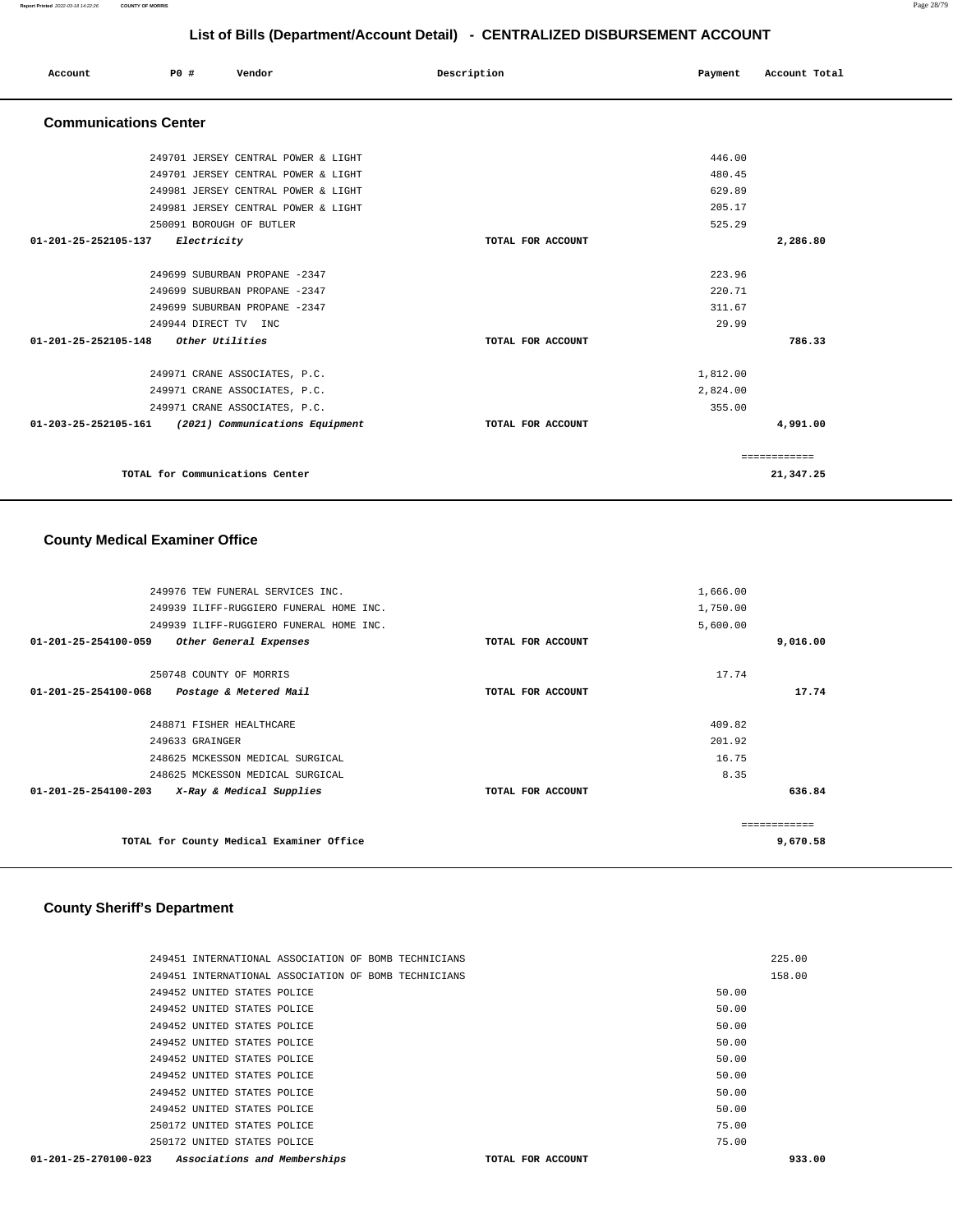۳

| Account              | P0 #                               | Vendor                                                         | Description                                            |                   | Payment          | Account Total |  |
|----------------------|------------------------------------|----------------------------------------------------------------|--------------------------------------------------------|-------------------|------------------|---------------|--|
|                      | <b>County Sheriff's Department</b> |                                                                |                                                        |                   |                  |               |  |
|                      |                                    |                                                                |                                                        |                   |                  |               |  |
|                      |                                    | 249578 M C POLICE CHIEF'S ASSOCIATION                          |                                                        |                   | 925.00           |               |  |
|                      |                                    | 249580 NJ STATE ASSOCIATION OF                                 | 250213 NATIONAL ASSOCIATION OF FIELD TRAINING OFFICERS |                   | 600.00           | 325.00        |  |
|                      |                                    | 250200 NJ STATE ASSOCIATION OF                                 |                                                        |                   | 1,195.00         |               |  |
| 01-201-25-270100-039 |                                    | Education Schools & Training                                   |                                                        | TOTAL FOR ACCOUNT |                  | 3,045.00      |  |
|                      |                                    |                                                                |                                                        |                   |                  |               |  |
|                      | 250197 IAN SPITZER                 |                                                                |                                                        |                   | 393.44           |               |  |
| 01-201-25-270100-044 |                                    | Equipment Service Agreements                                   |                                                        | TOTAL FOR ACCOUNT |                  | 393.44        |  |
|                      |                                    |                                                                |                                                        |                   |                  |               |  |
|                      |                                    | 235078 FASTENAL COMPANY                                        |                                                        |                   | 13.00            |               |  |
| 01-201-25-270100-047 |                                    | Identification Equip&Supplies                                  |                                                        | TOTAL FOR ACCOUNT |                  | 13.00         |  |
|                      |                                    |                                                                |                                                        |                   |                  |               |  |
|                      |                                    | 249587 FEDERAL EXPRESS CORPORATION                             |                                                        |                   | 58.14            |               |  |
|                      |                                    | 249819 SANCHEZ ENGRAVING LLC                                   |                                                        |                   | 89.00            |               |  |
|                      |                                    | 249517 W.B. MASON COMPANY INC                                  |                                                        |                   | 0.95             |               |  |
|                      |                                    | 249517 W.B. MASON COMPANY INC                                  |                                                        |                   | 0.95             |               |  |
|                      |                                    | 249517 W.B. MASON COMPANY INC                                  |                                                        |                   | 0.95             |               |  |
|                      |                                    | 249517 W.B. MASON COMPANY INC                                  |                                                        |                   | 0.95             |               |  |
|                      |                                    | 249517 W.B. MASON COMPANY INC                                  |                                                        |                   | 1.90             |               |  |
|                      |                                    | 249517 W.B. MASON COMPANY INC                                  |                                                        |                   | 0.95             |               |  |
|                      |                                    | 249517 W.B. MASON COMPANY INC                                  |                                                        |                   | 0.95             |               |  |
|                      |                                    | 249517 W.B. MASON COMPANY INC                                  |                                                        |                   | 0.95             |               |  |
|                      |                                    | 249517 W.B. MASON COMPANY INC                                  |                                                        |                   | 0.95             |               |  |
|                      |                                    | 249517 W.B. MASON COMPANY INC                                  |                                                        |                   | 0.95             |               |  |
|                      |                                    | 249517 W.B. MASON COMPANY INC                                  |                                                        |                   | 0.95             |               |  |
|                      |                                    | 249517 W.B. MASON COMPANY INC                                  |                                                        |                   | 0.95             |               |  |
|                      |                                    | 249517 W.B. MASON COMPANY INC                                  |                                                        |                   | 0.95             |               |  |
|                      |                                    | 249547 W.B. MASON COMPANY INC                                  |                                                        |                   | 26.82            |               |  |
|                      |                                    | 249547 W.B. MASON COMPANY INC                                  |                                                        |                   | 35.76            |               |  |
|                      |                                    | 249547 W.B. MASON COMPANY INC                                  |                                                        |                   | 17.88            |               |  |
|                      |                                    | 249547 W.B. MASON COMPANY INC                                  |                                                        |                   | 62.58            |               |  |
|                      |                                    | 249547 W.B. MASON COMPANY INC                                  |                                                        |                   | 44.70            |               |  |
|                      |                                    | 249547 W.B. MASON COMPANY INC                                  |                                                        |                   | 44.70            |               |  |
|                      |                                    | 249547 W.B. MASON COMPANY INC                                  |                                                        |                   | $-26.82$<br>0.95 |               |  |
|                      |                                    | 249500 W.B. MASON COMPANY INC<br>249500 W.B. MASON COMPANY INC |                                                        |                   | 0.95             |               |  |
|                      |                                    | 249500 W.B. MASON COMPANY INC                                  |                                                        |                   | 0.95             |               |  |
|                      |                                    | 249500 W.B. MASON COMPANY INC                                  |                                                        |                   | 0.95             |               |  |
|                      |                                    | 249500 W.B. MASON COMPANY INC                                  |                                                        |                   | 1.90             |               |  |
|                      |                                    | 249500 W.B. MASON COMPANY INC                                  |                                                        |                   | 0.95             |               |  |
|                      |                                    | 249500 W.B. MASON COMPANY INC                                  |                                                        |                   | 0.95             |               |  |
|                      |                                    | 249500 W.B. MASON COMPANY INC                                  |                                                        |                   | 0.95             |               |  |
|                      |                                    | 249500 W.B. MASON COMPANY INC                                  |                                                        |                   | 1.90             |               |  |
|                      |                                    | 249500 W.B. MASON COMPANY INC                                  |                                                        |                   | 0.95             |               |  |
|                      |                                    | 249500 W.B. MASON COMPANY INC                                  |                                                        |                   | 0.95             |               |  |
|                      |                                    | 249501 W.B. MASON COMPANY INC                                  |                                                        |                   | 53.64            |               |  |
|                      |                                    | 249501 W.B. MASON COMPANY INC                                  |                                                        |                   | 53.64            |               |  |
|                      |                                    | 249501 W.B. MASON COMPANY INC                                  |                                                        |                   | 13.41            |               |  |
|                      |                                    | 249501 W.B. MASON COMPANY INC                                  |                                                        |                   | 26.82            |               |  |
|                      |                                    | 249501 W.B. MASON COMPANY INC                                  |                                                        |                   | 62.58            |               |  |
|                      |                                    | 249501 W.B. MASON COMPANY INC                                  |                                                        |                   | 44.70            |               |  |
|                      |                                    | 249501 W.B. MASON COMPANY INC                                  |                                                        |                   | $-13.41$         |               |  |
|                      |                                    | 250206 ATLANTIC TACTICAL OF NJ, INC.                           |                                                        |                   | 823.20           |               |  |
|                      |                                    | 250206 ATLANTIC TACTICAL OF NJ, INC.                           |                                                        |                   | 100.80           |               |  |
|                      |                                    | 250206 ATLANTIC TACTICAL OF NJ, INC.                           |                                                        |                   | 84.00            |               |  |
| 01-201-25-270100-059 |                                    | Other General Expenses                                         |                                                        | TOTAL FOR ACCOUNT |                  | 1,627.79      |  |
|                      |                                    |                                                                |                                                        |                   |                  |               |  |
|                      |                                    | 250748 COUNTY OF MORRIS                                        |                                                        |                   | 308.20           | 308.20        |  |
| 01-201-25-270100-068 |                                    | Postage & Metered Mail                                         |                                                        | TOTAL FOR ACCOUNT |                  |               |  |
|                      |                                    | 249631 TYLER TECHNOLOGIES, INC.                                |                                                        |                   | 23, 115.34       |               |  |
|                      |                                    | 249853 THOMSON REUTER-WEST                                     |                                                        |                   | 1,205.07         |               |  |
|                      |                                    |                                                                |                                                        |                   |                  |               |  |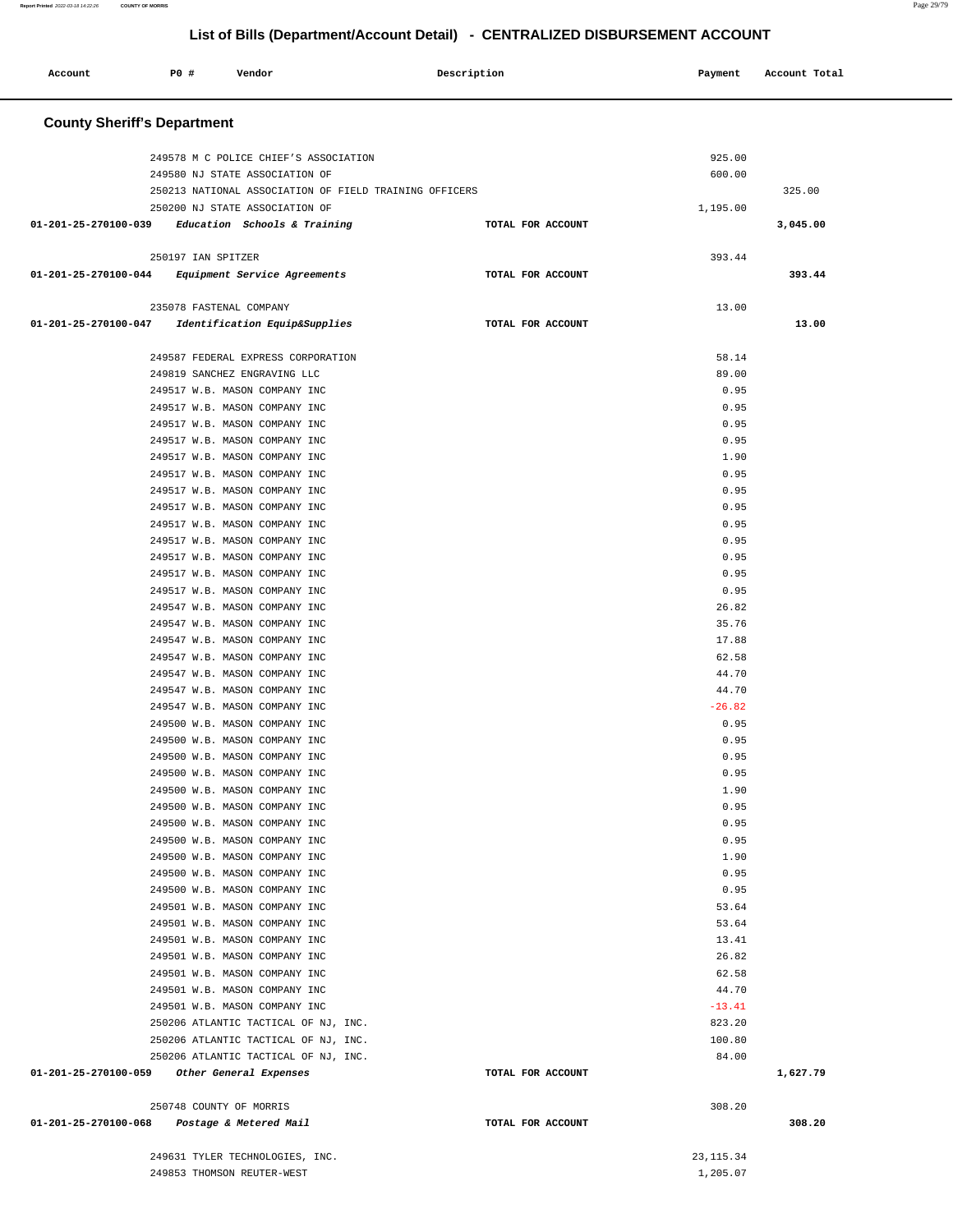| <b>County Sheriff's Department</b>                        |                   |                |           |
|-----------------------------------------------------------|-------------------|----------------|-----------|
|                                                           |                   |                |           |
| 249576 POWERDMS, INC.                                     |                   | 6,678.43       |           |
| 01-201-25-270100-078<br>Software Maintenance              | TOTAL FOR ACCOUNT |                | 30,998.84 |
|                                                           |                   |                |           |
| 249887 CHARLES WILFONG                                    |                   | 118.08         |           |
| 249737 JAMES GANNON                                       |                   | 664.42         |           |
| 249737 JAMES GANNON                                       |                   | 40.00          |           |
| 249737 JAMES GANNON                                       |                   | 516.00         |           |
| 249882 ROBERT FORTE                                       |                   | 20.81          |           |
| 01-201-25-270100-082<br>Travel Expense                    | TOTAL FOR ACCOUNT |                | 1,359.31  |
|                                                           |                   |                |           |
| 249788 INVESTIGATIVE FORENSICS CONSULTING                 |                   | 969.00         |           |
| 249788 INVESTIGATIVE FORENSICS CONSULTING                 |                   | 456.00         |           |
| 01-201-25-270100-084<br>Other Outside Services            | TOTAL FOR ACCOUNT |                | 1,425.00  |
|                                                           |                   |                |           |
| 249854 RICOH USA, INC.                                    |                   | 73.57          |           |
| 249854 RICOH USA, INC.                                    |                   | 6,225.04       |           |
| 250145 RICOH USA, INC.                                    |                   | 152.88         |           |
| 250145 RICOH USA, INC.                                    |                   | 498.00         |           |
| Office Machines - Rental<br>01-201-25-270100-164          | TOTAL FOR ACCOUNT |                | 6,949.49  |
|                                                           |                   | 567.99         |           |
| 250007 HVG LLC<br>250007 HVG LLC                          |                   | 62.00          |           |
| 250007 HVG LLC                                            |                   | 113.00         |           |
| 01-201-25-270100-189<br>Medical                           | TOTAL FOR ACCOUNT |                | 742.99    |
|                                                           |                   |                |           |
| 250249 LEE M MONDAY, PHD                                  |                   | 425.00         |           |
| 01-201-25-270100-198<br>Psychiatric Services              | TOTAL FOR ACCOUNT |                | 425.00    |
|                                                           |                   |                |           |
| 250205 CALEA                                              |                   | 45.00          |           |
| 250205 CALEA                                              |                   | 8.50           |           |
| 246324 TURN OUT UNIFORMS, INC.                            |                   | 82.00          |           |
| 249232 TURN OUT UNIFORMS, INC.                            |                   | 145.95         |           |
| 250167 TURN OUT UNIFORMS, INC.                            |                   | 72.00          |           |
| 250167 TURN OUT UNIFORMS, INC.                            |                   | 69.90          |           |
| 250167 TURN OUT UNIFORMS, INC.                            |                   | 109.98         |           |
| 250167 TURN OUT UNIFORMS, INC.                            |                   | 51.00          |           |
| 250167 TURN OUT UNIFORMS, INC.                            |                   | 22.00          |           |
| 01-201-25-270100-202<br>Uniform And Accessories           | TOTAL FOR ACCOUNT |                | 606.33    |
|                                                           |                   |                |           |
| 245869 EMP TRAINING LLC                                   |                   | 90.00          |           |
| 01-203-25-270100-039 (2021) Education Schools & Training  | TOTAL FOR ACCOUNT |                | 90.00     |
|                                                           |                   | 48.56          |           |
| 235078 FASTENAL COMPANY                                   |                   |                |           |
| 235078 FASTENAL COMPANY<br>235078 FASTENAL COMPANY        |                   | 29.39<br>16.79 |           |
| 235078 FASTENAL COMPANY                                   |                   | 83.92          |           |
| 235078 FASTENAL COMPANY                                   |                   | 294.00         |           |
| 235078 FASTENAL COMPANY                                   |                   | 7.26           |           |
| 01-203-25-270100-047 (2021) Identification Equip&Supplies | TOTAL FOR ACCOUNT |                | 479.92    |
|                                                           |                   |                |           |
| 245712 4 IMPRINT INC.                                     |                   | 860.00         |           |
| 245712 4 IMPRINT INC.                                     |                   | 94.20          |           |
| 245712 4 IMPRINT INC.                                     |                   | 762.00         |           |
| 245712 4 IMPRINT INC.                                     |                   | 18.72          |           |
| 245848 ELITEK9.COM                                        |                   | 1,174.95       |           |
| 245848 ELITEK9.COM                                        |                   | 699.95         |           |
| 245848 ELITEK9.COM                                        |                   | 499.90         |           |
| 245848 ELITEK9.COM                                        |                   | 1,449.75       |           |
| 245848 ELITEK9.COM                                        |                   | 203.00         |           |
| 01-203-25-270100-059 (2021) Other General Expenses        | TOTAL FOR ACCOUNT |                | 5,762.47  |

Account P<sub>0</sub> **P**  $\uparrow$  Pendor Payment Account Potal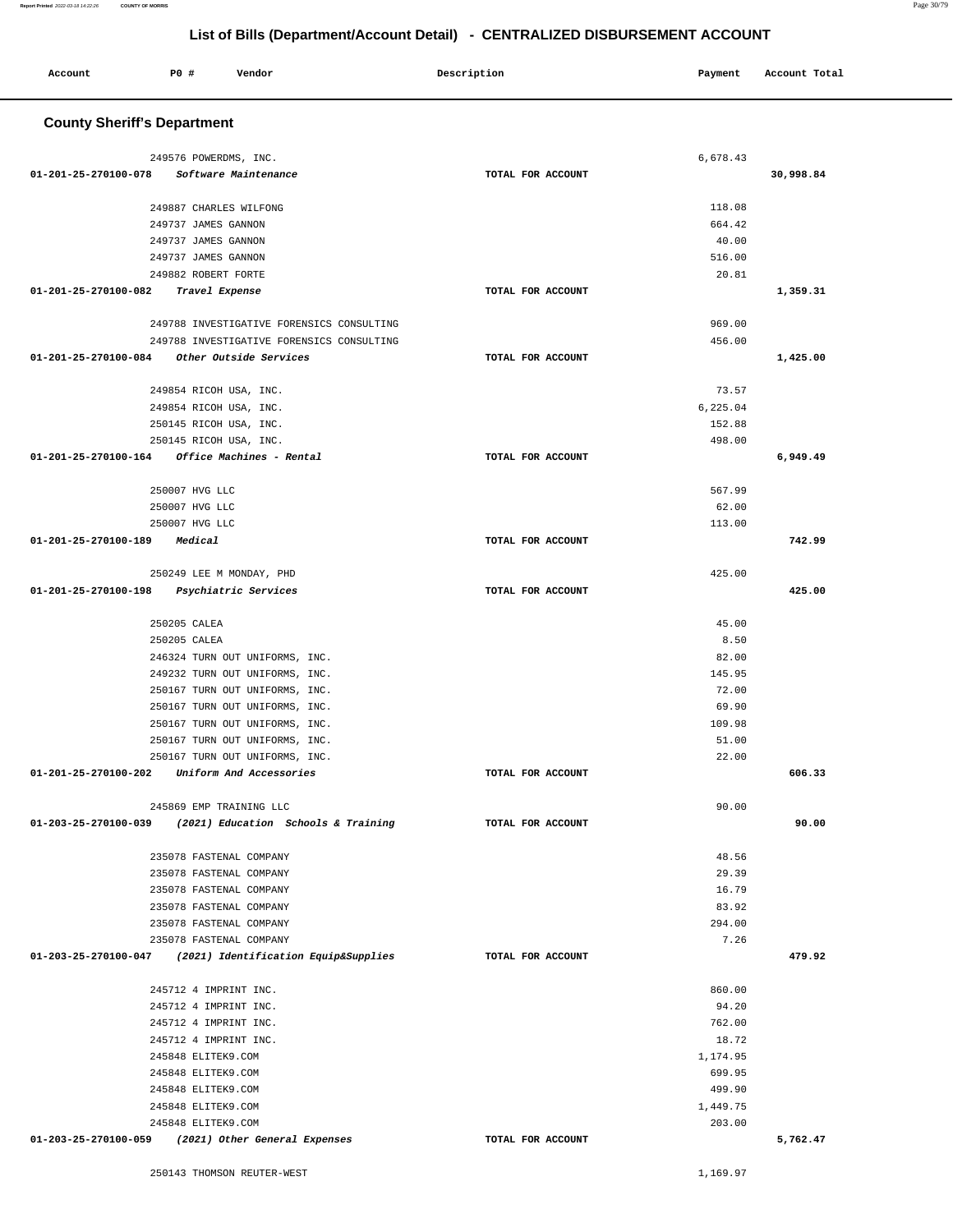| List of Bills (Department/Account Detail) - CENTRALIZED DISBURSEMENT ACCOUNT |                                    |                                       |                   |          |               |  |
|------------------------------------------------------------------------------|------------------------------------|---------------------------------------|-------------------|----------|---------------|--|
| Account                                                                      | PO#                                | Vendor                                | Description       | Payment  | Account Total |  |
|                                                                              | <b>County Sheriff's Department</b> |                                       |                   |          |               |  |
| 01-203-25-270100-078                                                         |                                    | (2021) Software Maintenance           | TOTAL FOR ACCOUNT |          | 1,169.97      |  |
|                                                                              | 245198 MOTOROLA                    |                                       |                   | 6,717.00 |               |  |
| 01-203-25-270100-161                                                         |                                    | (2021) Communications Equipment       | TOTAL FOR ACCOUNT |          | 6,717.00      |  |
|                                                                              | 244926 GALLS, LLC                  |                                       |                   | 2,679.00 |               |  |
|                                                                              | 244514 GALLS, LLC                  |                                       |                   | 865.70   |               |  |
|                                                                              | 244514 GALLS, LLC                  |                                       |                   | 173.14   |               |  |
|                                                                              | 245504 GALLS, LLC                  |                                       |                   | 92.35    |               |  |
|                                                                              | 244927 GALLS, LLC                  |                                       |                   | 1,738.00 |               |  |
|                                                                              |                                    | 245789 TURN OUT UNIFORMS, INC.        |                   | 1,050.00 |               |  |
|                                                                              |                                    | 245789 TURN OUT UNIFORMS, INC.        |                   | 875.00   |               |  |
|                                                                              |                                    | 245789 TURN OUT UNIFORMS, INC.        |                   | 1,260.00 |               |  |
|                                                                              |                                    | 245789 TURN OUT UNIFORMS, INC.        |                   | 630.00   |               |  |
|                                                                              |                                    | 245789 TURN OUT UNIFORMS, INC.        |                   | 1,625.00 |               |  |
|                                                                              |                                    | 245789 TURN OUT UNIFORMS, INC.        |                   | 1,968.00 |               |  |
|                                                                              |                                    | 245789 TURN OUT UNIFORMS, INC.        |                   | 82.00    |               |  |
|                                                                              |                                    | 245854 TURN OUT UNIFORMS, INC.        |                   | 801.50   |               |  |
|                                                                              |                                    | 245854 TURN OUT UNIFORMS, INC.        |                   | 1,155.00 |               |  |
|                                                                              |                                    | 245854 TURN OUT UNIFORMS, INC.        |                   | 60.00    |               |  |
|                                                                              |                                    | 245854 TURN OUT UNIFORMS, INC.        |                   | 100.00   |               |  |
|                                                                              |                                    | 245854 TURN OUT UNIFORMS, INC.        |                   | 760.00   |               |  |
|                                                                              |                                    | 245854 TURN OUT UNIFORMS, INC.        |                   | 570.00   |               |  |
|                                                                              |                                    | 245854 TURN OUT UNIFORMS, INC.        |                   | 380.00   |               |  |
|                                                                              |                                    | 245854 TURN OUT UNIFORMS, INC.        |                   | 228.00   |               |  |
|                                                                              |                                    | 245854 TURN OUT UNIFORMS, INC.        |                   | 304.00   |               |  |
|                                                                              |                                    | 245854 TURN OUT UNIFORMS, INC.        |                   | 1,575.00 |               |  |
|                                                                              |                                    | 245854 TURN OUT UNIFORMS, INC.        |                   | 600.00   |               |  |
|                                                                              |                                    | 245854 TURN OUT UNIFORMS, INC.        |                   | 525.00   |               |  |
|                                                                              |                                    | 245854 TURN OUT UNIFORMS, INC.        |                   | 2,275.00 |               |  |
|                                                                              |                                    | 245854 TURN OUT UNIFORMS, INC.        |                   | 1,050.00 |               |  |
| 01-203-25-270100-202                                                         |                                    | (2021) Uniform And Accessories        | TOTAL FOR ACCOUNT |          | 23,421.69     |  |
|                                                                              |                                    | 245822 GEN-EL SAFETY & INDUSTRIAL     |                   | 562.40   |               |  |
| 01-203-25-270100-258                                                         |                                    | (2021) Equipment                      | TOTAL FOR ACCOUNT |          | 562.40        |  |
|                                                                              |                                    | 249903 NORTHEAST COMMUNICATIONS, INC. |                   | 250.00   |               |  |
|                                                                              |                                    | 249903 NORTHEAST COMMUNICATIONS, INC. |                   | 100.00   |               |  |
| 01-203-25-270100-291                                                         |                                    | (2021) Vehicle Repairs                | TOTAL FOR ACCOUNT |          | 350.00        |  |
|                                                                              |                                    |                                       |                   |          | ============  |  |

**TOTAL for County Sheriff's Department 87,380.84**

### **County Prosecutor's Office**

| 249329 MORRIS COUNTY BAR ASSOCIATION              |                   | 4,090.00 |          |
|---------------------------------------------------|-------------------|----------|----------|
| 249459 M.C. POLICE CHIEFS ASSOCIATION             |                   | 300.00   |          |
| 249060 NATIONAL INTERNAL AFFAIRS                  |                   | 100.00   |          |
| 248935 NJ BIAS OFFICER ASSOCIATION                |                   | 150.00   |          |
| 249983 STEVEN ORTIZ                               |                   | 207.92   |          |
| 250049 JANINE BUCHALSKI                           |                   | 145.00   |          |
| 248409 N J N E O A                                |                   | 300.00   |          |
| 248191 COUNTY NARCOTICS COMMANDERS                |                   | 400.00   |          |
| 250546 MEG RODRIGUEZ                              |                   | 175.00   |          |
| 01-201-25-275100-023 Associations and Memberships | TOTAL FOR ACCOUNT |          | 5,867.92 |
| 249119 FBI/LEEDA                                  |                   | 695.00   |          |
| 249119 FBI/LEEDA                                  |                   | 695.00   |          |
| 249745 JOSEPH COSTELLO                            |                   | 89.11    |          |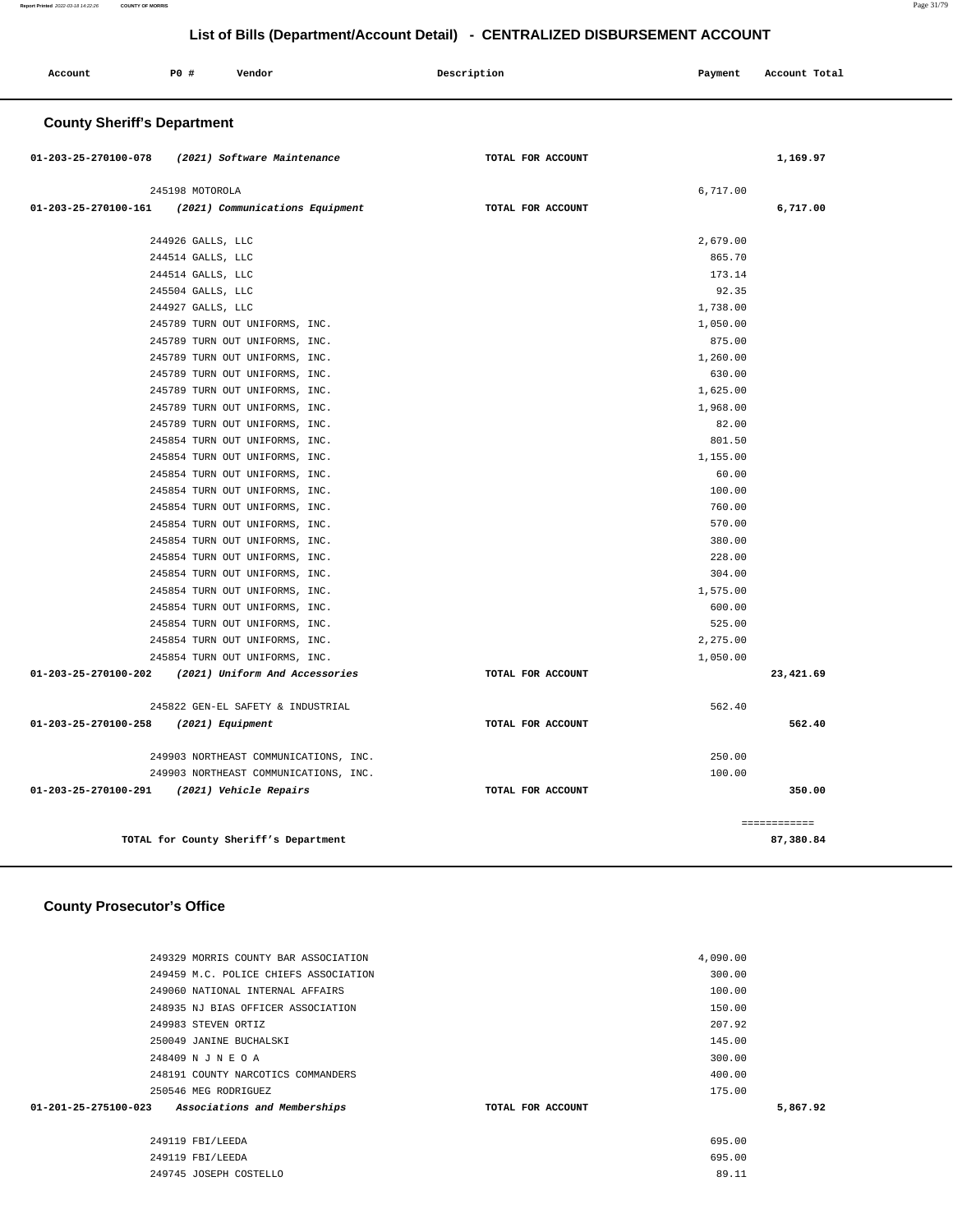#### **Report Printed** 2022-03-18 14:22:26 **COUNTY OF MORRIS** Page 32/79

۰

**List of Bills (Department/Account Detail) - CENTRALIZED DISBURSEMENT ACCOUNT**

| Account                                       | P0 #                   | Vendor                                                     | Description       | Payment  | Account Total |  |
|-----------------------------------------------|------------------------|------------------------------------------------------------|-------------------|----------|---------------|--|
|                                               |                        |                                                            |                   |          |               |  |
| <b>County Prosecutor's Office</b>             |                        |                                                            |                   |          |               |  |
|                                               |                        | 249668 NEW JERSEY OF INTERNATIONAL                         |                   | 1,050.00 |               |  |
|                                               |                        | 248984 VAN METER & ASSOCIATES INC.                         |                   | 170.00   |               |  |
|                                               |                        | 249275 VAN METER & ASSOCIATES INC.                         |                   | 170.00   |               |  |
|                                               |                        | 247154 NATIONAL ASSOCIATION OF FIELD TRAINING OFFICERS     |                   |          | 325.00        |  |
|                                               | 249273 N J N E O A     |                                                            |                   | 90.00    |               |  |
|                                               |                        | 249118 NEW JERSEY WOMEN IN LAW ENFORCEMENT                 |                   | 250.00   |               |  |
|                                               | 249691 JOHN GRONSKI    |                                                            |                   | 185.00   |               |  |
| 01-201-25-275100-039                          |                        | Education Schools & Training                               | TOTAL FOR ACCOUNT |          | 3,719.11      |  |
|                                               |                        | 248439 W.B. MASON COMPANY INC                              |                   | 1,489.72 |               |  |
| 01-201-25-275100-058                          |                        | Office Supplies & Stationery                               | TOTAL FOR ACCOUNT |          | 1,489.72      |  |
|                                               | 249730 FEDEX           |                                                            |                   | 89.66    |               |  |
|                                               |                        | 250748 COUNTY OF MORRIS                                    |                   | 1,020.55 |               |  |
| 01-201-25-275100-068                          |                        | Postage & Metered Mail                                     | TOTAL FOR ACCOUNT |          | 1,110.21      |  |
|                                               | 249135 POWERDMS, INC.  |                                                            |                   | 6,038.54 |               |  |
| $01 - 201 - 25 - 275100 - 078$                |                        | Software Maintenance                                       | TOTAL FOR ACCOUNT |          | 6,038.54      |  |
|                                               |                        |                                                            |                   |          |               |  |
|                                               |                        | 249513 M.C. PROSECUTOR'S EMERGENT                          |                   | 1,140.00 |               |  |
| 01-201-25-275100-079                          |                        | Special Projects                                           | TOTAL FOR ACCOUNT |          | 1,140.00      |  |
|                                               |                        | 249760 J&J COURT TRANSCRIBERS, INC                         |                   | 217.62   |               |  |
| 01-201-25-275100-081                          | Transcripts            |                                                            | TOTAL FOR ACCOUNT |          | 217.62        |  |
|                                               |                        | 249472 THE 200 CLUB OF MORRIS COUNTY                       |                   | 190.00   |               |  |
| 01-201-25-275100-088                          |                        | Meeting Exp Advisory Board Etc                             | TOTAL FOR ACCOUNT |          | 190.00        |  |
|                                               |                        |                                                            |                   |          |               |  |
|                                               | 249729 VERIZON         |                                                            |                   | 309.34   |               |  |
| 01-201-25-275100-118                          |                        | Investigation Expense                                      | TOTAL FOR ACCOUNT |          | 309.34        |  |
|                                               |                        | 249986 PAUL J. BRANDLEY                                    |                   | 80.00    |               |  |
|                                               |                        | 249986 PAUL J. BRANDLEY                                    |                   | 469.86   |               |  |
| 01-201-25-275100-126                          |                        | Court Expenses-Extradition                                 | TOTAL FOR ACCOUNT |          | 549.86        |  |
|                                               |                        | 249743 W.B. MASON COMPANY INC                              |                   | 268.20   |               |  |
|                                               |                        | 249743 W.B. MASON COMPANY INC                              |                   | 0.95     |               |  |
|                                               |                        | 249743 W.B. MASON COMPANY INC                              |                   | 6.65     |               |  |
| 01-201-25-275100-147                          | Water                  |                                                            | TOTAL FOR ACCOUNT |          | 275.80        |  |
|                                               | 250050 RICOH USA, INC. |                                                            |                   | 7.905.71 |               |  |
| 01-201-25-275100-164 Office Machines - Rental |                        |                                                            | TOTAL FOR ACCOUNT |          | 7,905.71      |  |
|                                               |                        |                                                            |                   |          |               |  |
|                                               |                        | 249731 CINTAS CORPORATION                                  |                   | 63.07    |               |  |
| 01-201-25-275100-189 Medical                  |                        |                                                            | TOTAL FOR ACCOUNT |          | 63.07         |  |
|                                               |                        | 249744 FLEMINGTON DEPT STORE INC                           |                   | 672.99   |               |  |
| 01-201-25-275100-202 Uniform And Accessories  |                        |                                                            | TOTAL FOR ACCOUNT |          | 672.99        |  |
|                                               |                        |                                                            |                   |          |               |  |
|                                               | 245706 IACP            |                                                            |                   | 190.00   |               |  |
|                                               |                        | $01-203-25-275100-023$ (2021) Associations and Memberships | TOTAL FOR ACCOUNT |          | 190.00        |  |
|                                               |                        | 245906 ACCURATE TRANSCRIPTIONS, LLC                        |                   | 706.68   |               |  |
| 01-203-25-275100-081 (2021) Transcripts       |                        |                                                            | TOTAL FOR ACCOUNT |          | 706.68        |  |
|                                               |                        |                                                            |                   |          |               |  |
|                                               |                        |                                                            |                   |          | ============  |  |
|                                               |                        | TOTAL for County Prosecutor's Office                       |                   |          | 30,446.57     |  |
|                                               |                        |                                                            |                   |          |               |  |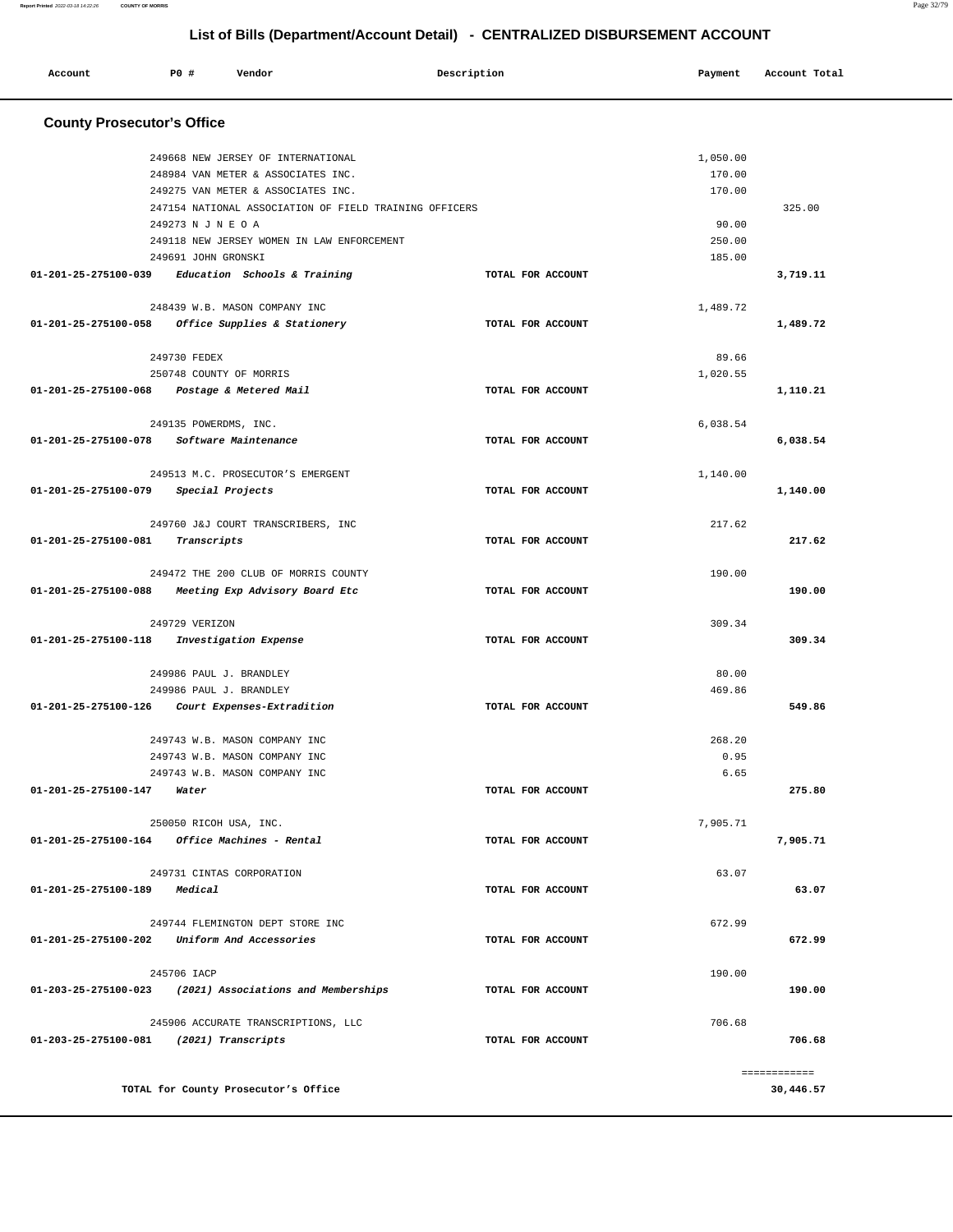#### **County Jail**  249014 CIVIC RESEARCH INSTITUTE INC **01-201-25-280100-028 Books & Periodicals TOTAL FOR ACCOUNT**  179.95 **179.95** 249013 VERBAL JUDO INSTITUTE, INC. **01-201-25-280100-039 Education Schools & Training TOTAL FOR ACCOUNT**  300.00 **300.00** 247291 JAY HILL REPAIRS 249015 SCIENTIFIC BOILER WATER 249607 JOHNSON CONTROLS INC. **01-201-25-280100-044 Equipment Service Agreements TOTAL FOR ACCOUNT**  13,823.46 255.00 1,052.10 **15,130.56** 249786 W.B. MASON COMPANY INC **01-201-25-280100-058 Office Supplies & Stationery TOTAL FOR ACCOUNT**  1,459.60 **1,459.60** 249009 LEXIS NEXIS 250187 PETE LOHMUS 246094 SMITHS DETECTION, INC. 249481 CHARM-TEX , INC. 249218 SMITHS DETECTION, INC. 249218 SMITHS DETECTION, INC. **01-201-25-280100-059 Other General Expenses TOTAL FOR ACCOUNT**  58.00 30.11 6,386.92 1,178.60 950.00 3,679.30 **12,282.93** 250748 COUNTY OF MORRIS **01-201-25-280100-068 Postage & Metered Mail TOTAL FOR ACCOUNT**  32.79 **32.79** 249216 TJ'S SPORTWIDE TROPHY 249219 SLADE INDUSTRIES, INC. 249219 SLADE INDUSTRIES, INC. 249217 TJ'S SPORTWIDE TROPHY 249228 MCCLOSKEY MECHANICAL INC. 249089 MCCLOSKEY MECHANICAL INC. 249214 JOHN WILLS STUDIOS INC 249480 JOHN WILLS STUDIOS INC 249502 MORRIS COUNTY MUA 249502 MORRIS COUNTY MUA 249478 MCCLOSKEY MECHANICAL INC. 249608 B.I. INCORPORATED **01-201-25-280100-084 Other Outside Services TOTAL FOR ACCOUNT**  273.00 1,848.00 1,848.00 466.30 710.40 710.40 143.15 271.70 1,110.07 710.00 4,773.95 163.54 **13,028.51** 248610 CORBETT LOCK & SECURITY, LLC 249222 CORBETT LOCK & SECURITY, LLC **01-201-25-280100-128 Security Equipment TOTAL FOR ACCOUNT**  282.60 282.60 **565.20** 250192 RICOH AMERICAS CORPORATION **01-201-25-280100-164 Office Machines - Rental TOTAL FOR ACCOUNT**  7,999.80 **7,999.80** 249519 ARAMARK DALLAS LOCKBOX 249519 ARAMARK DALLAS LOCKBOX **01-201-25-280100-185 Food TOTAL FOR ACCOUNT**  13,322.52 225.00 **13,547.52** 249463 BIO-REFERENCE LABORATORIES, INC. 249106 BOUND TREE MEDICAL LLC 249221 STERICYCLE INC 249611 MCKESSON MEDICAL SURGICAL 249606 HENRY SCHEIN INC **01-201-25-280100-189 Medical TOTAL FOR ACCOUNT**  2,365.67 57.97 354.80 15.81 1,232.14 **4,026.39** 249092 TURN OUT UNIFORMS, INC. 249092 TURN OUT UNIFORMS, INC. 249092 TURN OUT UNIFORMS, INC. 249092 TURN OUT UNIFORMS, INC. 73.00 79.99 75.00 65.00

# **List of Bills (Department/Account Detail) - CENTRALIZED DISBURSEMENT ACCOUNT**

 **Account P0 # Vendor Description Payment Account Total**

**Report Printed** 2022-03-18 14:22:26 **COUNTY OF MORRIS** Page 33/79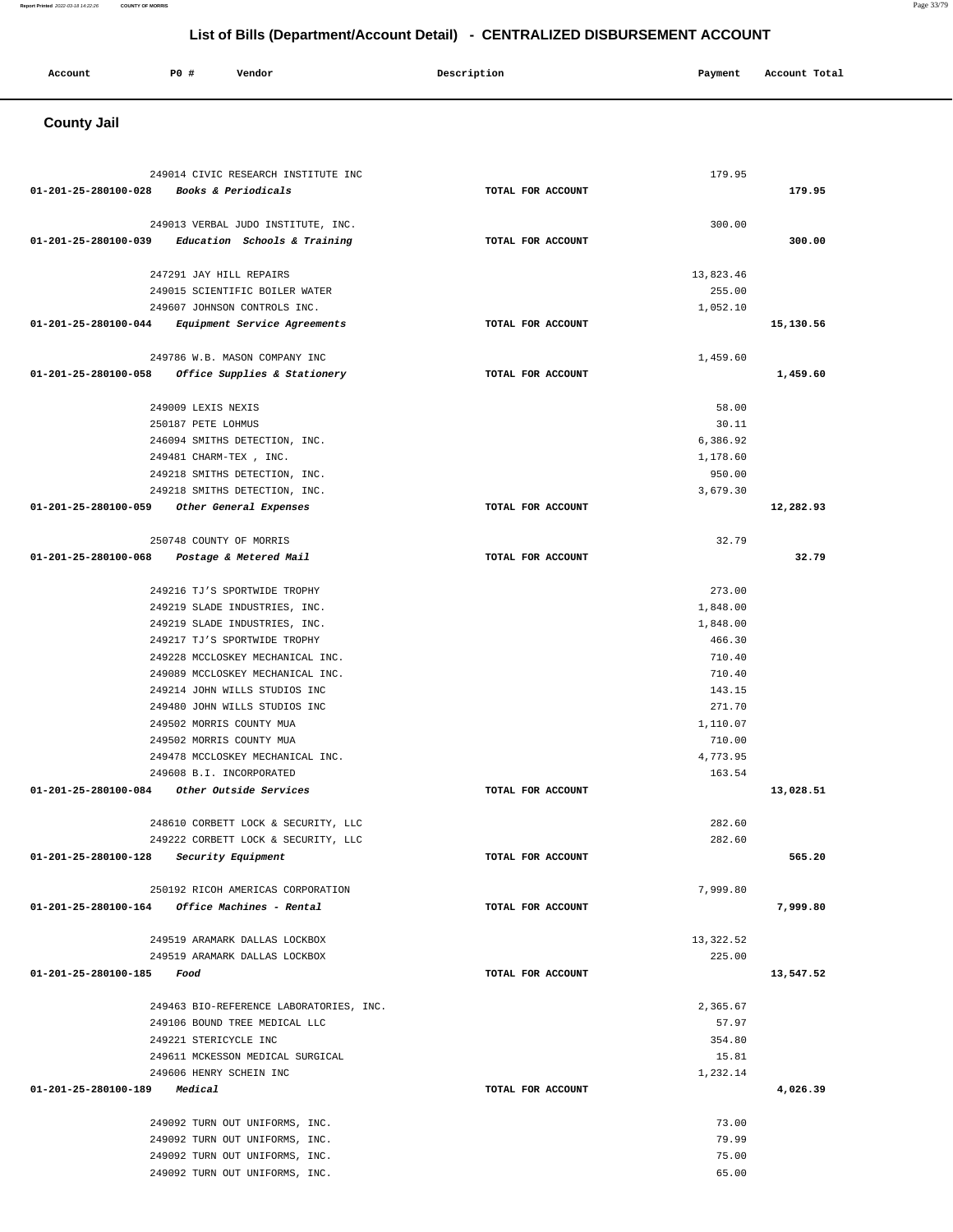#### **Account P0 # Vendor Description Payment Account Total County Jail**  249092 TURN OUT UNIFORMS, INC. 249092 TURN OUT UNIFORMS, INC. 249092 TURN OUT UNIFORMS, INC. 249092 TURN OUT UNIFORMS, INC. 249092 TURN OUT UNIFORMS, INC. 249092 TURN OUT UNIFORMS, INC. 249092 TURN OUT UNIFORMS, INC. 249092 TURN OUT UNIFORMS, INC. 249092 TURN OUT UNIFORMS, INC. 249092 TURN OUT UNIFORMS, INC. 249092 TURN OUT UNIFORMS, INC. 249092 TURN OUT UNIFORMS, INC. 249092 TURN OUT UNIFORMS, INC. 249092 TURN OUT UNIFORMS, INC. 249092 TURN OUT UNIFORMS, INC. 249092 TURN OUT UNIFORMS, INC. 249092 TURN OUT UNIFORMS, INC. 249092 TURN OUT UNIFORMS, INC. 249213 ATLANTIC TACTICAL OF NJ, INC. **01-201-25-280100-202 Uniform And Accessories TOTAL FOR ACCOUNT**  639.75 793.46 690.80 254.99 101.98 175.00 90.00 65.00 760.00 32.98 82.00 110.00 143.98 678.94 102.00 119.00 236.00 114.99 200.00 **5,683.86** 248154 JOHNSTONE SUPPLY 249479 MORRISTOWN LUMBER & 249077 MORRISTOWN LUMBER & **01-201-25-280100-249 Bldg Maintenance Supplies TOTAL FOR ACCOUNT**  179.28 19.98 34.19 **233.45** 249107 ARAMSCO 249108 TOMAR INDUSTRIES INC 249785 W.B. MASON COMPANY INC 249168 W.B. MASON COMPANY INC 249600 W.B. MASON COMPANY INC 248194 W.B. MASON COMPANY INC **01-201-25-280100-252 Janitorial Supplies TOTAL FOR ACCOUNT**  36.57 436.40 356.30 2,175.54 238.68 422.47 **3,665.96** 249079 R & J CONTROL, INC. 249265 R & J CONTROL, INC. **01-201-25-280100-262 Machinery Repairs & Parts TOTAL FOR ACCOUNT**  800.00 3,150.00 **3,950.00** 248418 CHP DOSIMETRY 248416 STATE TOXICOLOGY LABORATORY 249498 MORRIS COUNTY MUA 249498 MORRIS COUNTY MUA 249498 MORRIS COUNTY MUA 249498 MORRIS COUNTY MUA 234299 USA ARCHITECTS PLANNERS & **01-203-25-280100-084 (2021) Other Outside Services TOTAL FOR ACCOUNT**  102.00 360.00 488.20 705.00 1,071.84 1,410.00 3,401.50 **7,538.54** 249477 ARAMARK DALLAS LOCKBOX 249720 ARAMARK DALLAS LOCKBOX 249720 ARAMARK DALLAS LOCKBOX **01-203-25-280100-185 (2021) Food TOTAL FOR ACCOUNT**  12,103.79 12,250.32 56.00 **24,410.11** 249474 BOUND TREE MEDICAL LLC 249712 MORRISTOWN MEDICAL CENTER 249712 MORRISTOWN MEDICAL CENTER 249713 MORRISTOWN MEDICAL CENTER **01-203-25-280100-189 (2021) Medical TOTAL FOR ACCOUNT**  93.99 1,794.78 3,354.78 618.05 **5,861.60** 249097 WORK N WEAR STORE 249097 WORK N WEAR STORE **01-203-25-280100-202 (2021) Uniform And Accessories TOTAL FOR ACCOUNT**  285.00 390.00 **675.00**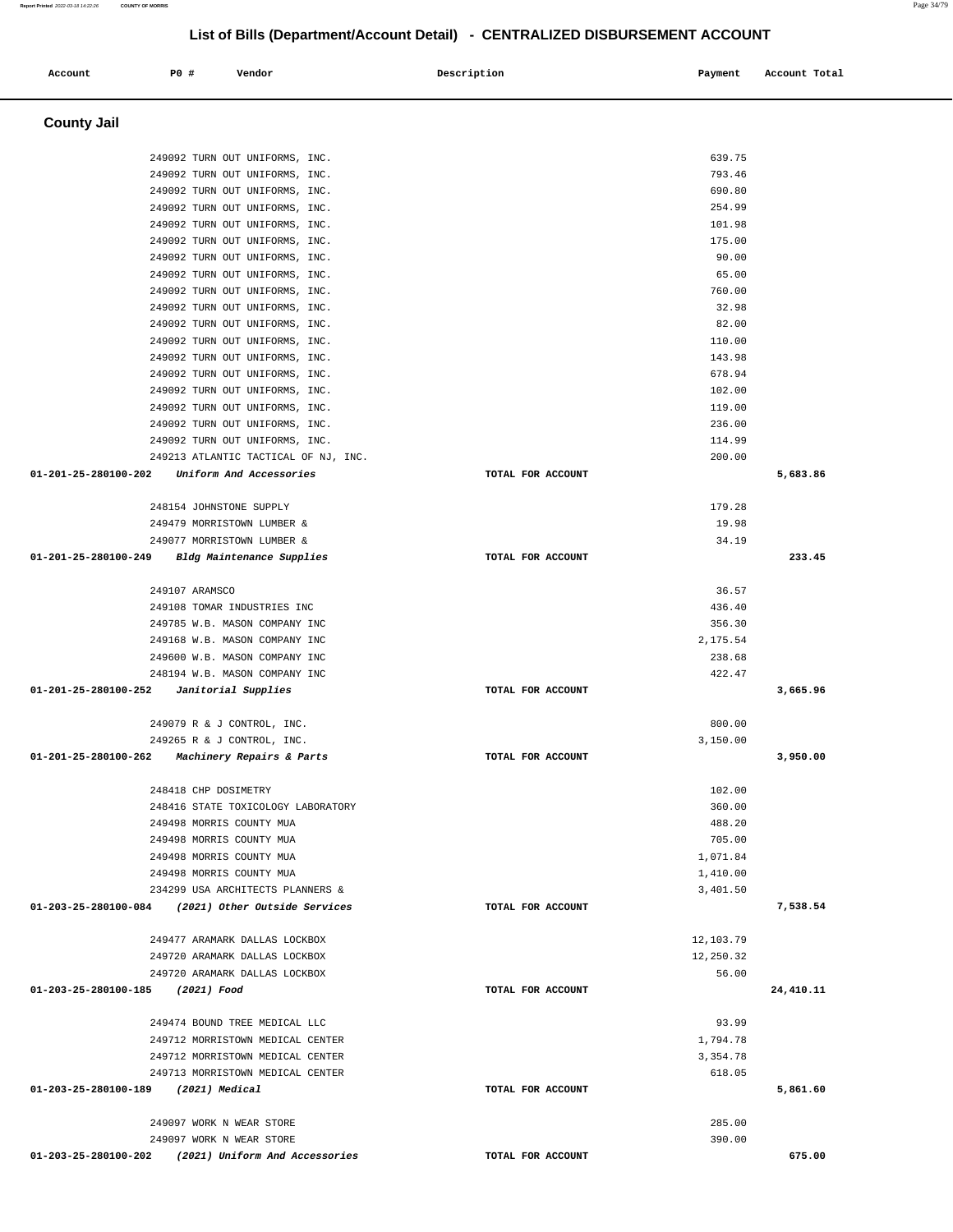| Account              | P0 # |                       | Vendor                            | Description       | Payment | Account Total |
|----------------------|------|-----------------------|-----------------------------------|-------------------|---------|---------------|
| <b>County Jail</b>   |      |                       |                                   |                   |         |               |
|                      |      |                       | 246507 COOPER ELECTRIC SUPPLY CO. |                   | 332.40  |               |
|                      |      |                       | 246507 COOPER ELECTRIC SUPPLY CO. |                   | 10.99   |               |
|                      |      |                       | 246507 COOPER ELECTRIC SUPPLY CO. |                   | 33.01   |               |
|                      |      |                       | 246507 COOPER ELECTRIC SUPPLY CO. |                   | 57.76   |               |
|                      |      | 240336 GRAINGER       |                                   |                   | 450.22  |               |
|                      |      | 240336 GRAINGER       |                                   |                   | 84.26   |               |
| 01-203-25-280100-249 |      |                       | (2021) Bldg Maintenance Supplies  | TOTAL FOR ACCOUNT |         | 968.64        |
|                      |      | 249475 ARAMSCO        |                                   |                   | 36.57   |               |
| 01-203-25-280100-252 |      |                       | (2021) Janitorial Supplies        | TOTAL FOR ACCOUNT |         | 36.57         |
|                      |      |                       |                                   |                   |         | ============  |
|                      |      | TOTAL for County Jail |                                   |                   |         | 121,576.98    |

# **County Youth Detention Facilit**

| 249872 OPTIMUM                                       |                   | 288.00       |        |
|------------------------------------------------------|-------------------|--------------|--------|
| $01-201-25-281100-039$ Education Schools & Training  | TOTAL FOR ACCOUNT |              | 288.00 |
| 249530 W.B. MASON COMPANY INC                        |                   | 43.82        |        |
| 249868 W.B. MASON COMPANY INC                        |                   | 100.99       |        |
| 249868 W.B. MASON COMPANY INC                        |                   | 95.98        |        |
| 249868 W.B. MASON COMPANY INC                        |                   | 5.79         |        |
| 01-201-25-281100-058<br>Office Supplies & Stationery | TOTAL FOR ACCOUNT |              | 246.58 |
| 250748 COUNTY OF MORRIS                              |                   | 11.66        |        |
| 01-201-25-281100-068 Postage & Metered Mail          | TOTAL FOR ACCOUNT |              | 11.66  |
| 249529 INSTITUTE FOR FORENSIC PSYCHOLOGY             |                   | 425.00       |        |
| 249528 BOB BARKER COMPANY                            |                   | 57.90        |        |
| 249528 BOB BARKER COMPANY                            |                   | 135.10       |        |
| 01-201-25-281100-189<br>Medical                      | TOTAL FOR ACCOUNT |              | 618.00 |
| 250280 ALEXANDER DAHL                                |                   | 52.69        |        |
| 249324 GALLS, LLC                                    |                   | 84.87        |        |
| 249324 GALLS, LLC                                    |                   | 238.52       |        |
| 249324 GALLS, LLC                                    |                   | 10.00        |        |
| Uniform And Accessories<br>01-201-25-281100-202      | TOTAL FOR ACCOUNT |              | 386.08 |
| 249871 ALLEN PAPER & SUPPLY CO                       |                   | 38.82        |        |
| 01-201-25-281100-252    Janitorial Supplies          | TOTAL FOR ACCOUNT |              | 38.82  |
| 246051 GALLS, LLC                                    |                   | 589.92       |        |
| 01-203-25-281100-202 (2021) Uniform And Accessories  | TOTAL FOR ACCOUNT |              | 589.92 |
|                                                      |                   | ============ |        |
| TOTAL for County Youth Detention Facilit             |                   | 2,179.06     |        |

### **Road Repairs**

| 250748 COUNTY OF MORRIS                        |                   | 4.08   |
|------------------------------------------------|-------------------|--------|
| Postage & Metered Mail<br>01-201-26-290100-068 | TOTAL FOR ACCOUNT | 4.08   |
|                                                |                   |        |
| 249885 JERSEY CENTRAL POWER & LIGHT            |                   | 19.43  |
| 249861 JERSEY CENTRAL POWER & LIGHT            |                   | 80.17  |
| 249793 JERSEY CENTRAL POWER & LIGHT            |                   | 339.36 |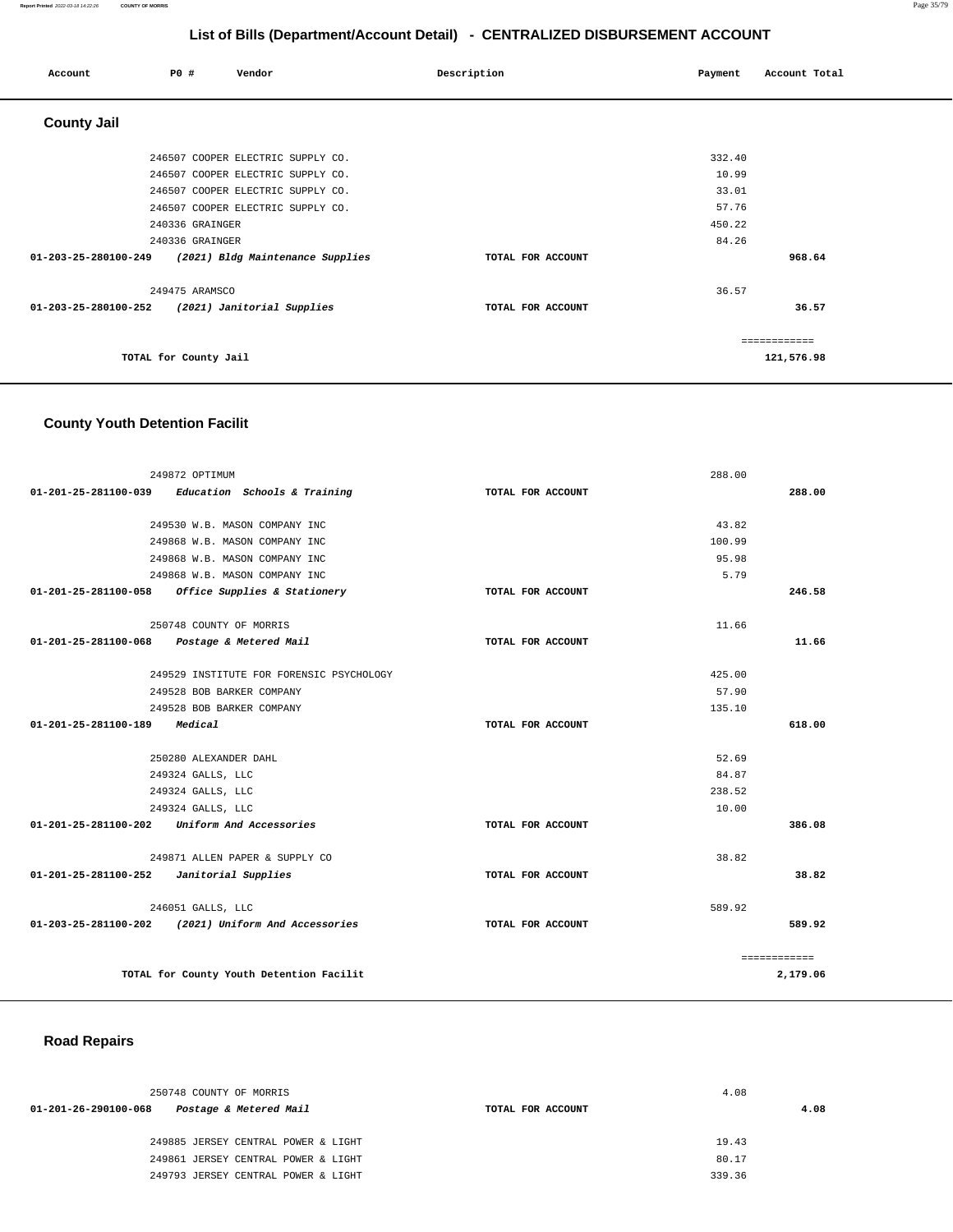#### **Report Printed** 2022-03-18 14:22:26 **COUNTY OF MORRIS** Page 36/79

**List of Bills (Department/Account Detail) - CENTRALIZED DISBURSEMENT ACCOUNT**

| Account                        | P0 #<br>Vendor                                                                                                                                                                                                                                                                                                                                                                                                                                                                                                                                                                                                                           | Description       | Payment                                                                                                                                                                                         | Account Total |
|--------------------------------|------------------------------------------------------------------------------------------------------------------------------------------------------------------------------------------------------------------------------------------------------------------------------------------------------------------------------------------------------------------------------------------------------------------------------------------------------------------------------------------------------------------------------------------------------------------------------------------------------------------------------------------|-------------------|-------------------------------------------------------------------------------------------------------------------------------------------------------------------------------------------------|---------------|
| <b>Road Repairs</b>            |                                                                                                                                                                                                                                                                                                                                                                                                                                                                                                                                                                                                                                          |                   |                                                                                                                                                                                                 |               |
|                                | 249790 JERSEY CENTRAL POWER & LIGHT<br>249792 JERSEY CENTRAL POWER & LIGHT<br>249791 JERSEY CENTRAL POWER & LIGHT<br>250083 JERSEY CENTRAL POWER & LIGHT<br>250260 JERSEY CENTRAL POWER & LIGHT                                                                                                                                                                                                                                                                                                                                                                                                                                          |                   | 37.08<br>631.99<br>37.88<br>51.92<br>39.08                                                                                                                                                      |               |
| 01-201-26-290100-137           | 250264 JERSEY CENTRAL POWER & LIGHT<br>Electricity                                                                                                                                                                                                                                                                                                                                                                                                                                                                                                                                                                                       | TOTAL FOR ACCOUNT | 586.07                                                                                                                                                                                          | 1,822.98      |
|                                | 250792 NATIONAL FUEL OIL INC.                                                                                                                                                                                                                                                                                                                                                                                                                                                                                                                                                                                                            |                   | 4,746.51                                                                                                                                                                                        |               |
| 01-201-26-290100-140           | Gas Purchases                                                                                                                                                                                                                                                                                                                                                                                                                                                                                                                                                                                                                            | TOTAL FOR ACCOUNT |                                                                                                                                                                                                 | 4,746.51      |
|                                | 249354 MORRISTOWN DINER<br>249354 MORRISTOWN DINER<br>249354 MORRISTOWN DINER                                                                                                                                                                                                                                                                                                                                                                                                                                                                                                                                                            |                   | 60.00<br>4.50<br>360.00                                                                                                                                                                         |               |
|                                | 249354 MORRISTOWN DINER<br>249886 PAULS DINER<br>249886 PAULS DINER                                                                                                                                                                                                                                                                                                                                                                                                                                                                                                                                                                      |                   | 4.50<br>100.00                                                                                                                                                                                  |               |
| $01 - 201 - 26 - 290100 - 188$ | Meals                                                                                                                                                                                                                                                                                                                                                                                                                                                                                                                                                                                                                                    | TOTAL FOR ACCOUNT | 15.00                                                                                                                                                                                           | 544.00        |
|                                | 249860 CRAIG MORRIS<br>249884 MARK HOPKINS<br>249789 SHAUN MACKEY                                                                                                                                                                                                                                                                                                                                                                                                                                                                                                                                                                        |                   | 90.00<br>90.00<br>90.00                                                                                                                                                                         |               |
| 01-201-26-290100-207           | Uniform & Clothing Allowance                                                                                                                                                                                                                                                                                                                                                                                                                                                                                                                                                                                                             | TOTAL FOR ACCOUNT |                                                                                                                                                                                                 | 270.00        |
|                                | 249794 TILCON NEW YORK INC.<br>249794 TILCON NEW YORK INC.<br>249794 TILCON NEW YORK INC.<br>249794 TILCON NEW YORK INC.<br>249794 TILCON NEW YORK INC.<br>249794 TILCON NEW YORK INC.<br>249794 TILCON NEW YORK INC.<br>249794 TILCON NEW YORK INC.<br>249794 TILCON NEW YORK INC.<br>249794 TILCON NEW YORK INC.<br>249794 TILCON NEW YORK INC.<br>249794 TILCON NEW YORK INC.<br>249794 TILCON NEW YORK INC.<br>249794 TILCON NEW YORK INC.<br>249794 TILCON NEW YORK INC.<br>249794 TILCON NEW YORK INC.<br>249794 TILCON NEW YORK INC.<br>249794 TILCON NEW YORK INC.<br>249794 TILCON NEW YORK INC.<br>249794 TILCON NEW YORK INC. |                   | 268.79<br>91.98<br>267.90<br>180.39<br>178.60<br>177.71<br>267.90<br>88.41<br>93.77<br>175.92<br>266.11<br>177.71<br>177.71<br>89.30<br>135.74<br>176.81<br>89.30<br>145.00<br>290.00<br>385.08 |               |
|                                | 249794 TILCON NEW YORK INC.<br>249794 TILCON NEW YORK INC.<br>249794 TILCON NEW YORK INC.<br>249794 TILCON NEW YORK INC.<br>249794 TILCON NEW YORK INC.<br>249862 TILCON NEW YORK INC.<br>249862 TILCON NEW YORK INC.<br>249862 TILCON NEW YORK INC.<br>249862 TILCON NEW YORK INC.<br>249862 TILCON NEW YORK INC.<br>249862 TILCON NEW YORK INC.<br>249862 TILCON NEW YORK INC.<br>249862 TILCON NEW YORK INC.<br>249862 TILCON NEW YORK INC.<br>249862 TILCON NEW YORK INC.<br>249862 TILCON NEW YORK INC.<br>249862 TILCON NEW YORK INC.<br>249862 TILCON NEW YORK INC.                                                               |                   | 1,480.00<br>1,648.35<br>290.00<br>10.95<br>21.25<br>134.84<br>268.79<br>132.16<br>89.30<br>91.98<br>133.95<br>88.41<br>268.79<br>176.81<br>134.84<br>270.58<br>268.79<br>89.30                  |               |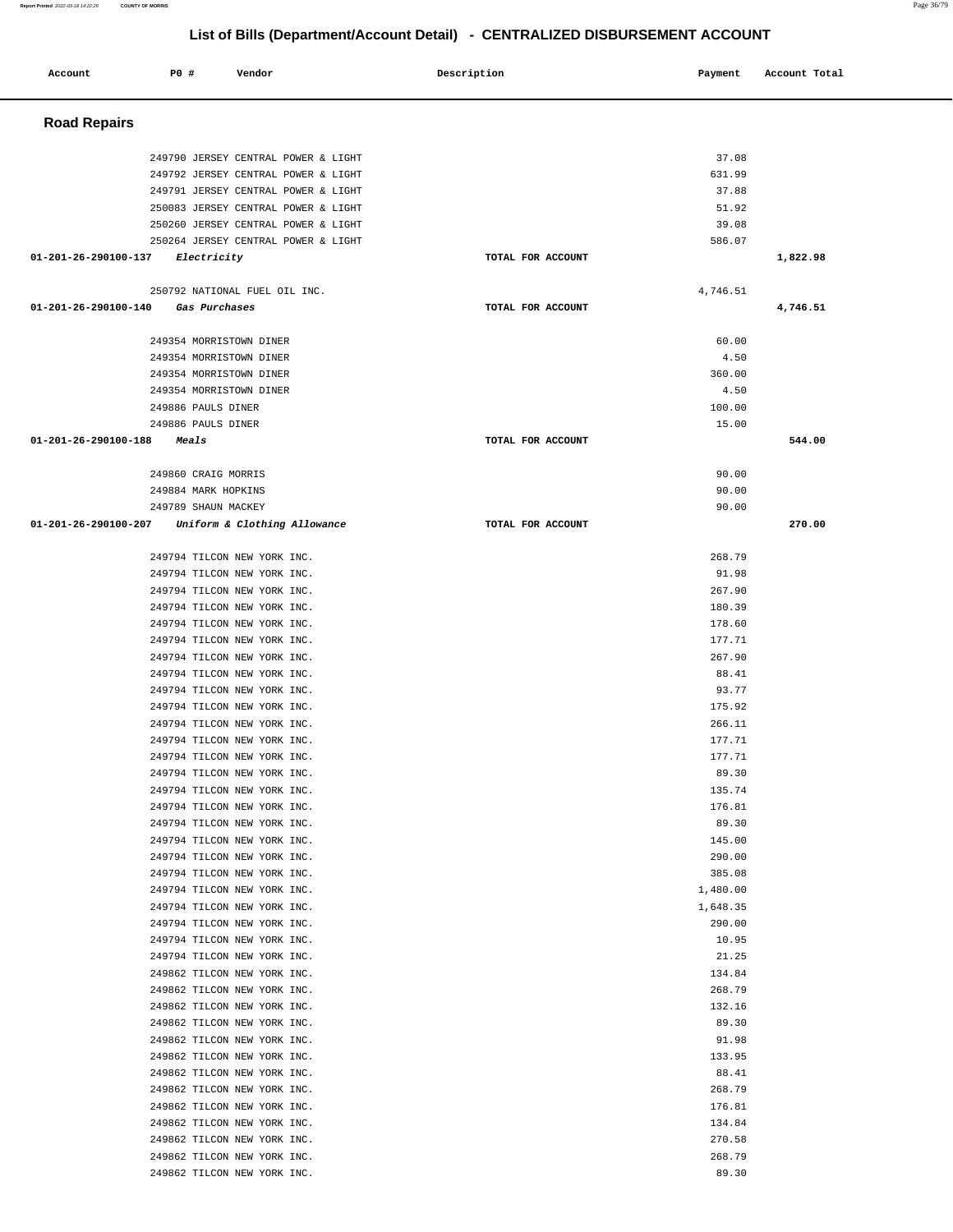| <b>Road Repairs</b>                                        |                   |               |            |
|------------------------------------------------------------|-------------------|---------------|------------|
|                                                            |                   |               |            |
| 249862 TILCON NEW YORK INC.                                |                   | 267.01        |            |
| 249862 TILCON NEW YORK INC.                                |                   | 145.00        |            |
| 249862 TILCON NEW YORK INC.<br>249862 TILCON NEW YORK INC. |                   | 9.21<br>8.54  |            |
| 249862 TILCON NEW YORK INC.                                |                   | 10.38         |            |
| 249862 TILCON NEW YORK INC.                                |                   | 4.87          |            |
| 250084 TILCON NEW YORK INC.                                |                   | 90.19         |            |
| 250084 TILCON NEW YORK INC.                                |                   | 1.24          |            |
| $01 - 201 - 26 - 290100 - 222$<br>Bituminous Concrete      | TOTAL FOR ACCOUNT |               | 9,859.66   |
| 248886 AA BERMS LLC                                        |                   | 22,248.00     |            |
| 248886 AA BERMS LLC                                        |                   | 33,784.00     |            |
| 249053 HOIMARK & LEMBO PAVING, LLC                         |                   | 13,992.72     |            |
| 249810 PEQUANNOCK TOWNSHIP                                 |                   | 750.00        |            |
| 249810 PEQUANNOCK TOWNSHIP                                 |                   | 2,700.00      |            |
| 249096 JJS SERVICES, INC.                                  |                   | 20, 417.50    |            |
| 247168 JJS SERVICES, INC.                                  |                   | 33,984.00     |            |
| 249859 YUKON SERVICES, LLC                                 |                   | 4,125.00      |            |
| 249859 YUKON SERVICES, LLC                                 |                   | 4,950.00      |            |
| 249100 D. LOVENBERGE'S ROLLOFF SERVICES, INC.              |                   | 2,800.00      |            |
| 249100 D. LOVENBERGE'S ROLLOFF SERVICES, INC.              |                   | 2,800.00      |            |
| 01-201-26-290100-228<br>Contracted Snow/Ice Removal        | TOTAL FOR ACCOUNT |               | 142,551.22 |
| 249497 GARDEN STATE HIGHWAY                                |                   | 658.00        |            |
| 249458 GARDEN STATE HIGHWAY                                |                   | 51.05         |            |
| 249458 GARDEN STATE HIGHWAY                                |                   | 61.26         |            |
| 249458 GARDEN STATE HIGHWAY                                |                   | 61.26         |            |
| 249458 GARDEN STATE HIGHWAY                                |                   | 61.26         |            |
| 249458 GARDEN STATE HIGHWAY                                |                   | 76.58         |            |
| 249458 GARDEN STATE HIGHWAY                                |                   | 51.05         |            |
| 249458 GARDEN STATE HIGHWAY                                |                   | 76.58         |            |
| 249458 GARDEN STATE HIGHWAY                                |                   | 51.05         |            |
| 249883 COUNTY WELDING SUPPLY CO                            |                   | 14.75         |            |
| 01-201-26-290100-238<br>Signage                            | TOTAL FOR ACCOUNT |               | 1,162.84   |
| 249491 GRAINGER                                            |                   | 2,023.70      |            |
| 01-201-26-290100-246<br>Tools - Others                     | TOTAL FOR ACCOUNT |               | 2,023.70   |
|                                                            |                   |               |            |
| 250262 OPTIMUM                                             |                   | 118.13        |            |
| 250262 OPTIMUM                                             |                   | 118.13        |            |
| 250262 OPTIMUM                                             |                   | 118.13        |            |
| 249239 REDICARE LLC                                        |                   | 6.91          |            |
| 249239 REDICARE LLC                                        |                   | 7.58          |            |
| 249239 REDICARE LLC                                        |                   | 7.58          |            |
| 249239 REDICARE LLC                                        |                   | 4.81          |            |
| 249239 REDICARE LLC                                        |                   | 11.57         |            |
| 249239 REDICARE LLC                                        |                   | 16.01         |            |
| 249239 REDICARE LLC                                        |                   | 4.23          |            |
| 249239 REDICARE LLC<br>249239 REDICARE LLC                 |                   | 9.85<br>16.22 |            |
| 249239 REDICARE LLC                                        |                   | 6.95          |            |
| 249239 REDICARE LLC                                        |                   | 2.19          |            |
| 249239 REDICARE LLC                                        |                   | 4.82          |            |
| 01-201-26-290100-266<br>Safety Items                       | TOTAL FOR ACCOUNT |               | 453.11     |
|                                                            |                   |               |            |
| 249354 MORRISTOWN DINER<br>249354 MORRISTOWN DINER         |                   | 20.00<br>3.00 |            |
| 249354 MORRISTOWN DINER                                    |                   | 130.00        |            |
| 249354 MORRISTOWN DINER                                    |                   | 19.50         |            |
| 249354 MORRISTOWN DINER                                    |                   | 210.00        |            |
| 249354 MORRISTOWN DINER                                    |                   | 31.50         |            |
| 249354 MORRISTOWN DINER                                    |                   | 130.00        |            |

**Account** P0 # Vendor Payment Account Total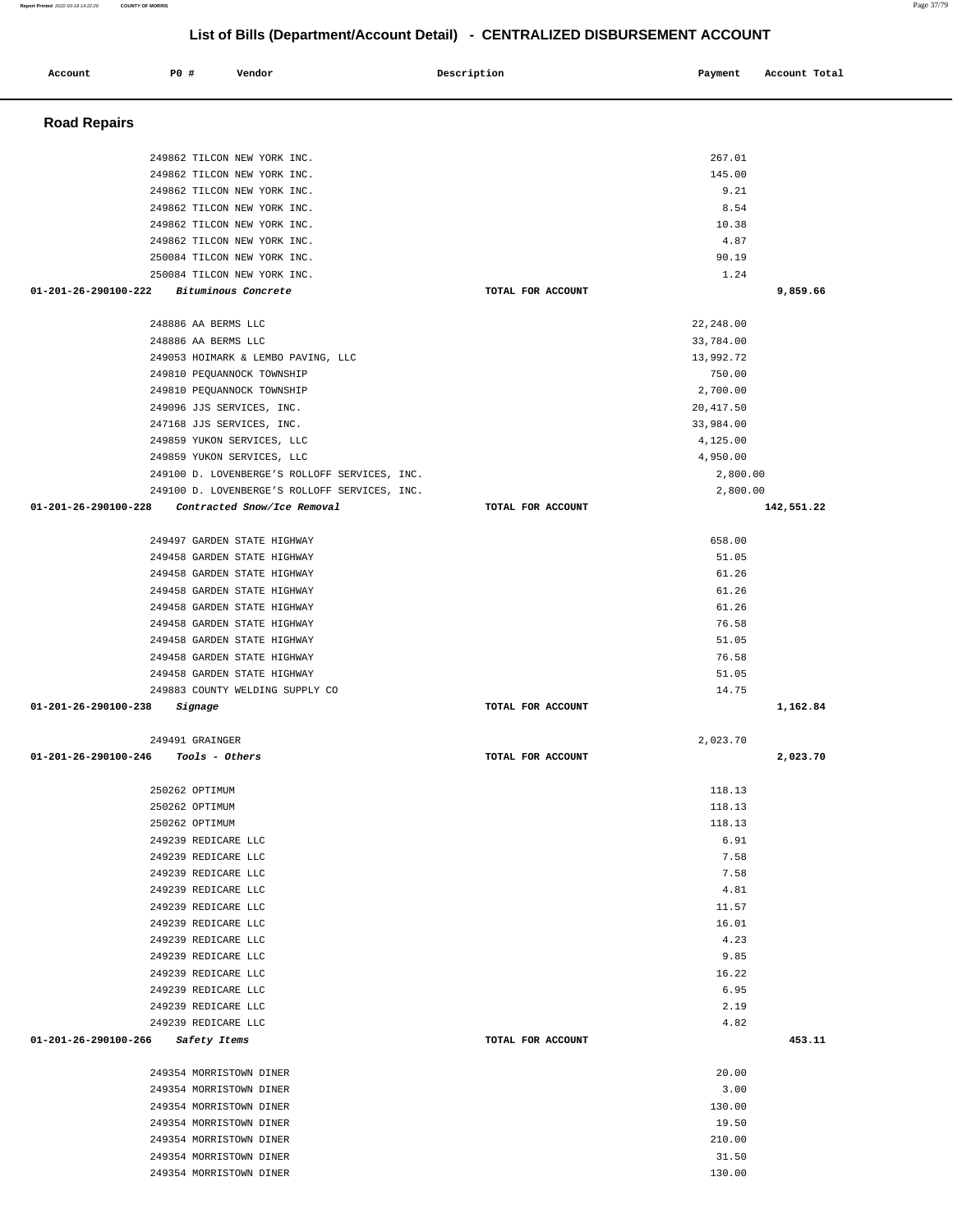#### **Report Printed** 2022-03-18 14:22:26 **COUNTY OF MORRIS** Page 38/79

## **List of Bills (Department/Account Detail) - CENTRALIZED DISBURSEMENT ACCOUNT**

| Account                        | P0 #                        | Vendor                          | Description       | Payment | Account Total |
|--------------------------------|-----------------------------|---------------------------------|-------------------|---------|---------------|
| <b>Road Repairs</b>            |                             |                                 |                   |         |               |
|                                | 249354 MORRISTOWN DINER     |                                 |                   | 19.50   |               |
|                                | 249354 MORRISTOWN DINER     |                                 |                   | 20.00   |               |
|                                | 249354 MORRISTOWN DINER     |                                 |                   | 3.00    |               |
| $01 - 203 - 26 - 290100 - 188$ | $(2021)$ Meals              |                                 | TOTAL FOR ACCOUNT |         | 586.50        |
|                                |                             | 246725 COUNTY WELDING SUPPLY CO |                   | 14.75   |               |
|                                |                             | 246725 COUNTY WELDING SUPPLY CO |                   | 14.75   |               |
|                                |                             | 246698 COUNTY WELDING SUPPLY CO |                   | 32.31   |               |
|                                |                             | 246698 COUNTY WELDING SUPPLY CO |                   | 3.00    |               |
|                                |                             | 246698 COUNTY WELDING SUPPLY CO |                   | 93.95   |               |
|                                | 249458 GARDEN STATE HIGHWAY |                                 |                   | 51.05   |               |
| $01 - 203 - 26 - 290100 - 238$ | (2021) Signage              |                                 | TOTAL FOR ACCOUNT |         | 209.81        |
|                                |                             |                                 |                   |         | ============  |
|                                | TOTAL for Road Repairs      |                                 |                   |         | 164,234.41    |

# **Bridges and Culverts**

| 249694 W.B. MASON COMPANY INC                       |                   | 11.55    |          |
|-----------------------------------------------------|-------------------|----------|----------|
| 249694 W.B. MASON COMPANY INC                       |                   | 37.98    |          |
| 249694 W.B. MASON COMPANY INC                       |                   | 12.51    |          |
| 249694 W.B. MASON COMPANY INC                       |                   | 18.49    |          |
| 249694 W.B. MASON COMPANY INC                       |                   | 12.76    |          |
| $01-201-26-292100-058$ Office Supplies & Stationery | TOTAL FOR ACCOUNT |          | 93.29    |
| 249692 SHERWIN WILLIAMS                             |                   | 478.08   |          |
| 01-201-26-292100-227 Concrete                       | TOTAL FOR ACCOUNT |          | 478.08   |
| 249351 ROAD SAFETY SYSTEMS LLC                      |                   | 1,360.00 |          |
| 249351 ROAD SAFETY SYSTEMS LLC                      |                   | 1,000.00 |          |
| 249351 ROAD SAFETY SYSTEMS LLC                      |                   | 1,280.00 |          |
| 249351 ROAD SAFETY SYSTEMS LLC                      |                   | 500.00   |          |
| 249351 ROAD SAFETY SYSTEMS LLC                      |                   | 500.00   |          |
| 01-201-26-292100-230 Guard Rails                    | TOTAL FOR ACCOUNT |          | 4,640.00 |
| 249332 SHERWIN WILLIAMS                             |                   | 478.08   |          |
| $01 - 201 - 26 - 292100 - 234$ Paint                | TOTAL FOR ACCOUNT |          | 478.08   |
| 249126 SHEAFFER SUPPLY, INC.                        |                   | 74.85    |          |
| $01-201-26-292100-246$ Tools - Others               | TOTAL FOR ACCOUNT |          | 74.85    |
| 249055 GARDEN STATE HIGHWAY                         |                   | 91.70    |          |
| 01-201-26-292100-266 Safety Items                   | TOTAL FOR ACCOUNT |          | 91.70    |
| 249057 WHITE CAP, L.P.                              |                   | 1,500.00 |          |
| 249123 COUNTY CONCRETE CORP.                        |                   | 650.00   |          |
| 249123 COUNTY CONCRETE CORP.                        |                   | 225.00   |          |
| 01-203-26-292100-227 (2021) Concrete                | TOTAL FOR ACCOUNT |          | 2,375.00 |
| 247694 GRAINGER                                     |                   | 38.05    |          |
| 247694 GRAINGER                                     |                   | 20.17    |          |
| 247694 GRAINGER                                     |                   | 45.84    |          |
| 247694 GRAINGER                                     |                   | 2.24     |          |
| 247694 GRAINGER                                     |                   | 11.00    |          |
| 247694 GRAINGER                                     |                   | 31.14    |          |
| 01-203-26-292100-246 (2021) Tools - Others          | TOTAL FOR ACCOUNT |          | 148.44   |
| 249054 GRAINGER                                     |                   | 36.17    |          |
| 01-203-26-292100-266 (2021) Safety Items            | TOTAL FOR ACCOUNT |          | 36.17    |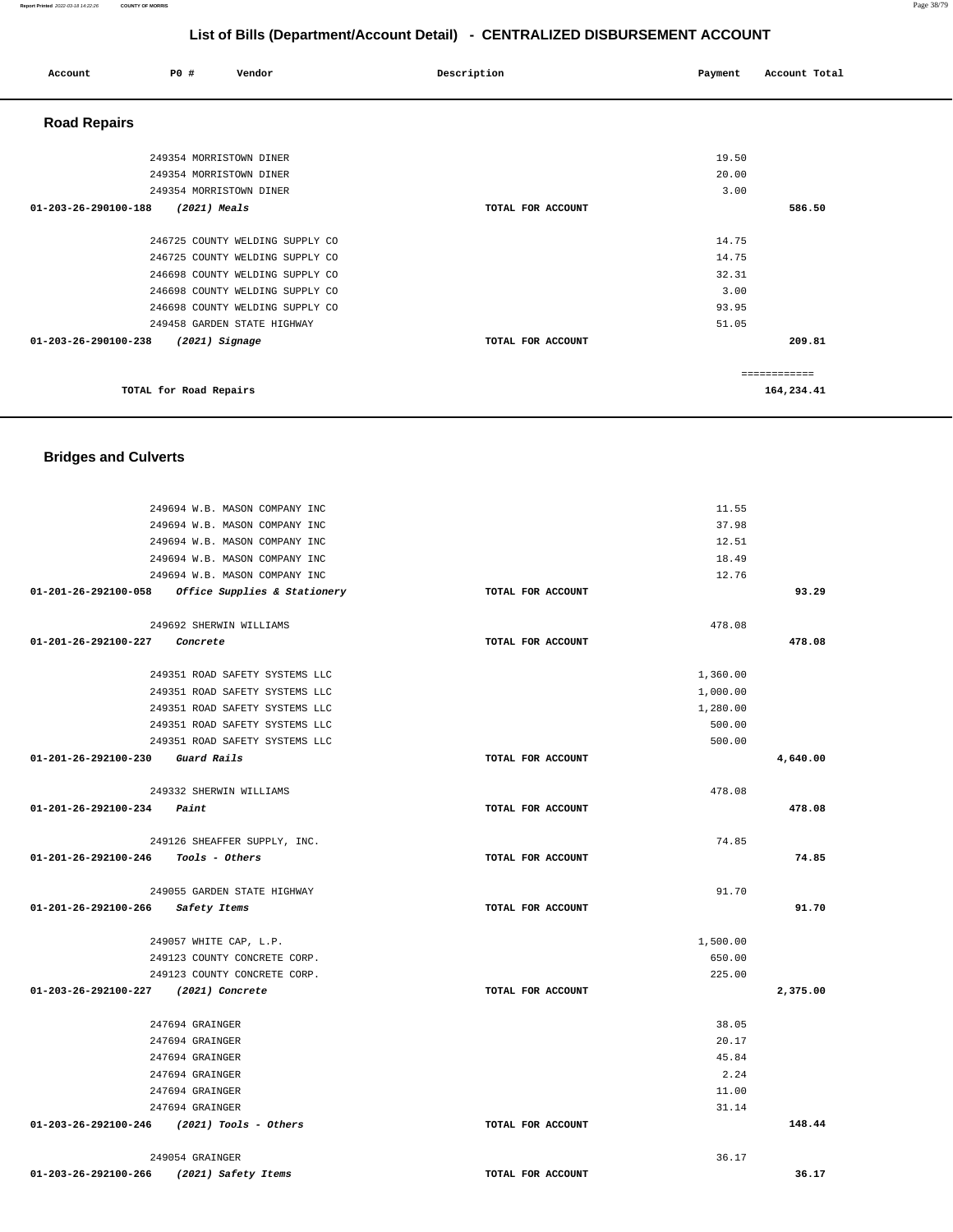**Report Printed** 2022-03-18 14:22:26 **COUNTY OF MORRIS** Page 39/79

## **List of Bills (Department/Account Detail) - CENTRALIZED DISBURSEMENT ACCOUNT**

| Account                     | P0 #                           | Vendor | Description | Account Total<br>Payment |
|-----------------------------|--------------------------------|--------|-------------|--------------------------|
| <b>Bridges and Culverts</b> |                                |        |             |                          |
|                             | TOTAL for Bridges and Culverts |        |             | ============<br>8,415.61 |

## **Shade Tree Commission**

| 01-201-26-300100-266 | 249105 NORTHERN SAFETY CO. INC.<br>Safety Items          | TOTAL FOR ACCOUNT | 316.32<br>316.32           |
|----------------------|----------------------------------------------------------|-------------------|----------------------------|
| 01-203-26-300100-079 | 250248 RICH TREE SERVICE, INC<br>(2021) Special Projects | TOTAL FOR ACCOUNT | 198,105.16<br>198,105.16   |
|                      | TOTAL for Shade Tree Commission                          |                   | ============<br>198,421.48 |

## **Buildings & Grounds**

| 250033 SLADE INDUSTRIES                                         |                   | 2,703.00    |           |
|-----------------------------------------------------------------|-------------------|-------------|-----------|
| 01-201-26-310100-036 Contracted Services                        | TOTAL FOR ACCOUNT |             | 2,703.00  |
|                                                                 |                   |             |           |
| 249837 GRAINGER                                                 |                   | 91.52       |           |
| 01-201-26-310100-058<br><i>Office Supplies &amp; Stationery</i> | TOTAL FOR ACCOUNT |             | 91.52     |
|                                                                 |                   |             |           |
| 250030 MORRISTOWN PARKING AUTHORITY                             |                   | 6,132.00    |           |
| 248683 LAZ PARKING                                              |                   | 432.00      |           |
| 01-201-26-310100-062 Parking Lot Rental                         | TOTAL FOR ACCOUNT |             | 6,564.00  |
| 249780 EMERGENCY PEST CONTROL                                   |                   | 52.50       |           |
| 249780 EMERGENCY PEST CONTROL                                   |                   | 85.00       |           |
| 249780 EMERGENCY PEST CONTROL                                   |                   | 52.50       |           |
| 249780 EMERGENCY PEST CONTROL                                   |                   | 52.50       |           |
| 250229 FLOORMAT MANAGEMENT, INC.                                |                   | 125.01      |           |
| 250033 SLADE INDUSTRIES                                         |                   | 318.00      |           |
| 250033 SLADE INDUSTRIES                                         |                   | 1,908.00    |           |
| 250033 SLADE INDUSTRIES                                         |                   | 1,266.00    |           |
| 250033 SLADE INDUSTRIES                                         |                   | 318.00      |           |
| 250033 SLADE INDUSTRIES                                         |                   | 318.00      |           |
| 250033 SLADE INDUSTRIES                                         |                   | 778.00      |           |
| 250033 SLADE INDUSTRIES                                         |                   | 752.00      |           |
| 250033 SLADE INDUSTRIES                                         |                   | 636.00      |           |
| 250033 SLADE INDUSTRIES                                         |                   | 318.00      |           |
| 250033 SLADE INDUSTRIES                                         |                   | 408.00      |           |
| 249781 LOVEYS PIZZA & GRILL                                     |                   | 860.00      |           |
| 250382 EMPLOYMENT HORIZONS ENTERPRISES INC                      |                   | 82, 123, 60 |           |
| 249264 MORRISTOWN DINER                                         |                   | 40.00       |           |
| 01-201-26-310100-084 Other Outside Services                     | TOTAL FOR ACCOUNT |             | 90,411.11 |
| 249918 OFFICE CONCEPTS GROUP, INC.                              |                   | 239.99      |           |
| 01-201-26-310100-095 Other Administrative Supplies              | TOTAL FOR ACCOUNT |             | 239.99    |
| 250015 SIGN A RAMA LEDGEWOOD                                    |                   | 1,076.00    |           |
| 01-201-26-310100-098<br>Other Operating&Repair Supply           | TOTAL FOR ACCOUNT |             | 1,076.00  |
|                                                                 |                   |             |           |
| 250025 D. LOVENBERGE'S ROLLOFF SERVICES, INC.                   |                   | 700.00      |           |
| 250026 MORRIS COUNTY MUA                                        |                   | 6,369.84    |           |
| Rubbish & Trash Removal<br>01-201-26-310100-143                 | TOTAL FOR ACCOUNT |             | 7,069.84  |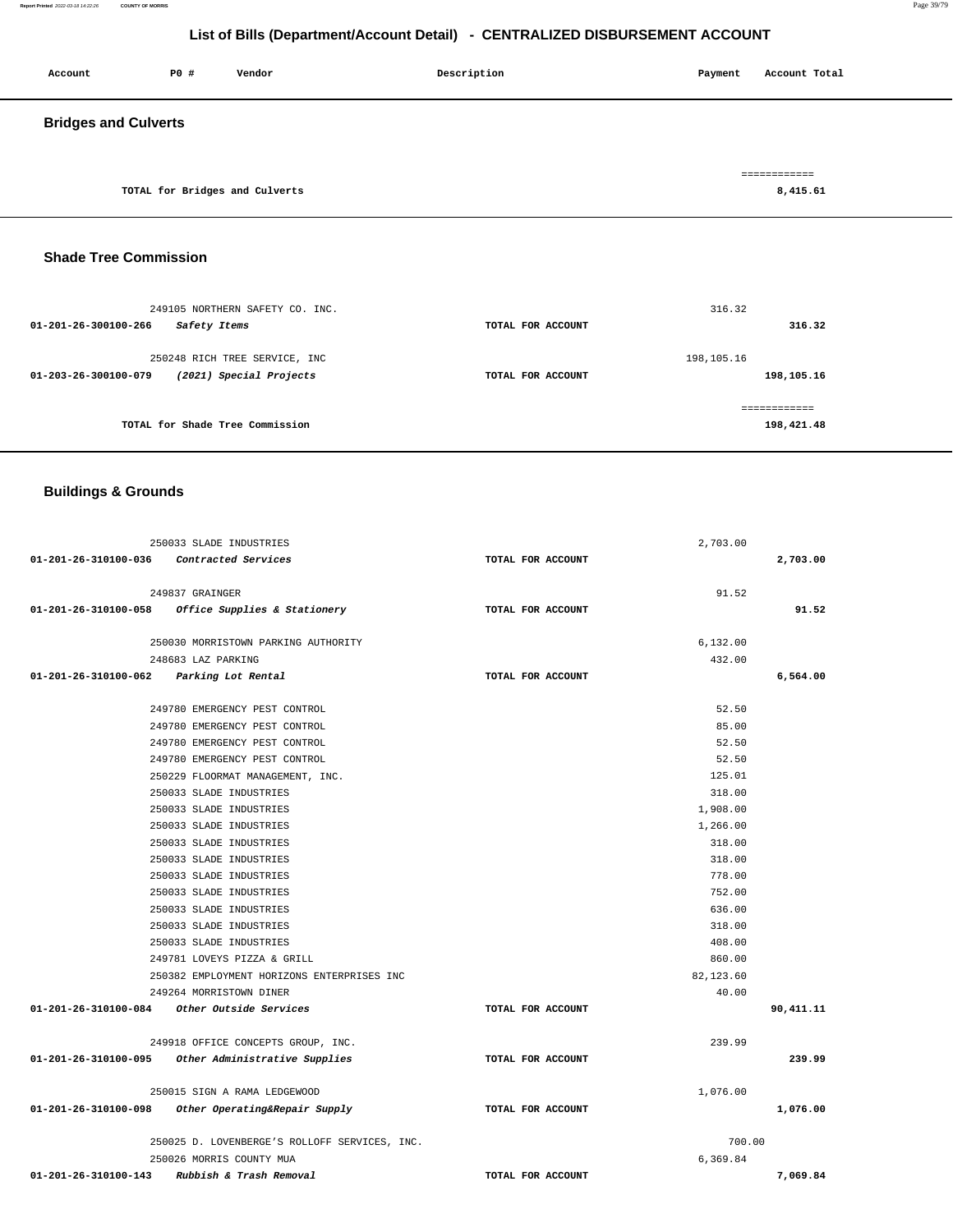| <b>Buildings &amp; Grounds</b>                                                               |                   |          |          |
|----------------------------------------------------------------------------------------------|-------------------|----------|----------|
|                                                                                              |                   |          |          |
|                                                                                              |                   |          |          |
| 249835 RICOH AMERICAS CORPORATION<br>$01 - 201 - 26 - 310100 - 164$ Office Machines - Rental | TOTAL FOR ACCOUNT | 762.85   | 762.85   |
|                                                                                              |                   |          |          |
| 247286 TREASURER-STATE OF NEW JERSEY                                                         |                   | 203.00   |          |
| 250415 TREASURER-STATE OF NEW JERSEY                                                         |                   | 2,049.00 |          |
| 250415 TREASURER-STATE OF NEW JERSEY                                                         |                   | 597.00   |          |
| 250415 TREASURER-STATE OF NEW JERSEY                                                         |                   | 232.00   |          |
| 250415 TREASURER-STATE OF NEW JERSEY                                                         |                   | 1,017.00 |          |
| 01-201-26-310100-204 Plant Operations                                                        | TOTAL FOR ACCOUNT |          | 4,098.00 |
| 249775 DANIEL CANTY                                                                          |                   | 90.00    |          |
| 250484 HEIDY VARGAS                                                                          |                   | 90.00    |          |
| 250383 XIOMARA MALDONADO                                                                     |                   | 90.00    |          |
| 01-201-26-310100-207 Uniform & Clothing Allowance                                            | TOTAL FOR ACCOUNT |          | 270.00   |
|                                                                                              |                   |          |          |
| 249769 RICCIARDI BROTHERS, INC                                                               |                   | 100.84   |          |
| 249769 RICCIARDI BROTHERS, INC                                                               |                   | 55.99    |          |
| $01 - 201 - 26 - 310100 - 234$ Paint                                                         | TOTAL FOR ACCOUNT |          | 156.83   |
| 249837 GRAINGER                                                                              |                   | 291.84   |          |
| 249837 GRAINGER                                                                              |                   | 937.20   |          |
| 249837 GRAINGER                                                                              |                   | 49.30    |          |
| 250226 GENERAL PLUMBING SUPPLY INC.                                                          |                   | 97.90    |          |
| 250226 GENERAL PLUMBING SUPPLY INC.                                                          |                   | 52.86    |          |
| 250226 GENERAL PLUMBING SUPPLY INC.                                                          |                   | 239.80   |          |
| 01-201-26-310100-235    Pipes - Others                                                       | TOTAL FOR ACCOUNT |          | 1,668.90 |
| 249837 GRAINGER                                                                              |                   | 237.04   |          |
| 249130 HOME DEPOT CREDIT SERVICES                                                            |                   | 416.26   |          |
| 249130 HOME DEPOT CREDIT SERVICES                                                            |                   | 1,366.69 |          |
| 249779 MODERN HANDLING EQUIPMENT                                                             |                   | 187.67   |          |
| 250028 HOME DEPOT CREDIT SERVICES                                                            |                   | 887.13   |          |
| 250028 HOME DEPOT CREDIT SERVICES                                                            |                   | $-10.48$ |          |
| 250130 HOME DEPOT CREDIT SERVICES                                                            |                   | 221.70   |          |
| 250130 HOME DEPOT CREDIT SERVICES                                                            |                   | 361.66   |          |
| 250128 CONTINENTAL TRADING & HARDWARE, INC.                                                  |                   | 529.31   |          |
| 250518 HOME DEPOT CREDIT SERVICES                                                            |                   | 55.91    |          |
| 250518 HOME DEPOT CREDIT SERVICES<br>01-201-26-310100-249 Bldg Maintenance Supplies          | TOTAL FOR ACCOUNT | 159.69   | 4,412.58 |
|                                                                                              |                   |          |          |
| 250128 CONTINENTAL TRADING & HARDWARE, INC.                                                  |                   | 895.96   |          |
| 249918 OFFICE CONCEPTS GROUP, INC.                                                           |                   | 1,290.30 |          |
| 01-201-26-310100-252    Janitorial Supplies                                                  | TOTAL FOR ACCOUNT |          | 2,186.26 |
|                                                                                              |                   |          |          |
| 249778 HERC RENTALS                                                                          | TOTAL FOR ACCOUNT | 2,031.35 |          |
| $01 - 201 - 26 - 310100 - 258$ Equipment                                                     |                   |          | 2,031.35 |
| 249783 R & J CONTROL, INC.                                                                   |                   | 1,973.31 |          |
| 249783 R & J CONTROL, INC.                                                                   |                   | 879.00   |          |
| 249783 R & J CONTROL, INC.                                                                   |                   | 426.13   |          |
| 249783 R & J CONTROL, INC.                                                                   |                   | 1,288.00 |          |
| 01-201-26-310100-262 Machinery Repairs & Parts                                               | TOTAL FOR ACCOUNT |          | 4,566.44 |
|                                                                                              |                   |          |          |
| 249837 GRAINGER<br>01-201-26-310100-264 Heat & A/C                                           | TOTAL FOR ACCOUNT | 1,435.61 | 1,435.61 |
|                                                                                              |                   |          |          |
| 249837 GRAINGER                                                                              |                   | 529.96   |          |
| 01-201-26-310100-265 Electrical                                                              | TOTAL FOR ACCOUNT |          | 529.96   |
|                                                                                              |                   |          |          |
| 246489 LOVEYS PIZZA & GRILL                                                                  |                   | 770.00   |          |
| 244293 TOWNSHIP OF PARSIPPANY TROY HILLS                                                     |                   | 203.00   |          |

**Account** P0 # Vendor Payment Account Total

**Report Printed** 2022-03-18 14:22:26 **COUNTY OF MORRIS** Page 40/79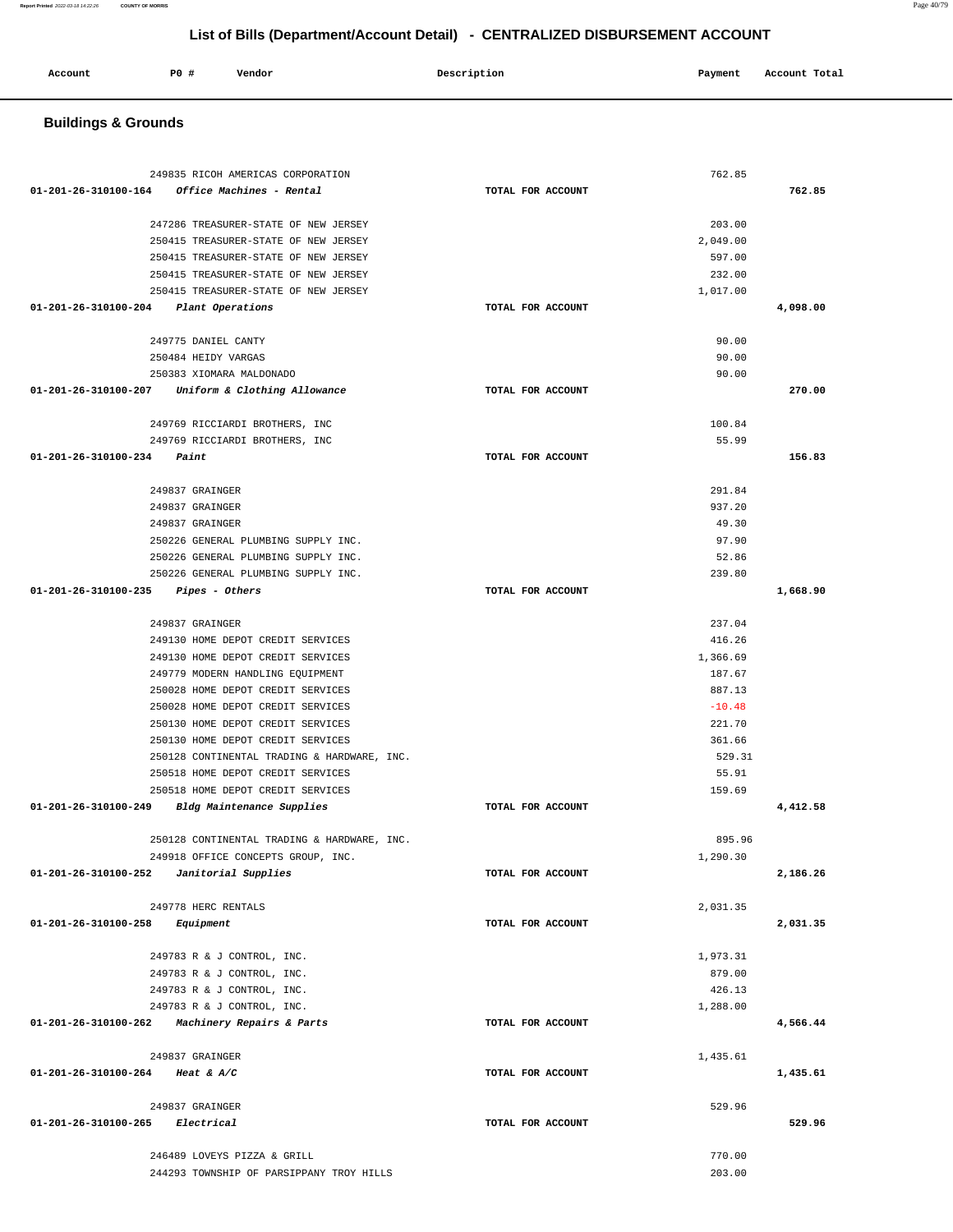| Account                        | P0 #                          | Vendor                            | Description       | Payment | Account Total               |
|--------------------------------|-------------------------------|-----------------------------------|-------------------|---------|-----------------------------|
| <b>Buildings &amp; Grounds</b> |                               |                                   |                   |         |                             |
|                                | 249264 MORRISTOWN DINER       |                                   |                   | 20.00   |                             |
|                                | 249264 MORRISTOWN DINER       |                                   |                   | 200.00  |                             |
| 01-203-26-310100-084           |                               | (2021) Other Outside Services     | TOTAL FOR ACCOUNT |         | 1,193.00                    |
|                                |                               | 250028 HOME DEPOT CREDIT SERVICES |                   | 147.44  |                             |
|                                |                               | 250518 HOME DEPOT CREDIT SERVICES |                   | 565.84  |                             |
| 01-203-26-310100-249           |                               | (2021) Bldg Maintenance Supplies  | TOTAL FOR ACCOUNT |         | 713.28                      |
|                                | TOTAL for Buildings & Grounds |                                   |                   |         | -------------<br>132,180.52 |
|                                |                               |                                   |                   |         |                             |

#### **Motor Services Center**

|                      | 249672 W.B. MASON COMPANY INC                     | 10.28             |          |
|----------------------|---------------------------------------------------|-------------------|----------|
|                      | 249672 W.B. MASON COMPANY INC                     | 35.58             |          |
|                      | 249672 W.B. MASON COMPANY INC                     | 12.02             |          |
|                      | 250037 W.B. MASON COMPANY INC                     | 17.56             |          |
|                      | 250037 W.B. MASON COMPANY INC                     | 10.69             |          |
|                      | 250037 W.B. MASON COMPANY INC                     | 4.95              |          |
|                      | 250037 W.B. MASON COMPANY INC                     | 9.71              |          |
|                      | 250037 W.B. MASON COMPANY INC                     | 7.28              |          |
|                      | 250037 W.B. MASON COMPANY INC                     | 15.78             |          |
|                      | 01-201-26-315100-058 Office Supplies & Stationery | TOTAL FOR ACCOUNT | 123.85   |
|                      |                                                   |                   |          |
|                      | 248485 GRAINGER                                   | 4.85              |          |
|                      | 248485 GRAINGER                                   | 18.64             |          |
|                      | 249178 ONE SOURCE OF NEW JERSEY LLC               | 21.36             |          |
|                      | 249178 ONE SOURCE OF NEW JERSEY LLC               | 24.30             |          |
|                      | 249178 ONE SOURCE OF NEW JERSEY LLC               | 27.81             |          |
|                      | 249178 ONE SOURCE OF NEW JERSEY LLC               | 7.61              |          |
|                      | 249178 ONE SOURCE OF NEW JERSEY LLC               | 22.74             |          |
|                      | 249178 ONE SOURCE OF NEW JERSEY LLC               | 35.08             |          |
|                      | 249178 ONE SOURCE OF NEW JERSEY LLC               | 25.23             |          |
|                      | 249178 ONE SOURCE OF NEW JERSEY LLC               | 29.91             |          |
|                      | 249178 ONE SOURCE OF NEW JERSEY LLC               | 34.34             |          |
|                      | 249178 ONE SOURCE OF NEW JERSEY LLC               | 52.23             |          |
|                      | 249811 RICOH USA, INC.                            | 997.27            |          |
|                      | 249256 GRAINGER                                   | 79.50             |          |
|                      | 249256 GRAINGER                                   | 11.76             |          |
|                      | 249256 GRAINGER                                   | 136.70            |          |
|                      | 249256 GRAINGER                                   | 192.50            |          |
|                      | 249306 GRAINGER                                   | 57.74             |          |
|                      | 249306 GRAINGER                                   | 64.64             |          |
|                      | 249306 GRAINGER                                   | 93.42             |          |
|                      | 249306 GRAINGER                                   | 116.64            |          |
|                      | 249306 GRAINGER                                   | 397.80            |          |
|                      | 248728 NESTLE WATERS NORTH AMERICA INC.           | 107.97            |          |
|                      | 248728 NESTLE WATERS NORTH AMERICA INC.           | 67.98             |          |
|                      | 249908 W.B. MASON COMPANY INC                     | 11.99             |          |
|                      | 249189 WURTH USA INC.                             | 456.00            |          |
|                      | 249601 WURTH USA INC.                             | 300.11            |          |
|                      | 249648 WURTH USA INC.                             | 90.02             |          |
|                      | 249648 WURTH USA INC.                             | 49.90             |          |
|                      | 249673 GRAINGER                                   | 88.80             |          |
|                      | 250061 NESTLE WATERS NORTH AMERICA INC.           | 107.97            |          |
|                      | 250061 NESTLE WATERS NORTH AMERICA INC.           | 67.98             |          |
|                      | 249914 LORCO PETROLEUM SERVICES                   | 205.00            |          |
|                      | 250367 DAN CARTER                                 | 7.38              |          |
| 01-201-26-315100-098 | Other Operating&Repair Supply                     | TOTAL FOR ACCOUNT | 4,013.17 |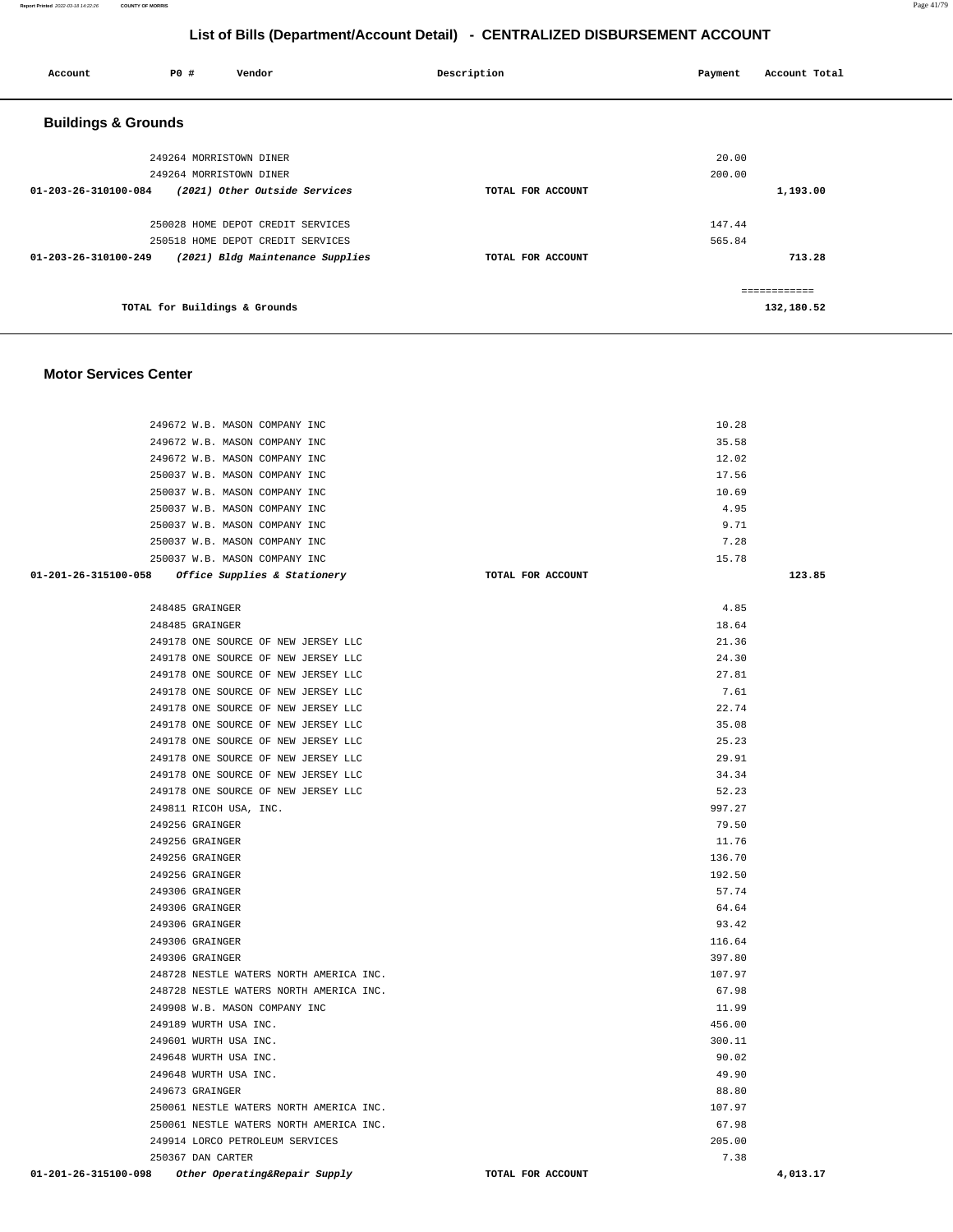#### 249244 AMERICAN WEAR INC. 249245 AMERICAN WEAR INC. 249899 JERRY S SEIER 249522 AMERICAN WEAR INC. 249754 AMERICAN WEAR INC. **01-201-26-315100-207 Uniform & Clothing Allowance TOTAL FOR ACCOUNT**  183.15 230.02 90.00 277.94 183.15 **964.26** 248512 SAFETY- KLEEN SYSTEMS, INC. **01-201-26-315100-225 Chemicals & Sprays TOTAL FOR ACCOUNT**  683.12 **683.12** 249900 D&B AUTO SUPPLY 249900 D&B AUTO SUPPLY 249900 D&B AUTO SUPPLY 249674 GRAINGER 249674 GRAINGER 249674 GRAINGER 249660 GRAINGER 249660 GRAINGER **01-201-26-315100-239 Small Tools TOTAL FOR ACCOUNT**  16.83 16.94 11.00 25.58 25.22 27.48 91.80 3.44 **218.29** 248514 GRAINGER 249755 A & K EQUIPMENT CO INC 249755 A & K EQUIPMENT CO INC 249698 CLIFFSIDE BODY CORP 249661 CLIFFSIDE BODY CORP 249546 MONTAGE ENTERPRISES INC. 249546 MONTAGE ENTERPRISES INC. 249546 MONTAGE ENTERPRISES INC. 249764 TONY SANCHEZ LTD **01-201-26-315100-241 Snow Plowing Parts TOTAL FOR ACCOUNT**  89.58 139.34 212.90 110.51 70.47 -2,234.98 1,822.60 1,095.00 59.00 **1,364.42** 249623 BARNWELL HOUSE OF TIRES, INC. 249622 BARNWELL HOUSE OF TIRES, INC. 249536 BARNWELL HOUSE OF TIRES, INC. 249248 BARNWELL HOUSE OF TIRES, INC. 249761 INTER CITY TIRE 249761 INTER CITY TIRE 250038 BARNWELL HOUSE OF TIRES, INC. **01-201-26-315100-245 Tires TOTAL FOR ACCOUNT**  211.04 213.46 530.40 665.72 759.97 126.00 455.00 **2,961.59** 249687 W.B. MASON COMPANY INC 249687 W.B. MASON COMPANY INC 249687 W.B. MASON COMPANY INC 249687 W.B. MASON COMPANY INC 249687 W.B. MASON COMPANY INC 249687 W.B. MASON COMPANY INC **01-201-26-315100-252 Janitorial Supplies TOTAL FOR ACCOUNT**  53.98 89.97 56.99 115.86 1.55 15.78 **334.13** 249247 AT NORTHERN NEW JERSEY, LCC 249246 AT NORTHERN NEW JERSEY, LCC 249359 BUNKY'S HEAVY TOWING, LLC 249257 HOOVER TRUCK CENTERS INC 249163 JESCO, INC. 249163 JESCO, INC. 249261 JESCO, INC. 249261 JESCO, INC. 249261 JESCO, INC. 249262 JESCO, INC. 205.74 137.13 365.00 96.52 38.61 63.80 170.04 13.68 23.70 99.92

 **Motor Services Center** 

 **Account P0 # Vendor Description Payment Account Total**

249490 NORTHEAST COMMUNICATIONS, INC.

**01-201-26-315100-161 Communications Equipment TOTAL FOR ACCOUNT** 

**List of Bills (Department/Account Detail) - CENTRALIZED DISBURSEMENT ACCOUNT**

**1,161.00**

1,161.00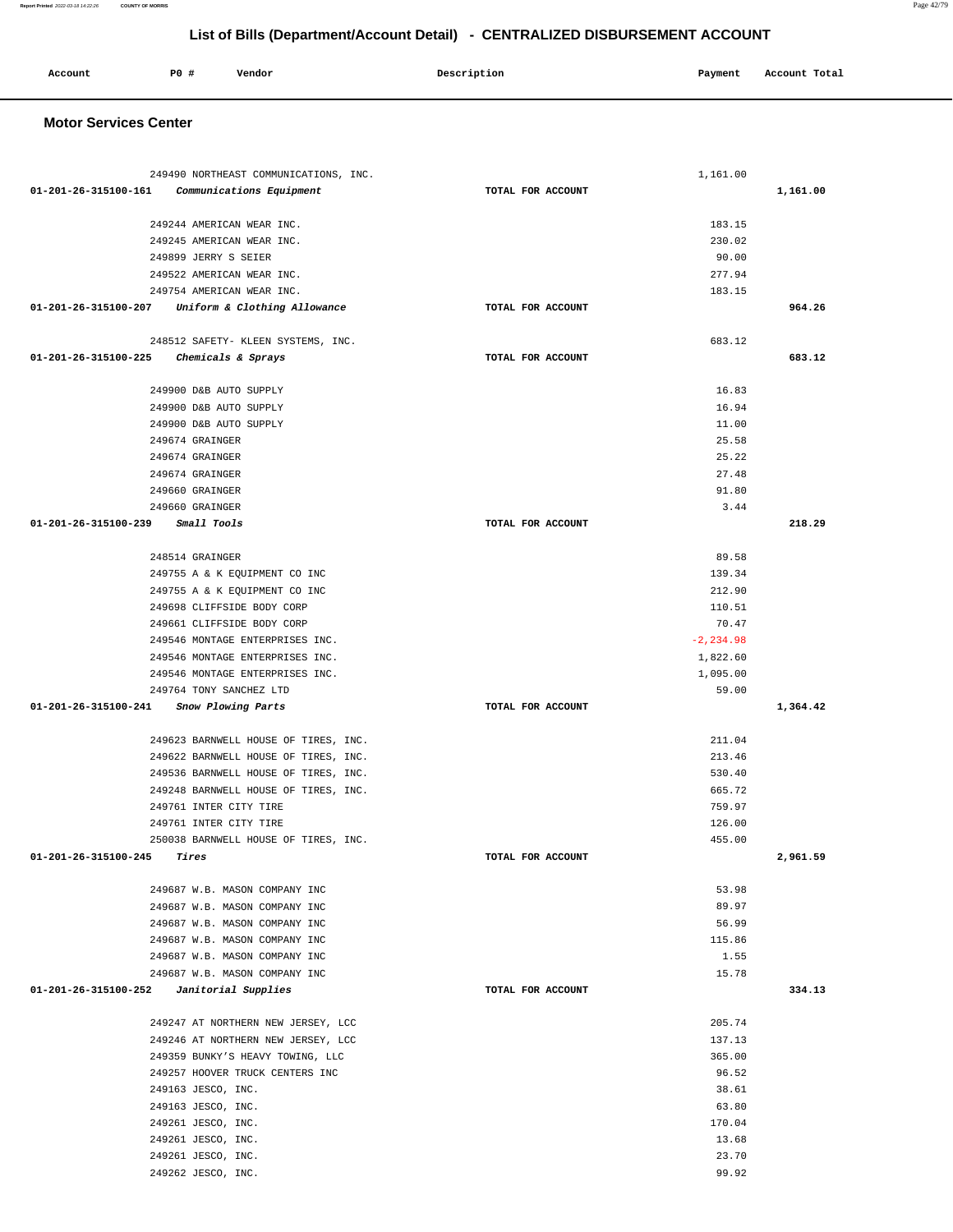| Account<br>. | PO# | Vendor | Description<br>$\sim$ $\sim$ $\sim$ | Payment | Account Total<br>. |
|--------------|-----|--------|-------------------------------------|---------|--------------------|
|              |     |        |                                     |         |                    |

#### **Motor Services Center**

| 249262 JESCO, INC.                             | 10.00                         |
|------------------------------------------------|-------------------------------|
| 249338 MAJOR POLICE SUPPLY                     | 204.87                        |
| 249342 ROBERT & SON, INC.                      | 79.50                         |
| 249186 SHEAFFER SUPPLY, INC.                   | 8.00                          |
| 249348 TRIUS, INC.                             | $-1, 562.43$                  |
| 249348 TRIUS, INC.                             | 991.19                        |
| 249348 TRIUS, INC.                             | 464.42                        |
| 249348 TRIUS, INC.                             | 721.07                        |
| 249523 AT NORTHERN NEW JERSEY, LCC             | 284.79                        |
| 249523 AT NORTHERN NEW JERSEY, LCC             | 262.35                        |
| 249523 AT NORTHERN NEW JERSEY, LCC             | 489.80                        |
| 249670 BEYER FORD                              | 17.92                         |
| 249642 BEYER FORD                              | 37.30                         |
| 249642 BEYER FORD                              | 5.53                          |
| 249254 DOVER BRAKE & CLUTCH CO INC             | 227.76                        |
| 249254 DOVER BRAKE & CLUTCH CO INC             | 55.43                         |
| 249254 DOVER BRAKE & CLUTCH CO INC             | 136.50                        |
| 249373 DOVER BRAKE & CLUTCH CO INC             | 98.68                         |
| 249373 DOVER BRAKE & CLUTCH CO INC             | 252.00                        |
| 249373 DOVER BRAKE & CLUTCH CO INC             | 1,200.00                      |
| 249373 DOVER BRAKE & CLUTCH CO INC             | 412.14                        |
| 249373 DOVER BRAKE & CLUTCH CO INC             | 6.64                          |
| 249373 DOVER BRAKE & CLUTCH CO INC             | $-1, 200.00$                  |
| 249253 DOVER BRAKE & CLUTCH CO INC             | 126.00                        |
| 249253 DOVER BRAKE & CLUTCH CO INC             | 600.00                        |
| 249253 DOVER BRAKE & CLUTCH CO INC             | 49.34                         |
| 249253 DOVER BRAKE & CLUTCH CO INC             | $-600.00$                     |
| 249370 DOVER BRAKE & CLUTCH CO INC             | 150.15                        |
| 249627 GRAY SUPPLY CORP                        | 1.32                          |
| 249627 GRAY SUPPLY CORP                        | 1.06                          |
| 249627 GRAY SUPPLY CORP                        | 75.33                         |
| 249652 SMITH MOTOR CO., INC.                   | 33.91                         |
| 249807 SMITH MOTOR CO., INC.                   | 62.28                         |
| 249807 SMITH MOTOR CO., INC.                   | 119.60                        |
| 249807 SMITH MOTOR CO., INC.                   | 44.93                         |
| 249808 SMITH MOTOR CO., INC.                   | 168.38                        |
| 249808 SMITH MOTOR CO., INC.                   | 16.00                         |
| 249808 SMITH MOTOR CO., INC.                   | 123.50                        |
| 249808 SMITH MOTOR CO., INC.                   | 141.82                        |
| 249594 JESCO, INC.                             | 759.91                        |
| 249594 JESCO, INC.                             | 41.64                         |
| 249630 HOOVER TRUCK CENTERS INC                | 30.52                         |
| 249544 HOOVER TRUCK CENTERS INC                | 108.80                        |
| 249544 HOOVER TRUCK CENTERS INC                | 82.50                         |
| 249544 HOOVER TRUCK CENTERS INC                | 39.92                         |
| 249544 HOOVER TRUCK CENTERS INC                | 24.43                         |
| 249544 HOOVER TRUCK CENTERS INC                | 43.77                         |
| 249541 HOOVER TRUCK CENTERS INC                | 48.93                         |
| 249250 CAMPBELL SUPPLY COMPANY OF              | $-649.29$                     |
| 249250 CAMPBELL SUPPLY COMPANY OF              | 658.50                        |
| 249250 CAMPBELL SUPPLY COMPANY OF              | 186.94                        |
| 249805 DOVER BRAKE & CLUTCH CO INC             | 394.76                        |
| 249805 DOVER BRAKE & CLUTCH CO INC             | 17.10                         |
| 249805 DOVER BRAKE & CLUTCH CO INC             | 73.92                         |
| 250044 FIRST PRIORITY EMERGENCY                | 110.00                        |
| 250044 FIRST PRIORITY EMERGENCY                | 58.00                         |
| 249923 HOOVER TRUCK CENTERS INC                | 30.52                         |
| 249923 HOOVER TRUCK CENTERS INC                | 105.60                        |
| 249910 JESCO, INC.                             | 81.36                         |
| 01-201-26-315100-261 Spare Parts for Equipment | 7,779.05<br>TOTAL FOR ACCOUNT |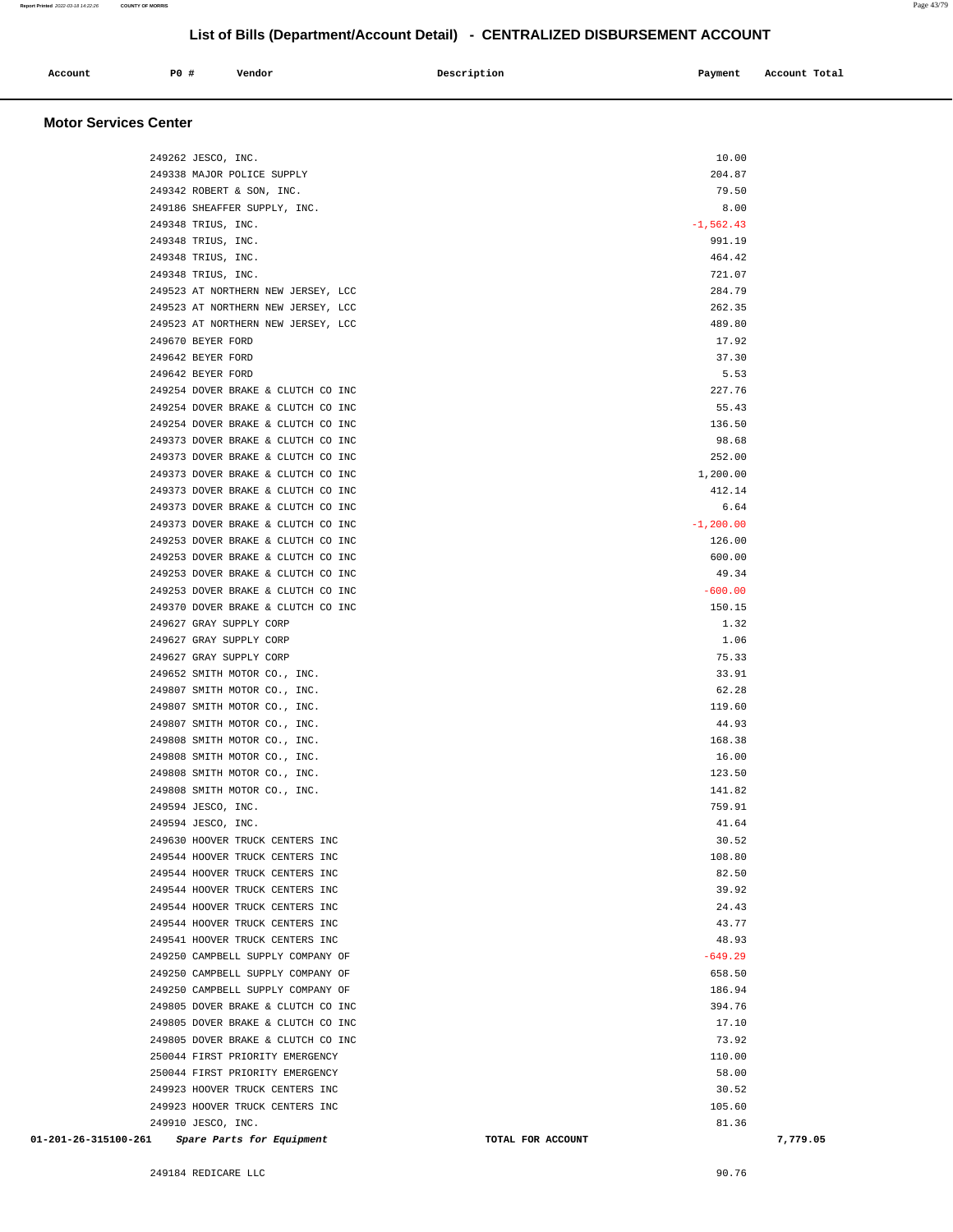| Account<br>. | PO# | Vendor | Description | Payment | Account Total<br>.<br>. |
|--------------|-----|--------|-------------|---------|-------------------------|
|              |     |        |             |         |                         |

## **Motor Services Center**

|                                   | 249184 REDICARE LLC                                          | 32.88             |        |
|-----------------------------------|--------------------------------------------------------------|-------------------|--------|
|                                   | 249184 REDICARE LLC                                          | 44.85             |        |
| 01-201-26-315100-266 Safety Items |                                                              | TOTAL FOR ACCOUNT | 168.49 |
|                                   |                                                              |                   |        |
|                                   | 249154 BEYER FORD                                            | 112.45            |        |
|                                   | 249357 BEYER FORD                                            | 68.53             |        |
|                                   | 249357 BEYER FORD                                            | 15.36             |        |
|                                   | 249357 BEYER FORD                                            | 16.37             |        |
|                                   | 249249 BEYER FORD                                            | 88.40             |        |
|                                   | 249360 BUY WISE AUTO PARTS                                   | 354.70            |        |
|                                   | 249360 BUY WISE AUTO PARTS                                   | 20.72             |        |
|                                   |                                                              |                   |        |
|                                   | 249115 BEYER FORD                                            | 33.41             |        |
|                                   | 249553 D&B AUTO SUPPLY                                       | $-89.00$          |        |
|                                   | 249553 D&B AUTO SUPPLY                                       | 944.40            |        |
|                                   | 249553 D&B AUTO SUPPLY                                       | 1,109.82          |        |
|                                   | 249625 D&B AUTO SUPPLY                                       | 54.28             |        |
|                                   | 249625 D&B AUTO SUPPLY                                       | 253.16            |        |
|                                   | 249625 D&B AUTO SUPPLY                                       | 176.74            |        |
|                                   | 249625 D&B AUTO SUPPLY                                       | 67.19             |        |
|                                   | 249625 D&B AUTO SUPPLY                                       | 68.51             |        |
|                                   | 249625 D&B AUTO SUPPLY                                       | 10.31             |        |
|                                   | 249625 D&B AUTO SUPPLY                                       | 10.57             |        |
|                                   | 249664 D&B AUTO SUPPLY                                       | $-44.00$          |        |
|                                   | 249664 D&B AUTO SUPPLY                                       | 835.44            |        |
|                                   | 249255 FLEMINGTON BUICK CHEVROLET                            | 444.80            |        |
|                                   | 249255 FLEMINGTON BUICK CHEVROLET                            | 26.89             |        |
|                                   | 249255 FLEMINGTON BUICK CHEVROLET                            | 48.00             |        |
|                                   | 249255 FLEMINGTON BUICK CHEVROLET                            | 44.00             |        |
|                                   | 249255 FLEMINGTON BUICK CHEVROLET                            | 5.77              |        |
|                                   | 249173 NIELSEN DODGE - C-J-R                                 | 54.90             |        |
|                                   | 249173 NIELSEN DODGE - C-J-R                                 | 15.26             |        |
|                                   | 249174 NIELSEN DODGE - C-J-R                                 | 220.00            |        |
|                                   | 249174 NIELSEN DODGE - C-J-R                                 | 86.15             |        |
|                                   | 249174 NIELSEN DODGE - C-J-R                                 | 15.31             |        |
|                                   | 249190 SMITH MOTOR CO., INC.                                 | $-32.00$          |        |
|                                   | 249190 SMITH MOTOR CO., INC.                                 | 241.78            |        |
|                                   | 249190 SMITH MOTOR CO., INC.                                 | 2,592.16          |        |
|                                   | 249190 SMITH MOTOR CO., INC.                                 | 65.94             |        |
|                                   | 249190 SMITH MOTOR CO., INC.                                 | 692.95            |        |
|                                   | 249190 SMITH MOTOR CO., INC.                                 | 426.26            |        |
|                                   | 249346 SMITH MOTOR CO., INC.                                 | $-53.41$          |        |
|                                   | 249346 SMITH MOTOR CO., INC.                                 | $-48.00$          |        |
|                                   |                                                              |                   |        |
|                                   | 249346 SMITH MOTOR CO., INC.<br>249346 SMITH MOTOR CO., INC. | 53.23<br>67.38    |        |
|                                   |                                                              |                   |        |
|                                   | 249346 SMITH MOTOR CO., INC.                                 | 194.98            |        |
|                                   | 249346 SMITH MOTOR CO., INC.                                 | 464.05            |        |
|                                   | 249669 BEYER FORD                                            | 11.29             |        |
|                                   | 249696 BUNKY'S HEAVY TOWING, LLC                             | 450.00            |        |
|                                   | 249804 D&B AUTO SUPPLY                                       | 1,186.54          |        |
|                                   | 249759 D&B AUTO SUPPLY                                       | 68.91             |        |
|                                   | 249759 D&B AUTO SUPPLY                                       | 40.74             |        |
|                                   | 249759 D&B AUTO SUPPLY                                       | 8.78              |        |
|                                   | 249759 D&B AUTO SUPPLY                                       | 63.73             |        |
|                                   | 249759 D&B AUTO SUPPLY                                       | 11.16             |        |
|                                   | 249656 FLEMINGTON BUICK CHEVROLET                            | 23.16             |        |
|                                   | 249543 SMITH MOTOR CO., INC.                                 | 56.32             |        |
|                                   | 249543 SMITH MOTOR CO., INC.                                 | 26.94             |        |
|                                   | 249543 SMITH MOTOR CO., INC.                                 | 279.50            |        |
|                                   | 249551 SMITH MOTOR CO., INC.                                 | 130.00            |        |
|                                   | 249588 NIELSEN DODGE - C-J-R                                 | 133.84            |        |
|                                   | 249589 NIELSEN DODGE - C-J-R                                 | 1,400.00          |        |
|                                   | 249589 NIELSEN DODGE - C-J-R                                 | 677.92            |        |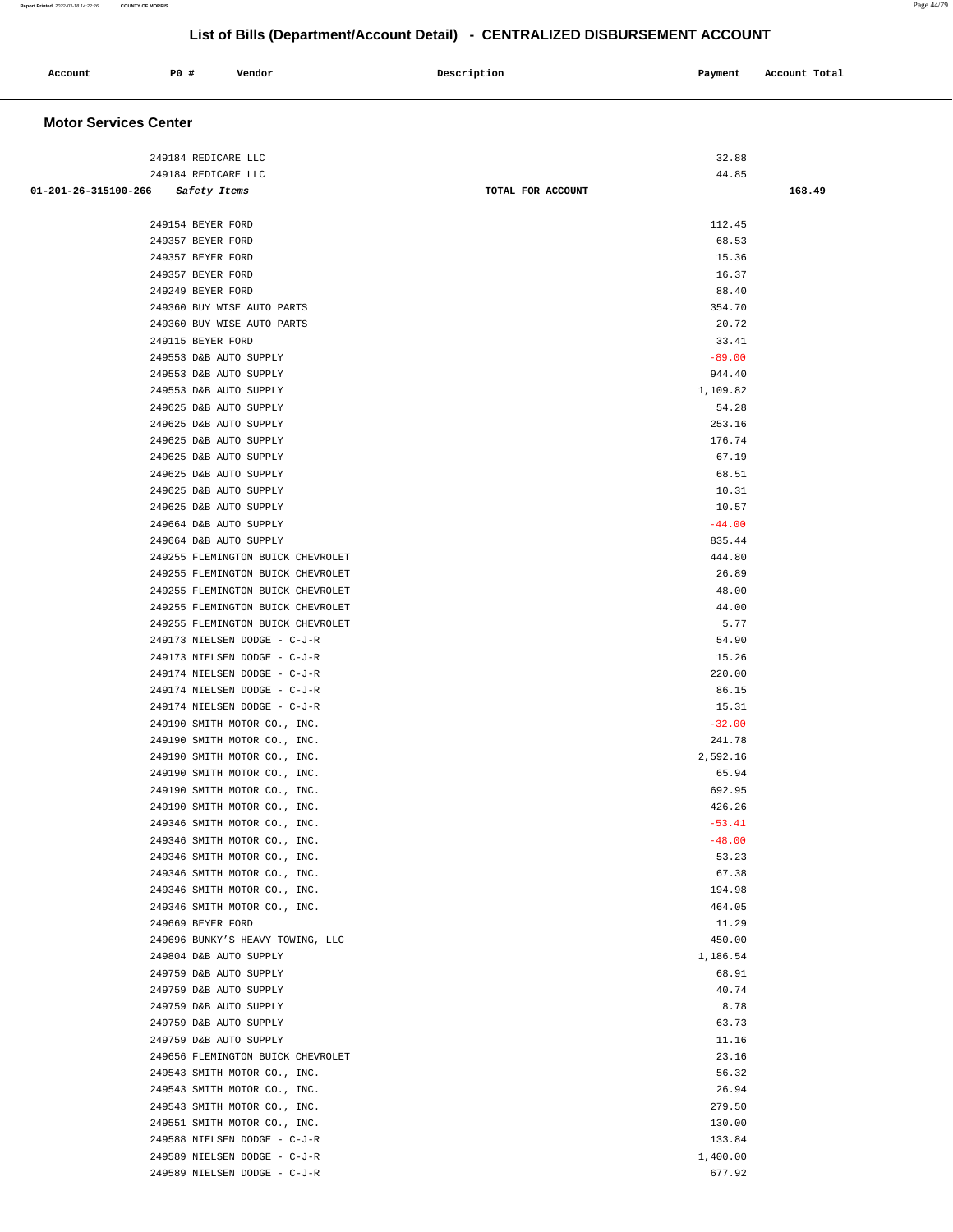| Account                      | P0 # |                               | Vendor                          |                                         | Description       | Payment           | Account Total |
|------------------------------|------|-------------------------------|---------------------------------|-----------------------------------------|-------------------|-------------------|---------------|
|                              |      |                               |                                 |                                         |                   |                   |               |
| <b>Motor Services Center</b> |      |                               |                                 |                                         |                   |                   |               |
|                              |      |                               | 249589 NIELSEN DODGE - C-J-R    |                                         |                   | 18.00             |               |
|                              |      |                               | 249188 SUNRAYS WINDOW TINTING   |                                         |                   | 55.00             |               |
|                              |      |                               | 249762 NIELSEN DODGE - C-J-R    |                                         |                   | 101.25            |               |
|                              |      |                               | 249806 NIELSEN DODGE - C-J-R    |                                         |                   | $-21.15$          |               |
|                              |      |                               | 249806 NIELSEN DODGE - C-J-R    |                                         |                   | 131.03            |               |
|                              |      |                               | 249767 NIELSEN DODGE - C-J-R    |                                         |                   | 260.25            |               |
|                              |      |                               | 249767 NIELSEN DODGE - C-J-R    |                                         |                   | 260.25            |               |
|                              |      |                               | 249767 NIELSEN DODGE - C-J-R    |                                         |                   | 270.75            |               |
|                              |      |                               | 249767 NIELSEN DODGE - C-J-R    |                                         |                   | 260.25            |               |
|                              |      |                               | 249767 NIELSEN DODGE - C-J-R    |                                         |                   | 130.56            |               |
|                              |      |                               | 249767 NIELSEN DODGE - C-J-R    |                                         |                   | 207.84            |               |
|                              |      |                               | 249767 NIELSEN DODGE - C-J-R    |                                         |                   | 14.29             |               |
|                              |      |                               | 249767 NIELSEN DODGE - C-J-R    |                                         |                   | 13.84             |               |
|                              |      | 249921 BEYER FORD             | 249767 NIELSEN DODGE - C-J-R    |                                         |                   | 75.18<br>$-16.00$ |               |
|                              |      | 249921 BEYER FORD             |                                 |                                         |                   | 130.20            |               |
|                              |      | 249921 BEYER FORD             |                                 |                                         |                   | 43.20             |               |
|                              |      | 249724 BEYER FORD             |                                 |                                         |                   | 13.42             |               |
|                              |      |                               | 250041 D&B AUTO SUPPLY          |                                         |                   | 21.06             |               |
|                              |      |                               | 250041 D&B AUTO SUPPLY          |                                         |                   | 10.36             |               |
|                              |      |                               | 250041 D&B AUTO SUPPLY          |                                         |                   | 218.00            |               |
|                              |      |                               | 250041 D&B AUTO SUPPLY          |                                         |                   | 36.00             |               |
|                              |      |                               | 250041 D&B AUTO SUPPLY          |                                         |                   | 39.49             |               |
|                              |      |                               | 249916 NIELSEN RT 46, INC.      |                                         |                   | 330.00            |               |
|                              |      |                               | 249916 NIELSEN RT 46, INC.      |                                         |                   | 21.86             |               |
|                              |      |                               | 249915 NIELSEN RT 46, INC.      |                                         |                   | 304.92            |               |
|                              |      |                               | 249915 NIELSEN RT 46, INC.      |                                         |                   | 1,355.66          |               |
|                              |      |                               | 249915 NIELSEN RT 46, INC.      |                                         |                   | 110.01            |               |
| 01-201-26-315100-291         |      | <i><b>Vehicle Repairs</b></i> |                                 |                                         | TOTAL FOR ACCOUNT |                   | 18,698.11     |
|                              |      |                               | 249741 RICOH USA, INC.          |                                         |                   | 997.27            |               |
|                              |      |                               |                                 | 246958 NESTLE WATERS NORTH AMERICA INC. |                   | 175.95            |               |
|                              |      |                               |                                 | 246958 NESTLE WATERS NORTH AMERICA INC. |                   | 107.97            |               |
|                              |      |                               |                                 | 246958 NESTLE WATERS NORTH AMERICA INC. |                   | 67.98             |               |
| 01-203-26-315100-098         |      |                               |                                 | (2021) Other Operating&Repair Supply    | TOTAL FOR ACCOUNT |                   | 1,349.17      |
|                              |      |                               | 243468 SNAP-ON INDUSTRIAL       |                                         |                   | $-3, 119.25$      |               |
|                              |      |                               | 243468 SNAP-ON INDUSTRIAL       |                                         |                   | 2,808.75          |               |
|                              |      |                               | 243468 SNAP-ON INDUSTRIAL       |                                         |                   | 12,378.70         |               |
| 01-203-26-315100-246         |      |                               | $(2021)$ Tools - Others         |                                         | TOTAL FOR ACCOUNT |                   | 12,068.20     |
|                              |      |                               | 250042 D&B AUTO SUPPLY          |                                         |                   | 45.64             |               |
|                              |      |                               | 250042 D&B AUTO SUPPLY          |                                         |                   | 96.92             |               |
|                              |      |                               | 250042 D&B AUTO SUPPLY          |                                         |                   | 18.00             |               |
|                              |      |                               | 250042 D&B AUTO SUPPLY          |                                         |                   | 63.73             |               |
|                              |      |                               | 250042 D&B AUTO SUPPLY          |                                         |                   | 495.00            |               |
|                              |      |                               | 250042 D&B AUTO SUPPLY          |                                         |                   | 150.00            |               |
|                              |      |                               | 250042 D&B AUTO SUPPLY          |                                         |                   | 138.58            |               |
|                              |      |                               | 250042 D&B AUTO SUPPLY          |                                         |                   | 136.32            |               |
|                              |      |                               | 250042 D&B AUTO SUPPLY          |                                         |                   | 41.36             |               |
|                              |      |                               | 250042 D&B AUTO SUPPLY          |                                         |                   | 346.94            |               |
| 01-203-26-315100-261         |      |                               |                                 | (2021) Spare Parts for Equipment        | TOTAL FOR ACCOUNT |                   | 1,532.49      |
|                              |      |                               |                                 |                                         |                   |                   | ============  |
|                              |      |                               | TOTAL for Motor Services Center |                                         |                   |                   | 53,419.34     |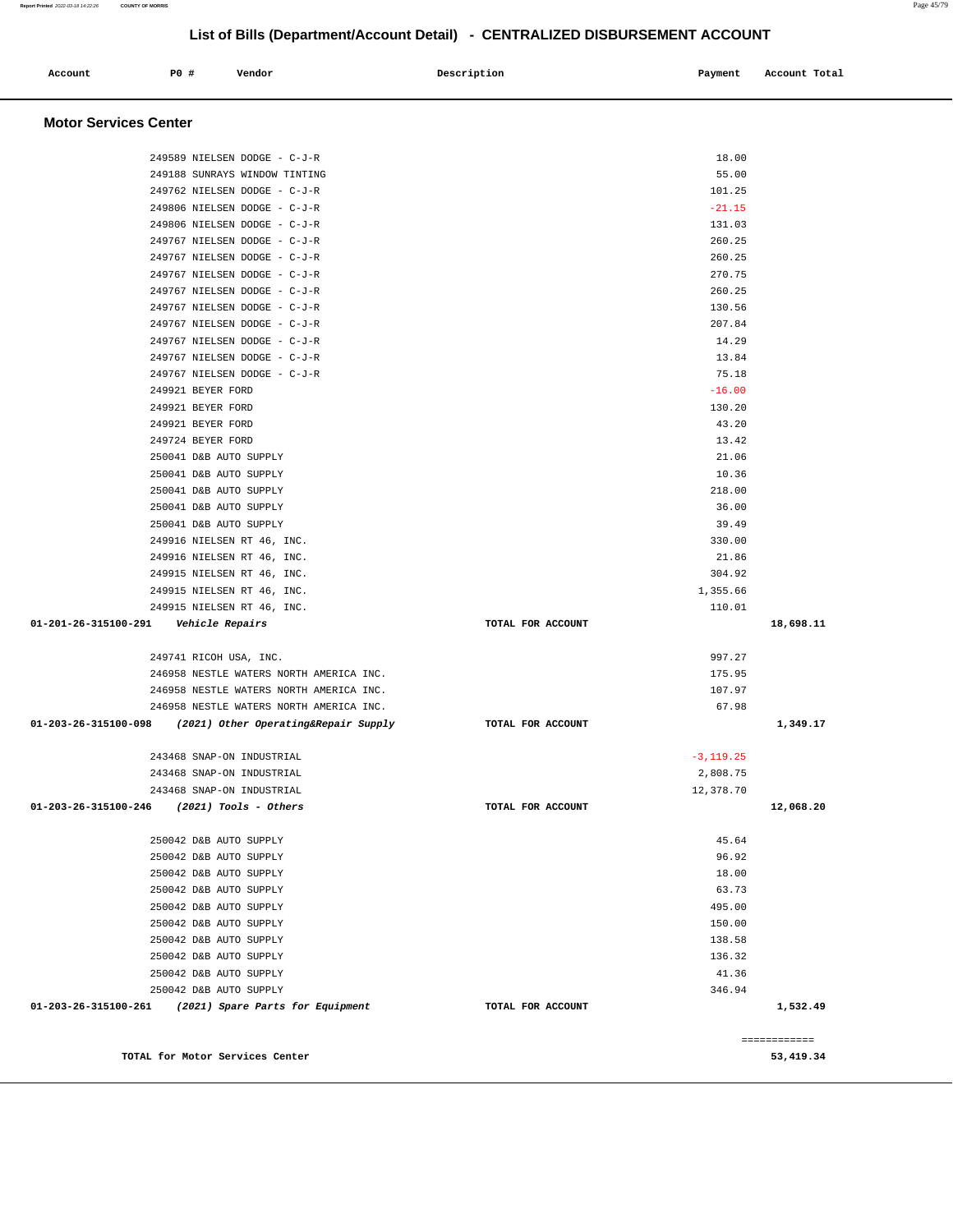### 249891 KRISTIAN MCMORLAND 24.52  **01-201-26-320100-021 Administrative Services TOTAL FOR ACCOUNT 24.52** 249539 W.B. MASON COMPANY INC 3.5 (2008) 2.90 249243 W.B. MASON COMPANY INC 30.89 249243 W.B. MASON COMPANY INC 13.82 249243 W.B. MASON COMPANY INC 26.20 249243 W.B. MASON COMPANY INC 9.55 249243 W.B. MASON COMPANY INC 13.82 249243 W.B. MASON COMPANY INC 24.98 249243 W.B. MASON COMPANY INC 40.44 249797 W.B. MASON COMPANY INC 134.10  **01-201-26-320100-058 Office Supplies & Stationery TOTAL FOR ACCOUNT 295.70** 248405 M& T BANK 84.01 248405 M& T BANK 18.29 248405 M& T BANK 22.00 249224 ALL COUNTY RENTAL CENTER 6.50 249224 ALL COUNTY RENTAL CENTER **5.98**  249224 ALL COUNTY RENTAL CENTER 39.98 249224 ALL COUNTY RENTAL CENTER 6.98 249224 ALL COUNTY RENTAL CENTER 14.98 249224 ALL COUNTY RENTAL CENTER 15.98 249799 GPC-NAPA AUTO PARTS 249.45 249799 GPC-NAPA AUTO PARTS 31.08  **01-201-26-320100-098 Other Operating & Repair Supply TOTAL FOR ACCOUNT 495.23** 248440 TOMAR INDUSTRIES INC 20.75 248440 TOMAR INDUSTRIES INC 34.50 248440 TOMAR INDUSTRIES INC 35.92 248440 TOMAR INDUSTRIES INC 175.06  **01-201-26-320100-249 Bldg Maintenance Supplies TOTAL FOR ACCOUNT 266.23** 249566 MORRISTOWN LUMBER & 119.40 249566 MORRISTOWN LUMBER & 15.98 249800 MCMASTER-CARR SUPPLY CO 374.20 249800 MCMASTER-CARR SUPPLY CO 171.12 249800 MCMASTER-CARR SUPPLY CO 30.25 249925 MCMASTER-CARR SUPPLY CO 237.33 249925 MCMASTER-CARR SUPPLY CO 13.91  **01-201-26-320100-251 Ground Maintenance Supplies TOTAL FOR ACCOUNT 962.19** 249566 MORRISTOWN LUMBER & 4.99 249566 MORRISTOWN LUMBER & 41.97 249566 MORRISTOWN LUMBER & 9.99 249566 MORRISTOWN LUMBER & 9.99 249566 MORRISTOWN LUMBER & 13.98 249566 MORRISTOWN LUMBER & 9.98 249566 MORRISTOWN LUMBER & 6.98 249566 MORRISTOWN LUMBER & 13.18 249566 MORRISTOWN LUMBER & 9.99 246894 FLEMINGTON DEPT STORE INC 84.90 248522 GRAINGER 139.00 248522 GRAINGER 60.06 248522 GRAINGER 32.28 248522 GRAINGER 207.70 248522 GRAINGER 66.27 248522 GRAINGER 87.02 248522 GRAINGER 30.56 248522 GRAINGER 21.82 248522 GRAINGER 138.35

## **List of Bills (Department/Account Detail) - CENTRALIZED DISBURSEMENT ACCOUNT**

| Account | P0 # | Vendor | Description | Payment | Account Total |
|---------|------|--------|-------------|---------|---------------|
|         |      |        |             |         |               |

#### **Mosquito Extermination**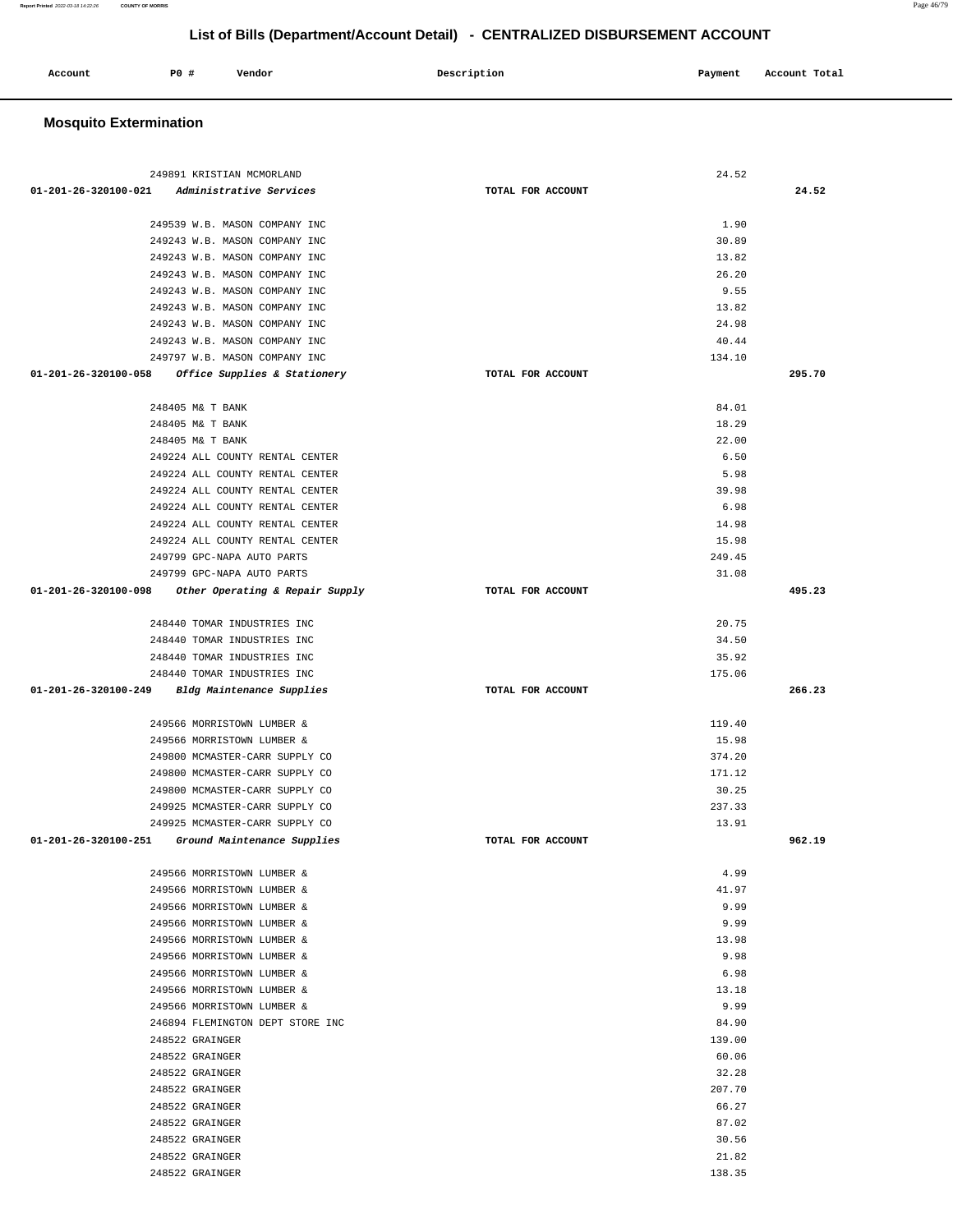| Account | P0 # | Vendor | Description | Payment | Account Total |
|---------|------|--------|-------------|---------|---------------|
|         |      |        |             |         |               |

## **Mosquito Extermination**

| $01 - 201 - 26 - 320100 - 258$<br>Equipment | TOTAL FOR ACCOUNT | 989.01       |
|---------------------------------------------|-------------------|--------------|
| 249518 EAGLE AUTO & TRUCK SERVICES INC.     |                   | 196.00       |
| 249799 GPC-NAPA AUTO PARTS                  |                   | 87.20        |
| 249799 GPC-NAPA AUTO PARTS                  |                   | 16.40        |
| 249799 GPC-NAPA AUTO PARTS                  |                   | 4.79         |
| 249907 GPC-NAPA AUTO PARTS                  |                   | 345.00       |
| 249907 GPC-NAPA AUTO PARTS                  |                   | 5.99         |
| 249907 GPC-NAPA AUTO PARTS                  |                   | 133.00       |
| 249907 GPC-NAPA AUTO PARTS                  |                   | 18.90        |
| 249907 GPC-NAPA AUTO PARTS                  |                   | 26.70        |
| 249907 GPC-NAPA AUTO PARTS                  |                   | 20.04        |
| 01-201-26-320100-291<br>Vehicle Repairs     | TOTAL FOR ACCOUNT | 854.02       |
|                                             |                   | ------------ |
| TOTAL for Mosquito Extermination            |                   | 3,886.90     |

## **Health Management**

|                                       | 249987 TELESEARCH INC                                  |                   | 650.65    |
|---------------------------------------|--------------------------------------------------------|-------------------|-----------|
|                                       | 250127 TELESEARCH INC                                  |                   | 520.52    |
|                                       | $01-201-27-330100-016$ Outside Salaries & Wages        | TOTAL FOR ACCOUNT | 1,171.17  |
|                                       |                                                        |                   |           |
|                                       | 250520 VERIZON WIRELESS                                |                   | 1,230.57  |
|                                       | 01-201-27-330100-031    Cellular Phone/Pagers          | TOTAL FOR ACCOUNT | 1,230.57  |
|                                       | 249537 COUNTY OF MIDDLESEX                             |                   | 262.00    |
|                                       | 249542 TREASURER STATE OF NEW JERSEY                   |                   | 100.00    |
|                                       | 249995 RUTGERS OCPE                                    |                   | 150.00    |
|                                       | 249006 RUTGERS OCPE                                    |                   | 150.00    |
|                                       | 249545 RUTGERS OCPE                                    |                   | 150.00    |
|                                       | 249545 RUTGERS OCPE                                    |                   | 150.00    |
|                                       | 249545 RUTGERS OCPE                                    |                   | 150.00    |
|                                       | $01-201-27-330100-039$ Education Schools & Training    | TOTAL FOR ACCOUNT | 1,112.00  |
|                                       |                                                        |                   |           |
|                                       | 249897 AHS HOSPITAL CORP/MORRISTOWN MEDICAL CENTER     |                   | 10,000.00 |
| 01-201-27-330100-079 Special Projects |                                                        | TOTAL FOR ACCOUNT | 10,000.00 |
|                                       | 249998 MORRIS REGIONAL PUBLIC HEALTH PARTNERSHIP, INC. |                   | 1,000.00  |
|                                       | 250019 W.B. MASON COMPANY INC                          |                   | 819.55    |
|                                       | 250019 W.B. MASON COMPANY INC                          |                   | $-23.70$  |
|                                       |                                                        | TOTAL FOR ACCOUNT | 1,795.85  |
|                                       | 250748 COUNTY OF MORRIS                                |                   | 28.40     |
|                                       | 01-201-27-330100-210 Environmental Compliance          | TOTAL FOR ACCOUNT | 28.40     |
|                                       |                                                        |                   |           |
|                                       | 249996 W.B. MASON COMPANY INC                          |                   | 80.46     |
| 01-201-27-330100-258 Equipment        |                                                        | TOTAL FOR ACCOUNT | 80.46     |
|                                       | 249521 TELESEARCH INC                                  |                   |           |
|                                       |                                                        |                   | 650.65    |
|                                       | 249521 TELESEARCH INC                                  |                   | 520.52    |
|                                       | 250222 TELESEARCH INC                                  |                   | 520.52    |
|                                       | 01-203-27-330100-016 (2021) Outside Salaries & Wages   | TOTAL FOR ACCOUNT | 1,691.69  |
|                                       | 249540 UNITED PARCEL SERVICE                           |                   | 12.00     |
|                                       | 01-203-27-330100-068 (2021) Postage & Metered Mail     | TOTAL FOR ACCOUNT | 12.00     |
|                                       | 249996 W.B. MASON COMPANY INC                          |                   | 0.95      |
| $01 - 203 - 27 - 330100 - 258$        | (2021) Equipment                                       | TOTAL FOR ACCOUNT | 0.95      |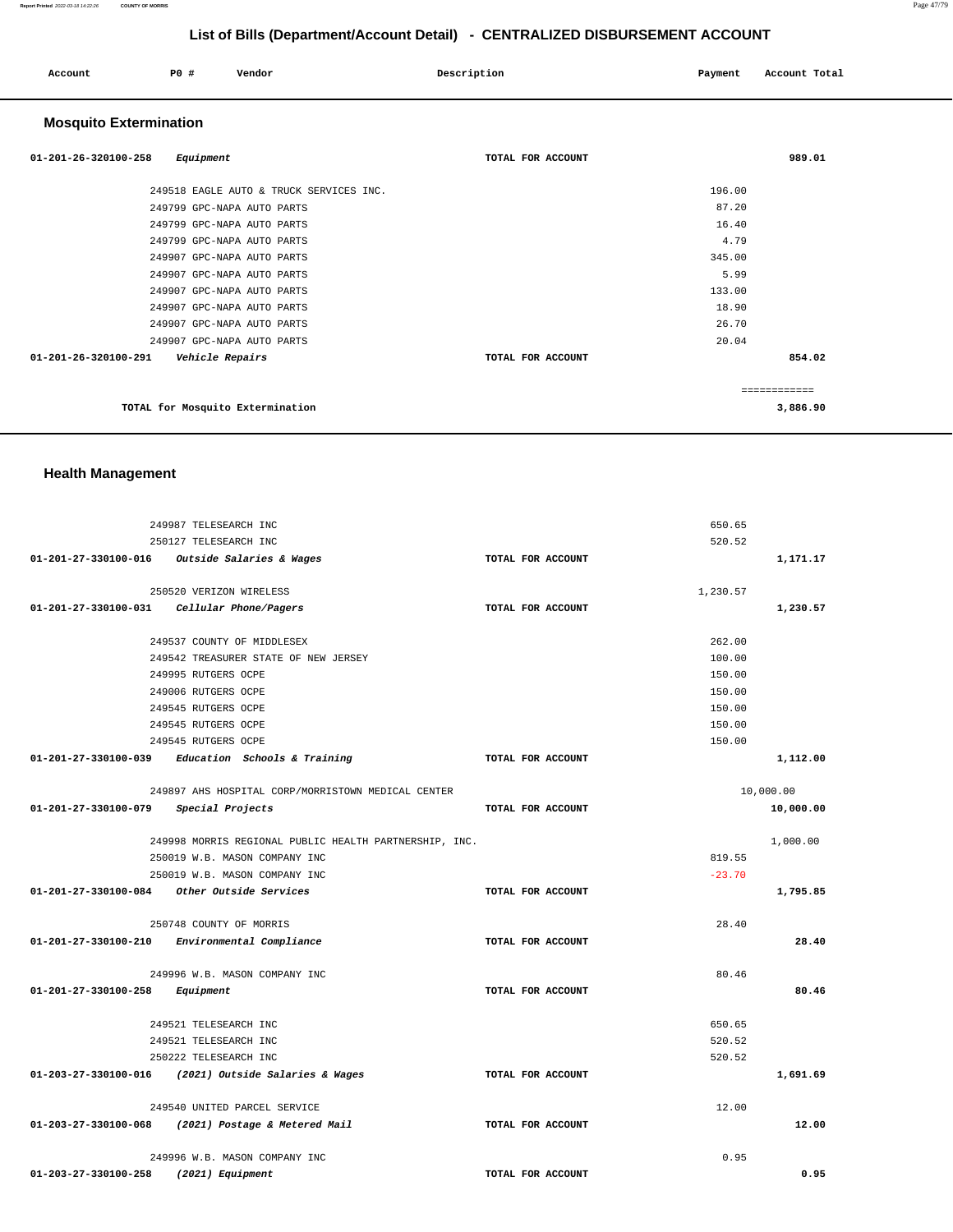| Account                  | P0 #                        | Vendor | Description | Payment | Account Total             |
|--------------------------|-----------------------------|--------|-------------|---------|---------------------------|
| <b>Health Management</b> |                             |        |             |         |                           |
|                          | TOTAL for Health Management |        |             |         | ============<br>17,123.09 |

## **Human Services**

|                      | 249734 NJ ASSOCIATION OF AREA |                   | 1,200.00 |          |
|----------------------|-------------------------------|-------------------|----------|----------|
| 01-201-27-331100-023 | Associations and Memberships  | TOTAL FOR ACCOUNT |          | 1,200.00 |
|                      | 250748 COUNTY OF MORRIS       |                   | 153.45   |          |
| 01-201-27-331100-068 | Postage & Metered Mail        | TOTAL FOR ACCOUNT |          | 153.45   |
|                      | 248489 CDW GOVERNMENT         |                   | 477.49   |          |
|                      |                               |                   |          |          |
|                      | 248489 CDW GOVERNMENT         |                   | 98.11    |          |
| 01-203-27-331100-084 | (2021) Other Outside Services | TOTAL FOR ACCOUNT |          | 575.60   |
|                      |                               |                   |          |          |
|                      | TOTAL for Human Services      |                   |          | 1,929.05 |

#### **Youth Shelter**

| 249312 PESI INC.                                    |                   | 109.99                 |
|-----------------------------------------------------|-------------------|------------------------|
| $01-201-27-331110-039$ Education Schools & Training | TOTAL FOR ACCOUNT | 109.99                 |
|                                                     |                   |                        |
| 249555 W.B. MASON COMPANY INC                       |                   | 12.95                  |
| 249555 W.B. MASON COMPANY INC                       |                   | 15.78                  |
| 249555 W.B. MASON COMPANY INC                       |                   | 8.25                   |
| 249555 W.B. MASON COMPANY INC                       |                   | 20.94                  |
| 249555 W.B. MASON COMPANY INC                       |                   | 4.50                   |
| 249555 W.B. MASON COMPANY INC                       |                   | 11.88                  |
| 249555 W.B. MASON COMPANY INC                       |                   | 13.44                  |
| 249527 W.B. MASON COMPANY INC                       |                   | 30.46                  |
| 249527 W.B. MASON COMPANY INC                       |                   | 21.20                  |
| 249527 W.B. MASON COMPANY INC                       |                   | 22.98                  |
| 249527 W.B. MASON COMPANY INC                       |                   | 22.98                  |
| 250258 W.B. MASON COMPANY INC                       |                   | 85.52                  |
| 01-201-27-331110-058 Office Supplies & Stationery   | TOTAL FOR ACCOUNT | 270.88                 |
| 249526 MORRIS COUNTY PARK COMMISSION                |                   | 26.00                  |
| 249526 MORRIS COUNTY PARK COMMISSION                |                   | 26.00                  |
| 01-201-27-331110-059<br>Other General Expenses      | TOTAL FOR ACCOUNT | 52.00                  |
|                                                     |                   |                        |
| 250748 COUNTY OF MORRIS                             |                   | 1.59                   |
| $01-201-27-331110-068$ Postage and Metered Mail     | TOTAL FOR ACCOUNT | 1.59                   |
| 250258 W.B. MASON COMPANY INC                       |                   | 15.57                  |
| 250267 OFFICE CONCEPTS GROUP, INC.                  |                   | 249.12                 |
| 250267 OFFICE CONCEPTS GROUP, INC.                  |                   | 5.94                   |
| 01-201-27-331110-185<br>Food                        | TOTAL FOR ACCOUNT | 270.63                 |
| 249309 LTC SCRIPTS INC.                             |                   | 68.02                  |
| 01-201-27-331110-189<br>Medical                     | TOTAL FOR ACCOUNT | 68.02                  |
|                                                     |                   |                        |
| TOTAL for Youth Shelter                             |                   | ============<br>773.11 |
|                                                     |                   |                        |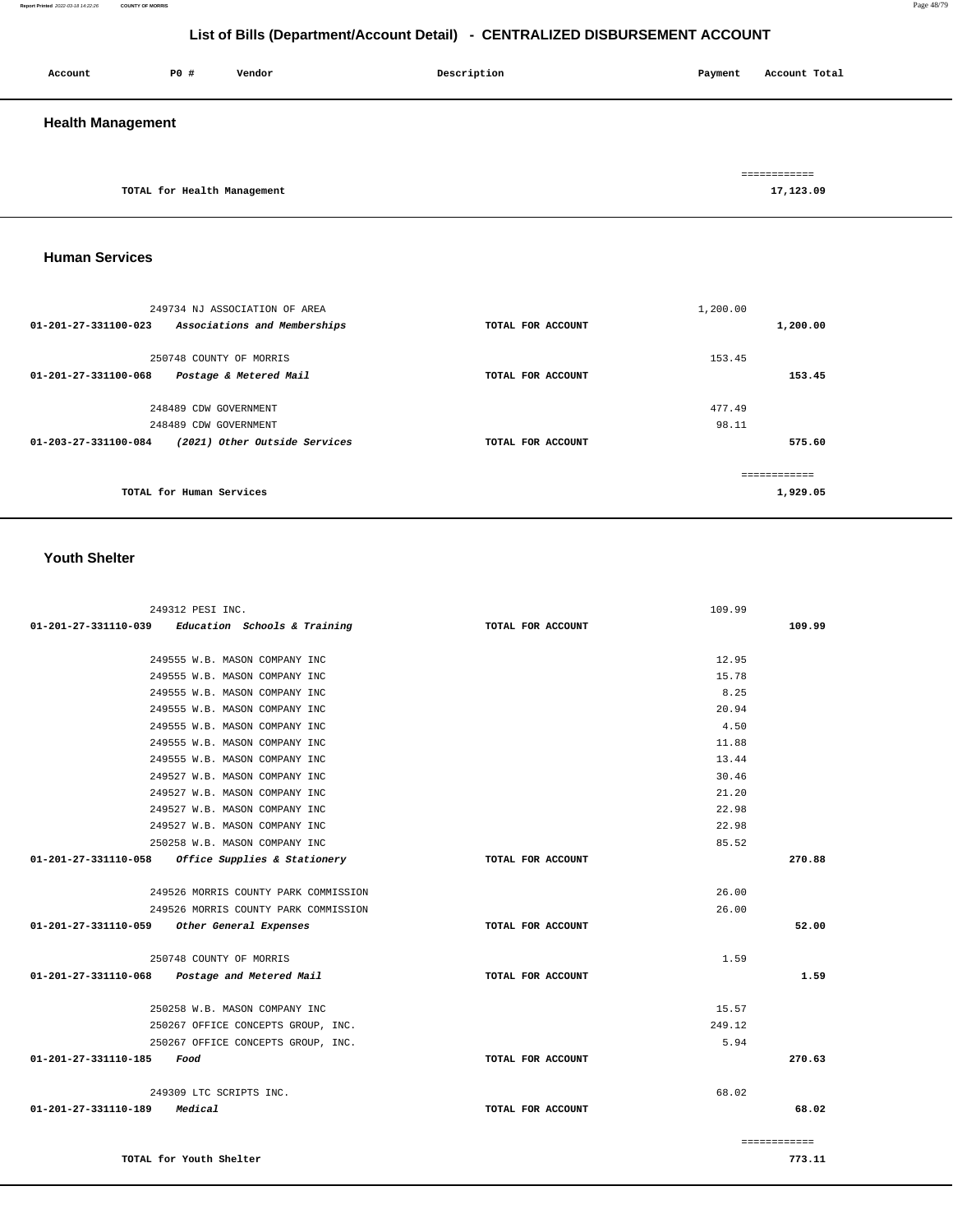| Account<br>. | $P0$ + | Vendor | Description | Payment<br>. | Total<br>Account<br>.<br>. |
|--------------|--------|--------|-------------|--------------|----------------------------|
|              |        |        |             |              |                            |

# **Office on Aging**

|                                             | 250748 COUNTY OF MORRIS                         |                   | 102.65   |          |
|---------------------------------------------|-------------------------------------------------|-------------------|----------|----------|
| 01-201-27-333100-068                        | Postage & Metered Mail                          | TOTAL FOR ACCOUNT |          | 102.65   |
|                                             | 250221 JUST JIM CLEANING SERVICE                |                   | 625.00   |          |
|                                             | 250216 JUST JIM CLEANING SERVICE                |                   | 250.00   |          |
| 01-201-27-333100-084 Other Outside Services |                                                 | TOTAL FOR ACCOUNT |          | 875.00   |
|                                             |                                                 |                   |          |          |
|                                             | 250220 RICOH AMERICAS CORPORATION               |                   | 970.21   |          |
|                                             | $01-201-27-333100-164$ Office Machines - Rental | TOTAL FOR ACCOUNT |          | 970.21   |
|                                             |                                                 |                   |          |          |
|                                             | 246807 MCGHEE AND ASSOCIATES, LLC               |                   | 1,397.50 |          |
| $01 - 203 - 27 - 333100 - 036$              | (2021) Contracted Services                      | TOTAL FOR ACCOUNT |          | 1,397.50 |
|                                             | 250217 VILLAGE SUPER MARKET, INC.               |                   | 19.98    |          |
| 01-203-27-333100-059                        | (2021) Other General Expenses                   | TOTAL FOR ACCOUNT |          | 19.98    |
|                                             |                                                 |                   |          |          |
|                                             |                                                 |                   |          |          |
|                                             | TOTAL for Office on Aging                       |                   |          | 3,365.34 |
|                                             |                                                 |                   |          |          |

#### **Hands Across Morris**

|                      | 250021 MC ORGANIZATION FOR HISPANIC             |                   | 2,370.00 |               |
|----------------------|-------------------------------------------------|-------------------|----------|---------------|
| 01-203-27-342100-459 | (2021) GIA-HS-Morris Cnty Org-Hispanic Affairs  | TOTAL FOR ACCOUNT |          | 2,370.00      |
|                      |                                                 |                   |          |               |
|                      | 250228 HOUSING PARTNERSHIP                      |                   | 33.00    |               |
|                      | 250228 HOUSING PARTNERSHIP                      |                   | 614.00   |               |
|                      | 250228 HOUSING PARTNERSHIP                      |                   | 597.00   |               |
| 01-203-27-342100-469 | (2021) GIA-HS-Housing Ptrnshp for Morris County | TOTAL FOR ACCOUNT |          | 1,244.00      |
|                      |                                                 |                   |          |               |
|                      | 250020 FAMILY PROMISE OF                        |                   | 3,696.00 |               |
|                      | 249968 FAMILY PROMISE OF                        |                   | 2,200.00 |               |
|                      | 249968 FAMILY PROMISE OF                        |                   | 3,660.00 |               |
| 01-203-27-342100-475 | (2021) GIA-HS-Family Promise of Morris Cty      | TOTAL FOR ACCOUNT |          | 9,556.00      |
|                      |                                                 |                   |          |               |
|                      |                                                 |                   |          | ------------- |
|                      | TOTAL for Hands Across Morris                   |                   |          | 13,170.00     |
|                      |                                                 |                   |          |               |

| 250046 ACENDA, INC<br>GIA-Ch 51 Match-Acenda (frmrly Daytop)<br>01-201-27-342400-490                     | TOTAL FOR ACCOUNT | 1,068.00<br>1,068.00 |
|----------------------------------------------------------------------------------------------------------|-------------------|----------------------|
| 250048 NEW HOPE FOUNDATION INC.<br>GIA-Ch 51 Match-New Hope Foundation<br>$01 - 201 - 27 - 342400 - 491$ | TOTAL FOR ACCOUNT | 2,800.00<br>2,800.00 |
| TOTAL for DEPARTMENT 342400                                                                              |                   | 3,868.00             |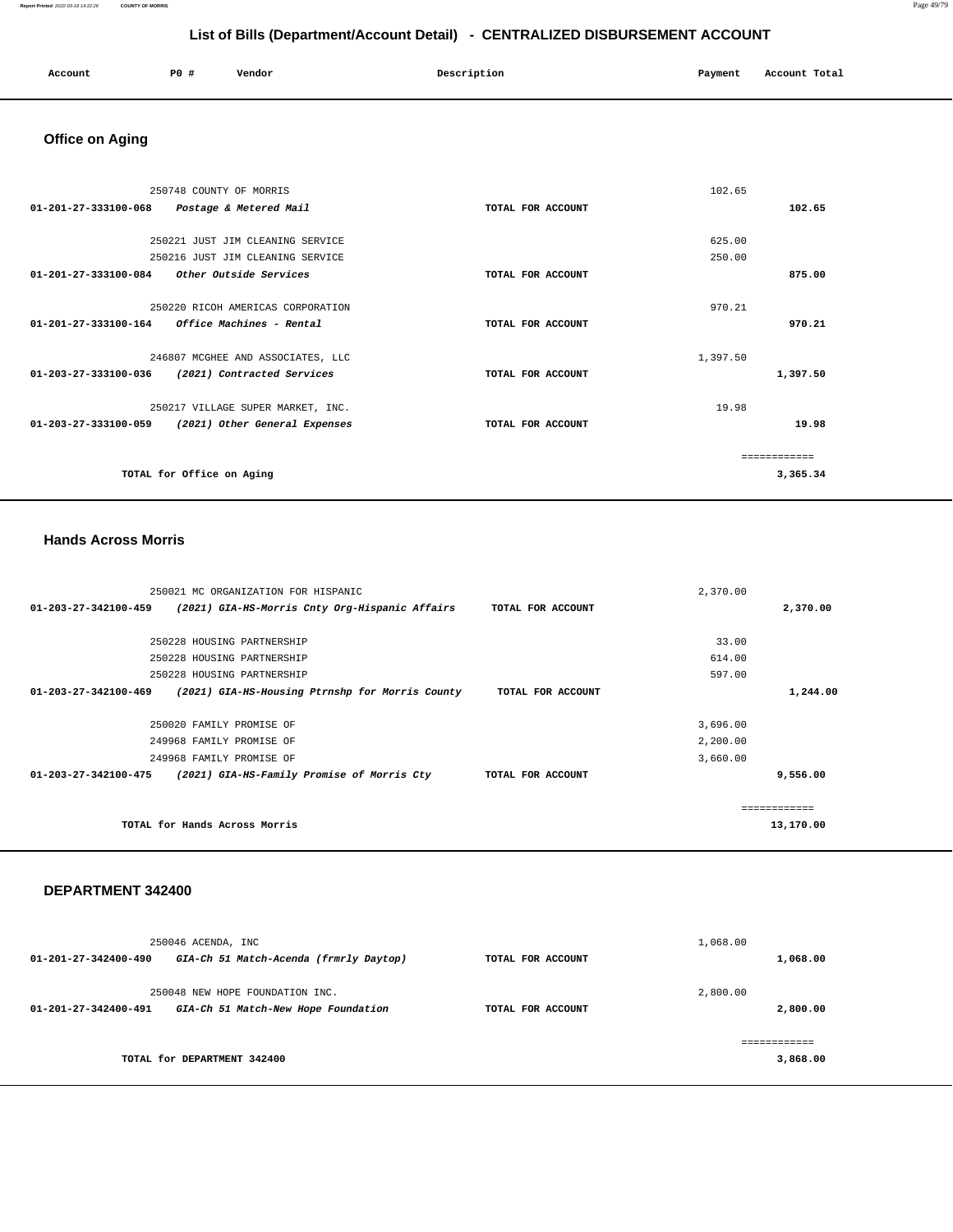| Account                                 | <b>PO #</b>           | Vendor                                                           | Description       | Payment | Account Total |
|-----------------------------------------|-----------------------|------------------------------------------------------------------|-------------------|---------|---------------|
| <b>Seniors, Disabled &amp; Veterans</b> |                       |                                                                  |                   |         |               |
| 01-201-27-343100-023                    |                       | 249676 NEW JERSEY ASSOCIATION OF<br>Associations and Memberships | TOTAL FOR ACCOUNT | 25.00   | 25.00         |
|                                         |                       | 249394 W.B. MASON COMPANY INC                                    |                   | 48.90   |               |
| 01-201-27-343100-058                    |                       | Office Supplies & Stationery                                     | TOTAL FOR ACCOUNT |         | 48.90         |
|                                         | 244835 CDW GOVERNMENT |                                                                  |                   | 42.84   |               |
| $01 - 203 - 27 - 343100 - 059$          |                       | (2021) Other General Expenses                                    | TOTAL FOR ACCOUNT |         | 42.84         |
|                                         |                       |                                                                  |                   |         | ============  |
|                                         |                       | TOTAL for Seniors, Disabled & Veterans                           |                   |         | 116.74        |

## **County Board of Social Service**

|                                    | 249433 THOMSON REUTER-WEST                        |                   | 447.60     |           |
|------------------------------------|---------------------------------------------------|-------------------|------------|-----------|
|                                    | 249662 W.B. MASON COMPANY INC                     |                   | 35.76      |           |
|                                    | 249662 W.B. MASON COMPANY INC                     |                   | 89.40      |           |
|                                    | 249662 W.B. MASON COMPANY INC                     |                   | 0.95       |           |
|                                    | 249662 W.B. MASON COMPANY INC                     |                   | 0.95       |           |
|                                    | 249662 W.B. MASON COMPANY INC                     |                   | 0.95       |           |
|                                    | 249662 W.B. MASON COMPANY INC                     |                   | 0.95       |           |
|                                    | 249662 W.B. MASON COMPANY INC                     |                   | 0.95       |           |
|                                    | 249662 W.B. MASON COMPANY INC                     |                   | 0.95       |           |
|                                    | 01-201-27-345100-058 Office Supplies & Stationery | TOTAL FOR ACCOUNT |            | 578.46    |
|                                    | 250792 NATIONAL FUEL OIL INC.                     |                   | 273.83     |           |
| 01-201-27-345100-140 Gas Purchases |                                                   | TOTAL FOR ACCOUNT |            | 273.83    |
|                                    |                                                   |                   |            |           |
|                                    | 250520 VERIZON WIRELESS                           |                   | 800.61     |           |
| 01-201-27-345100-146               | Telephone                                         | TOTAL FOR ACCOUNT |            | 800.61    |
|                                    |                                                   |                   |            |           |
|                                    | 250314 RICOH USA, INC.                            |                   | 320.00     |           |
|                                    | 01-201-27-345100-166 Office Machine- Repair       | TOTAL FOR ACCOUNT |            | 320.00    |
|                                    |                                                   |                   |            |           |
|                                    | 249650 WILLIAM F. BARNISH                         |                   | 4,429.74   |           |
|                                    | 249650 WILLIAM F. BARNISH                         |                   | 622.52     |           |
|                                    | 250448 JERSEY CENTRAL POWER & LIGHT               |                   | 297.77     |           |
|                                    | 250448 JERSEY CENTRAL POWER & LIGHT               |                   | 14.69      |           |
|                                    | 250448 JERSEY CENTRAL POWER & LIGHT               |                   | 14.69      |           |
| 01-201-27-345100-257               | Rental - Other                                    | TOTAL FOR ACCOUNT |            | 5,379.41  |
|                                    | 249665 HINDSIGHT, INC                             |                   | 11,686.03  |           |
|                                    | 249665 HINDSIGHT, INC                             |                   | 11,686.03  |           |
|                                    | 249464 U.S. SECURITY ASSOCIATES                   |                   | 822.80     |           |
|                                    | 249464 U.S. SECURITY ASSOCIATES                   |                   | 761.09     |           |
|                                    | 249434 SYNERGEX INTERNATIONAL CORPORATION         |                   | 9,931.16   |           |
|                                    | 249663 U.S. SECURITY ASSOCIATES                   |                   | 699.38     |           |
|                                    | 249468 JOHNSON & JOHNSON, ESOS                    |                   | 3,097.50   |           |
|                                    | 249468 JOHNSON & JOHNSON, ESOS                    |                   | 980.00     |           |
| 01-201-27-345100-325               | Special Services                                  | TOTAL FOR ACCOUNT |            | 39,663.99 |
|                                    | 250302 DELTA DENTAL INSURANCE COMPANY             |                   | 47.11      |           |
|                                    | 250302 DELTA DENTAL INSURANCE COMPANY             |                   | 2,715.25   |           |
|                                    | 250301 DELTA DENTAL OF NEW JERSEY, INC.           |                   | 632.58     |           |
|                                    | 250301 DELTA DENTAL OF NEW JERSEY, INC.           |                   | 118.24     |           |
|                                    | 250301 DELTA DENTAL OF NEW JERSEY, INC.           |                   | 667.38     |           |
|                                    | 250303 FLAGSHIP HEALTH SYSTEMS, INC.              |                   | 365.20     |           |
|                                    | 250304 CHLIC                                      |                   | 380,804.57 |           |
|                                    |                                                   |                   |            |           |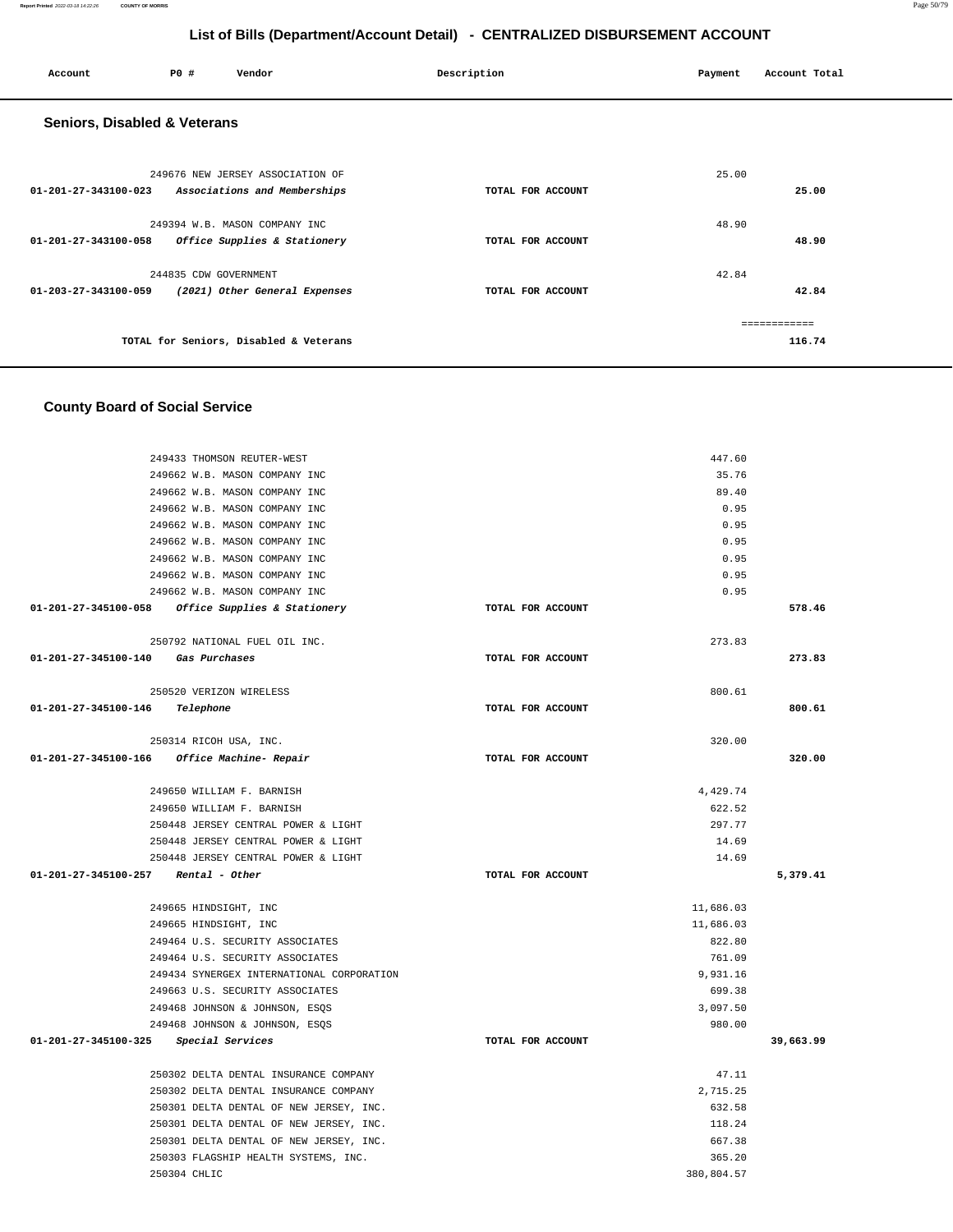| Account                               | PO#                     | Vendor                                   | Description       | Payment   | Account Total |
|---------------------------------------|-------------------------|------------------------------------------|-------------------|-----------|---------------|
| <b>County Board of Social Service</b> |                         |                                          |                   |           |               |
| 01-201-27-345100-329                  |                         | Hospital Insurance Premiums              | TOTAL FOR ACCOUNT |           | 385, 350.33   |
|                                       | 250312 LUCY D'ANNA      |                                          |                   | 90.00     |               |
| 01-201-27-345100-333                  | Other Allowances        |                                          | TOTAL FOR ACCOUNT |           | 90.00         |
|                                       | 249469 SYSTEM ONE ALARM |                                          |                   | 1,038.50  |               |
|                                       | 249469 SYSTEM ONE ALARM |                                          |                   | 350.00    |               |
|                                       | 249469 SYSTEM ONE ALARM |                                          |                   | 70.00     |               |
| 01-201-27-345100-336                  |                         | Repairs & Alterations                    | TOTAL FOR ACCOUNT |           | 1,458.50      |
|                                       |                         | 245473 W.B. MASON COMPANY INC            |                   | 1,376.72  |               |
|                                       |                         | 245228 W.B. MASON COMPANY INC            |                   | 1,234.68  |               |
|                                       |                         | 244508 W.B. MASON COMPANY INC            |                   | 15.16     |               |
|                                       |                         | 244508 W.B. MASON COMPANY INC            |                   | 1,193.28  |               |
|                                       |                         | 244508 W.B. MASON COMPANY INC            |                   | 688.36    |               |
|                                       |                         | 244930 W.B. MASON COMPANY INC            |                   | 3,403.20  |               |
|                                       |                         | 245443 MATT INDUSTRIES, INC.             |                   | 2,608.00  |               |
|                                       |                         | 245443 MATT INDUSTRIES, INC.             |                   | 2,047.00  |               |
|                                       |                         | 245443 MATT INDUSTRIES, INC.             |                   | 2,418.75  |               |
|                                       |                         | 245443 MATT INDUSTRIES, INC.             |                   | 793.12    |               |
|                                       |                         | 245443 MATT INDUSTRIES, INC.             |                   | 153.52    |               |
| 01-203-27-345100-058                  |                         | (2021) Office Supplies & Stationery      | TOTAL FOR ACCOUNT |           | 15,931.79     |
|                                       | 249665 HINDSIGHT, INC   |                                          |                   | 11,258.22 |               |
| 01-203-27-345100-325                  |                         | (2021) Special Services                  | TOTAL FOR ACCOUNT |           | 11,258.22     |
|                                       | 250312 LUCY D'ANNA      |                                          |                   | 180.00    |               |
| 01-203-27-345100-333                  |                         | (2021) Other Allowances                  | TOTAL FOR ACCOUNT |           | 180.00        |
|                                       | 245550 JOHNSTONE SUPPLY |                                          |                   | 4,179.81  |               |
|                                       | 245550 JOHNSTONE SUPPLY |                                          |                   | 5,399.91  |               |
|                                       | 245550 JOHNSTONE SUPPLY |                                          |                   | 1,599.96  |               |
|                                       | 245550 JOHNSTONE SUPPLY |                                          |                   | 11,421.90 |               |
| 01-203-27-345100-336                  |                         | (2021) Repairs & Alterations             | TOTAL FOR ACCOUNT |           | 22,601.58     |
|                                       |                         |                                          |                   |           | ============  |
|                                       |                         | TOTAL for County Board of Social Service |                   |           | 483,886.72    |

#### **DEPARTMENT 349110**

| 249467 ESSEX COUNTY HOSPITAL                 |                   | 3,799.96     |
|----------------------------------------------|-------------------|--------------|
| 01-201-27-349110-090<br>Program Expenditures | TOTAL FOR ACCOUNT | 3,799.96     |
|                                              |                   |              |
|                                              |                   | ============ |
| TOTAL for DEPARTMENT 349110                  |                   | 3,799.96     |
|                                              |                   |              |

#### **MV:Administration**

|                      | 250066 INGLESINO, WEBSTER,     |                   | 3,160.08  |           |
|----------------------|--------------------------------|-------------------|-----------|-----------|
|                      | 250390 SODEXO INC & AFFILIATES |                   | 53,134.00 |           |
| 01-201-27-350100-036 | Contracted Services            | TOTAL FOR ACCOUNT |           | 56,294.08 |
|                      |                                |                   |           |           |
|                      | 250139 POINTCLICKCARE          |                   | 323.88    |           |
| 01-201-27-350100-040 | Electronic Data Processing     | TOTAL FOR ACCOUNT |           | 323.88    |
|                      |                                |                   |           |           |

249632 U.S. SECURITY ASSOCIATES 12,349.57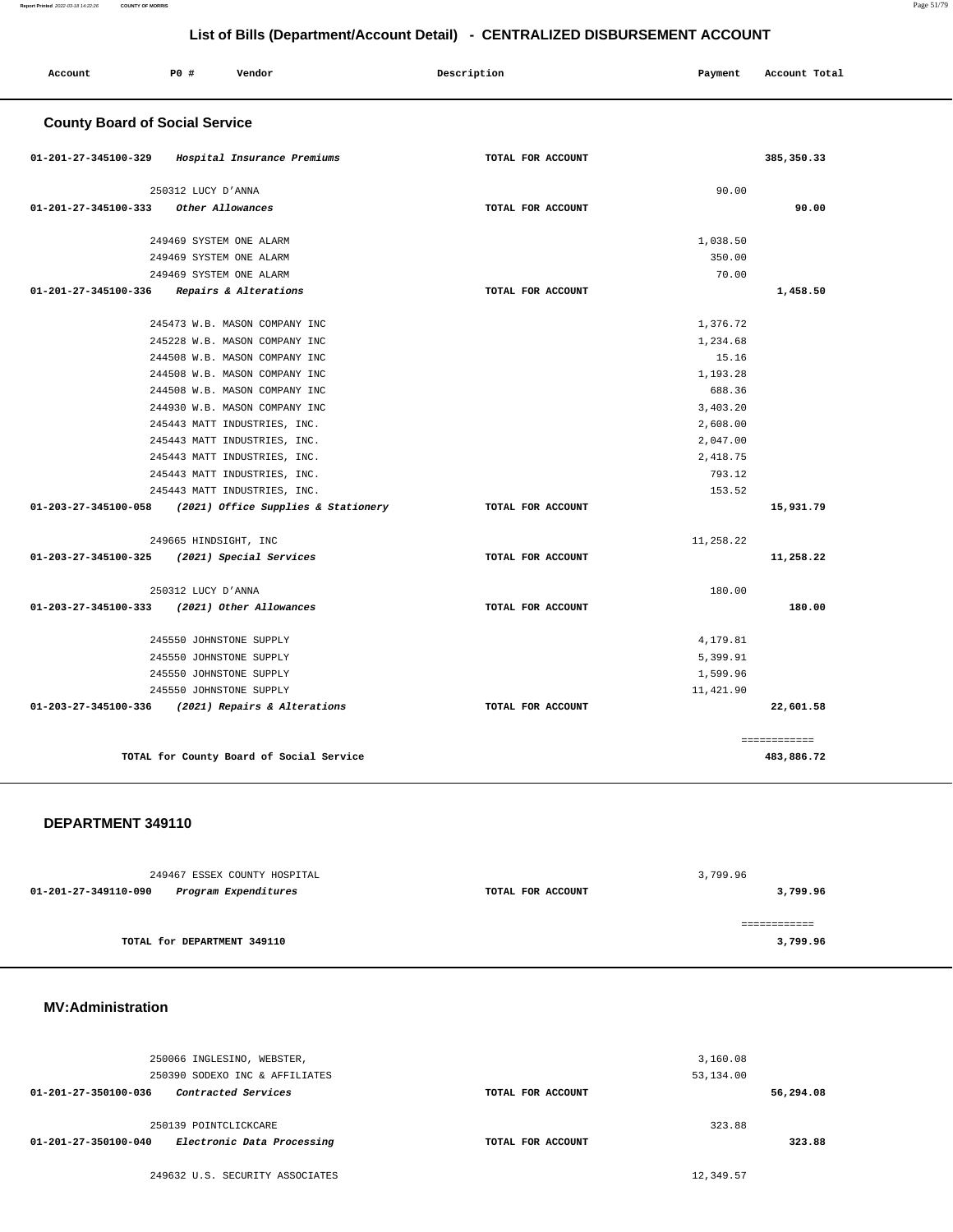**Report Printed** 2022-03-18 14:22:26 **COUNTY OF MORRIS** Page 52/79

## **List of Bills (Department/Account Detail) - CENTRALIZED DISBURSEMENT ACCOUNT**

| Account                                     | P0 #                        | Vendor                                                           | Description       | Payment   | Account Total             |  |
|---------------------------------------------|-----------------------------|------------------------------------------------------------------|-------------------|-----------|---------------------------|--|
| <b>MV:Administration</b>                    |                             |                                                                  |                   |           |                           |  |
|                                             |                             |                                                                  |                   |           |                           |  |
| 01-201-27-350100-266                        | Safety Items                |                                                                  | TOTAL FOR ACCOUNT |           | 12,349.57                 |  |
|                                             | TOTAL for MV:Administration |                                                                  |                   |           | ============<br>68,967.53 |  |
|                                             |                             |                                                                  |                   |           |                           |  |
| <b>Assistance Dep Child:Local Shr</b>       |                             |                                                                  |                   |           |                           |  |
|                                             |                             |                                                                  |                   |           |                           |  |
|                                             |                             | 250522 OFFICE OF TEMPORARY ASSISTANCE                            |                   | 5,000.00  |                           |  |
| 01-201-27-354100-091                        |                             | Assistance Dep Child: Local Shr Program E                        | TOTAL FOR ACCOUNT |           | 5,000.00                  |  |
|                                             |                             | TOTAL for Assistance Dep Child:Local Shr                         |                   |           | ============<br>5,000.00  |  |
|                                             |                             |                                                                  |                   |           |                           |  |
| <b>Assistance SSI Income Recipien</b>       |                             |                                                                  |                   |           |                           |  |
|                                             |                             |                                                                  |                   |           |                           |  |
|                                             |                             | 250521 OFFICE OF TEMPORARY ASSISTANCE                            |                   | 94,000.00 |                           |  |
| 01-201-27-355100-090                        |                             | Assistance SSI Income Recipien Expenditu                         | TOTAL FOR ACCOUNT |           | 94,000.00                 |  |
|                                             |                             | TOTAL for Assistance SSI Income Recipien                         |                   |           | ============<br>94,000.00 |  |
|                                             |                             |                                                                  |                   |           |                           |  |
| <b>County Adjuster</b>                      |                             |                                                                  |                   |           |                           |  |
|                                             |                             |                                                                  |                   |           |                           |  |
|                                             |                             | 249618 W.B. MASON COMPANY INC                                    |                   | 83.90     |                           |  |
| 01-201-27-357100-058                        |                             | Office Supplies & Stationery                                     | TOTAL FOR ACCOUNT |           | 83.90                     |  |
| 01-201-27-357100-068                        | 250748 COUNTY OF MORRIS     | Postage & Metered Mail                                           | TOTAL FOR ACCOUNT | 60.39     | 60.39                     |  |
|                                             |                             |                                                                  |                   |           | ============              |  |
|                                             | TOTAL for County Adjuster   |                                                                  |                   |           | 144.29                    |  |
|                                             |                             |                                                                  |                   |           |                           |  |
| <b>County Library</b>                       |                             |                                                                  |                   |           |                           |  |
|                                             |                             |                                                                  |                   |           |                           |  |
| 01-201-29-390100-068 Postage & Metered Mail | 250748 COUNTY OF MORRIS     |                                                                  | TOTAL FOR ACCOUNT | 723.14    | 723.14                    |  |
|                                             |                             |                                                                  |                   |           |                           |  |
| 01-201-29-390100-095                        |                             | 249056 THOMSON PIANO WORKS, LLC<br>Other Administrative Supplies | TOTAL FOR ACCOUNT | 720.00    | 720.00                    |  |
|                                             |                             | 244857 STANDARD & POOR'S FINANCIAL                               |                   | 10,810.00 |                           |  |
| 01-203-29-390100-028                        |                             | (2021) Books & Periodicals                                       | TOTAL FOR ACCOUNT |           | 10,810.00                 |  |
|                                             |                             |                                                                  |                   |           | ============              |  |
|                                             | TOTAL for County Library    |                                                                  |                   |           | 12,253.14                 |  |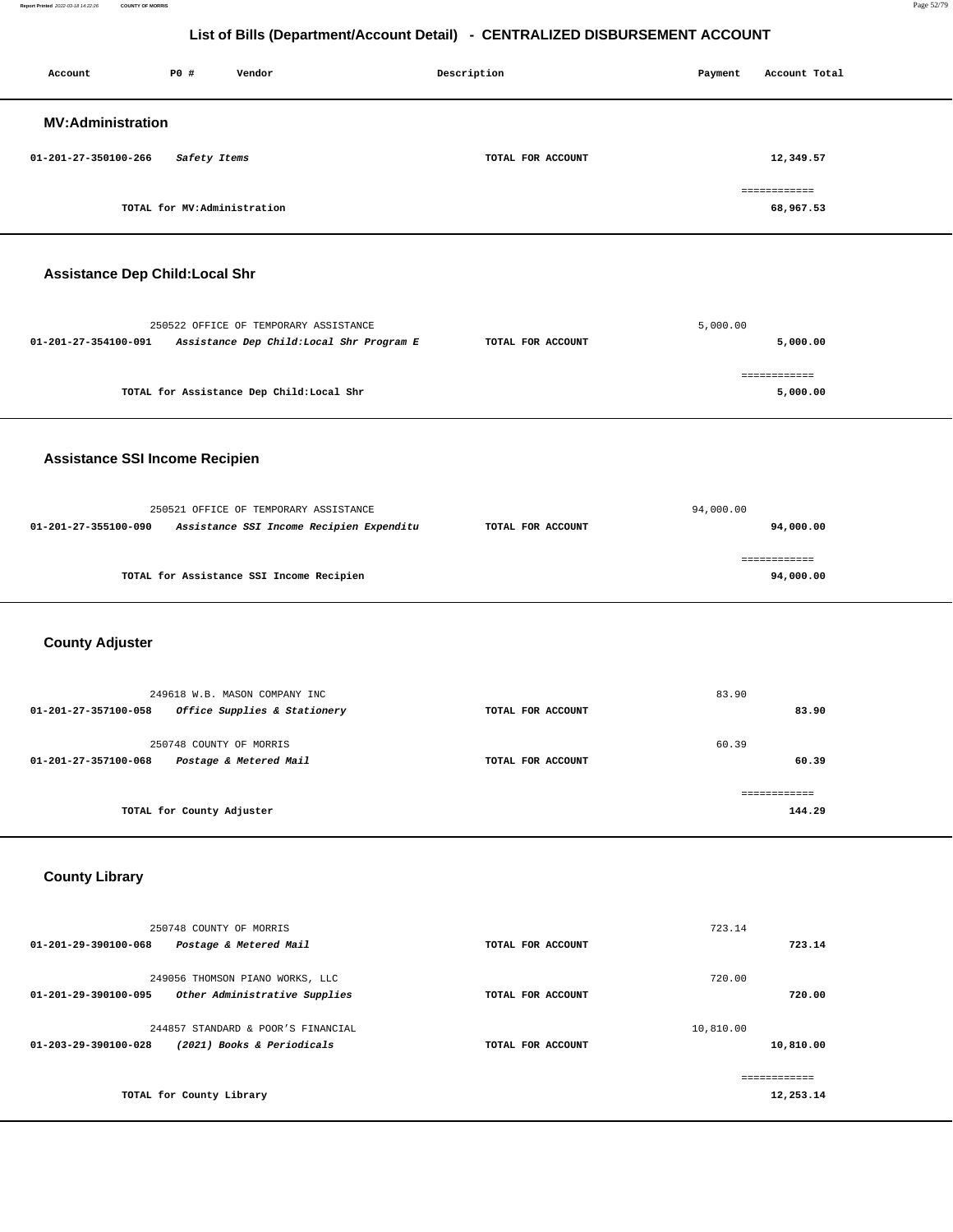| Account                               | P0 #                    | Vendor                                   | Description       | Payment | Account Total          |
|---------------------------------------|-------------------------|------------------------------------------|-------------------|---------|------------------------|
| <b>County Superintendent of Schoo</b> |                         |                                          |                   |         |                        |
| 01-201-29-392100-068                  | 250748 COUNTY OF MORRIS | Postage & Metered Mail                   | TOTAL FOR ACCOUNT | 159.81  | 159.81                 |
|                                       |                         | TOTAL for County Superintendent of Schoo |                   |         | ============<br>159.81 |
| <b>Rutgers Extension Service</b>      |                         |                                          |                   |         |                        |
| 01-201-29-396100-068                  | 250748 COUNTY OF MORRIS | Postage & Metered Mail                   | TOTAL FOR ACCOUNT | 96.63   | 96.63                  |

|                      | 250520 VERIZON WIRELESS             |                   | 28.25  |
|----------------------|-------------------------------------|-------------------|--------|
| 01-201-29-396100-095 | Other Administrative Supplies       | TOTAL FOR ACCOUNT | 28.25  |
|                      |                                     |                   |        |
|                      | TOTAL for Rutgers Extension Service |                   | 124.88 |

# **Rmb Out of Cty Two Yr Coll**

|                      | 249927 PASSAIC COUNTY COMMUNITY COLLEGE        |                   | 1,170.00 |          |
|----------------------|------------------------------------------------|-------------------|----------|----------|
| 01-201-29-397100-090 | Rmb Out of Cty Two Yr Coll Expenditures        | TOTAL FOR ACCOUNT |          | 1,170.00 |
|                      | 250392 MIDDLESEX COUNTY COLLEGE                |                   | 377.95   |          |
| 01-203-29-397100-090 | (2021) Rmb Out of Cty Two Yr Coll Expenditures | TOTAL FOR ACCOUNT |          | 377.95   |
|                      |                                                |                   |          |          |
|                      | TOTAL for Rmb Out of Cty Two Yr Coll           |                   |          | 1,547.95 |

## **Fire and Police Academy**

|                      | 249940 CONTINENTAL FIRE SAFETY INC.         |                   | 64.00  |        |
|----------------------|---------------------------------------------|-------------------|--------|--------|
|                      | 249940 CONTINENTAL FIRE SAFETY INC.         |                   | 64.00  |        |
|                      | 249940 CONTINENTAL FIRE SAFETY INC.         |                   | 34.00  |        |
|                      | 249940 CONTINENTAL FIRE SAFETY INC.         |                   | 34.00  |        |
| 01-201-29-407100-039 | Education Schools & Training                | TOTAL FOR ACCOUNT |        | 196.00 |
|                      |                                             |                   |        |        |
|                      | 249727 W.B. MASON COMPANY INC               |                   | 121.08 |        |
| 01-201-29-407100-058 | Office Supplies & Stationery                | TOTAL FOR ACCOUNT |        | 121.08 |
|                      |                                             |                   |        |        |
|                      | 249746 MORRISTOWN LUMBER &                  |                   | 29.83  |        |
| 01-201-29-407100-059 | Other General Expenses                      | TOTAL FOR ACCOUNT |        | 29.83  |
|                      |                                             |                   |        |        |
|                      | 250748 COUNTY OF MORRIS                     |                   | 105.21 |        |
|                      | 01-201-29-407100-068 Postage & Metered Mail | TOTAL FOR ACCOUNT |        | 105.21 |
|                      |                                             |                   |        |        |
|                      | 249132 INVERIS TRAINING SOLUTIONS LLC       |                   | 251.14 |        |
|                      | 249750 L & S AIR CONDITIONING AND           |                   | 272.50 |        |
| 01-201-29-407100-262 | Machinery Repairs & Parts                   | TOTAL FOR ACCOUNT |        | 523.64 |
|                      |                                             |                   |        |        |
|                      | 249728 NECI, INC.                           |                   | 500.00 |        |
|                      | 249728 NECI, INC.                           |                   | 19.95  |        |
| 01-203-29-407100-028 | (2021) Books & Periodicals                  | TOTAL FOR ACCOUNT |        | 519.95 |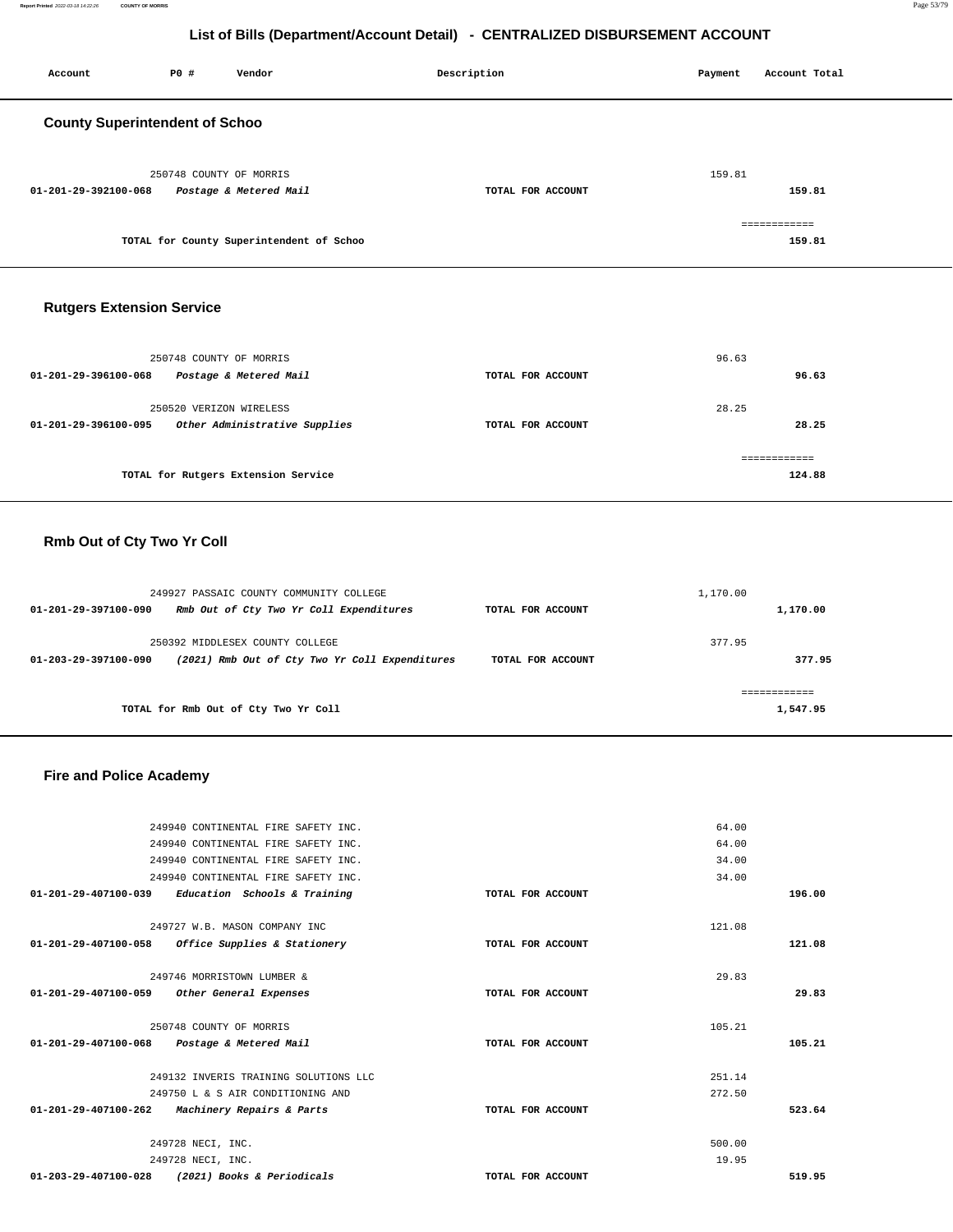|                                                                    |                   | 2,937.55         |            |
|--------------------------------------------------------------------|-------------------|------------------|------------|
| 249340 NATIONAL FUEL OIL INC.                                      |                   | 9,133.11         |            |
| 249340 NATIONAL FUEL OIL INC.                                      |                   | 11,454.60        |            |
| 249340 NATIONAL FUEL OIL INC.                                      |                   | 11,912.58        |            |
| 249340 NATIONAL FUEL OIL INC.                                      |                   | 3,083.30         |            |
| 249340 NATIONAL FUEL OIL INC.                                      |                   | 12,613.50        |            |
| 01-201-31-430100-136 Diesel Fuel                                   | TOTAL FOR ACCOUNT |                  | 51,134.64  |
|                                                                    |                   |                  |            |
| 249770 JERSEY CENTRAL POWER & LIGHT                                |                   | 5,073.06         |            |
| 249419 JERSEY CENTRAL POWER & LIGHT                                |                   | 14.56            |            |
| 250122 DIRECT ENERGY BUSINESS                                      |                   | 2,676.47         |            |
| 250122 DIRECT ENERGY BUSINESS                                      |                   | 374.39           |            |
| 250291 JERSEY CENTRAL POWER & LIGHT                                |                   | 30,979.16        |            |
| 250239 U.S. BANK OPERATIONS CENTER                                 |                   | 8,363.92         |            |
| 250237 JERSEY CENTRAL POWER & LIGHT                                |                   | 6,339.80         |            |
| 250242 JERSEY CENTRAL POWER & LIGHT                                |                   | 10,292.81        |            |
| 250243 JERSEY CENTRAL POWER & LIGHT                                |                   | 664.30           |            |
| 250240 DIRECT ENERGY BUSINESS                                      |                   | 13,238.58        |            |
| 250240 DIRECT ENERGY BUSINESS                                      |                   | 6,680.44         |            |
| 250240 DIRECT ENERGY BUSINESS                                      |                   | 34.03            |            |
| 250240 DIRECT ENERGY BUSINESS                                      |                   | 73.77            |            |
| 250240 DIRECT ENERGY BUSINESS                                      |                   | 22.72            |            |
| 250240 DIRECT ENERGY BUSINESS                                      |                   | 2.20             |            |
| 250409 DIRECT ENERGY BUSINESS                                      |                   | 6,732.78         |            |
| 250346 JERSEY CENTRAL POWER & LIGHT                                |                   | 615.90           |            |
| 250386 CHAMPION ENERGY                                             |                   | 35,772.95        |            |
| 01-201-31-430100-137 Electricity                                   | TOTAL FOR ACCOUNT |                  | 127,951.84 |
|                                                                    |                   |                  |            |
| 250792 NATIONAL FUEL OIL INC.                                      |                   | 64,102.27        |            |
| 01-201-31-430100-140 Gas Purchases                                 | TOTAL FOR ACCOUNT |                  | 64,102.27  |
|                                                                    |                   |                  |            |
| 249747 SUBURBAN PROPANE -2347                                      |                   | 1,061.84         |            |
| 250123 WOODRUFF ENERGY                                             |                   | 3,675.91         |            |
| 250290 DIRECT ENERGY BUSINESS MARKETING                            |                   | 46,013.76        |            |
| 250125 SUBURBAN PROPANE -2347                                      |                   | 1,521.45         |            |
| 250414 N.J. NATURAL GAS COMPANY<br>250408 N.J. NATURAL GAS COMPANY |                   | 491.50<br>369.16 |            |
| 250413 N.J. NATURAL GAS COMPANY                                    |                   | 2,851.88         |            |
|                                                                    |                   | 486.93           |            |
| 250412 N.J. NATURAL GAS COMPANY<br>250407 N.J. NATURAL GAS COMPANY |                   | 43.40            |            |
| 250411 N.J. NATURAL GAS COMPANY                                    |                   | 1,449.67         |            |
| 250564 DIRECT ENERGY BUSINESS MARKETING                            |                   | 929.19           |            |
| 250564 DIRECT ENERGY BUSINESS MARKETING                            |                   | 2,190.74         |            |
| 250564 DIRECT ENERGY BUSINESS MARKETING                            |                   | 2,560.43         |            |
| 250347 WOODRUFF ENERGY                                             |                   | 29, 416.71       |            |
| 01-201-31-430100-141<br>Natural Gas                                | TOTAL FOR ACCOUNT |                  | 93,062.57  |
|                                                                    |                   |                  |            |
| 249411 AT&T<br>249411 AT&T                                         |                   | 25.75<br>18.92   |            |

## **Utilities**

| <b>Fire and Police Academy</b>                                                       |                   |                           |
|--------------------------------------------------------------------------------------|-------------------|---------------------------|
| 244598 NEW JERSEY FIRE EQUIPMENT COMPANY<br>(2021) Equipment<br>01-203-29-407100-258 | TOTAL FOR ACCOUNT | 196.00<br>196.00          |
| TOTAL for Fire and Police Academy                                                    |                   | -------------<br>1,691.71 |

**List of Bills (Department/Account Detail) - CENTRALIZED DISBURSEMENT ACCOUNT**

Account **PO #** Vendor **Payment** Point Payment Account Total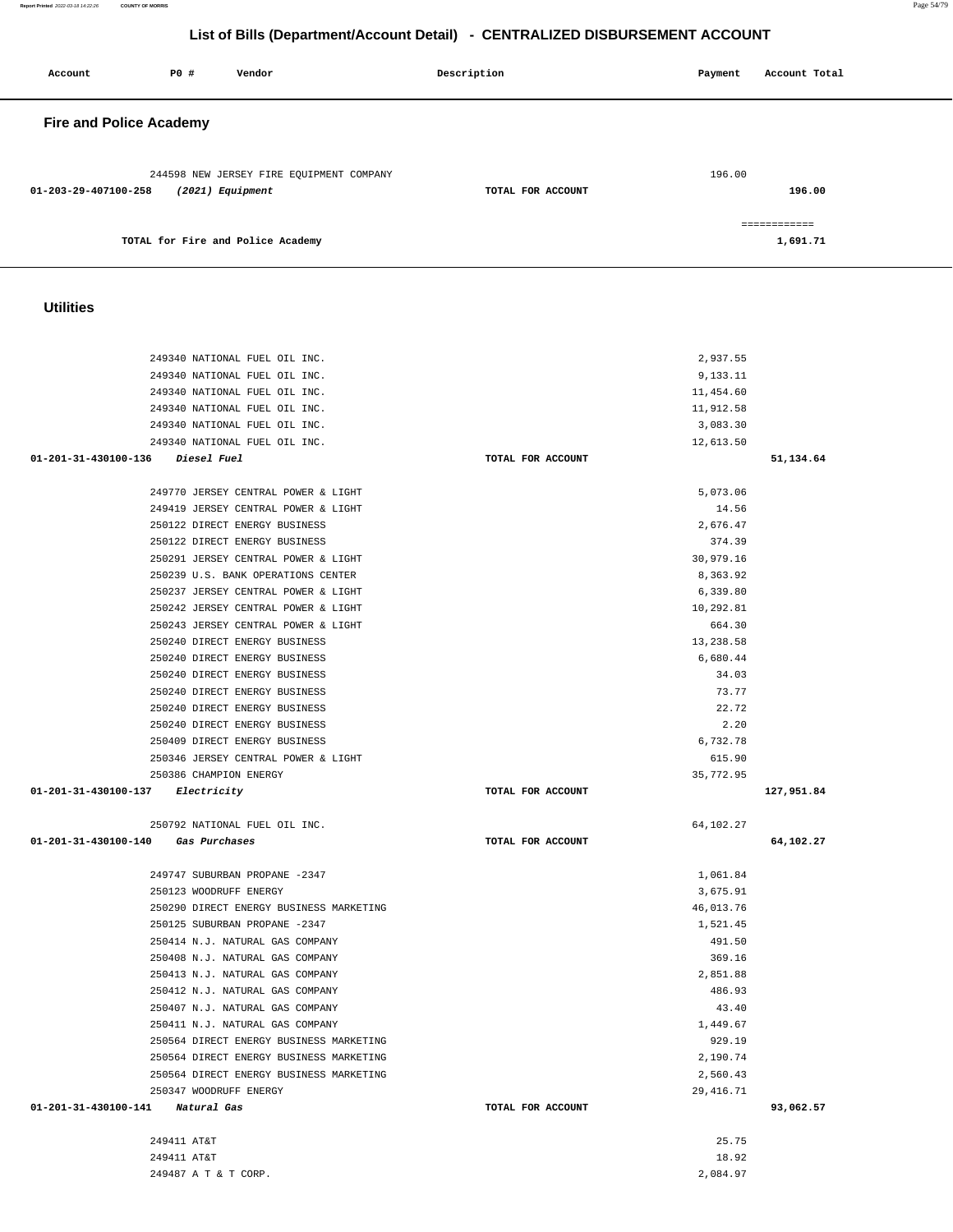| Account                              | P0 #                | Vendor                                    | Description       | Payment            | Account Total |
|--------------------------------------|---------------------|-------------------------------------------|-------------------|--------------------|---------------|
|                                      |                     |                                           |                   |                    |               |
| <b>Utilities</b>                     |                     |                                           |                   |                    |               |
|                                      |                     |                                           |                   |                    |               |
|                                      | 249484 COMCAST      |                                           |                   | 89.70              |               |
|                                      | 249484 COMCAST      |                                           |                   | 539.40             |               |
|                                      | 249484 COMCAST      |                                           |                   | 650.10             |               |
|                                      | 249484 COMCAST      |                                           |                   | 152.70             |               |
|                                      | 249484 COMCAST      |                                           |                   | 4.14               |               |
|                                      | 249484 COMCAST      |                                           |                   | 0.04               |               |
|                                      | 249488 VERIZON      | 249483 CABLEVISION LIGHTPATH NJ LLC       |                   | 449.64<br>1,303.12 |               |
|                                      |                     | 249489 KINGS III EMERGENCY COMMUNICATIONS |                   | 1,510.04           |               |
|                                      |                     | 249493 VERIZON WIRELESS                   |                   | 180.01             |               |
|                                      | 249979 VERIZON      |                                           |                   | 386.45             |               |
|                                      | 249725 VERIZON      |                                           |                   | 7,213.70           |               |
|                                      | 249485 OPTIMUM      |                                           |                   | 359.70             |               |
|                                      | 249485 OPTIMUM      |                                           |                   | 300.00             |               |
|                                      | 249485 OPTIMUM      |                                           |                   | 300.00             |               |
|                                      | 249485 OPTIMUM      |                                           |                   | 359.70             |               |
|                                      | 249485 OPTIMUM      |                                           |                   | 143.88             |               |
|                                      | 249485 OPTIMUM      |                                           |                   | 90.00              |               |
|                                      | 249485 OPTIMUM      |                                           |                   | 180.00             |               |
|                                      | 249485 OPTIMUM      |                                           |                   | $-24.00$           |               |
|                                      | 249486 OPTIMUM      |                                           |                   | 929.70             |               |
|                                      | 249486 OPTIMUM      |                                           |                   | 930.00             |               |
|                                      | 249486 OPTIMUM      |                                           |                   | 180.00             |               |
|                                      | 249486 OPTIMUM      |                                           |                   | 419.40             |               |
|                                      | 249486 OPTIMUM      |                                           |                   | 29.22              |               |
|                                      | 249486 OPTIMUM      |                                           |                   | $-36.28$           |               |
|                                      | 249486 OPTIMUM      |                                           |                   | 20.30              |               |
| 01-201-31-430100-146                 | Telephone           | 250520 VERIZON WIRELESS                   | TOTAL FOR ACCOUNT | 29,386.36          | 48,176.66     |
|                                      |                     |                                           |                   |                    |               |
|                                      |                     | 249776 SOUTHEAST MORRIS COUNTY            |                   | 952.31             |               |
|                                      |                     | 250126 DOVER WATER COMMISSIONERS          |                   | 19.26              |               |
|                                      |                     | 250126 DOVER WATER COMMISSIONERS          |                   | 21.23              |               |
|                                      |                     | 250410 SOUTHEAST MORRIS COUNTY            |                   | 647.95             |               |
|                                      |                     | 250410 SOUTHEAST MORRIS COUNTY            |                   | 4,748.06           |               |
|                                      |                     | 250410 SOUTHEAST MORRIS COUNTY            |                   | 5,381.53           |               |
| 01-201-31-430100-147                 | Water               |                                           | TOTAL FOR ACCOUNT |                    | 11,770.34     |
|                                      |                     | 249749 JERSEY CENTRAL POWER & LIGHT       |                   | 7.57               |               |
|                                      |                     | 249749 JERSEY CENTRAL POWER & LIGHT       |                   | 13.16              |               |
| 01-203-31-430100-137                 |                     | (2021) Electricity                        | TOTAL FOR ACCOUNT |                    | 20.73         |
|                                      |                     |                                           |                   |                    |               |
|                                      |                     |                                           |                   |                    | ============  |
|                                      | TOTAL for Utilities |                                           |                   |                    | 396,219.05    |
|                                      |                     |                                           |                   |                    |               |
|                                      |                     |                                           |                   |                    |               |
| <b>Public Employee Retire System</b> |                     |                                           |                   |                    |               |
|                                      |                     |                                           |                   |                    |               |
|                                      |                     |                                           |                   |                    |               |
|                                      |                     | 250711 COUNTY OF MORRIS                   |                   | 1,237,593.00       |               |
|                                      |                     | 250711 COUNTY OF MORRIS                   |                   | 8,512,176.00       |               |
|                                      |                     | 250711 COUNTY OF MORRIS                   |                   | 471,120.00         |               |
|                                      |                     | 250711 COUNTY OF MORRIS                   |                   | 4,185.08           |               |

16,871.69

**10,241,945.77**

============ **10,241,945.77** 

**TOTAL for Public Employee Retire System** 

**01-201-36-471100-090 Public Employee Retire System Expenditur TOTAL FOR ACCOUNT** 

250711 COUNTY OF MORRIS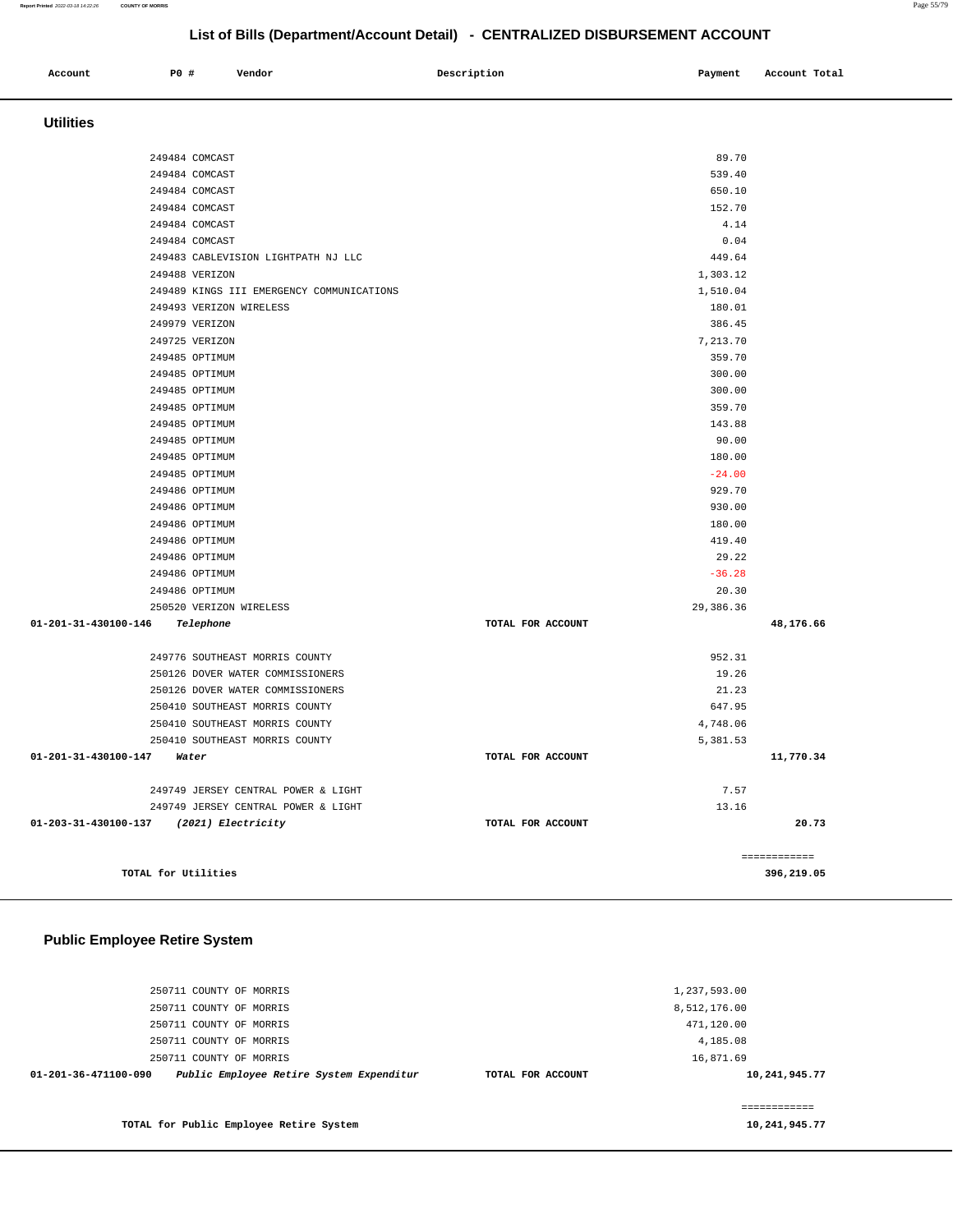| Account | PO# | Vendor | Description | Payment | Account Total |
|---------|-----|--------|-------------|---------|---------------|
|         |     |        |             |         |               |

## **Police & Fire Retire System**

| 250712 COUNTY OF MORRIS                                                               | 551,670.00        |              |
|---------------------------------------------------------------------------------------|-------------------|--------------|
| 250712 COUNTY OF MORRIS                                                               | 1,211,855.00      |              |
| 250712 COUNTY OF MORRIS                                                               | 60,120.00         |              |
| 250713 COUNTY OF MORRIS                                                               | 1,783,923.00      |              |
| 250713 COUNTY OF MORRIS                                                               | 3,918,750.00      |              |
| 250713 COUNTY OF MORRIS                                                               | 194,409.00        |              |
| 250775 COUNTY OF MORRIS                                                               | 219,817.00        |              |
| 250775 COUNTY OF MORRIS                                                               | 482,873.00        |              |
| 250775 COUNTY OF MORRIS                                                               | 23,955.00         |              |
| $01 - 201 - 36 - 475100 - 090$<br><i>Police &amp; Fire Retire System Expenditures</i> | TOTAL FOR ACCOUNT | 8,447,372.00 |
| 250775 COUNTY OF MORRIS                                                               | 2,812.50          |              |
| 250775 COUNTY OF MORRIS                                                               | 18,212.06         |              |
| $01 - 203 - 36 - 475100 - 090$<br>(2021) Police & Fire Retire System Expenditures     | TOTAL FOR ACCOUNT | 21,024.56    |
|                                                                                       |                   | ============ |
| TOTAL for Police & Fire Retire System                                                 |                   | 8,468,396.56 |
|                                                                                       |                   |              |

#### **Nutrition**

| 249977 PATRICIA W. GIBBONS                                      |                   | 249.50     |              |
|-----------------------------------------------------------------|-------------------|------------|--------------|
| $01 - 201 - 41 - 716100 - 039$<br>Education, Schools & Training | TOTAL FOR ACCOUNT |            | 249.50       |
| 249960 W.B. MASON COMPANY INC                                   |                   | 13.38      |              |
| 249960 W.B. MASON COMPANY INC                                   |                   | 14.46      |              |
| 249960 W.B. MASON COMPANY INC                                   |                   | 14.46      |              |
| 249960 W.B. MASON COMPANY INC                                   |                   | 137.54     |              |
| 249960 W.B. MASON COMPANY INC                                   |                   | 443.96     |              |
| 01-201-41-716100-058<br>Office Supplies & Stationery            | TOTAL FOR ACCOUNT |            | 623.80       |
| 249960 W.B. MASON COMPANY INC                                   |                   | 999.75     |              |
| 249960 W.B. MASON COMPANY INC                                   |                   | 36.70      |              |
| 249960 W.B. MASON COMPANY INC                                   |                   | 9.36       |              |
| 249960 W.B. MASON COMPANY INC                                   |                   | 124.90     |              |
| 249960 W.B. MASON COMPANY INC                                   |                   | 139.90     |              |
| 01-201-41-716100-059<br>Other General Expenses                  | TOTAL FOR ACCOUNT |            | 1,310.61     |
| 250121 PATRICIA W. GIBBONS                                      |                   | 223.44     |              |
| $01-201-41-716100-084$ Other Outside Services                   | TOTAL FOR ACCOUNT |            | 223.44       |
| 250792 NATIONAL FUEL OIL INC.                                   |                   | 4,309.76   |              |
| 01-201-41-716100-140<br>Gas Purchases                           | TOTAL FOR ACCOUNT |            | 4,309.76     |
| 250095 NU-WAY CONCESSIONAIRES INC                               |                   | 661.25     |              |
| 250095 NU-WAY CONCESSIONAIRES INC                               |                   | 560.74     |              |
| 250093 NU-WAY CONCESSIONAIRES INC                               |                   | 8.294.72   |              |
| 250094 NU-WAY CONCESSIONAIRES INC                               |                   | 108,164.63 |              |
| 250094 NU-WAY CONCESSIONAIRES INC                               |                   | 22,593.59  |              |
| 250094 NU-WAY CONCESSIONAIRES INC                               |                   | 322.00     |              |
| 01-201-41-716100-185<br>Food                                    | TOTAL FOR ACCOUNT |            | 140,596.93   |
|                                                                 |                   |            | ============ |
| TOTAL for Nutrition                                             |                   |            | 147,314.04   |

**147,314.04**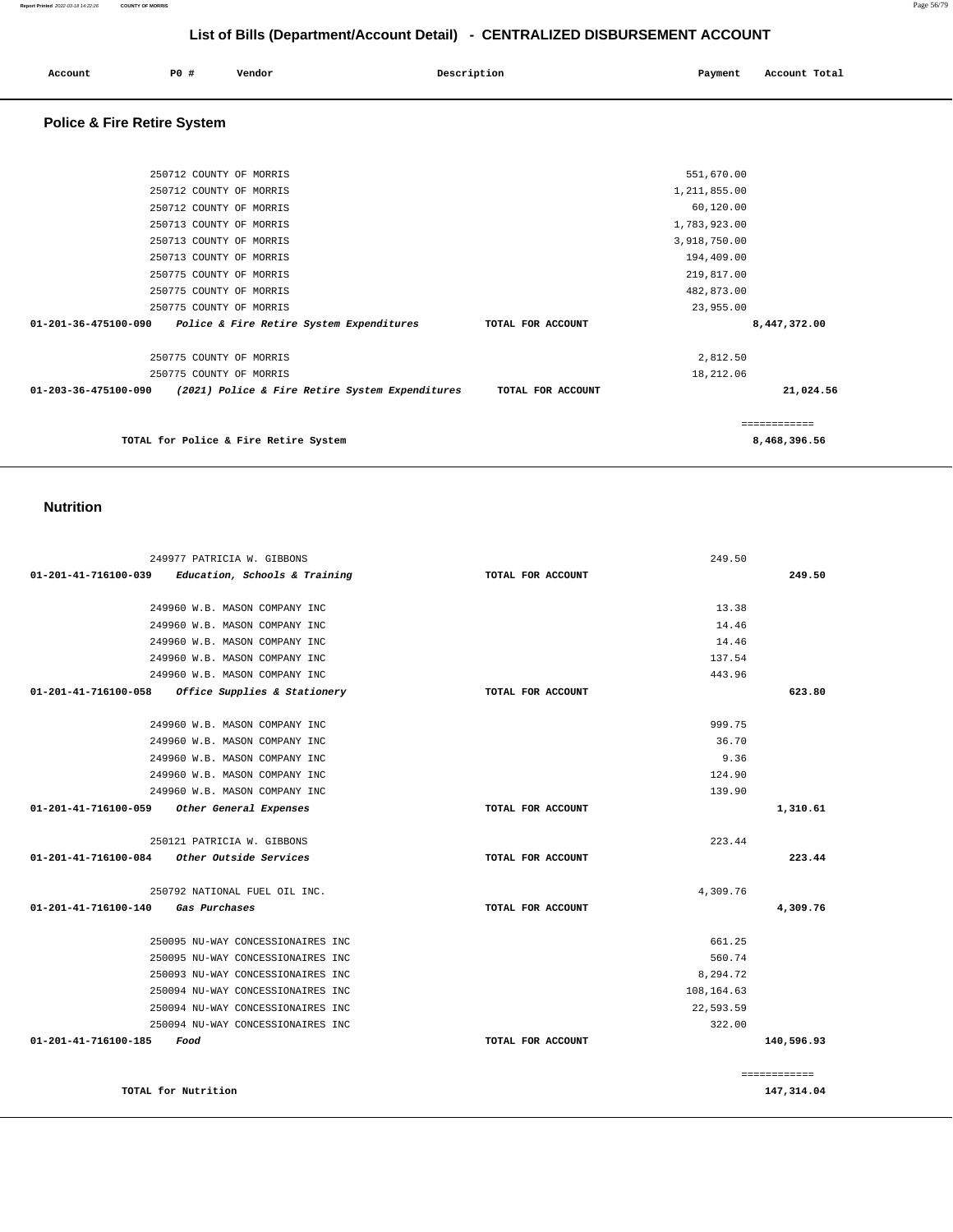| Account                | P0 #                      | Vendor                                                 | Description       | Payment   | Account Total             |
|------------------------|---------------------------|--------------------------------------------------------|-------------------|-----------|---------------------------|
| <b>Area Plan Grant</b> |                           |                                                        |                   |           |                           |
| 01-203-41-716110-090   |                           | 248831 VISITING NURSE ASSOC. OF<br>(2021) Expenditures | TOTAL FOR ACCOUNT | 53,052.00 | 53,052.00                 |
|                        | TOTAL for Area Plan Grant |                                                        |                   |           | ============<br>53,052.00 |

## **Cash Held In Trust**

| 250118 EAGLE POINT GUN SHOP               | 6,173.40          |              |
|-------------------------------------------|-------------------|--------------|
| 250118 EAGLE POINT GUN SHOP               | 10,973.60         |              |
| 250118 EAGLE POINT GUN SHOP               | 685.10            |              |
| 250118 EAGLE POINT GUN SHOP               | 879.60            |              |
| 250118 EAGLE POINT GUN SHOP               | 879.60            |              |
| 250118 EAGLE POINT GUN SHOP               | 93.60             |              |
| 250118 EAGLE POINT GUN SHOP               | 87.36             |              |
| 248830 VISITING NURSE ASSOC. OF           | 31,886.00         |              |
| 249722 EAGLE POINT GUN SHOP               | 3,078.60          |              |
| 01-204-55-999999-520<br>Other Expenses CP | TOTAL FOR ACCOUNT | 54,736.86    |
|                                           |                   | ============ |
| TOTAL for Cash Held In Trust              |                   | 54,736.86    |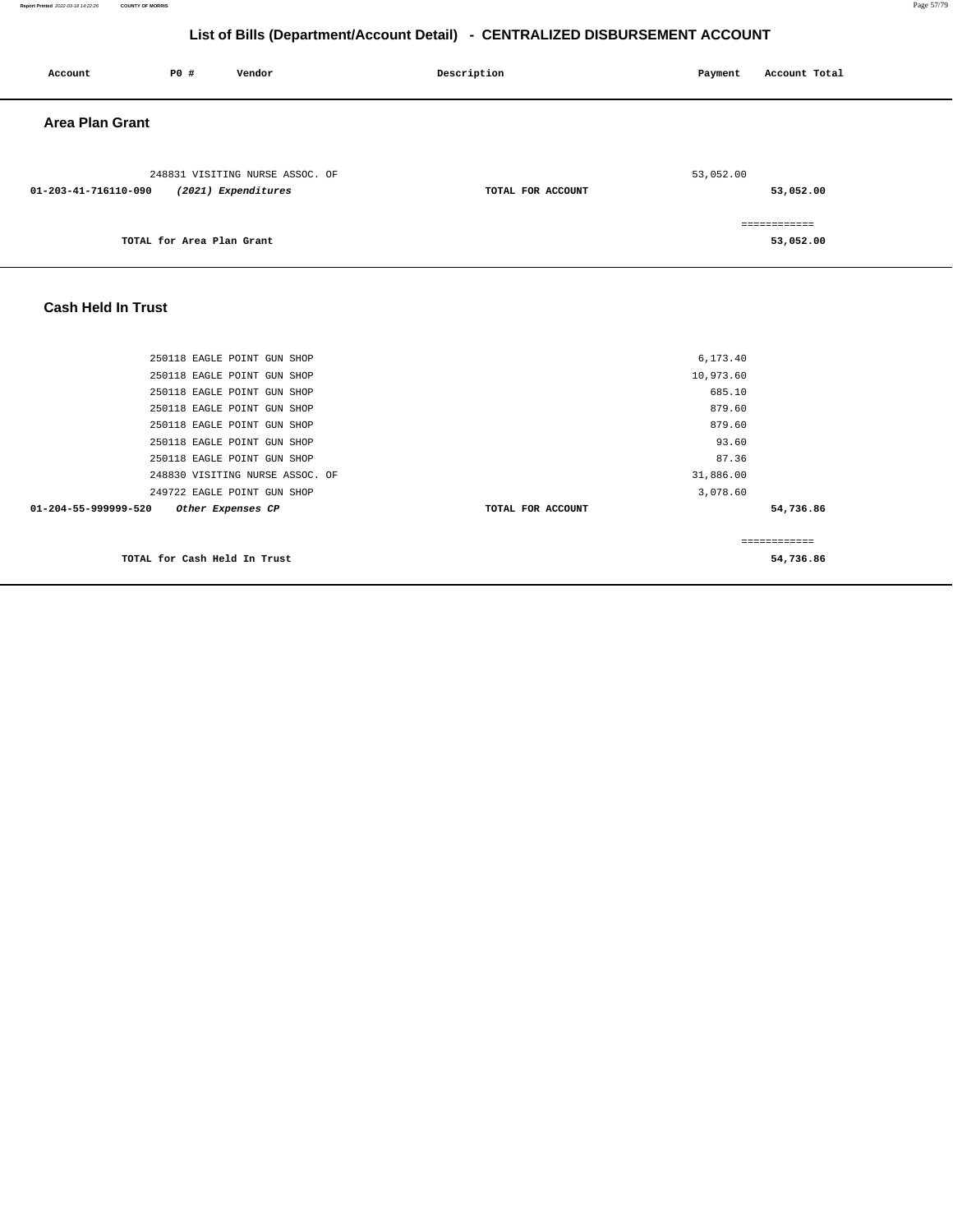**Report Printed** 2022-03-18 14:22:26 **COUNTY OF MORRIS** Page 58/79

## **List of Bills (Department/Account Detail) - CENTRALIZED DISBURSEMENT ACCOUNT**

| Account              | P0 #                                         | Vendor                                                                                            |  | Description       |  | Payment                       | Account Total             |  |
|----------------------|----------------------------------------------|---------------------------------------------------------------------------------------------------|--|-------------------|--|-------------------------------|---------------------------|--|
|                      | <b>Grant Fund</b><br>DEPARTMENT 716230       |                                                                                                   |  |                   |  |                               |                           |  |
|                      |                                              | 249841 W.B. MASON COMPANY INC<br>$02-213-41-716230-391$ Area Plan Grant - VAC5 $(4/1/21-9/30/22)$ |  | TOTAL FOR ACCOUNT |  | 77.98                         | 77.98                     |  |
|                      | TOTAL for DEPARTMENT 716230                  |                                                                                                   |  |                   |  |                               | ============<br>77.98     |  |
| DEPARTMENT 718205    |                                              |                                                                                                   |  |                   |  |                               |                           |  |
| 02-213-41-718205-391 |                                              | 250714 COUNTY OF MORRIS<br>Public Health Emer Grant(7/1/21-6/30/22)                               |  | TOTAL FOR ACCOUNT |  | 239.94                        | 239.94                    |  |
|                      | TOTAL for DEPARTMENT 718205                  |                                                                                                   |  |                   |  |                               | ============<br>239.94    |  |
| DEPARTMENT 718340    |                                              |                                                                                                   |  |                   |  |                               |                           |  |
|                      |                                              | 249689 TREASURER-STATE OF NEW JERSEY<br>249139 MCKESSON MEDICAL SURGICAL                          |  |                   |  | 85.00<br>90.56                |                           |  |
| 02-213-41-718340-391 | 250225 KRISTINA FAVO<br>250496 KRISTINA FAVO | 250235 ATLANTIC MEDICAL GROUP<br>COVID19 Vaccine Suppl (7/1/21-6/30/23)                           |  | TOTAL FOR ACCOUNT |  | 116.86<br>34.79<br>23, 454.79 | 23,782.00                 |  |
|                      | TOTAL for DEPARTMENT 718340                  |                                                                                                   |  |                   |  |                               | ============<br>23,782.00 |  |

## **TANF**

 $\overline{\phantom{0}}$ 

|          | 9,984.60 |
|----------|----------|
| 9.18     |          |
| 25.15    |          |
| 6.75     |          |
| 6.75     |          |
| 14.29    |          |
| 6,182.59 |          |
| 75.00    |          |
| 950.60   |          |
| 266.17   |          |
| 42.37    |          |
| 5.66     |          |
| 0.03     |          |
| 43.90    |          |
| 950.60   |          |
| 266.17   |          |
| 760.48   |          |
| 212.93   |          |
| 165.00   |          |
| 0.98     |          |
|          |          |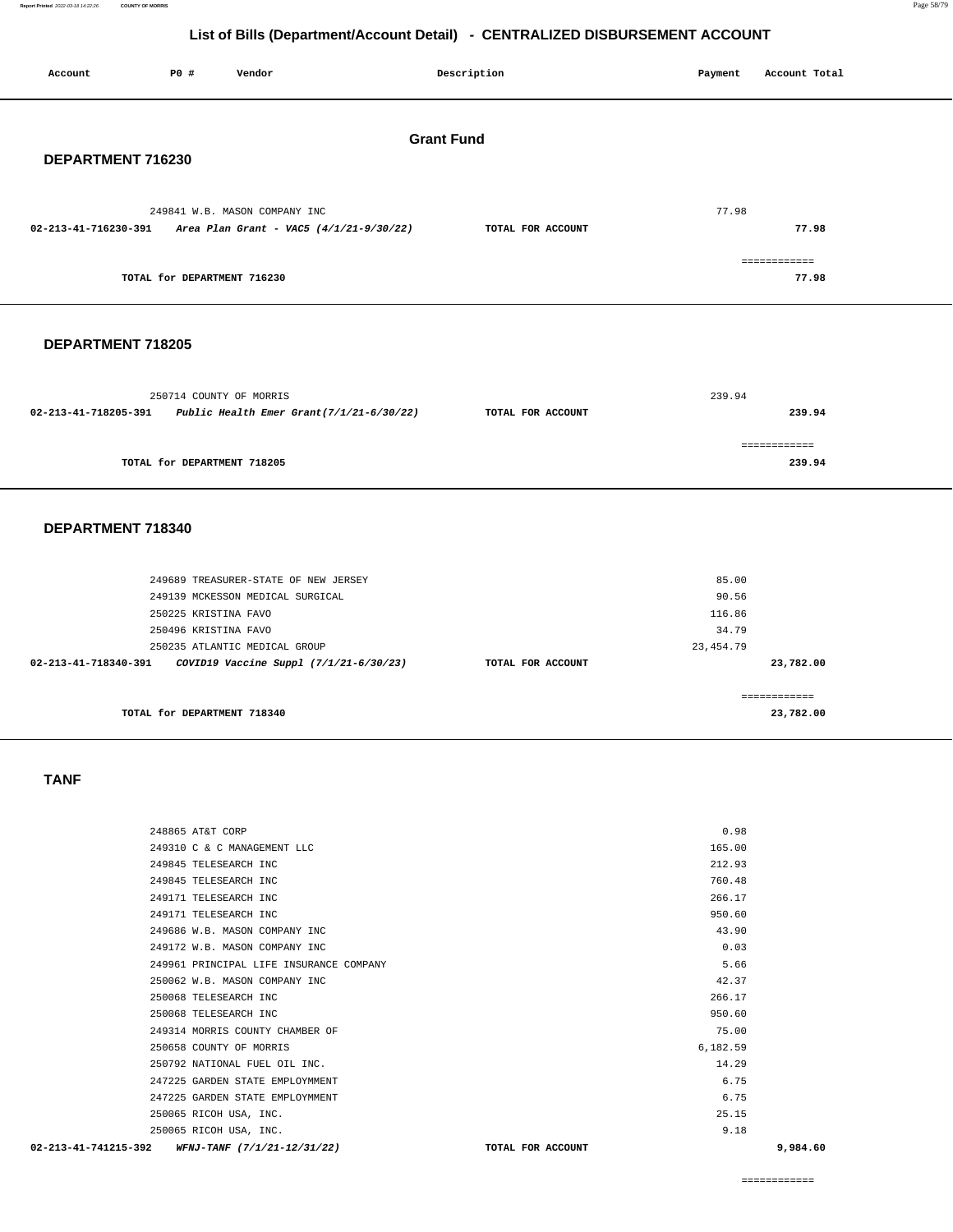#### **Report Printed** 2022-03-18 14:22:26 **COUNTY OF MORRIS** Page 59/79

## **List of Bills (Department/Account Detail) - CENTRALIZED DISBURSEMENT ACCOUNT**

| Account     | P0 #           | Vendor | Description | Payment | Account Total |
|-------------|----------------|--------|-------------|---------|---------------|
| <b>TANF</b> |                |        |             |         |               |
|             | TOTAL for TANF |        |             |         | 9,984.60      |

### **GENERAL ASSISTANCE**

| 248865 AT&T CORP                                                                | 2.61      |              |
|---------------------------------------------------------------------------------|-----------|--------------|
| 249310 C & C MANAGEMENT LLC                                                     | 440.00    |              |
| 249845 TELESEARCH INC                                                           | 547.55    |              |
| 249171 TELESEARCH INC                                                           | 684.43    |              |
| 249686 W.B. MASON COMPANY INC                                                   | 117.07    |              |
| 249172 W.B. MASON COMPANY INC                                                   | 0.08      |              |
| 249961 PRINCIPAL LIFE INSURANCE COMPANY                                         | 15.10     |              |
| 250062 W.B. MASON COMPANY INC                                                   | 108.95    |              |
| 250068 TELESEARCH INC                                                           | 684.43    |              |
| 249314 MORRIS COUNTY CHAMBER OF                                                 | 200.00    |              |
| 250658 COUNTY OF MORRIS                                                         | 11,382.07 |              |
| 247225 GARDEN STATE EMPLOYMMENT                                                 | 18.00     |              |
| 247225 GARDEN STATE EMPLOYMMENT                                                 | 18.00     |              |
| 250065 RICOH USA, INC.                                                          | 67.08     |              |
| 250065 RICOH USA, INC.                                                          | 24.48     |              |
| 02-213-41-741220-392 WFNJ-General Assistance(7/1/21-12/31/22) TOTAL FOR ACCOUNT |           | 14,309.85    |
|                                                                                 |           | ============ |
| TOTAL for GENERAL ASSISTANCE                                                    |           | 14,309.85    |

#### **DEPARTMENT 741230**

| 250658 COUNTY OF MORRIS                             |                   | 3,134.99 |
|-----------------------------------------------------|-------------------|----------|
| 247225 GARDEN STATE EMPLOYMMENT                     |                   | 69.75    |
| 247225 GARDEN STATE EMPLOYMMENT                     |                   | 69.75    |
| 02-213-41-741230-392<br>WFNJ-WLLP (7/1/21-12/31/22) | TOTAL FOR ACCOUNT | 3,274.49 |
|                                                     |                   |          |
| TOTAL for DEPARTMENT 741230                         |                   | 3,274.49 |

### **WIA: Adult**

| TOTAL for WIA: Adult                                |                   |          | 7,624.05      |
|-----------------------------------------------------|-------------------|----------|---------------|
|                                                     |                   |          | ------------- |
| 02-213-41-742205-391<br>WIOA Adult (7/1/20-6/30/22) | TOTAL FOR ACCOUNT |          | 7,624.05      |
| 250072 LASCOMP INSTITUTE OF IT                      |                   | 800.00   |               |
| 249851 LINCOLN TECHNICAL INSTITUTE                  |                   | 799.20   |               |
| 249193 SUSSEX COUNTY COMMUNITY COLLEGE              |                   | 800.00   |               |
| 249194 RUTGERS CENTER FOR CONTINUING                |                   | 1,964.15 |               |
| 249195 ACE HEALTHCARE TRAINING                      |                   | 800.70   |               |
| 249175 AUTOMOTIVE MAGIC LLC                         |                   | 615.00   |               |
| 249175 AUTOMOTIVE MAGIC LLC                         |                   | 615.00   |               |
| 249175 AUTOMOTIVE MAGIC LLC                         |                   | 615.00   |               |
| 249175 AUTOMOTIVE MAGIC LLC                         |                   | 615.00   |               |
|                                                     |                   |          |               |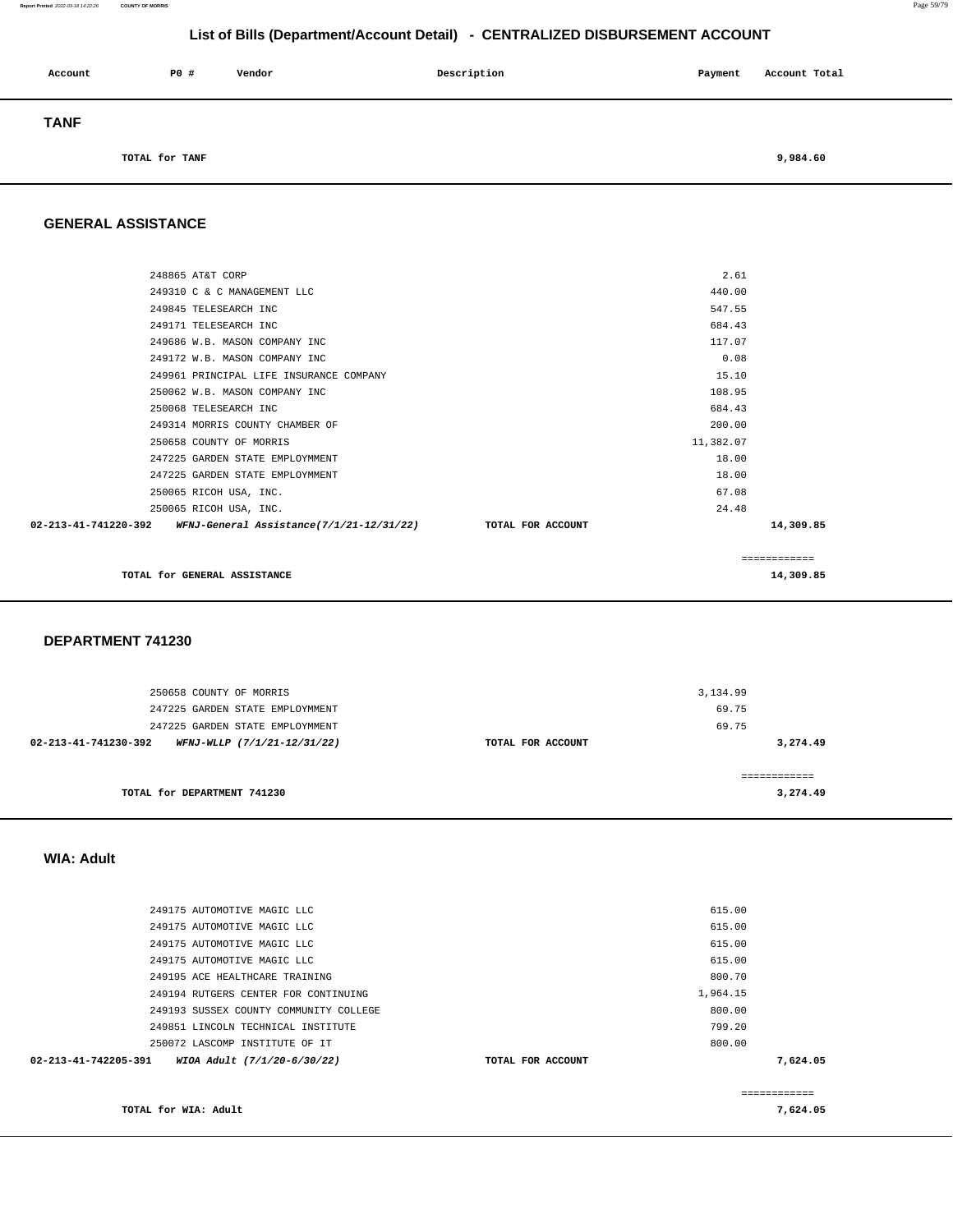| Account | P0 # | Vendor | Description | Payment | Account Total |
|---------|------|--------|-------------|---------|---------------|
|         |      |        |             |         |               |

#### **WIA: Disclocated Worker**

| TOTAL for WIA: Disclocated Worker                                 |                   |          | 9,785.43 |
|-------------------------------------------------------------------|-------------------|----------|----------|
|                                                                   |                   |          |          |
| 02-213-41-742210-391<br>WIOA Dislocated Worker $(7/1/20-6/30/22)$ | TOTAL FOR ACCOUNT |          | 9,785.43 |
| 250714 COUNTY OF MORRIS                                           |                   | 84.93    |          |
| 250085 RUTGERS SCHOOL OF BUSINESS                                 |                   | 670.00   |          |
| 250086 AVTECH INSTITUTE                                           |                   | 800.00   |          |
| 250117 ACE HEALTHCARE TRAINING                                    |                   | 800.00   |          |
| 250074 BTII INSTITUTE, LLC                                        |                   | 800.00   |          |
| 250087 ACE HEALTHCARE TRAINING                                    |                   | 800.00   |          |
| 249852 LASCOMP INSTITUTE OF IT                                    |                   | 800.00   |          |
| 249182 WILLIAM PATERSON UNIVERSITY                                |                   | 749.80   |          |
| 249181 RUTGERS CENTER FOR CONTINUING                              |                   | 800.00   |          |
| 249849 LASCOMP INSTITUTE OF IT                                    |                   | 800.00   |          |
| 249848 LASCOMP INSTITUTE OF IT                                    |                   | 800.00   |          |
| 249180 CUTTING EDGE ACADEMY                                       |                   | 1,080.00 |          |
| 249179 ACE HEALTHCARE TRAINING                                    |                   | 800.70   |          |
|                                                                   |                   |          |          |

 **WIA: Youth** 

| 249682 NEWBRIDGE SERVICES INC                       |                   | 488.00       |
|-----------------------------------------------------|-------------------|--------------|
| 249682 NEWBRIDGE SERVICES INC                       |                   | 244.00       |
| 249682 NEWBRIDGE SERVICES INC                       |                   | 244.00       |
| 249682 NEWBRIDGE SERVICES INC                       |                   | 244.00       |
| 249681 NEWBRIDGE SERVICES INC                       |                   | 244.00       |
| 249681 NEWBRIDGE SERVICES INC                       |                   | 557.00       |
| 249681 NEWBRIDGE SERVICES INC                       |                   | 488.00       |
| 249681 NEWBRIDGE SERVICES INC                       |                   | 244.00       |
| 249681 NEWBRIDGE SERVICES INC                       |                   | 244.00       |
| 249196 NEWBRIDGE SERVICES INC                       |                   | 244.00       |
| 249196 NEWBRIDGE SERVICES INC                       |                   | 244.00       |
| 249196 NEWBRIDGE SERVICES INC                       |                   | 244.00       |
| 249196 NEWBRIDGE SERVICES INC                       |                   | 244.00       |
| 249955 NEWBRIDGE SERVICES INC                       |                   | 1,113.00     |
| 249955 NEWBRIDGE SERVICES INC                       |                   | 605.00       |
| 249955 NEWBRIDGE SERVICES INC                       |                   | 399.00       |
| 249955 NEWBRIDGE SERVICES INC                       |                   | 557.00       |
| 249850 NEWBRIDGE SERVICES INC                       |                   | 675.00       |
| 249850 NEWBRIDGE SERVICES INC                       |                   | 675.00       |
| 249850 NEWBRIDGE SERVICES INC                       |                   | 675.00       |
| 02-213-41-742220-391<br>WIOA Youth (7/1/20-6/30/22) | TOTAL FOR ACCOUNT | 8,672.00     |
|                                                     |                   |              |
|                                                     |                   | ============ |
| TOTAL for WIA: Youth                                |                   | 8,672.00     |

| 249385 ACE HEALTHCARE TRAINING     | 2,003.73 |
|------------------------------------|----------|
| 248865 AT&T CORP                   | 5.56     |
| 249310 C & C MANAGEMENT LLC        | 935.00   |
| 249685 DAWN CENTER FOR INDEPENDENT | 499.00   |
| 249685 DAWN CENTER FOR INDEPENDENT | 499.00   |
| 249685 DAWN CENTER FOR INDEPENDENT | 499.00   |
| 249685 DAWN CENTER FOR INDEPENDENT | 499.00   |
| 249685 DAWN CENTER FOR INDEPENDENT | 499.00   |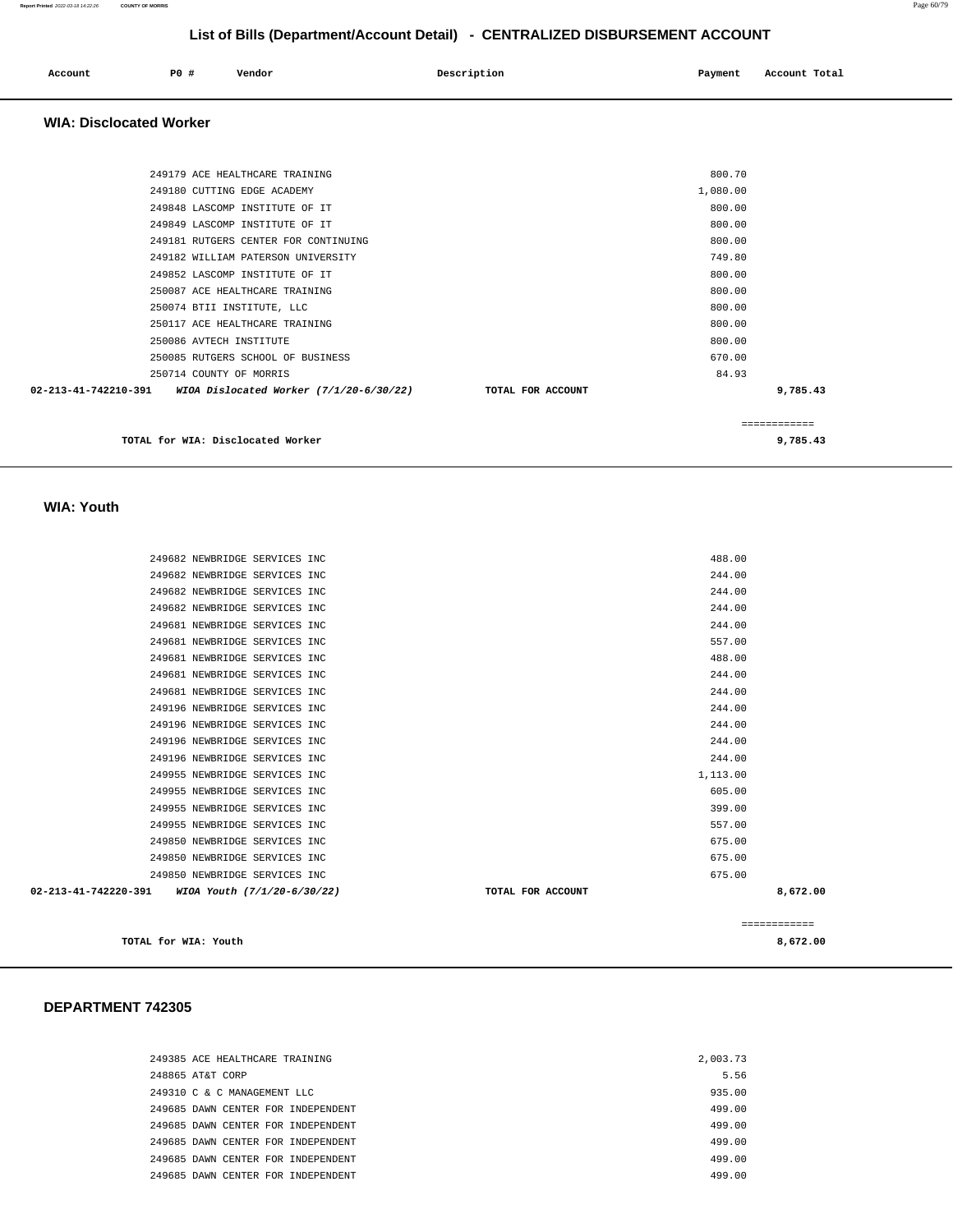| Account | P0 # | Vendor | Description | Payment | Account Total |
|---------|------|--------|-------------|---------|---------------|
|         |      |        |             |         |               |

#### **DEPARTMENT 742305**

|                                                  |                   | ============ |
|--------------------------------------------------|-------------------|--------------|
| 02-213-41-742305-391 WIOA Adult (7/1/21-6/30/23) | TOTAL FOR ACCOUNT | 49,368.60    |
| 250065 RICOH USA, INC.                           |                   | 52.02        |
| 250065 RICOH USA, INC.                           |                   | 142.54       |
| 247225 GARDEN STATE EMPLOYMMENT                  |                   | 155.25       |
| 247225 GARDEN STATE EMPLOYMMENT                  |                   | 155.25       |
| 247225 GARDEN STATE EMPLOYMMENT                  |                   | 38.25        |
| 247225 GARDEN STATE EMPLOYMMENT                  |                   | 38.25        |
| 250658 COUNTY OF MORRIS                          |                   | 24,096.80    |
| 249314 MORRIS COUNTY CHAMBER OF                  |                   | 425.00       |
| 250071 COUNTY COLLEGE OF MORRIS                  |                   | 2,545.60     |
| 250077 M.C. SCHOOL OF TECHNOLOGY                 |                   | 1,299.00     |
| 250068 TELESEARCH INC                            |                   | 258.36       |
| 249961 PRINCIPAL LIFE INSURANCE COMPANY          |                   | 32.08        |
| 249954 ACE HEALTHCARE TRAINING                   |                   | 2,003.70     |
| 249172 W.B. MASON COMPANY INC                    |                   | 0.15         |
| 249686 W.B. MASON COMPANY INC                    |                   | 248.77       |
| 249171 TELESEARCH INC                            |                   | 243.60       |
| 249183 TRINITY DIRECT, LLC                       |                   | 499.00       |
| 249183 TRINITY DIRECT, LLC                       |                   | 499.00       |
| 249845 TELESEARCH INC                            |                   | 206.69       |
| 249327 RUTGERS CENTER FOR CONTINUING             |                   | 3,000.00     |
| 249185 RUTGERS CENTER FOR CONTINUING             |                   | 3,000.00     |
| 249846 NEWBRIDGE SERVICES INC                    |                   | 499.00       |
| 249846 NEWBRIDGE SERVICES INC                    |                   | 499.00       |
| 249846 NEWBRIDGE SERVICES INC                    |                   | 499.00       |
| 249846 NEWBRIDGE SERVICES INC                    |                   | 499.00       |
| 249846 NEWBRIDGE SERVICES INC                    |                   | 499.00       |
| 249846 NEWBRIDGE SERVICES INC                    |                   | 499.00       |
| 249846 NEWBRIDGE SERVICES INC                    |                   | 499.00       |
| 249685 DAWN CENTER FOR INDEPENDENT               |                   | 499.00       |
| 249685 DAWN CENTER FOR INDEPENDENT               |                   | 499.00       |
| 249685 DAWN CENTER FOR INDEPENDENT               |                   | 499.00       |
|                                                  |                   |              |

**TOTAL for DEPARTMENT 742305 49,368.60**

| 249407 ACE HEALTHCARE TRAINING          | 2,003.73 |
|-----------------------------------------|----------|
| 249684 ACE HEALTHCARE TRAINING          | 1,504.00 |
| 248865 AT&T CORP                        | 15.03    |
| 249310 C & C MANAGEMENT LLC             | 2,530.00 |
| 249847 EZ WHEELS DRIVING SCHOOL         | 628.32   |
| 249680 EZ WHEELS DRIVING SCHOOL         | 685.44   |
| 249679 EZ WHEELS DRIVING SCHOOL         | 1,119.72 |
| 249678 EZ WHEELS DRIVING SCHOOL         | 628.32   |
| 249677 EZ WHEELS DRIVING SCHOOL         | 1,142.40 |
| 249187 RAMAPO COLLEGE OF NJ             | 3.200.00 |
| 249845 TELESEARCH INC                   | 558.83   |
| 249171 TELESEARCH INC                   | 658.62   |
| 249686 W.B. MASON COMPANY INC.          | 673.16   |
| 249270 WILLIAM PATERSON UNIVERSITY      | 1,227.00 |
| 249172 W.B. MASON COMPANY INC           | 0.44     |
| 249957 ACE HEALTHCARE TRAINING          | 2,003.70 |
| 249953 ACE HEALTHCARE TRAINING          | 3,000.00 |
| 249961 PRINCIPAL LIFE INSURANCE COMPANY | 86.80    |
| 249970 EZ WHEELS DRIVING SCHOOL         | 760.00   |
| 250069 ROBOTECH CAD SOLUTIONS           | 2,688.00 |
| 250070 ROBOTECH CAD SOLUTIONS           | 2,688.00 |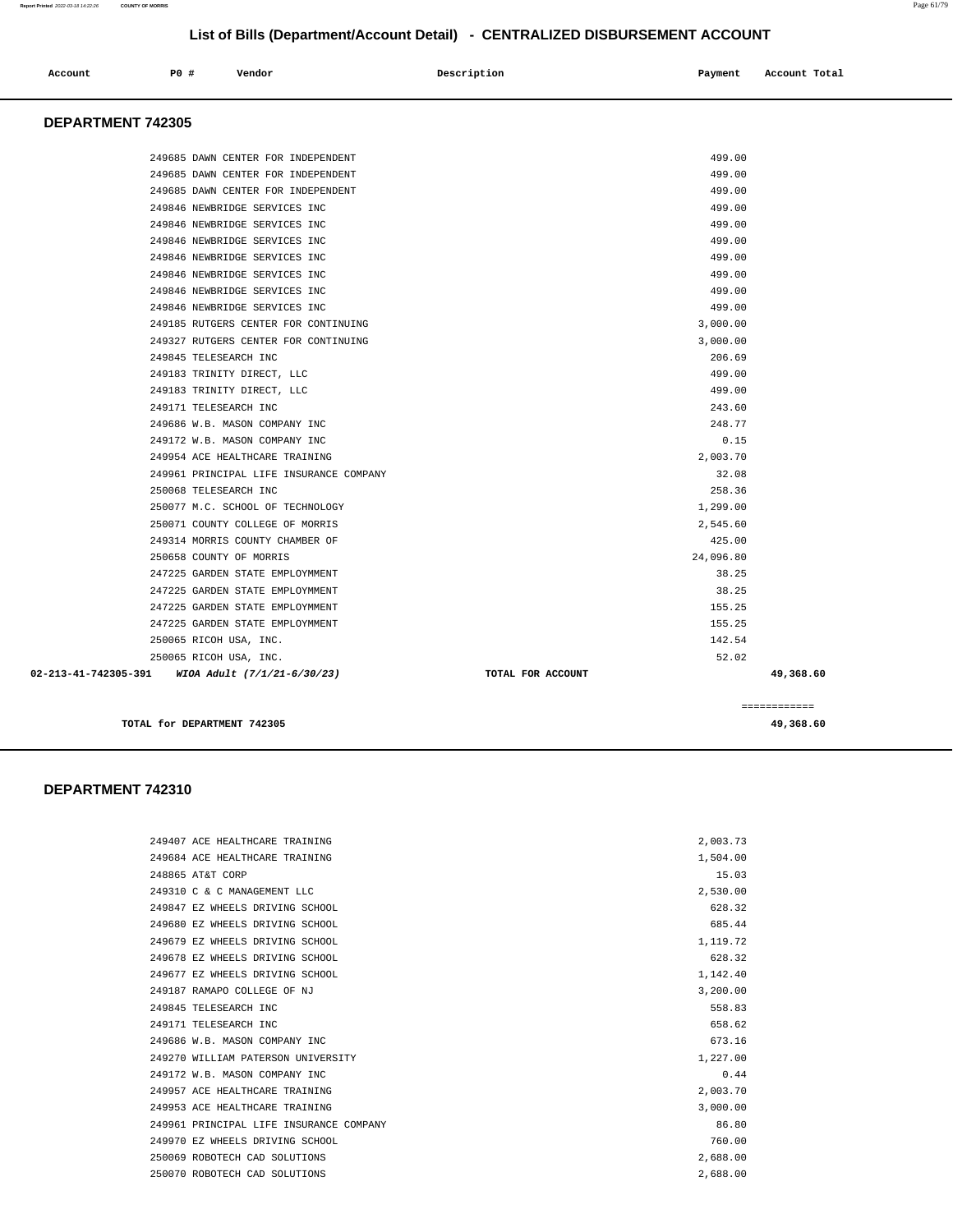#### **Report Printed** 2022-03-18 14:22:26 **COUNTY OF MORRIS** Page 62/79

**List of Bills (Department/Account Detail) - CENTRALIZED DISBURSEMENT ACCOUNT**

| Account                     | P0 #                  | Vendor                                    | Description       | Payment   | Account Total |
|-----------------------------|-----------------------|-------------------------------------------|-------------------|-----------|---------------|
| DEPARTMENT 742310           |                       |                                           |                   |           |               |
|                             | 250068 TELESEARCH INC |                                           |                   | 698.54    |               |
|                             |                       | 250088 COUNTY COLLEGE OF MORRIS           |                   | 2,545.60  |               |
|                             |                       | 249314 MORRIS COUNTY CHAMBER OF           |                   | 1,150.00  |               |
|                             | 250580 SANDRA ROCA    |                                           |                   | 117.00    |               |
|                             |                       | 250658 COUNTY OF MORRIS                   |                   | 48,871.92 |               |
|                             |                       | 247225 GARDEN STATE EMPLOYMMENT           |                   | 103.50    |               |
|                             |                       | 247225 GARDEN STATE EMPLOYMMENT           |                   | 103.50    |               |
|                             |                       | 250065 RICOH USA, INC.                    |                   | 385.71    |               |
|                             |                       | 250065 RICOH USA, INC.                    |                   | 140.75    |               |
| 02-213-41-742310-391        |                       | WIOA Dislocated Worker $(7/1/21-6/30/23)$ | TOTAL FOR ACCOUNT |           | 81,918.03     |
|                             |                       |                                           |                   |           | ============  |
| TOTAL for DEPARTMENT 742310 |                       |                                           |                   |           | 81,918.03     |

#### **DEPARTMENT 742320**

| TOTAL for DEPARTMENT 742320                      |                   |           | ============<br>33,328.83 |
|--------------------------------------------------|-------------------|-----------|---------------------------|
| 02-213-41-742320-391 WIOA Youth (4/1/21-6/30/23) | TOTAL FOR ACCOUNT |           | 33,328.83                 |
| 250065 RICOH USA, INC.                           |                   | 79.55     |                           |
| 250065 RICOH USA, INC.                           |                   | 218.00    |                           |
| 247225 GARDEN STATE EMPLOYMMENT                  |                   | 58.50     |                           |
| 247225 GARDEN STATE EMPLOYMMENT                  |                   | 58.50     |                           |
| 250658 COUNTY OF MORRIS                          |                   | 15,564.60 |                           |
| 249314 MORRIS COUNTY CHAMBER OF                  |                   | 650.00    |                           |
| 250089 WARREN COUNTY COMMUNITY COLL.             |                   | 835.36    |                           |
| 249961 PRINCIPAL LIFE INSURANCE COMPANY          |                   | 49.06     |                           |
| 249969 ACE HEALTHCARE TRAINING                   |                   | 1,196.30  |                           |
| 249959 NEWBRIDGE SERVICES INC                    |                   | 1,307.00  |                           |
| 249959 NEWBRIDGE SERVICES INC                    |                   | 923.00    |                           |
| 249959 NEWBRIDGE SERVICES INC                    |                   | 923.00    |                           |
| 249959 NEWBRIDGE SERVICES INC                    |                   | 1,307.00  |                           |
| 249959 NEWBRIDGE SERVICES INC                    |                   | 923.00    |                           |
| 249959 NEWBRIDGE SERVICES INC                    |                   | 1,307.00  |                           |
| 249959 NEWBRIDGE SERVICES INC                    |                   | 923.00    |                           |
| 249958 NEWBRIDGE SERVICES INC                    |                   | 692.00    |                           |
| 249958 NEWBRIDGE SERVICES INC                    |                   | 103.75    |                           |
| 249958 NEWBRIDGE SERVICES INC                    |                   | 692.00    |                           |
| 249958 NEWBRIDGE SERVICES INC                    |                   | 103.75    |                           |
| 249958 NEWBRIDGE SERVICES INC                    |                   | 103.75    |                           |
| 249956 NEWBRIDGE SERVICES INC                    |                   | 692.00    |                           |
| 249956 NEWBRIDGE SERVICES INC                    |                   | 692.00    |                           |
| 249956 NEWBRIDGE SERVICES INC                    |                   | 103.75    |                           |
| 249172 W.B. MASON COMPANY INC                    |                   | 0.25      |                           |
| 249686 W.B. MASON COMPANY INC                    |                   | 380.48    |                           |
| 249310 C & C MANAGEMENT LLC                      |                   | 1,430.00  |                           |
| 248865 AT&T CORP                                 |                   | 8.50      |                           |
| 249384 ACE HEALTHCARE TRAINING                   |                   | 2,003.73  |                           |

#### **Reach Program**

250658 COUNTY OF MORRIS **02-213-41-751105-391 REACH Program (1/1/21-12/31/21) TOTAL FOR ACCOUNT** 

24,360.84

250658 COUNTY OF MORRIS 11,923.83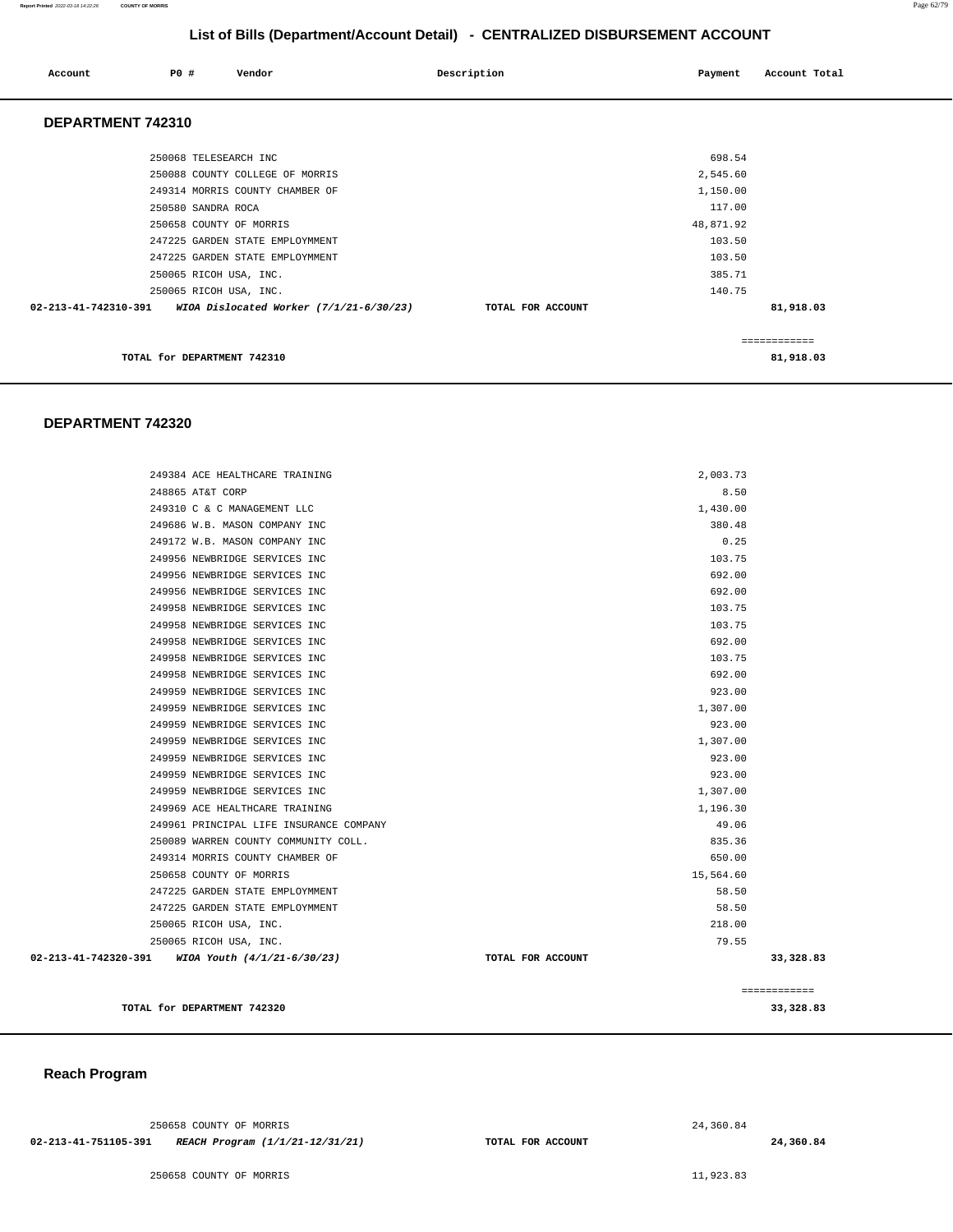#### 250256 CENTER FOR EVALUATION [2,037.00](https://2,037.00)  **02-213-41-752140-392 JDAI-21-IF-14 (1/1/21 -12/31/21) TOTAL FOR ACCOUNT [2,037.00](https://2,037.00)**

 **DEPARTMENT 752140** 

| 250257 CENTER FOR FAMILY SERVICES -                       |                   | 42,104.00  |
|-----------------------------------------------------------|-------------------|------------|
| 250257 CENTER FOR FAMILY SERVICES -                       |                   | 51,427.00  |
| 250257 CENTER FOR FAMILY SERVICES -                       |                   | 38,786.00  |
| 250257 CENTER FOR FAMILY SERVICES -                       |                   | 53,416.00  |
| SCP-Family Court(1/1/21-12/31/21)<br>02-213-41-752115-392 | TOTAL FOR ACCOUNT | 185,733.00 |
|                                                           |                   |            |
|                                                           |                   |            |
| TOTAL for SCP: Family Court                               |                   | 185,733.00 |
|                                                           |                   |            |

## **SCP: Family Court**

| 250311 JERSEY BATTERED WOMEN'S                                 |                   | 928.00       |  |
|----------------------------------------------------------------|-------------------|--------------|--|
| 250311 JERSEY BATTERED WOMEN'S                                 |                   | 1,447.00     |  |
| 250311 JERSEY BATTERED WOMEN'S                                 |                   | 284.00       |  |
| 250311 JERSEY BATTERED WOMEN'S                                 |                   | 27.00        |  |
| 250316 HOMELESS SOLUTIONS, INC.                                |                   | 7,928.00     |  |
| 250316 HOMELESS SOLUTIONS, INC.                                |                   | 5,946.00     |  |
| 250316 HOMELESS SOLUTIONS, INC.                                |                   | 5,946.00     |  |
| 250316 HOMELESS SOLUTIONS, INC.                                |                   | 5,946.00     |  |
| 250254 MORRISTOWN NEIGHBORHOOD HOUSE                           |                   | 2,473.00     |  |
| 250254 MORRISTOWN NEIGHBORHOOD HOUSE                           |                   | 2,345.00     |  |
| 250254 MORRISTOWN NEIGHBORHOOD HOUSE                           |                   | 7,966.00     |  |
| 250254 MORRISTOWN NEIGHBORHOOD HOUSE                           |                   | 1,732.00     |  |
| 250252 MORRIS ARTS                                             |                   | 3,600.00     |  |
| 250252 MORRIS ARTS                                             |                   | 3,600.00     |  |
| 250252 MORRIS ARTS                                             |                   | 5,200.00     |  |
| 250252 MORRIS ARTS                                             |                   | 1,600.00     |  |
| 250251 CENTER FOR EVALUATION                                   |                   | 28,815.00    |  |
| 250251 CENTER FOR EVALUATION                                   |                   | 30,855.00    |  |
| 250251 CENTER FOR EVALUATION                                   |                   | 28,560.00    |  |
| 250251 CENTER FOR EVALUATION                                   |                   | 11,645.00    |  |
| 250253 MORRISTOWN NEIGHBORHOOD HOUSE                           |                   | 16,440.00    |  |
| 250253 MORRISTOWN NEIGHBORHOOD HOUSE                           |                   | 17,092.00    |  |
| 250255 NEWBRIDGE SERVICES INC                                  |                   | 20,571.00    |  |
| 250255 NEWBRIDGE SERVICES INC                                  |                   | 30,521.00    |  |
| 250255 NEWBRIDGE SERVICES INC                                  |                   | 11,046.00    |  |
| 02-213-41-752105-392<br>SCP-Program Services (1/1/21-12/31/21) | TOTAL FOR ACCOUNT | 252,513.00   |  |
|                                                                |                   | ============ |  |
| TOTAL for SCP: Program Services                                |                   | 252,513.00   |  |

## **SCP: Program Services**

| Account              | P0 #                    | Vendor                          | Description       | Payment | Account Total             |
|----------------------|-------------------------|---------------------------------|-------------------|---------|---------------------------|
| <b>Reach Program</b> |                         |                                 |                   |         |                           |
| 02-213-41-751105-392 |                         | REACH Program (1/1/21-12/31/21) | TOTAL FOR ACCOUNT |         | 11,923.83                 |
|                      | TOTAL for Reach Program |                                 |                   |         | ============<br>36,284.67 |

**List of Bills (Department/Account Detail) - CENTRALIZED DISBURSEMENT ACCOUNT**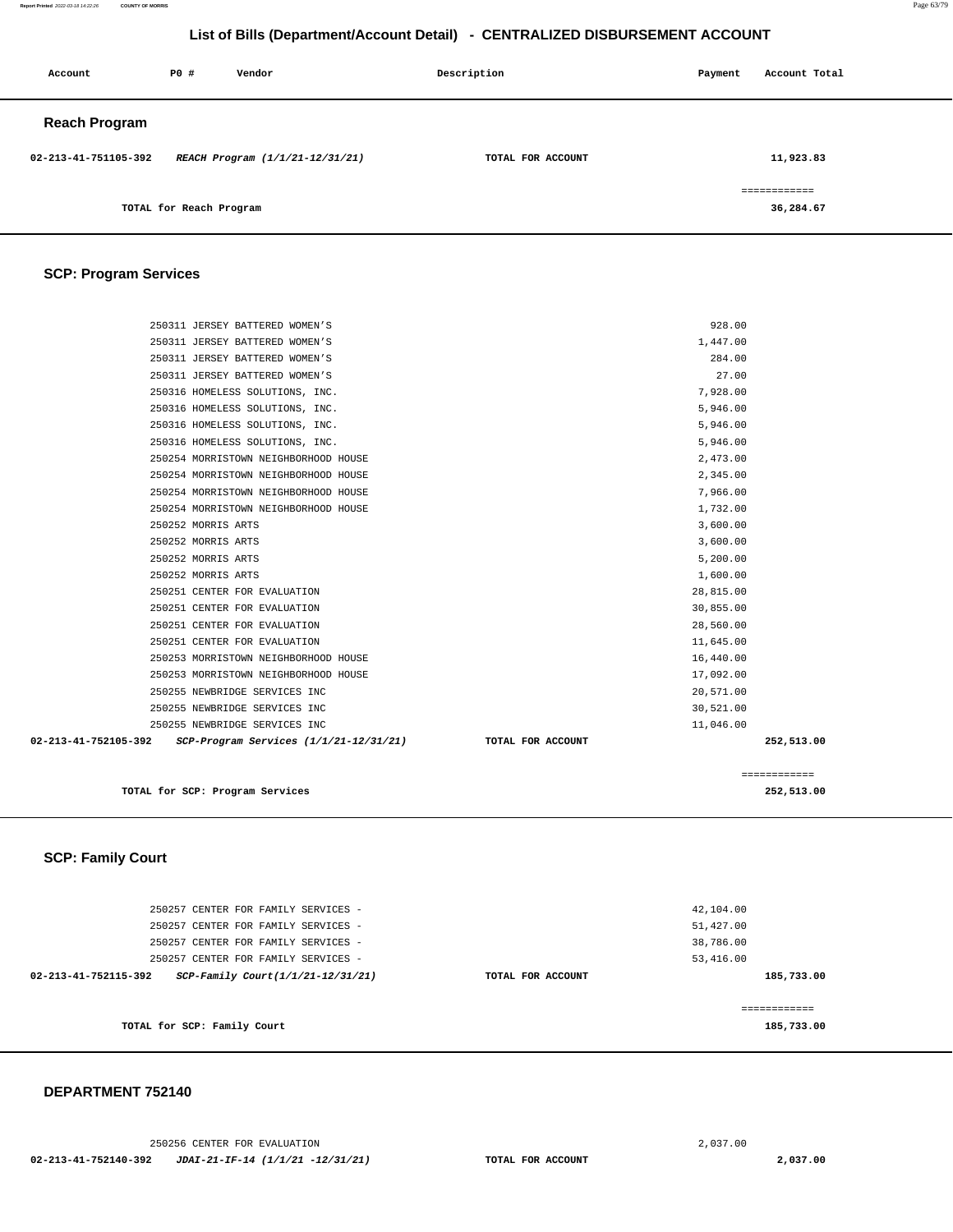**Report Printed** 2022-03-18 14:22:26 **COUNTY OF MORRIS** Page 64/79

## **List of Bills (Department/Account Detail) - CENTRALIZED DISBURSEMENT ACCOUNT**

| Account           | PO#                         | Vendor | Description | Payment | Account Total |  |
|-------------------|-----------------------------|--------|-------------|---------|---------------|--|
| DEPARTMENT 752140 |                             |        |             |         |               |  |
|                   |                             |        |             |         | ============  |  |
|                   | TOTAL for DEPARTMENT 752140 |        |             |         | 2,037.00      |  |

**DEPARTMENT 754110** 

| 250326 HOMELESS SOLUTIONS, INC.                                    | 7,625.00          |               |
|--------------------------------------------------------------------|-------------------|---------------|
| 250324 HOMELESS SOLUTIONS, INC.                                    | 9,750.00          |               |
| 250322 HOMELESS SOLUTIONS, INC.                                    | 6, 125.00         |               |
| 02-213-41-754110-391<br>Social Srvcs for Hmlss (1/1/21-12/31/21)   | TOTAL FOR ACCOUNT | 23,500.00     |
| 250319 HOMELESS SOLUTIONS, INC.                                    | 1,476.21          |               |
| 250329 FAMILY PROMISE OF                                           | 16,400.00         |               |
| 250328 FAMILY PROMISE OF                                           | 16,600.00         |               |
| 250327 FAMILY PROMISE OF                                           | 9,999.00          |               |
| 250327 FAMILY PROMISE OF                                           | 3,999.00          |               |
| 250327 FAMILY PROMISE OF                                           | 3,310.00          |               |
| 250325 HOMELESS SOLUTIONS, INC.                                    | 10,121.00         |               |
| 250320 HOMELESS SOLUTIONS, INC.                                    | 17,763.00         |               |
| 250323 HOMELESS SOLUTIONS, INC.                                    | 3,596.00          |               |
| 250321 HOMELESS SOLUTIONS, INC.                                    | 5,220.00          |               |
| 02-213-41-754110-392<br>Social Srvcs for Hmlss $(1/1/21-12/31/21)$ | TOTAL FOR ACCOUNT | 88,484.21     |
|                                                                    |                   | ------------- |

**TOTAL for DEPARTMENT 754110 111,984.21 111,984.21** 

 **DEPARTMENT 757120** 

| 250284 PREVENTION IS KEY                                     |                   | 54,793.00 |
|--------------------------------------------------------------|-------------------|-----------|
| 250287 LEGAL SERVICES OF NORTHWEST                           |                   | 1,080.00  |
| 02-213-41-757120-392<br>Chapter 51 (6/30/20-6/29/21) 9/30/22 | TOTAL FOR ACCOUNT | 55,873.00 |
|                                                              |                   |           |
|                                                              |                   |           |
| TOTAL for DEPARTMENT 757120                                  |                   | 55,873.00 |

 **DEPARTMENT 784230** 

| 248105 SOLAR TECHNOLOGY INC. |                                                 | 59, 451.34        |           |  |
|------------------------------|-------------------------------------------------|-------------------|-----------|--|
|                              | 02-213-41-784230-391 FY19 UASI (9/1/19-8/31/22) | TOTAL FOR ACCOUNT | 59,451.34 |  |
|                              |                                                 |                   |           |  |
|                              |                                                 |                   |           |  |
|                              | TOTAL for DEPARTMENT 784230                     |                   | 59,451.34 |  |
|                              |                                                 |                   |           |  |

 **MAPS** 

| 02-213-41-786105-394 | MAPS (1/1/21-12/31/21)        | TOTAL FOR ACCOUNT | 14,857.02 |
|----------------------|-------------------------------|-------------------|-----------|
|                      | 250792 NATIONAL FUEL OIL INC. |                   | 9,226.62  |
|                      | 241398 DELL MARKETING L.P.    |                   | 5,630.40  |
|                      |                               |                   |           |

**TOTAL for MAPS** 

**14,857.02**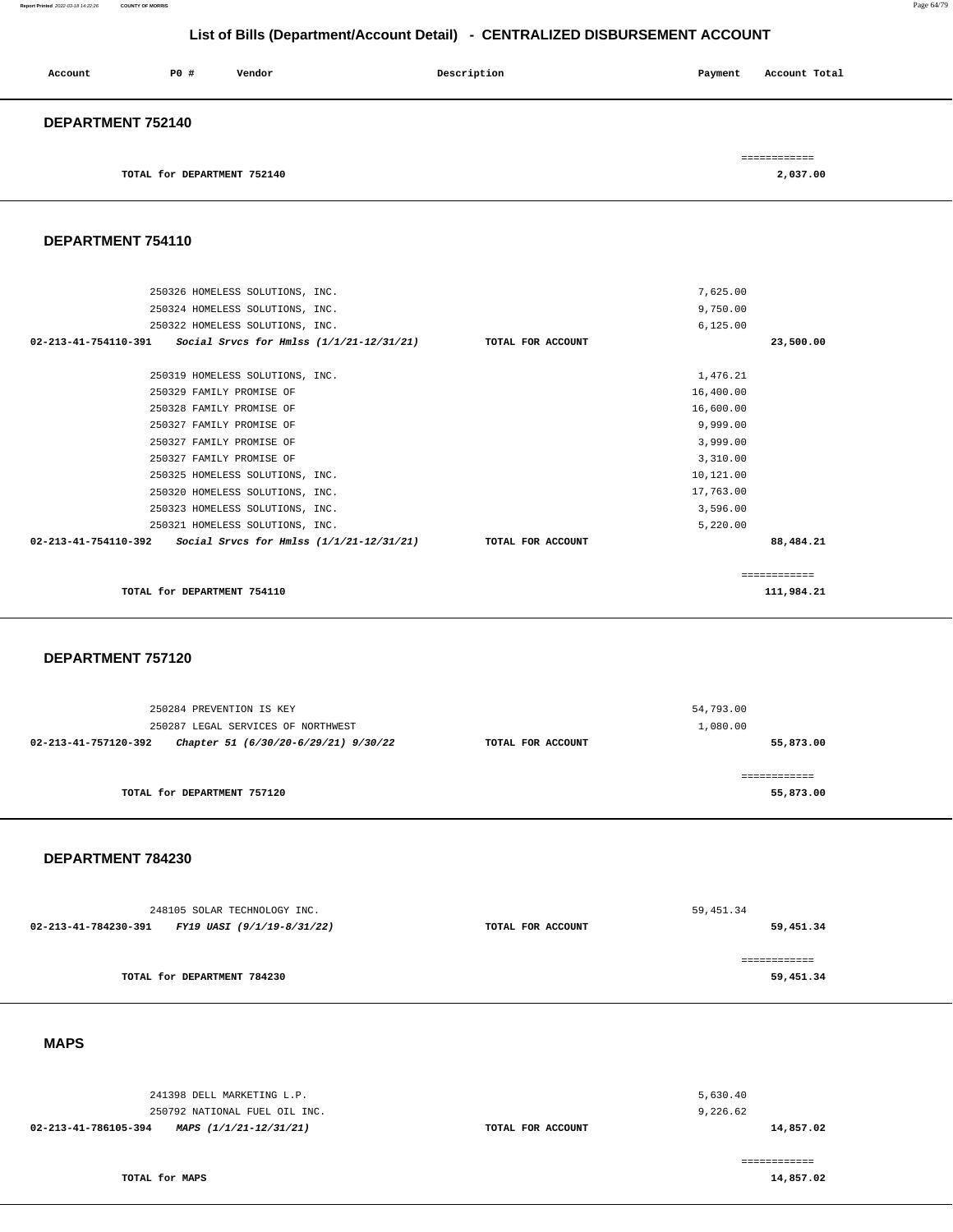| Account              | P0 #           | Vendor                        | Description       | Payment | Account Total |
|----------------------|----------------|-------------------------------|-------------------|---------|---------------|
|                      |                |                               |                   |         |               |
| <b>MAPS</b>          |                |                               |                   |         |               |
|                      |                |                               |                   |         |               |
|                      |                | 250150 W.B. MASON COMPANY INC |                   | 136.44  |               |
|                      |                | 250150 W.B. MASON COMPANY INC |                   | 68.88   |               |
|                      |                | 250150 W.B. MASON COMPANY INC |                   | 12.00   |               |
|                      |                | 250150 W.B. MASON COMPANY INC |                   | 189.80  |               |
|                      |                | 250150 W.B. MASON COMPANY INC |                   | 139.56  |               |
|                      |                | 250150 W.B. MASON COMPANY INC |                   | 5.16    |               |
|                      |                | 250150 W.B. MASON COMPANY INC |                   | 11.30   |               |
| 02-213-41-786205-394 |                | MAPS (1/1/22-12/31/22)        | TOTAL FOR ACCOUNT |         | 563.14        |
|                      |                |                               |                   |         | ===========   |
|                      | TOTAL for MAPS |                               |                   |         | 563.14        |

 **DEPARTMENT 806202** 

| 249988 SAINT ELIZABETH UNIVERSITY<br>249988 SAINT ELIZABETH UNIVERSITY |                   | 1,398.00<br>2,098.00 |
|------------------------------------------------------------------------|-------------------|----------------------|
| Hope One Donations<br>02-213-41-806202-395                             | TOTAL FOR ACCOUNT | 3,496.00             |
| TOTAL for DEPARTMENT 806202                                            |                   | 3,496.00             |

#### **DEPARTMENT 806210**

|                      | TOTAL for DEPARTMENT 806210            |  |                   |        | 2,730.00 |
|----------------------|----------------------------------------|--|-------------------|--------|----------|
| 02-213-41-806210-392 | $SAPT - MAT (7/1/21-6/30/22)$          |  | TOTAL FOR ACCOUNT |        | 2,730.00 |
|                      | 249071 MORRIS COUNTY AFTER CARE CENTER |  |                   | 630.00 |          |
|                      | 249071 MORRIS COUNTY AFTER CARE CENTER |  |                   | 440.00 |          |
|                      | 249071 MORRIS COUNTY AFTER CARE CENTER |  |                   | 280.00 |          |
|                      | 249071 MORRIS COUNTY AFTER CARE CENTER |  |                   | 60.00  |          |
|                      | 249071 MORRIS COUNTY AFTER CARE CENTER |  |                   | 630.00 |          |
|                      | 249071 MORRIS COUNTY AFTER CARE CENTER |  |                   | 360.00 |          |
|                      | 249109 MORRIS COUNTY AFTER CARE CENTER |  |                   | 120.00 |          |
|                      | 249109 MORRIS COUNTY AFTER CARE CENTER |  |                   | 90.00  |          |
|                      | 249109 MORRIS COUNTY AFTER CARE CENTER |  |                   | 120.00 |          |
|                      |                                        |  |                   |        |          |

#### **DEPARTMENT 864185**

| 250510 AMERICAN ASPHALT & TRUCKING LLC<br>250516 J.A. ALEXANDER INC. |                   | 15,486.82<br>19,498.08 |
|----------------------------------------------------------------------|-------------------|------------------------|
| 2021 ATP - County Aid (4/15/21-4/15/24)<br>02-213-41-864185-391      | TOTAL FOR ACCOUNT | 34,984.90              |
|                                                                      |                   |                        |
| TOTAL for DEPARTMENT 864185                                          |                   | 34,984.90              |

**Report Printed** 2022-03-18 14:22:26 **COUNTY OF MORRIS** Page 65/79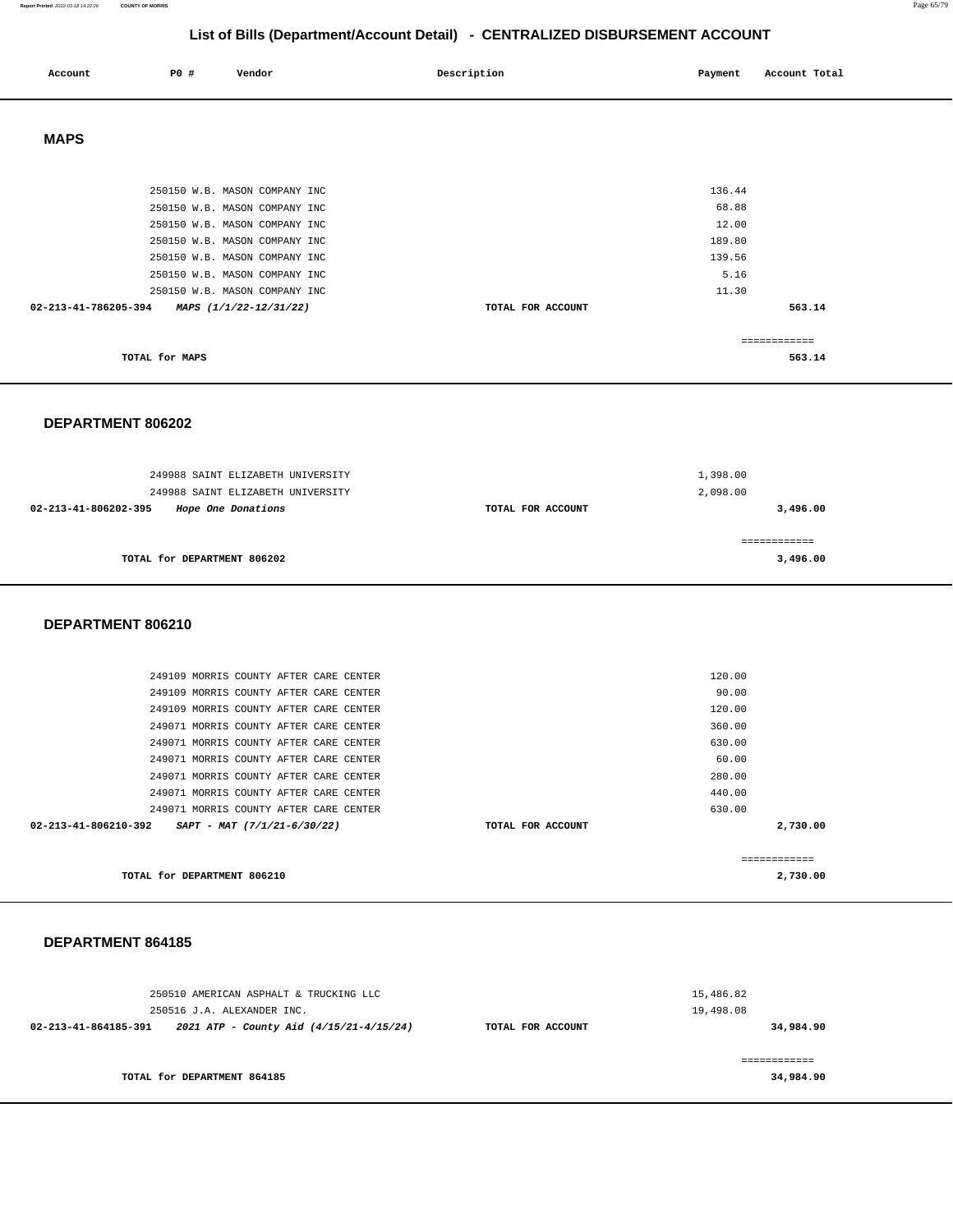| Account                  | P0 #                        | Vendor                                                                                 | Description       | Payment   | Account Total             |
|--------------------------|-----------------------------|----------------------------------------------------------------------------------------|-------------------|-----------|---------------------------|
| <b>DEPARTMENT 864250</b> |                             |                                                                                        |                   |           |                           |
| 02-213-41-864250-392     |                             | 249693 HOLZHAUER & HOLENSTEIN, LLC<br>Landing Rd Bridge Repl (12/5/19-12/5/22)         | TOTAL FOR ACCOUNT | 11,205.00 | 11,205.00                 |
|                          | TOTAL for DEPARTMENT 864250 |                                                                                        |                   |           | ============<br>11,205.00 |
| <b>DEPARTMENT 864425</b> |                             |                                                                                        |                   |           |                           |
| 02-213-41-864425-391     |                             | 250470 JOHNSON MIRMIRAN AND THOMPSON, INC.<br>BerkshireVall Rd RHC642(3/31/21-3/31/24) | TOTAL FOR ACCOUNT | 552.67    | 552.67                    |
|                          | TOTAL for DEPARTMENT 864425 |                                                                                        |                   |           | ============<br>552.67    |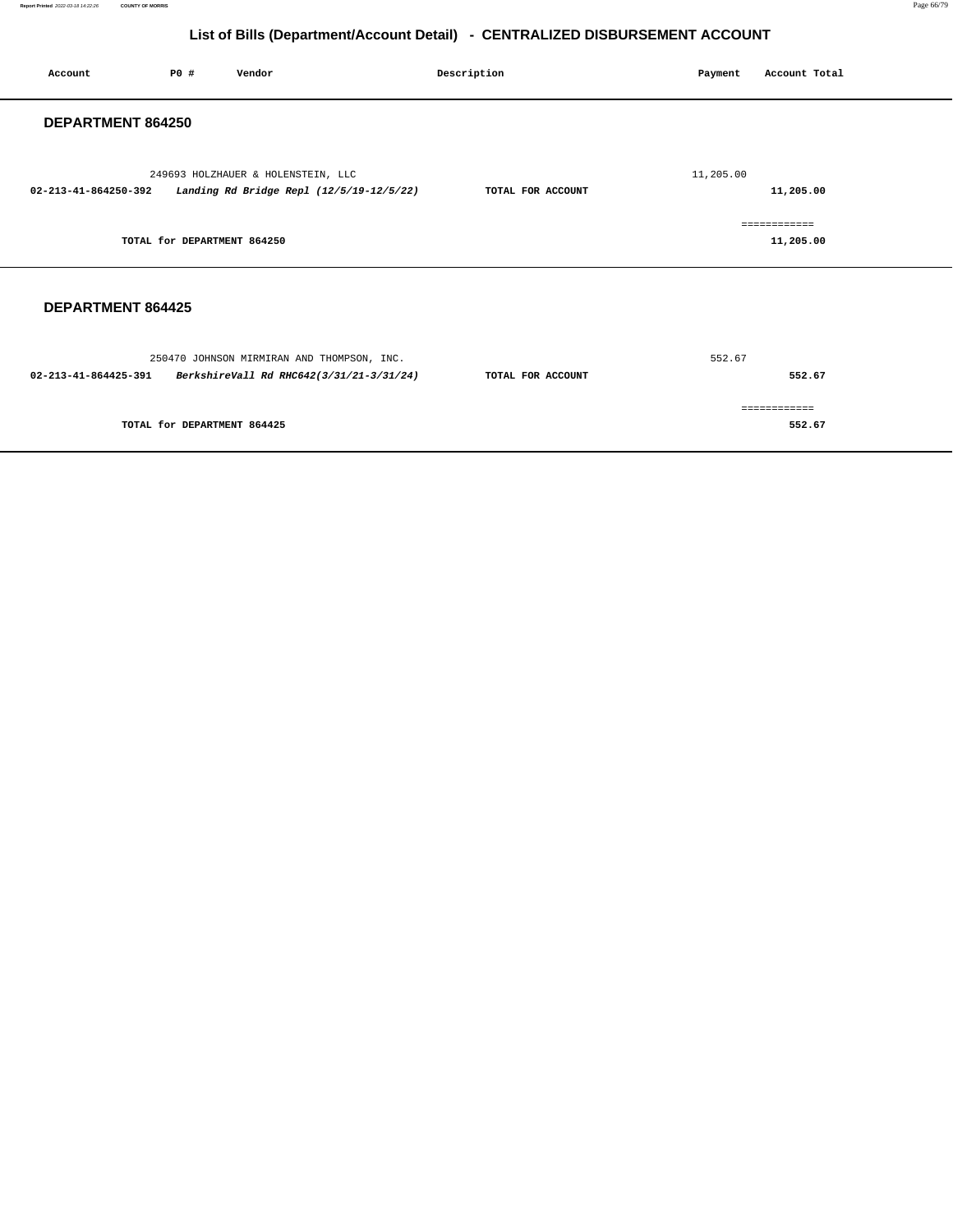249422 NORTHEASTERN INTERIOR SERVICES LLC [19,768.28](https://19,768.28)  **04-216-55-953401-940 Upgrade Interior/Exterior Ruth Davis Dr TOTAL FOR ACCOUNT [19,768.28](https://19,768.28)** 

 **DEPARTMENT 953401** 

| 250505 AUTOMATIC DOOR SYSTEMS, LLC                 |                   | 69,005.80 |
|----------------------------------------------------|-------------------|-----------|
| 04-216-55-953384-940<br>Greystone/CAC Improvements | TOTAL FOR ACCOUNT | 69,005.80 |
|                                                    |                   |           |
| TOTAL for DEPARTMENT 953384                        |                   | 69,005.80 |

### **DEPARTMENT 953384**

|                      | 249874 FRENCH & PARRELLO ASSOCIATES |                   | 1,675.00 |
|----------------------|-------------------------------------|-------------------|----------|
| 04-216-55-953363-909 | Paving & Resurfacing Various Roads  | TOTAL FOR ACCOUNT | 1,675.00 |
|                      | TOTAL for DEPARTMENT 953363         |                   | 1,675.00 |

#### **DEPARTMENT 953363**

| TOTAL for DEPARTMENT 953362 |                                         |                   | 3,896.42    |  |
|-----------------------------|-----------------------------------------|-------------------|-------------|--|
|                             |                                         |                   | =========== |  |
| 04-216-55-953362-951        | Security Improvement AR Bldg/Courthouse | TOTAL FOR ACCOUNT | 3,896.42    |  |
|                             | 249647 R.D. SALES DOOR & HARDWARE LLC   |                   | 165.00      |  |
| 249647 R.D. SALES           | DOOR & HARDWARE LLC                     |                   | 204.82      |  |
| 249647 R.D. SALES           | DOOR & HARDWARE LLC                     |                   | 410.00      |  |
|                             | 249647 R.D. SALES DOOR & HARDWARE LLC   |                   | 345.00      |  |
| 249647 R.D. SALES           | DOOR & HARDWARE LLC                     |                   | 345.00      |  |
|                             | 249647 R.D. SALES DOOR & HARDWARE LLC   |                   | 345.00      |  |
|                             | 249647 R.D. SALES DOOR & HARDWARE LLC   |                   | 330.00      |  |
|                             | 249647 R.D. SALES DOOR & HARDWARE LLC   |                   | 175.00      |  |
| 249647 R.D. SALES           | DOOR & HARDWARE LLC                     |                   | 525.00      |  |
| 249647 R.D. SALES           | DOOR & HARDWARE LLC                     |                   | 347.50      |  |
|                             | 249647 R.D. SALES DOOR & HARDWARE LLC   |                   | 136.00      |  |
|                             | 249647 R.D. SALES DOOR & HARDWARE LLC   |                   | 181.60      |  |
|                             |                                         |                   |             |  |

249768 ABLE SECURITY LOCKSMITHS 386.50

## **DEPARTMENT 953362**

| DEPARIMENI 953357                                         |                   |              |  |
|-----------------------------------------------------------|-------------------|--------------|--|
| 249834 GREENMAN PEDERSEN INC                              |                   | 670.40       |  |
| Replace & Upgrade Various Bridges<br>04-216-55-953357-909 | TOTAL FOR ACCOUNT | 670.40       |  |
|                                                           |                   | ============ |  |
| TOTAL for DEPARTMENT 953357                               |                   | 670.40       |  |

#### **DEPARTMENT 953357**

| <b>DEFARIMENT 333337</b>                                  |                   |        |  |  |  |  |  |
|-----------------------------------------------------------|-------------------|--------|--|--|--|--|--|
| 249834 GREENMAN PEDERSEN INC                              |                   | 670.40 |  |  |  |  |  |
| Replace & Upgrade Various Bridges<br>04-216-55-953357-909 | TOTAL FOR ACCOUNT | 670.40 |  |  |  |  |  |
|                                                           |                   |        |  |  |  |  |  |
| TOTAL for DEPARTMENT 953357                               |                   | 670.40 |  |  |  |  |  |

**County Capital** 

**List of Bills (Department/Account Detail) - CENTRALIZED DISBURSEMENT ACCOUNT**

 **Account P0 # Vendor Description Payment Account Total**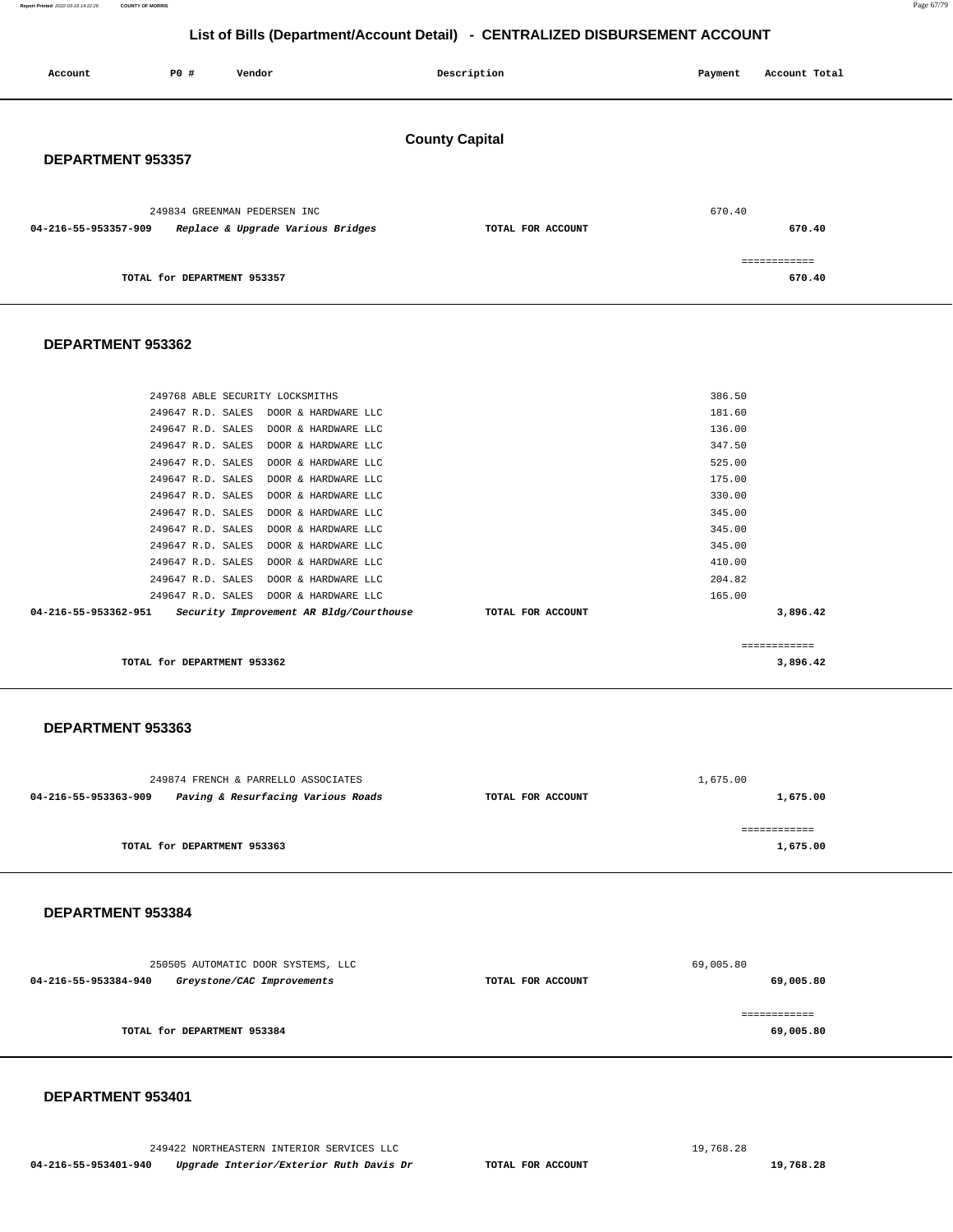| Account           | P0#                         | Vendor | Description | Payment | Account Total |
|-------------------|-----------------------------|--------|-------------|---------|---------------|
| DEPARTMENT 953401 |                             |        |             |         |               |
|                   |                             |        |             |         | ============  |
|                   | TOTAL for DEPARTMENT 953401 |        |             |         | 19,768.28     |

#### **DEPARTMENT 953417**

| 250596 VANASSE HANGEN BRUSTLIN INC                               |                   | 4,360.00     |
|------------------------------------------------------------------|-------------------|--------------|
| 250597 VANASSE HANGEN BRUSTLIN INC                               |                   | 1,272.50     |
| PublicWorks-EnviroClean-Greyst/HanovrGar<br>04-216-55-953417-909 | TOTAL FOR ACCOUNT | 5,632.50     |
|                                                                  |                   |              |
|                                                                  |                   | ============ |
| TOTAL for DEPARTMENT 953417                                      |                   | 5,632.50     |

#### **DEPARTMENT 953430**

|                      | 249422 NORTHEASTERN INTERIOR SERVICES LLC | 30,603.72         |           |  |
|----------------------|-------------------------------------------|-------------------|-----------|--|
| 04-216-55-953430-951 | B&G- Upgrade Interior Ruth Davis Bldg     | TOTAL FOR ACCOUNT | 30,603.72 |  |
|                      |                                           |                   |           |  |
|                      |                                           |                   |           |  |
|                      | TOTAL for DEPARTMENT 953430               |                   | 30,603.72 |  |
|                      |                                           |                   |           |  |

#### **DEPARTMENT 953455**

| 249833 VAN CLEEF ENGINEERING ASSOC                               |                   | 9,120.23 |
|------------------------------------------------------------------|-------------------|----------|
| 249890 VAN CLEEF ENGINEERING ASSOC                               |                   | 540.00   |
| Bridge Design & Replacement-Public Works<br>04-216-55-953455-909 | TOTAL FOR ACCOUNT | 9,660.23 |
|                                                                  |                   |          |
| TOTAL for DEPARTMENT 953455                                      |                   | 9,660.23 |
|                                                                  |                   |          |

#### **DEPARTMENT 953464**

| 04-216-55-953464-951<br>Interior Bldg Upgrades - Bldgs & Grounds TOTAL FOR ACCOUNT |           | 41,021.36 |
|------------------------------------------------------------------------------------|-----------|-----------|
| 249447 BFI                                                                         | 1,200.28  |           |
| 249782 NEW JERSEY OVERHEAD DOOR LLC                                                | 1,235.85  |           |
| 249782 NEW JERSEY OVERHEAD DOOR LLC                                                | 165.00    |           |
| 249782 NEW JERSEY OVERHEAD DOOR LLC                                                | 660.00    |           |
| 249782 NEW JERSEY OVERHEAD DOOR LLC                                                | 548.35    |           |
| 249782 NEW JERSEY OVERHEAD DOOR LLC                                                | 794.20    |           |
| 249782 NEW JERSEY OVERHEAD DOOR LLC                                                | 2,200.00  |           |
| 249766 HANNON FLOOR COVERING CORPORATION                                           | 871.00    |           |
| 249766 HANNON FLOOR COVERING CORPORATION                                           | 1,059.00  |           |
| 249766 HANNON FLOOR COVERING CORPORATION                                           | 1,892.17  |           |
| 249766 HANNON FLOOR COVERING CORPORATION                                           | 2,671.45  |           |
| 249766 HANNON FLOOR COVERING CORPORATION                                           | 18,407.26 |           |
| 249766 HANNON FLOOR COVERING CORPORATION                                           | 9,316.80  |           |
|                                                                                    |           |           |

============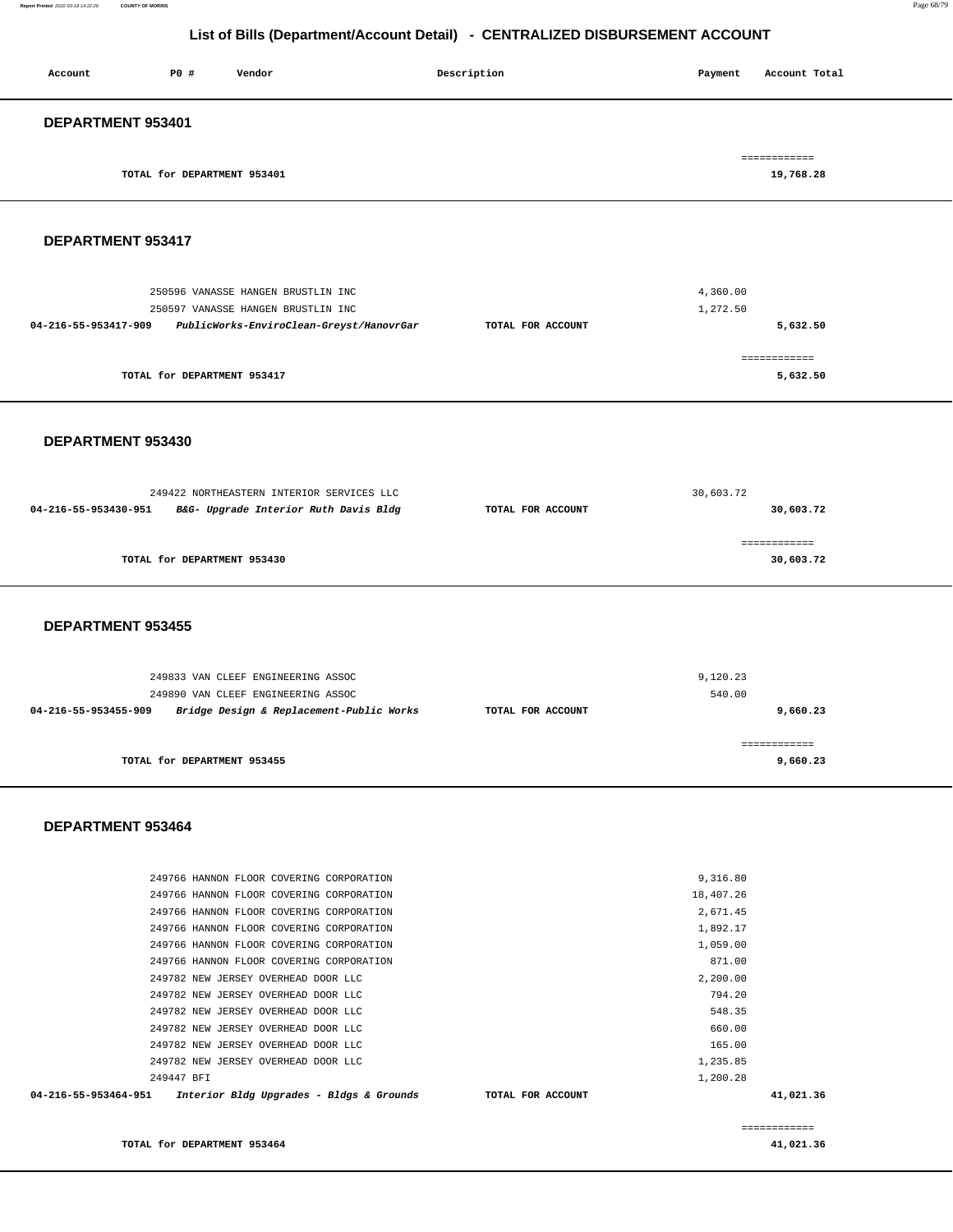**Report Printed** 2022-03-18 14:22:26 **COUNTY OF MORRIS** Page 69/79

## **List of Bills (Department/Account Detail) - CENTRALIZED DISBURSEMENT ACCOUNT**

| Account              | P0 #                        | Vendor                                                                       |                                          | Description       | Payment   | Account Total             |  |
|----------------------|-----------------------------|------------------------------------------------------------------------------|------------------------------------------|-------------------|-----------|---------------------------|--|
|                      |                             |                                                                              |                                          |                   |           |                           |  |
|                      |                             |                                                                              |                                          |                   |           |                           |  |
| DEPARTMENT 953487    |                             |                                                                              |                                          |                   |           |                           |  |
|                      |                             |                                                                              |                                          |                   |           |                           |  |
| 04-216-55-953487-909 |                             | 245529 GREENMAN PEDERSEN INC                                                 | RR, RoadConst/Resurf &Design-PublicWrks  | TOTAL FOR ACCOUNT | 1,041.51  | 1,041.51                  |  |
|                      |                             |                                                                              |                                          |                   |           |                           |  |
|                      | TOTAL for DEPARTMENT 953487 |                                                                              |                                          |                   |           | ============<br>1,041.51  |  |
|                      |                             |                                                                              |                                          |                   |           |                           |  |
|                      |                             |                                                                              |                                          |                   |           |                           |  |
| DEPARTMENT 953495    |                             |                                                                              |                                          |                   |           |                           |  |
|                      |                             |                                                                              |                                          |                   |           |                           |  |
|                      |                             | 249511 THE BIBER PARTNERSHIP AIA                                             |                                          |                   | 1,147.50  |                           |  |
|                      |                             | 249509 THE BIBER PARTNERSHIP AIA                                             |                                          |                   | 1,320.00  |                           |  |
| 04-216-55-953495-909 |                             | 246687 HERBST-MUSCIANO, LLC                                                  |                                          | TOTAL FOR ACCOUNT | 1,545.00  |                           |  |
|                      |                             | Interior Bldg Improvements-Bldgs&Grnds                                       |                                          |                   |           | 4,012.50                  |  |
|                      |                             | 250029 SNOWS GLASS & MIRROR CORP                                             |                                          |                   | 1,150.00  |                           |  |
| 04-216-55-953495-951 |                             | Interior Bldg Improvements-Bldgs&Grnds                                       |                                          | TOTAL FOR ACCOUNT |           | 1,150.00                  |  |
|                      |                             |                                                                              |                                          |                   |           | ============              |  |
|                      | TOTAL for DEPARTMENT 953495 |                                                                              |                                          |                   |           | 5,162.50                  |  |
|                      |                             |                                                                              |                                          |                   |           |                           |  |
| DEPARTMENT 953524    |                             |                                                                              |                                          |                   |           |                           |  |
|                      |                             |                                                                              |                                          |                   |           |                           |  |
|                      |                             |                                                                              |                                          |                   |           |                           |  |
| 04-216-55-953524-909 |                             | 249874 FRENCH & PARRELLO ASSOCIATES<br>Road Resurfacing/Paving - Engineering |                                          | TOTAL FOR ACCOUNT | 3,905.37  | 3,905.37                  |  |
|                      |                             |                                                                              |                                          |                   |           |                           |  |
|                      | TOTAL for DEPARTMENT 953524 |                                                                              |                                          |                   |           | ------------<br>3,905.37  |  |
|                      |                             |                                                                              |                                          |                   |           |                           |  |
|                      |                             |                                                                              |                                          |                   |           |                           |  |
| DEPARTMENT 953526    |                             |                                                                              |                                          |                   |           |                           |  |
|                      |                             |                                                                              |                                          |                   |           |                           |  |
|                      |                             | 249450 SUBURBAN CONSULTING                                                   |                                          |                   | 460.00    |                           |  |
| 04-216-55-953526-909 |                             |                                                                              | Replace HVAC Units/Chillers- Bldgs&Grnds | TOTAL FOR ACCOUNT |           | 460.00                    |  |
|                      |                             |                                                                              |                                          |                   | 22,250.00 |                           |  |
| 04-216-55-953526-956 |                             | 245387 AUTOMATED BUILDING CONTROLS                                           | Replace HVAC Units/Chillers- Bldgs&Grnds | TOTAL FOR ACCOUNT |           | 22,250.00                 |  |
|                      |                             |                                                                              |                                          |                   |           |                           |  |
|                      | TOTAL for DEPARTMENT 953526 |                                                                              |                                          |                   |           | ------------<br>22,710.00 |  |
|                      |                             |                                                                              |                                          |                   |           |                           |  |
|                      |                             |                                                                              |                                          |                   |           |                           |  |
|                      |                             |                                                                              |                                          |                   |           |                           |  |

| 249507 THE BIBER PARTNERSHIP AIA<br>249449 USA ARCHITECTS PLANNERS & |                   | 427.49<br>720.00 |            |
|----------------------------------------------------------------------|-------------------|------------------|------------|
| 249448 USA ARCHITECTS PLANNERS &                                     |                   | 490.42           |            |
| ExteriorProjects&BucketTruck-Bldgs&Grnds<br>04-216-55-953529-909     | TOTAL FOR ACCOUNT |                  | 1,637.91   |
| 250485 VOLLERS EXCAVATING &                                          |                   | 10,350.00        |            |
| 250507 PARAGON RESTORATION CO.                                       |                   | 117,894.48       |            |
| ExteriorProjects&BucketTruck-Bldgs&Grnds<br>04-216-55-953529-940     | TOTAL FOR ACCOUNT |                  | 128,244.48 |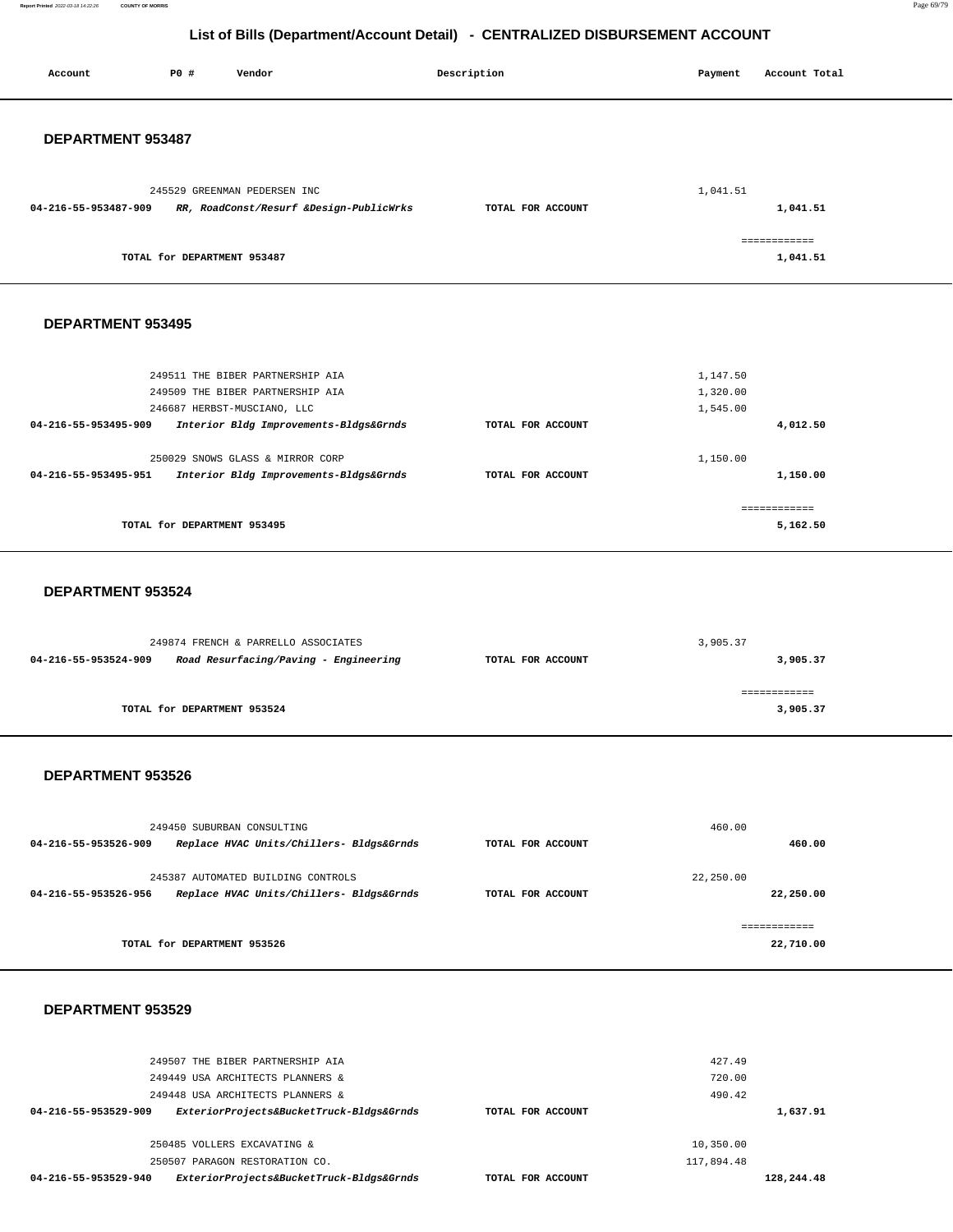#### **Report Printed** 2022-03-18 14:22:26 **COUNTY OF MORRIS** Page 70/79

## **List of Bills (Department/Account Detail) - CENTRALIZED DISBURSEMENT ACCOUNT**

| Account                  | P0 #                        | Vendor | Description | Payment | Account Total              |  |
|--------------------------|-----------------------------|--------|-------------|---------|----------------------------|--|
| <b>DEPARTMENT 953529</b> |                             |        |             |         |                            |  |
|                          | TOTAL for DEPARTMENT 953529 |        |             |         | ============<br>129,882.39 |  |

#### **DEPARTMENT 953530**

| 245529 GREENMAN PEDERSEN INC                                     |                   | 698.49   |
|------------------------------------------------------------------|-------------------|----------|
| 04-216-55-953530-909<br>Rehab/Improv of Roads & RR - Engineering | TOTAL FOR ACCOUNT | 698.49   |
|                                                                  |                   |          |
| 241949 ROAD SAFETY SYSTEMS LLC                                   |                   | 875.00   |
| 241949 ROAD SAFETY SYSTEMS LLC                                   |                   | 3,500.00 |
| 241949 ROAD SAFETY SYSTEMS LLC                                   |                   | 10.00    |
| 241949 ROAD SAFETY SYSTEMS LLC                                   |                   | 130.00   |
| 241949 ROAD SAFETY SYSTEMS LLC                                   |                   | 350.00   |
| Rehab/Improv of Roads & RR - Engineering<br>04-216-55-953530-940 | TOTAL FOR ACCOUNT | 4,865.00 |
|                                                                  |                   |          |
|                                                                  |                   |          |
| TOTAL for DEPARTMENT 953530                                      |                   | 5,563.49 |
|                                                                  |                   |          |

#### **DEPARTMENT 953531**

| 250593 NV5                                                                 |                   | 33, 204. 20 |           |
|----------------------------------------------------------------------------|-------------------|-------------|-----------|
| Bridge&DrainageDesign/Constr-Engineering<br>$04 - 216 - 55 - 953531 - 909$ | TOTAL FOR ACCOUNT |             | 33,204.20 |
|                                                                            |                   |             |           |
| 249599 TOWNSHIP OF ROXBURY                                                 |                   | 420.00      |           |
| 249865 EMERGENCY PEST CONTROL                                              |                   | 250.00      |           |
| 249937 TOWNSHIP OF ROXBURY                                                 |                   | 1,540.00    |           |
| 249937 TOWNSHIP OF ROXBURY                                                 |                   | 1,326.22    |           |
| 249937 TOWNSHIP OF ROXBURY                                                 |                   | 21.09       |           |
| 249931 TOWNSHIP OF ROXBURY                                                 |                   | 16.68       |           |
| 249878 MAGIC TOUCH CONSTRUCTION CO., INC.                                  |                   | 384.04      |           |
| $04 - 216 - 55 - 953531 - 940$<br>Bridge&DrainageDesign/Constr-Engineering | TOTAL FOR ACCOUNT |             | 3,958.03  |
|                                                                            |                   |             |           |
|                                                                            |                   |             |           |
| TOTAL for DEPARTMENT 953531                                                |                   |             | 37,162.23 |
|                                                                            |                   |             |           |

#### **DEPARTMENT 953554**

|                                                                 | 249874 FRENCH & PARRELLO ASSOCIATES |                   | 1,072.67 |
|-----------------------------------------------------------------|-------------------------------------|-------------------|----------|
| 04-216-55-953554-909<br>Paving of County Roadways - Engineering |                                     | TOTAL FOR ACCOUNT | 1,072.67 |
| TOTAL for DEPARTMENT 953554                                     |                                     |                   | 1,072.67 |
|                                                                 |                                     |                   |          |

| 250175 WASHINGTON TWP POLICE DEPT |  | 388.00 |
|-----------------------------------|--|--------|
| 250175 WASHINGTON TWP POLICE DEPT |  | 388.00 |
| 250175 WASHINGTON TWP POLICE DEPT |  | 388.00 |
| 250175 WASHINGTON TWP POLICE DEPT |  | 388.00 |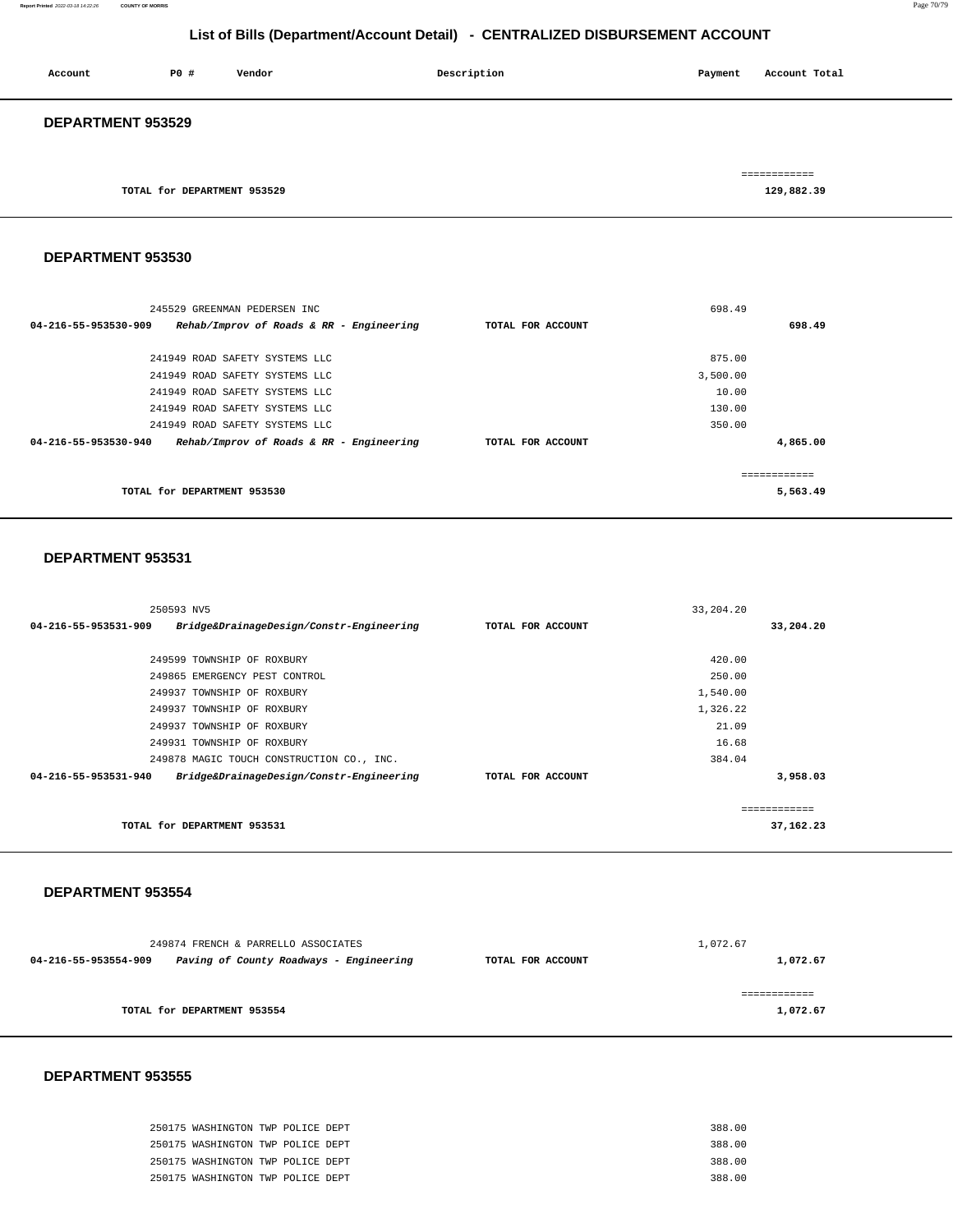| Account | P0 # | Vendor | Description | Payment | Account Total |
|---------|------|--------|-------------|---------|---------------|
|         |      |        |             |         |               |

| 250175 WASHINGTON TWP POLICE DEPT   | 388.00 |
|-------------------------------------|--------|
| 250175 WASHINGTON TWP POLICE DEPT   | 388.00 |
| 250175 WASHINGTON TWP POLICE DEPT   | 776.00 |
| 250175 WASHINGTON TWP POLICE DEPT   | 776.00 |
| 250175 WASHINGTON TWP POLICE DEPT   | 776.00 |
| 250175 WASHINGTON TWP POLICE DEPT   | 776.00 |
| 250175 WASHINGTON TWP POLICE DEPT   | 776.00 |
| 250175 WASHINGTON TWP POLICE DEPT   | 776.00 |
| 250175 WASHINGTON TWP POLICE DEPT   | 776.00 |
| 250175 WASHINGTON TWP POLICE DEPT   | 776.00 |
| 250175 WASHINGTON TWP POLICE DEPT   | 776.00 |
| 250175 WASHINGTON TWP POLICE DEPT   | 776.00 |
| 250180 WASHINGTON TWP POLICE DEPT   | 776.00 |
| 250180 WASHINGTON TWP POLICE DEPT   | 776.00 |
| 250180 WASHINGTON TWP POLICE DEPT   | 776.00 |
| 250180 WASHINGTON TWP POLICE DEPT   | 776.00 |
| 250180 WASHINGTON TWP POLICE DEPT   | 776.00 |
| 250180 WASHINGTON TWP POLICE DEPT   | 776.00 |
| 250180 WASHINGTON TWP POLICE DEPT   | 776.00 |
| 250180 WASHINGTON TWP POLICE DEPT   | 776.00 |
| 250180 WASHINGTON TWP POLICE DEPT   | 776.00 |
| 250180 WASHINGTON TWP POLICE DEPT   | 776.00 |
| 250180 WASHINGTON TWP POLICE DEPT   | 776.00 |
| 250178 MENDHAM BOROUGH              | 846.00 |
| 250178 MENDHAM BOROUGH              | 846.00 |
| 250178 MENDHAM BOROUGH              | 846.00 |
| 250178 MENDHAM BOROUGH              | 846.00 |
| 250178 MENDHAM BOROUGH              | 846.00 |
| 250178 MENDHAM BOROUGH              | 846.00 |
| 250178 MENDHAM BOROUGH              | 846.00 |
| 250178 MENDHAM BOROUGH              | 418.00 |
| 250178 MENDHAM BOROUGH              | 418.00 |
| 250178 MENDHAM BOROUGH              | 418.00 |
| 250178 MENDHAM BOROUGH              | 739.00 |
| 250178 MENDHAM BOROUGH              | 739.00 |
| 250178 MENDHAM BOROUGH              | 739.00 |
| 250178 MENDHAM BOROUGH              | 739.00 |
| 250178 MENDHAM BOROUGH              | 739.00 |
| 250178 MENDHAM BOROUGH              | 739.00 |
| 250170 WASHINGTON TWP POLICE DEPT   | 485.00 |
| 250170 WASHINGTON TWP POLICE DEPT   | 485.00 |
| 250174 WASHINGTON TWP POLICE DEPT   | 776.00 |
| 250174 WASHINGTON TWP POLICE DEPT   | 776.00 |
| 250174 WASHINGTON TWP POLICE DEPT   | 776.00 |
| 250174 WASHINGTON TWP POLICE DEPT   | 776.00 |
| 250174 WASHINGTON TWP POLICE DEPT   | 776.00 |
| 250174 WASHINGTON TWP POLICE DEPT   | 776.00 |
| 250174 WASHINGTON TWP POLICE DEPT   | 776.00 |
| 250174 WASHINGTON TWP POLICE DEPT   | 776.00 |
| 250174 WASHINGTON TWP POLICE DEPT   | 776.00 |
| 250174 WASHINGTON TWP POLICE DEPT   | 776.00 |
| 250174 WASHINGTON TWP POLICE DEPT   | 776.00 |
| 250174 WASHINGTON TWP POLICE DEPT   | 776.00 |
| 250181 CHESTER TOWNSHIP POLICE DEPT | 696.00 |
| 250181 CHESTER TOWNSHIP POLICE DEPT | 696.00 |
| 250181 CHESTER TOWNSHIP POLICE DEPT | 696.00 |
| 250181 CHESTER TOWNSHIP POLICE DEPT | 696.00 |
| 250181 CHESTER TOWNSHIP POLICE DEPT | 696.00 |
| 250181 CHESTER TOWNSHIP POLICE DEPT | 696.00 |
| 250181 CHESTER TOWNSHIP POLICE DEPT | 696.00 |
| 250181 CHESTER TOWNSHIP POLICE DEPT | 696.00 |
| 250181 CHESTER TOWNSHIP POLICE DEPT | 696.00 |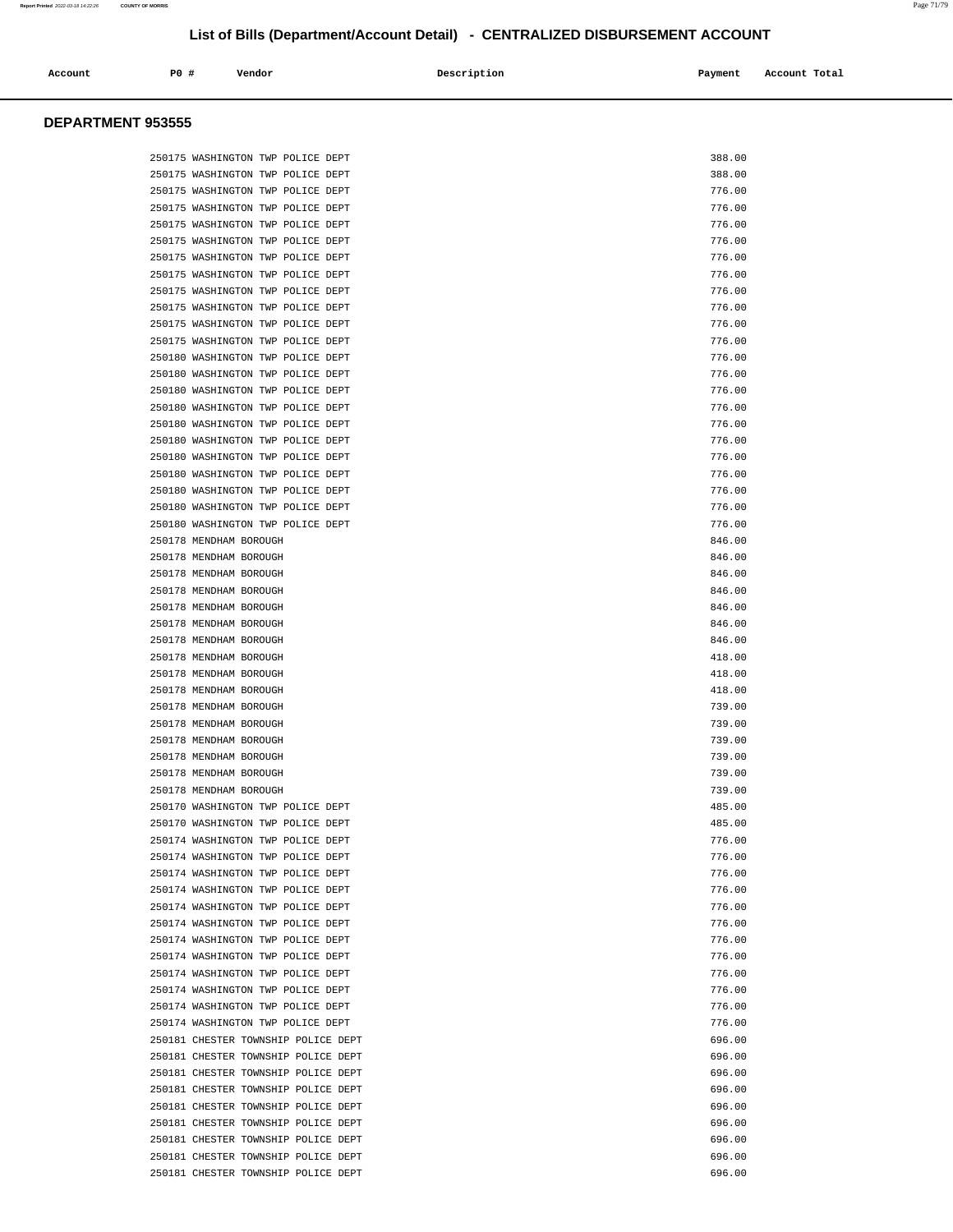| Account | P0 # | Vendor | Description | Payment | Account Total |
|---------|------|--------|-------------|---------|---------------|
|         |      |        |             |         |               |
|         |      |        |             |         |               |

#### **DEPARTMENT 953555**

| 250181 CHESTER TOWNSHIP POLICE DEPT                                                   | 696.00           |
|---------------------------------------------------------------------------------------|------------------|
| 250181 CHESTER TOWNSHIP POLICE DEPT                                                   | 696.00           |
| 250181 CHESTER TOWNSHIP POLICE DEPT                                                   | 696.00           |
| 250181 CHESTER TOWNSHIP POLICE DEPT                                                   | 696.00           |
| 250181 CHESTER TOWNSHIP POLICE DEPT                                                   | 652.50           |
| 250181 CHESTER TOWNSHIP POLICE DEPT                                                   | 700.00           |
| 250181 CHESTER TOWNSHIP POLICE DEPT                                                   | 1,768.00         |
| 250181 CHESTER TOWNSHIP POLICE DEPT                                                   | 127.50           |
| 250179 MORRIS COUNTY SHERIFF'S OFFICE                                                 | 656.00           |
| 250179 MORRIS COUNTY SHERIFF'S OFFICE                                                 | 80.00            |
| 250179 MORRIS COUNTY SHERIFF'S OFFICE                                                 | 656.00           |
| 250179 MORRIS COUNTY SHERIFF'S OFFICE                                                 | 80.00            |
| 250179 MORRIS COUNTY SHERIFF'S OFFICE                                                 | 656.00           |
| 250179 MORRIS COUNTY SHERIFF'S OFFICE                                                 | 80.00            |
| 250173 WASHINGTON TWP POLICE DEPT                                                     | 776.00           |
| 250173 WASHINGTON TWP POLICE DEPT                                                     | 776.00           |
| 250173 WASHINGTON TWP POLICE DEPT                                                     | 776.00           |
| 250173 WASHINGTON TWP POLICE DEPT                                                     | 776.00           |
| 250173 WASHINGTON TWP POLICE DEPT                                                     | 776.00           |
| 250173 WASHINGTON TWP POLICE DEPT                                                     | 776.00           |
| 250173 WASHINGTON TWP POLICE DEPT                                                     | 776.00           |
| 250173 WASHINGTON TWP POLICE DEPT                                                     | 776.00           |
| 250173 WASHINGTON TWP POLICE DEPT                                                     | 776.00           |
| 250173 WASHINGTON TWP POLICE DEPT                                                     | 776.00           |
| 250171 WASHINGTON TWP POLICE DEPT                                                     | 776.00           |
| 250171 WASHINGTON TWP POLICE DEPT                                                     | 776.00           |
| 250171 WASHINGTON TWP POLICE DEPT                                                     | 776.00           |
| 250171 WASHINGTON TWP POLICE DEPT                                                     | 776.00           |
| 250171 WASHINGTON TWP POLICE DEPT                                                     | 776.00           |
| 250171 WASHINGTON TWP POLICE DEPT                                                     | 582.00           |
| 250171 WASHINGTON TWP POLICE DEPT                                                     | 582.00           |
| 250171 WASHINGTON TWP POLICE DEPT                                                     | 582.00           |
| 250171 WASHINGTON TWP POLICE DEPT                                                     | 582.00           |
| 250171 WASHINGTON TWP POLICE DEPT                                                     | 582.00           |
| 250171 WASHINGTON TWP POLICE DEPT                                                     | 582.00           |
| 250171 WASHINGTON TWP POLICE DEPT<br>250177 WASHINGTON TWP POLICE DEPT                | 630.50           |
|                                                                                       | 776.00<br>776.00 |
| 250177 WASHINGTON TWP POLICE DEPT<br>250177 WASHINGTON TWP POLICE DEPT                | 776.00           |
| 250177 WASHINGTON TWP POLICE DEPT                                                     | 776.00           |
| 250177 WASHINGTON TWP POLICE DEPT                                                     | 776.00           |
| 250177 WASHINGTON TWP POLICE DEPT                                                     | 776.00           |
| 250177 WASHINGTON TWP POLICE DEPT                                                     | 776.00           |
| 250177 WASHINGTON TWP POLICE DEPT                                                     | 776.00           |
| 250177 WASHINGTON TWP POLICE DEPT                                                     | 582.00           |
| 250177 WASHINGTON TWP POLICE DEPT                                                     | 582.00           |
| 250177 WASHINGTON TWP POLICE DEPT                                                     | 776.00           |
| 250177 WASHINGTON TWP POLICE DEPT                                                     | 776.00           |
| 250177 WASHINGTON TWP POLICE DEPT                                                     | 776.00           |
| 250177 WASHINGTON TWP POLICE DEPT                                                     | 776.00           |
| 250176 WASHINGTON TWP POLICE DEPT                                                     | 776.00           |
| 250176 WASHINGTON TWP POLICE DEPT                                                     | 776.00           |
| 250176 WASHINGTON TWP POLICE DEPT                                                     | 776.00           |
| 250176 WASHINGTON TWP POLICE DEPT                                                     | 776.00           |
| 250176 WASHINGTON TWP POLICE DEPT                                                     | 776.00           |
| 250176 WASHINGTON TWP POLICE DEPT                                                     | 776.00           |
| 250176 WASHINGTON TWP POLICE DEPT                                                     | 776.00           |
| 250176 WASHINGTON TWP POLICE DEPT                                                     | 776.00           |
| 250176 WASHINGTON TWP POLICE DEPT                                                     | 388.00           |
| 04-216-55-953555-940<br>IntersectionUpgradesVarLocat-Engineering<br>TOTAL FOR ACCOUNT | 87,854.50        |

============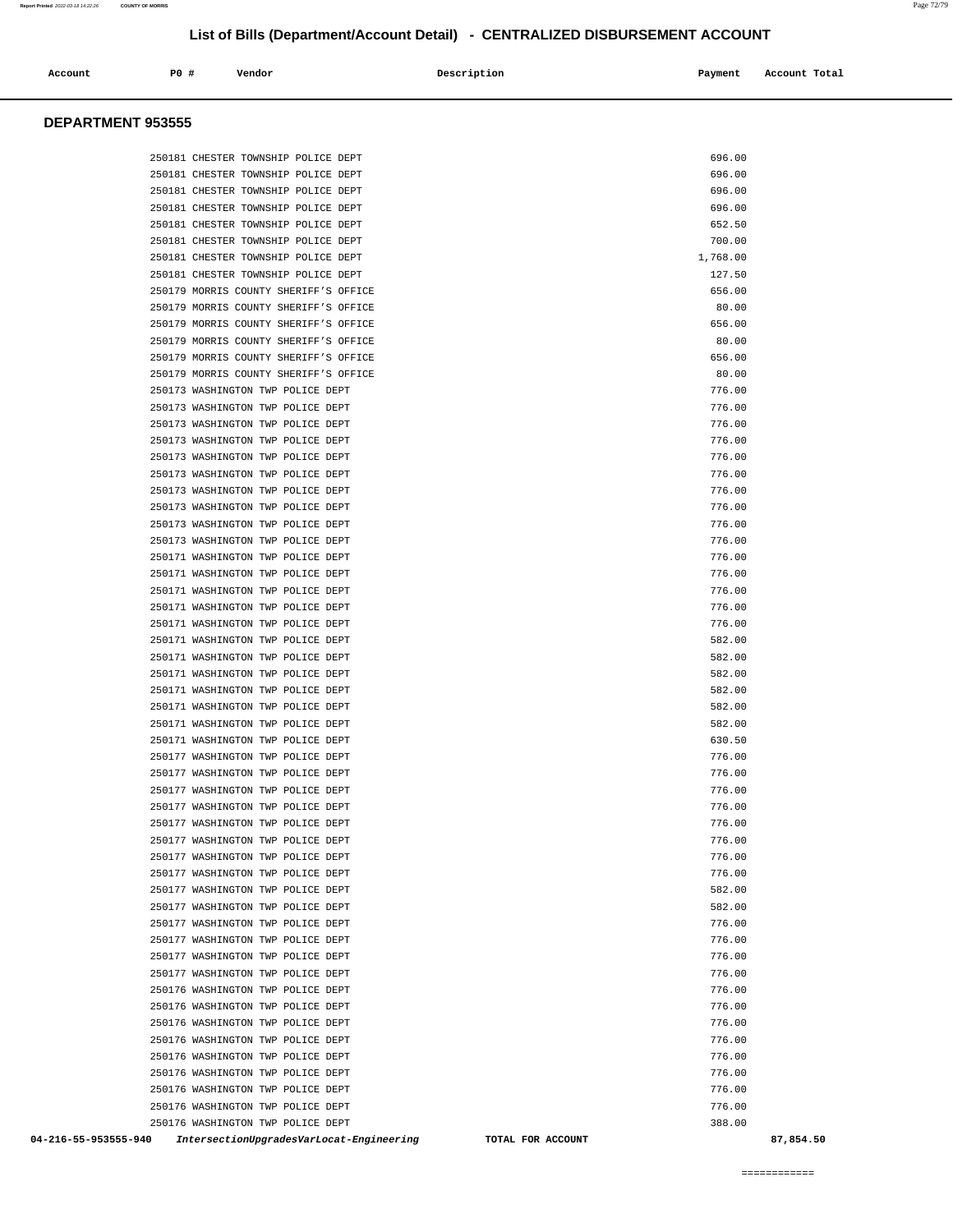#### **Report Printed** 2022-03-18 14:22:26 **COUNTY OF MORRIS** Page 73/79

# **List of Bills (Department/Account Detail) - CENTRALIZED DISBURSEMENT ACCOUNT**

| Account                  | P0 #                        | Vendor                                   | Description       | Payment | Account Total |
|--------------------------|-----------------------------|------------------------------------------|-------------------|---------|---------------|
| <b>DEPARTMENT 953555</b> |                             |                                          |                   |         |               |
|                          | TOTAL for DEPARTMENT 953555 |                                          |                   |         | 87,854.50     |
| <b>DEPARTMENT 953556</b> |                             |                                          |                   |         |               |
|                          |                             | 250157 ROXBURY TWP POLICE DEPT           |                   | 360.00  |               |
|                          |                             | 250157 ROXBURY TWP POLICE DEPT           |                   | 360.00  |               |
| 04-216-55-953556-940     |                             | Railroad Rehab & Improvement-Engineering | TOTAL FOR ACCOUNT |         | 720.00        |
|                          |                             |                                          |                   |         | ============  |
|                          | TOTAL for DEPARTMENT 953556 |                                          |                   |         | 720.00        |

#### **DEPARTMENT 953560**

| 250168 JOHNSON MIRMIRAN AND THOMPSON, INC.                       |                   | 7,994.90  |
|------------------------------------------------------------------|-------------------|-----------|
| 250184 VAN CLEEF ENGINEERING ASSOC                               |                   | 3,998.00  |
| 250152 WATERS, MCPHERSON, MCNEILL, P.C.                          |                   | 1,207.50  |
| 250152 WATERS, MCPHERSON, MCNEILL, P.C.                          |                   | 3,220.00  |
| 250152 WATERS, MCPHERSON, MCNEILL, P.C.                          |                   | 309.87    |
| 04-216-55-953560-909<br>Bridge Design/Rehab/Drainage-Engineering | TOTAL FOR ACCOUNT | 16,730.27 |
|                                                                  |                   |           |
| 243892 ROAD SAFETY SYSTEMS LLC                                   |                   | 975.00    |
| 243892 ROAD SAFETY SYSTEMS LLC                                   |                   | 3,450.00  |
| 243892 ROAD SAFETY SYSTEMS LLC                                   |                   | 10.00     |
| 243892 ROAD SAFETY SYSTEMS LLC                                   |                   | 350.00    |
| Bridge Design/Rehab/Drainage-Engineering<br>04-216-55-953560-940 | TOTAL FOR ACCOUNT | 4,785.00  |
|                                                                  |                   |           |
|                                                                  |                   |           |
| TOTAL for DEPARTMENT 953560                                      |                   | 21,515.27 |
|                                                                  |                   |           |

#### **DEPARTMENT 953562**

|                      | 250129 OFS                           |                   | 732.78 |
|----------------------|--------------------------------------|-------------------|--------|
| 04-216-55-953562-940 | Interior Building Improvements - B&G | TOTAL FOR ACCOUNT | 732.78 |
|                      |                                      |                   |        |
|                      |                                      |                   |        |
|                      | TOTAL for DEPARTMENT 953562          |                   | 732.78 |

|                      | 250507 PARAGON RESTORATION CO.           |                   | 46,928.78 |
|----------------------|------------------------------------------|-------------------|-----------|
| 04-216-55-953568-940 | Exterior Projects & Bldg Imprvmnts - B&G | TOTAL FOR ACCOUNT | 46,928.78 |
|                      | TOTAL for DEPARTMENT 953568              |                   | 46,928.78 |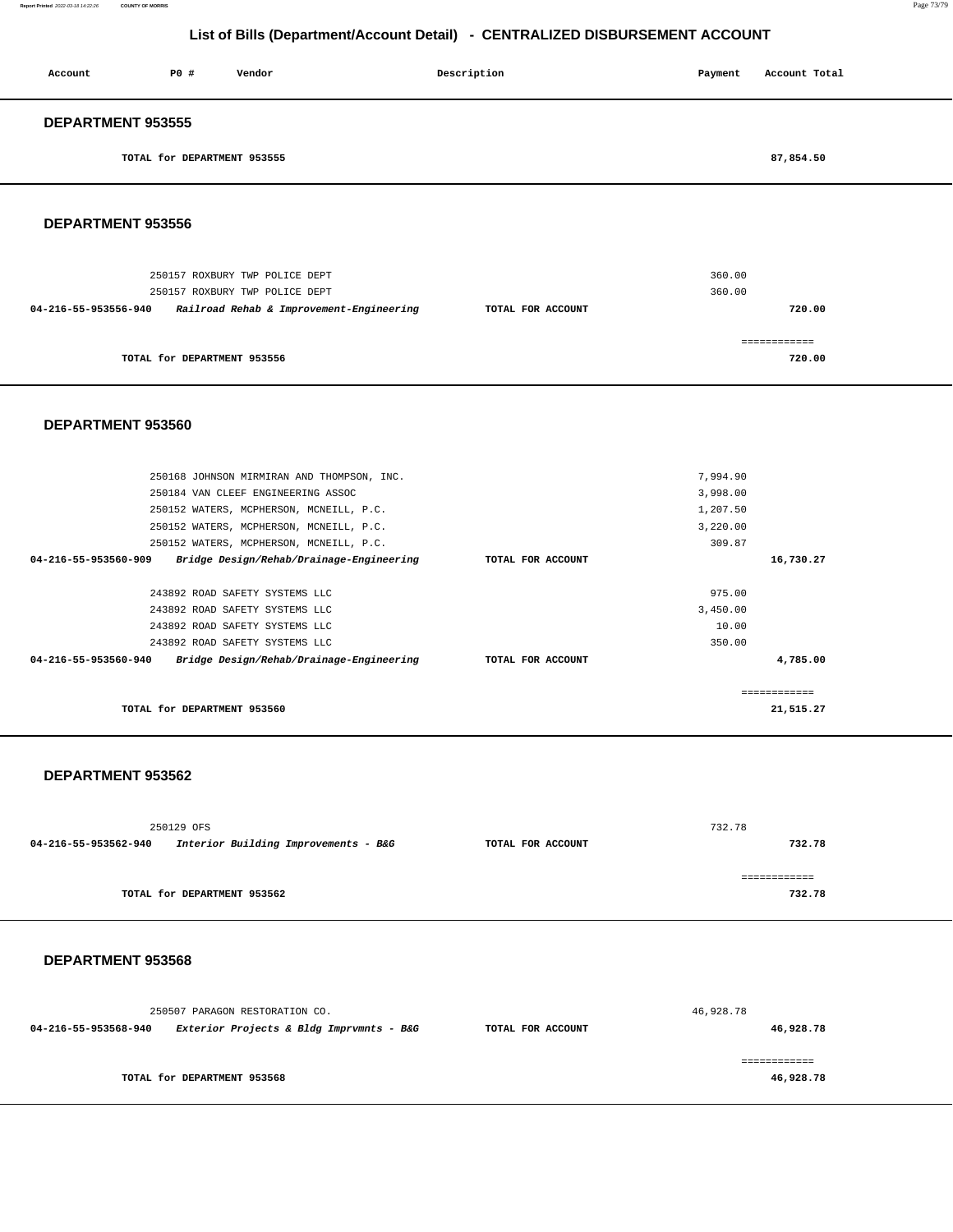**Report Printed** 2022-03-18 14:22:26 **COUNTY OF MORRIS** Page 74/79

# **List of Bills (Department/Account Detail) - CENTRALIZED DISBURSEMENT ACCOUNT**

| Account              | P0 #                        | Vendor                                  | Description       | Payment   | Account Total |
|----------------------|-----------------------------|-----------------------------------------|-------------------|-----------|---------------|
| DEPARTMENT 953590    |                             |                                         |                   |           |               |
|                      |                             |                                         |                   |           |               |
|                      |                             | 249621 KENVIL POWER EQUIPMENT, INC.     |                   | 17,948.68 |               |
|                      |                             | 249621 KENVIL POWER EOUIPMENT, INC.     |                   | 300.00    |               |
|                      | 249703 RAW INC              |                                         |                   | 9,995.00  |               |
| 04-216-55-953590-951 |                             | Replace Vehicles/Equipment-MotorSrvcCtr | TOTAL FOR ACCOUNT |           | 28,243.68     |
|                      |                             |                                         |                   |           | ============  |
|                      | TOTAL for DEPARTMENT 953590 |                                         |                   |           | 28,243.68     |

| 250183 GREENMAN PEDERSEN INC                                   | 680.00            |           |
|----------------------------------------------------------------|-------------------|-----------|
| 249874 FRENCH & PARRELLO ASSOCIATES                            | 5,117.96          |           |
| 249873 GREENMAN PEDERSEN INC                                   | 16,400.84         |           |
| 249259 NV5                                                     | 8,270.00          |           |
| 250153 WATERS, MCPHERSON, MCNEILL, P.C.                        | 2,327.50          |           |
| 250153 WATERS, MCPHERSON, MCNEILL, P.C.                        | 52.50             |           |
| 250153 WATERS, MCPHERSON, MCNEILL, P.C.                        | 562.42            |           |
| 250153 WATERS, MCPHERSON, MCNEILL, P.C.                        | 2,467.50          |           |
| 250153 WATERS, MCPHERSON, MCNEILL, P.C.                        | 1,777.86          |           |
| 250153 WATERS, MCPHERSON, MCNEILL, P.C.                        | 35.00             |           |
| 250153 WATERS, MCPHERSON, MCNEILL, P.C.                        | 682.50            |           |
| 250153 WATERS, MCPHERSON, MCNEILL, P.C.                        | 1,032.50          |           |
| 250153 WATERS, MCPHERSON, MCNEILL, P.C.                        | 1,032.50          |           |
| 250153 WATERS, MCPHERSON, MCNEILL, P.C.                        | 2,905.00          |           |
| 04-216-55-953610-909<br>Rd Paving/Improv &RR Rehab-Engineering | TOTAL FOR ACCOUNT | 43,344.08 |
|                                                                |                   |           |
| 249881 CHESTER TOWNSHIP POLICE DEPT                            | 696.00            |           |
| 249881 CHESTER TOWNSHIP POLICE DEPT                            | 136.00            |           |
| 249881 CHESTER TOWNSHIP POLICE DEPT                            | 50.00             |           |
| 249876 CHESTER TOWNSHIP POLICE DEPT                            | 652.50            |           |
| 249876 CHESTER TOWNSHIP POLICE DEPT                            | 652.50            |           |
| 249876 CHESTER TOWNSHIP POLICE DEPT                            | 652.50            |           |
| 249876 CHESTER TOWNSHIP POLICE DEPT                            | 652.50            |           |
| 249876 CHESTER TOWNSHIP POLICE DEPT                            | 696.00            |           |
| 249876 CHESTER TOWNSHIP POLICE DEPT                            | 696.00            |           |
| 249876 CHESTER TOWNSHIP POLICE DEPT                            | 300.00            |           |
| 249876 CHESTER TOWNSHIP POLICE DEPT                            | 782.00            |           |
| 249877 CHESTER TOWNSHIP POLICE DEPT                            | 696.00            |           |
| 249877 CHESTER TOWNSHIP POLICE DEPT                            | 609.00            |           |
| 249877 CHESTER TOWNSHIP POLICE DEPT                            | 696.00            |           |
| 249877 CHESTER TOWNSHIP POLICE DEPT                            | 609.00            |           |
| 249877 CHESTER TOWNSHIP POLICE DEPT                            | 696.00            |           |
| 249877 CHESTER TOWNSHIP POLICE DEPT                            | 696.00            |           |
| 249877 CHESTER TOWNSHIP POLICE DEPT                            | 696.00            |           |
| 249877 CHESTER TOWNSHIP POLICE DEPT                            | 696.00            |           |
| 249877 CHESTER TOWNSHIP POLICE DEPT                            | 696.00            |           |
| 249877 CHESTER TOWNSHIP POLICE DEPT                            | 348.00            |           |
| 249877 CHESTER TOWNSHIP POLICE DEPT                            | 696.00            |           |
| 249877 CHESTER TOWNSHIP POLICE DEPT                            | 348.00            |           |
| 249877 CHESTER TOWNSHIP POLICE DEPT                            | 600.00            |           |
| 249877 CHESTER TOWNSHIP POLICE DEPT                            | 1,462.00          |           |
| 249880 MENDHAM TOWNSHIP POLICE DEPT.                           | 800.00            |           |
| 249880 MENDHAM TOWNSHIP POLICE DEPT.                           | 800.00            |           |
| 249880 MENDHAM TOWNSHIP POLICE DEPT.                           | 800.00            |           |
| 249880 MENDHAM TOWNSHIP POLICE DEPT.                           | 800.00            |           |
| 249880 MENDHAM TOWNSHIP POLICE DEPT.                           | 800.00            |           |
| 249880 MENDHAM TOWNSHIP POLICE DEPT.                           | 800.00            |           |
| 250510 AMERICAN ASPHALT & TRUCKING LLC                         | 2,500.20          |           |
|                                                                |                   |           |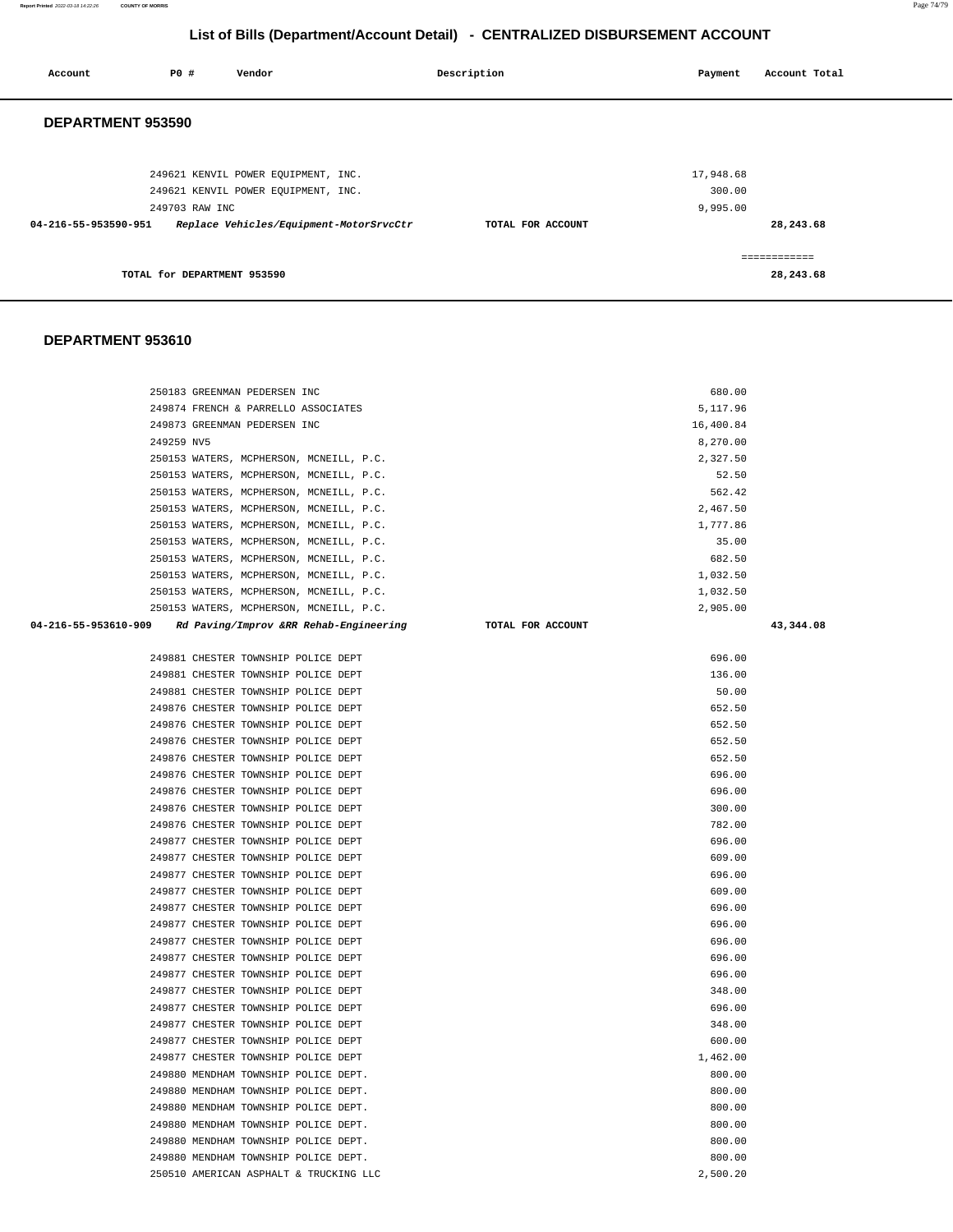**Report Printed** 2022-03-18 14:22:26 **COUNTY OF MORRIS** Page 75/79

### **List of Bills (Department/Account Detail) - CENTRALIZED DISBURSEMENT ACCOUNT**

| Account<br>P0 #<br>Vendor                                        | Description       | Account Total<br>Payment  |  |  |  |  |  |
|------------------------------------------------------------------|-------------------|---------------------------|--|--|--|--|--|
| DEPARTMENT 953610                                                |                   |                           |  |  |  |  |  |
| 250516 J.A. ALEXANDER INC.                                       |                   | 1,843.84                  |  |  |  |  |  |
| 04-216-55-953610-940<br>Rd Paving/Improv &RR Rehab-Engineering   | TOTAL FOR ACCOUNT | 24,654.04                 |  |  |  |  |  |
| TOTAL for DEPARTMENT 953610                                      |                   | ============<br>67,998.12 |  |  |  |  |  |
|                                                                  |                   |                           |  |  |  |  |  |
| DEPARTMENT 953619                                                |                   |                           |  |  |  |  |  |
| 250751 MCMANIMON, SCOTLAND & BAUMANN LLC                         |                   | 300.00                    |  |  |  |  |  |
| 04-216-55-953619-909<br>Rd Paving/Improv &RR Rehab-Engineering   | TOTAL FOR ACCOUNT | 300.00                    |  |  |  |  |  |
| TOTAL for DEPARTMENT 953619                                      |                   | ============<br>300.00    |  |  |  |  |  |
|                                                                  |                   |                           |  |  |  |  |  |
| DEPARTMENT 953620                                                |                   |                           |  |  |  |  |  |
|                                                                  |                   |                           |  |  |  |  |  |
| 250751 MCMANIMON, SCOTLAND & BAUMANN LLC                         |                   | 300.00                    |  |  |  |  |  |
| 04-216-55-953620-909<br>Environmental Cleanup - Engineering      | TOTAL FOR ACCOUNT | 300.00                    |  |  |  |  |  |
|                                                                  |                   |                           |  |  |  |  |  |
| TOTAL for DEPARTMENT 953620                                      |                   | ============<br>300.00    |  |  |  |  |  |
| <b>Bridge Design and Improvement</b>                             |                   |                           |  |  |  |  |  |
|                                                                  |                   |                           |  |  |  |  |  |
| 250751 MCMANIMON, SCOTLAND & BAUMANN LLC                         |                   | 300.00                    |  |  |  |  |  |
| 04-216-55-953621-909<br>Vehicle & Equip Replacmnt-Motor Srvc Ctr | TOTAL FOR ACCOUNT | 300.00                    |  |  |  |  |  |
| TOTAL for Bridge Design and Improvement                          |                   | ============<br>300.00    |  |  |  |  |  |
| DEPARTMENT 954589                                                |                   |                           |  |  |  |  |  |
|                                                                  |                   |                           |  |  |  |  |  |
| 241608 JOHNSON TRUCK ACCESSORIES INC                             |                   | 2,299.00                  |  |  |  |  |  |
| 241608 JOHNSON TRUCK ACCESSORIES INC<br>240087 SYSTEM ONE ALARM  |                   | 440.00<br>3,575.00        |  |  |  |  |  |
| 240087 SYSTEM ONE ALARM                                          |                   | 425.00                    |  |  |  |  |  |
| 240087 SYSTEM ONE ALARM                                          |                   | 50.00                     |  |  |  |  |  |
| 240087 SYSTEM ONE ALARM                                          |                   | 627.00                    |  |  |  |  |  |
| 240087 SYSTEM ONE ALARM                                          |                   | 1,125.00                  |  |  |  |  |  |
| 240087 SYSTEM ONE ALARM                                          |                   | 225.00                    |  |  |  |  |  |
| 240087 SYSTEM ONE ALARM                                          |                   | 560.00                    |  |  |  |  |  |
| 240087 SYSTEM ONE ALARM<br>240093 TRI-TECH FORENSICS, INC.       |                   | 4,288.00<br>139.90        |  |  |  |  |  |

 240093 TRI-TECH FORENSICS, INC. 1,402.99 240093 TRI-TECH FORENSICS, INC. 27.00

 240093 TRI-TECH FORENSICS, INC. 329.00  **04-216-55-954589-951 Replace/Upgrade Equip & Vehicles-Sheriff TOTAL FOR ACCOUNT 16,088.85**

============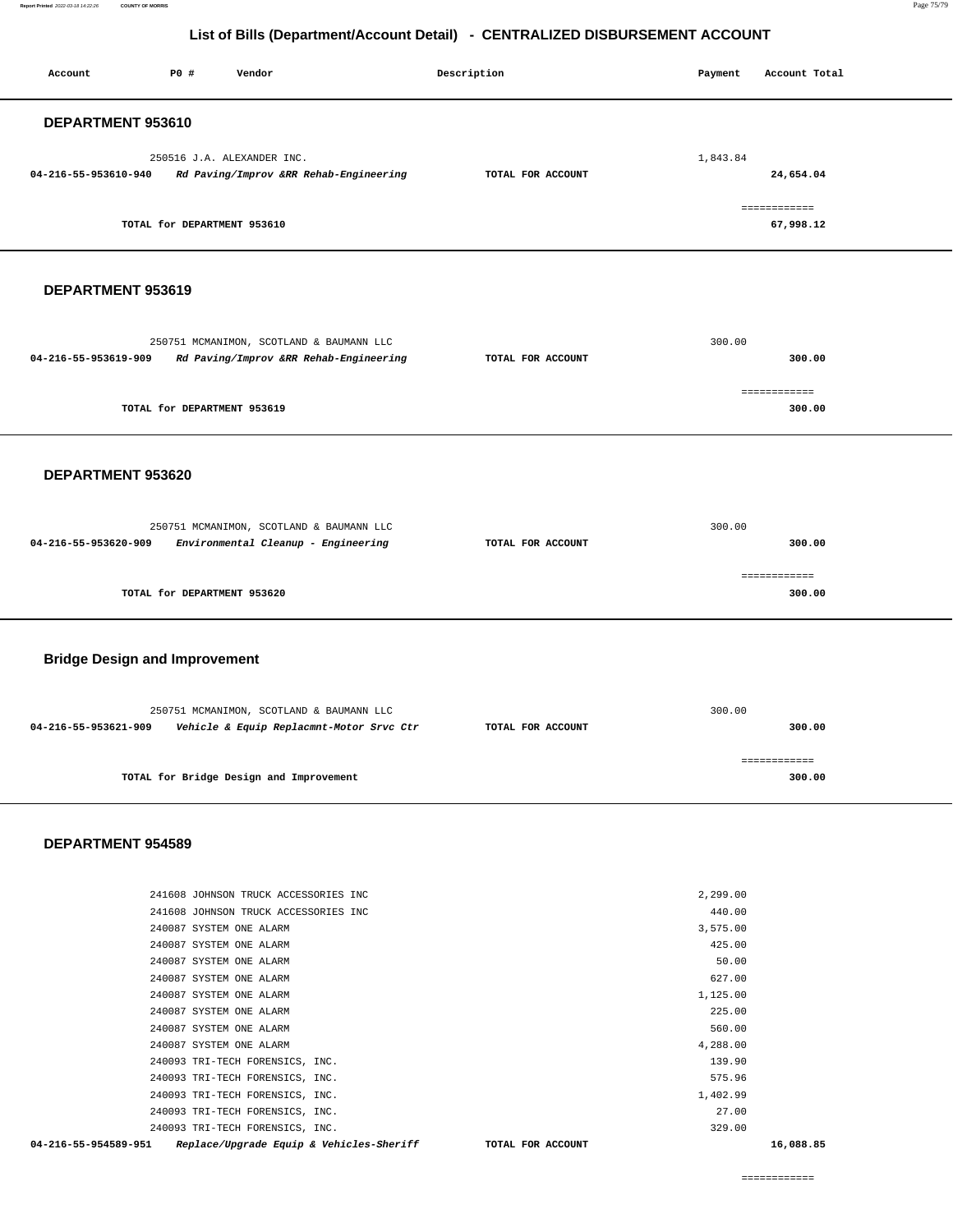#### **Report Printed** 2022-03-18 14:22:26 **COUNTY OF MORRIS** Page 76/79

# **List of Bills (Department/Account Detail) - CENTRALIZED DISBURSEMENT ACCOUNT**

| Account                  | P0 #                        | Vendor | Description | Payment | Account Total |
|--------------------------|-----------------------------|--------|-------------|---------|---------------|
| <b>DEPARTMENT 954589</b> |                             |        |             |         |               |
|                          | TOTAL for DEPARTMENT 954589 |        |             |         | 16,088.85     |
|                          |                             |        |             |         |               |

**DEPARTMENT 962564** 

| 245541 DELL MARKETING L.P.                                    |                   | 7,507.50     |  |  |
|---------------------------------------------------------------|-------------------|--------------|--|--|
| Computer/Network Upgrades & Equip-OIT<br>04-216-55-962564-955 | TOTAL FOR ACCOUNT | 7,507.50     |  |  |
|                                                               |                   |              |  |  |
|                                                               |                   | ------------ |  |  |
| TOTAL for DEPARTMENT 962564                                   |                   | 7,507.50     |  |  |
|                                                               |                   |              |  |  |

#### **DEPARTMENT 962622**

|                             | 250751 MCMANIMON, SCOTLAND & BAUMANN LLC | 300.00            |        |
|-----------------------------|------------------------------------------|-------------------|--------|
| 04-216-55-962622-909        | Computer/Network/Servers/Equip Upgr - IT | TOTAL FOR ACCOUNT | 300.00 |
|                             |                                          |                   |        |
|                             |                                          |                   |        |
| TOTAL for DEPARTMENT 962622 |                                          |                   | 300.00 |
|                             |                                          |                   |        |

#### **DEPARTMENT 963298**

|                      | 246621 COMMUNICATIONS SERVICE         | 10,882.00         |           |
|----------------------|---------------------------------------|-------------------|-----------|
| 04-216-55-963298-952 | County-Wide Radio Sys - Public Safety | TOTAL FOR ACCOUNT | 10,882.00 |
|                      |                                       |                   |           |
|                      |                                       |                   |           |
|                      | TOTAL for DEPARTMENT 963298           |                   | 10,882.00 |

| 250751 MCMANIMON, SCOTLAND & BAUMANN LLC                         |                   | 300.00 |
|------------------------------------------------------------------|-------------------|--------|
| Construct Career Train Ctr at CCM-VoTech<br>04-216-55-968618-909 | TOTAL FOR ACCOUNT | 300.00 |
|                                                                  |                   |        |
|                                                                  |                   |        |
| TOTAL for DEPARTMENT 968618                                      |                   | 300.00 |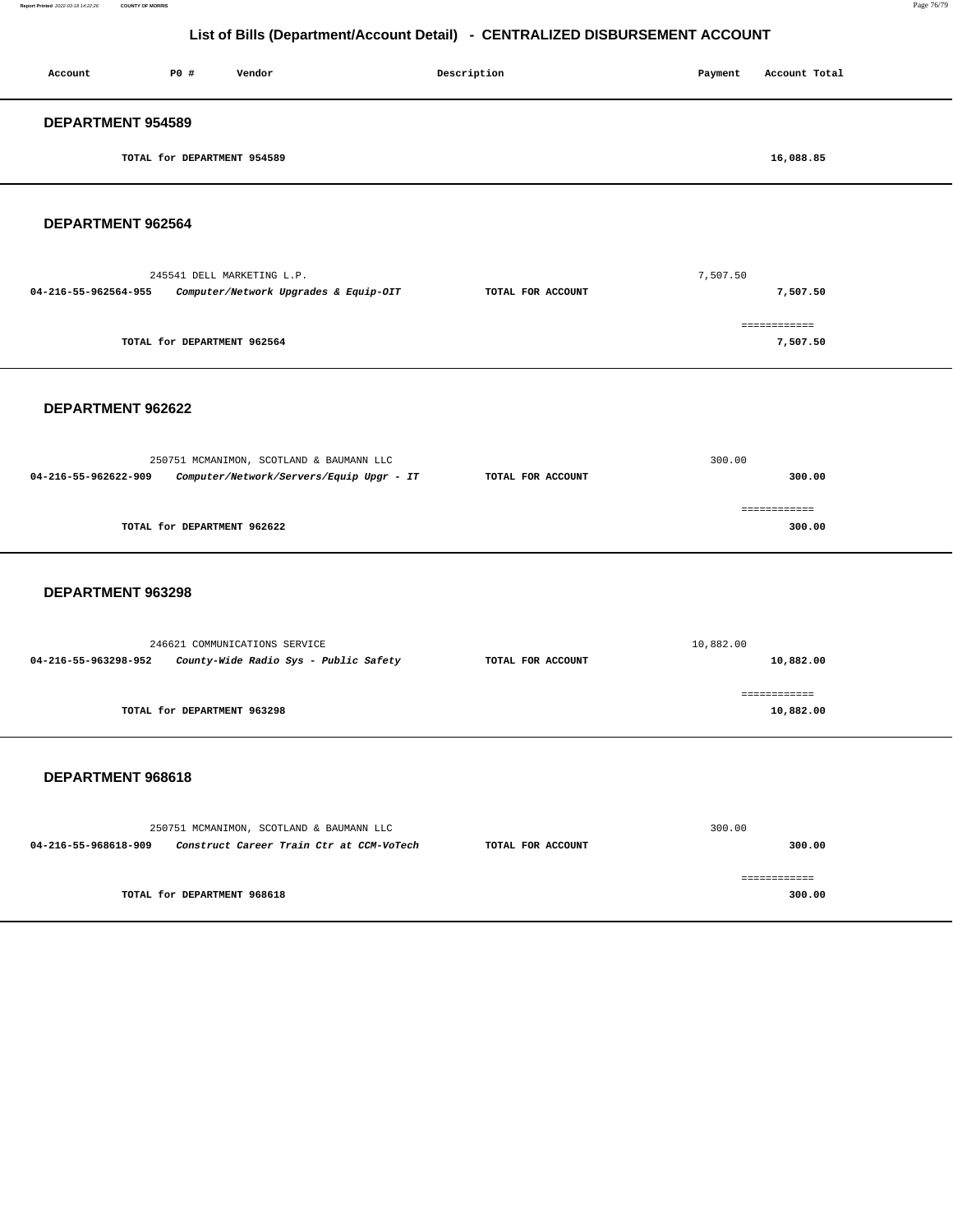**Report Printed** 2022-03-18 14:22:26 **COUNTY OF MORRIS** Page 77/79

# **List of Bills (Department/Account Detail) - CENTRALIZED DISBURSEMENT ACCOUNT**

| Account                       | P0 #                         | Vendor             | Description            | Payment | Account Total            |
|-------------------------------|------------------------------|--------------------|------------------------|---------|--------------------------|
|                               |                              |                    | <b>Dedicated Trust</b> |         |                          |
| <b>Weights &amp; Measures</b> |                              |                    |                        |         |                          |
|                               | 249124 TELESEARCH INC        |                    |                        | 826.54  |                          |
|                               | 249341 TELESEARCH INC        |                    |                        | 510.51  |                          |
|                               | 249695 TELESEARCH INC        |                    |                        | 850.85  |                          |
|                               | 249934 TELESEARCH INC        |                    |                        | 498.35  |                          |
| 13-290-56-575801-888          |                              | Weights & Measures | TOTAL FOR ACCOUNT      |         | 2,686.25                 |
|                               |                              |                    |                        |         |                          |
|                               | TOTAL for Weights & Measures |                    |                        |         | ============<br>2,686.25 |

#### **DEPARTMENT 578001**

| 250791 COUNTY OF MORRIS                      |                   | 168,336.06   |  |  |
|----------------------------------------------|-------------------|--------------|--|--|
| Accumulated Absences<br>13-290-56-578001-888 | TOTAL FOR ACCOUNT | 168,336.06   |  |  |
|                                              |                   |              |  |  |
|                                              |                   | .=========== |  |  |
| TOTAL for DEPARTMENT 578001                  |                   | 168,336.06   |  |  |

#### **DEPARTMENT 578201**

| 13-290-56-578201-888<br>Storm Recovery Trust<br>TOTAL for DEPARTMENT 578201 | TOTAL FOR ACCOUNT | 121,240.00<br>121,240.00 |
|-----------------------------------------------------------------------------|-------------------|--------------------------|
| 250391 JJS SERVICES, INC.                                                   |                   | 24,900.00                |
| 250391 JJS SERVICES, INC.                                                   |                   | 12,495.00                |
| 250391 JJS SERVICES, INC.                                                   |                   | 5,860.00                 |
| 250446 JJS SERVICES, INC.                                                   |                   | 56,870.00                |
| 250032 JJS SERVICES, INC.                                                   |                   | 5,615.00                 |
| 250032 JJS SERVICES, INC.                                                   |                   | 5,860.00                 |
| 250032 JJS SERVICES, INC.                                                   |                   | 9,640.00                 |
|                                                                             |                   |                          |

# **County Clerk \$1.00 Fund**

| 244125 LANDS' END BUSINESS OUTFITTERS            |                   | 1,515.65 |  |  |
|--------------------------------------------------|-------------------|----------|--|--|
| County Clerk \$1.00 Fund<br>13-290-56-578401-888 | TOTAL FOR ACCOUNT | 1,515.65 |  |  |
|                                                  |                   |          |  |  |
|                                                  |                   |          |  |  |
| TOTAL for County Clerk \$1.00 Fund               |                   | 1,515.65 |  |  |
|                                                  |                   |          |  |  |

# **Environ Quality & Enforcement**

| 249535 JOHNSON TRUCK ACCESSORIES INC | 119.96    |
|--------------------------------------|-----------|
| 249992 COUNTY OF MORRIS              | 13,107.49 |
| 249992 COUNTY OF MORRIS              | 18,593.44 |
| 249992 COUNTY OF MORRIS              | 7.647.68  |
| 249992 COUNTY OF MORRIS              | 12,951.40 |
| 250520 VERIZON WIRELESS              | 145.88    |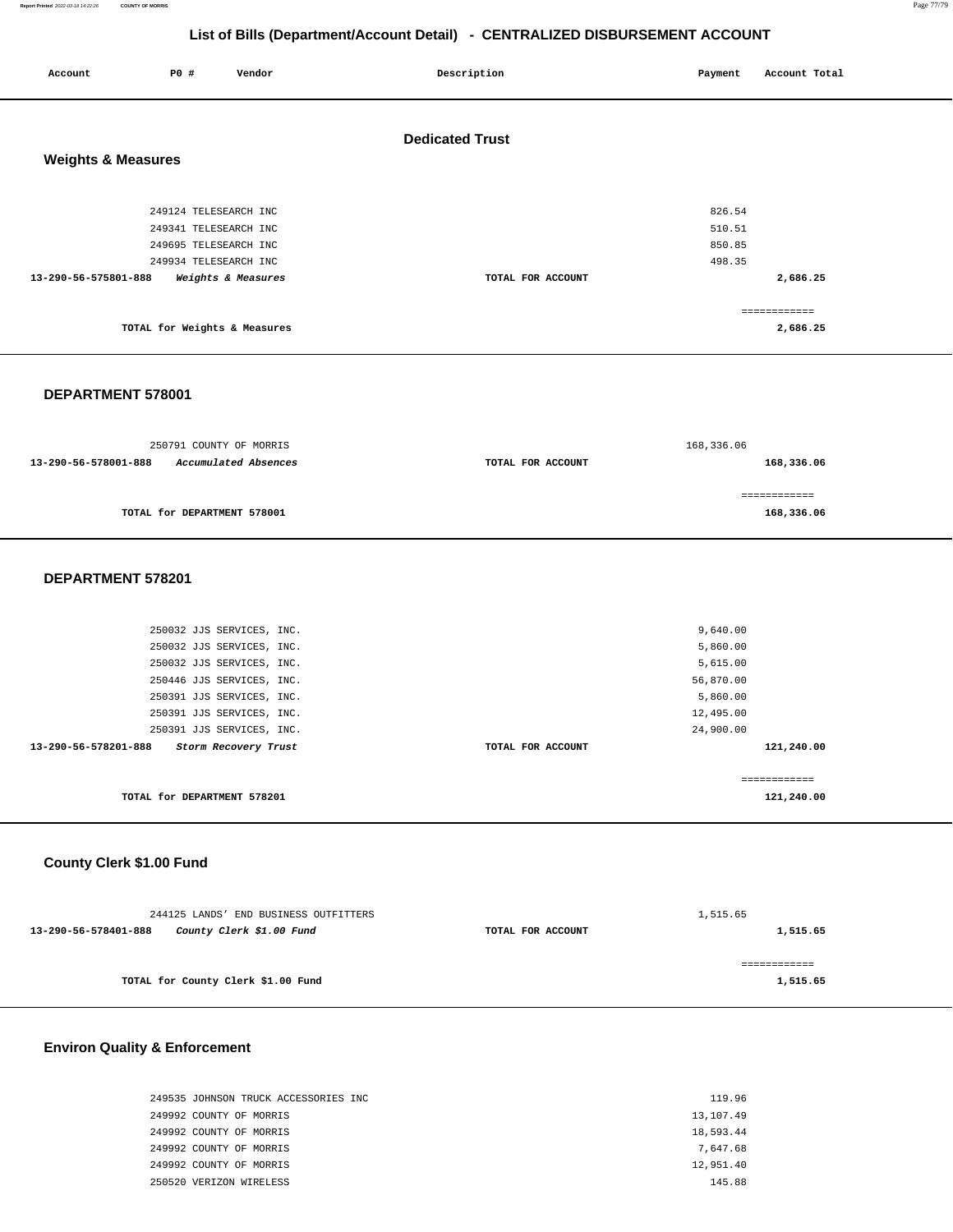# **List of Bills (Department/Account Detail) - CENTRALIZED DISBURSEMENT ACCOUNT**

| Account                                  | PO# | Vendor                                  | Description       | Payment | Account Total             |
|------------------------------------------|-----|-----------------------------------------|-------------------|---------|---------------------------|
| <b>Environ Quality &amp; Enforcement</b> |     |                                         |                   |         |                           |
| 13-290-56-578901-888                     |     | Environ Quality & Enforcement           | TOTAL FOR ACCOUNT |         | 52,565.85                 |
|                                          |     | TOTAL for Environ Quality & Enforcement |                   |         | ============<br>52,565.85 |

| 249084 NEWMARK KNIGHT FRANK           | 5,000.00  |
|---------------------------------------|-----------|
| 250223 ENGINEERING & LAND             | 1,700.00  |
| 250215 HERITAGE ABSTRACT COMPANY      | 375.00    |
| 246691 KENNON SURVEYING SERVICES, INC | 26,300.00 |
| 246691 KENNON SURVEYING SERVICES, INC | 3,300.00  |
| 246691 KENNON SURVEYING SERVICES, INC | 5,100.00  |
| 246691 KENNON SURVEYING SERVICES, INC | 900.00    |
| 246691 KENNON SURVEYING SERVICES, INC | 800.00    |
| 246691 KENNON SURVEYING SERVICES, INC | 2,450.00  |
| 250277 MORRIS COUNTY PARK COMMISSION  | 585.90    |
| 250277 MORRIS COUNTY PARK COMMISSION  | 94.50     |
| 250277 MORRIS COUNTY PARK COMMISSION  | 37.80     |
| 250277 MORRIS COUNTY PARK COMMISSION  | 378.00    |
| 250277 MORRIS COUNTY PARK COMMISSION  | 283.50    |
| 250277 MORRIS COUNTY PARK COMMISSION  | 101.90    |
| 250277 MORRIS COUNTY PARK COMMISSION  | 75.60     |
| 250277 MORRIS COUNTY PARK COMMISSION  | 453.60    |
| 250277 MORRIS COUNTY PARK COMMISSION  | 567.00    |
| 250277 MORRIS COUNTY PARK COMMISSION  | 280.10    |
| 250277 MORRIS COUNTY PARK COMMISSION  | 702.70    |
| 250277 MORRIS COUNTY PARK COMMISSION  | 283.50    |
| 250277 MORRIS COUNTY PARK COMMISSION  | 322.50    |
| 250277 MORRIS COUNTY PARK COMMISSION  | 189.00    |
| 250277 MORRIS COUNTY PARK COMMISSION  | 189.00    |
| 250277 MORRIS COUNTY PARK COMMISSION  | 94.50     |
| 250277 MORRIS COUNTY PARK COMMISSION  | 215.00    |
| 250277 MORRIS COUNTY PARK COMMISSION  | 245.70    |
| 250277 MORRIS COUNTY PARK COMMISSION  | 415.80    |
| 250277 MORRIS COUNTY PARK COMMISSION  | 742.70    |
| 250277 MORRIS COUNTY PARK COMMISSION  | 340.20    |
| 250277 MORRIS COUNTY PARK COMMISSION  | 283.50    |
| 250277 MORRIS COUNTY PARK COMMISSION  | 340.20    |
| 250277 MORRIS COUNTY PARK COMMISSION  | 524.97    |
| 250277 MORRIS COUNTY PARK COMMISSION  | 985.80    |
| 250277 MORRIS COUNTY PARK COMMISSION  | 94.50     |
| 250277 MORRIS COUNTY PARK COMMISSION  | 340.20    |
| 250277 MORRIS COUNTY PARK COMMISSION  | 438.39    |
| 250277 MORRIS COUNTY PARK COMMISSION  | 1,455.10  |
| 250277 MORRIS COUNTY PARK COMMISSION  | 842.04    |
| 250277 MORRIS COUNTY PARK COMMISSION  | 1,398.60  |
| 250277 MORRIS COUNTY PARK COMMISSION  | 815.16    |
| 250277 MORRIS COUNTY PARK COMMISSION  | 1,139.50  |
| 250277 MORRIS COUNTY PARK COMMISSION  | 701.39    |
| 250277 MORRIS COUNTY PARK COMMISSION  | 461.16    |
| 250277 MORRIS COUNTY PARK COMMISSION  | 790.63    |
| 250277 MORRIS COUNTY PARK COMMISSION  | 812.70    |
| 250277 MORRIS COUNTY PARK COMMISSION  | 56.70     |
| 250277 MORRIS COUNTY PARK COMMISSION  | 1,139.50  |
| 250277 MORRIS COUNTY PARK COMMISSION  | 2,221.63  |
| 250277 MORRIS COUNTY PARK COMMISSION  | 368.41    |
| 250277 MORRIS COUNTY PARK COMMISSION  | 1,881.90  |
| 250277 MORRIS COUNTY PARK COMMISSION  | 207.90    |
|                                       |           |